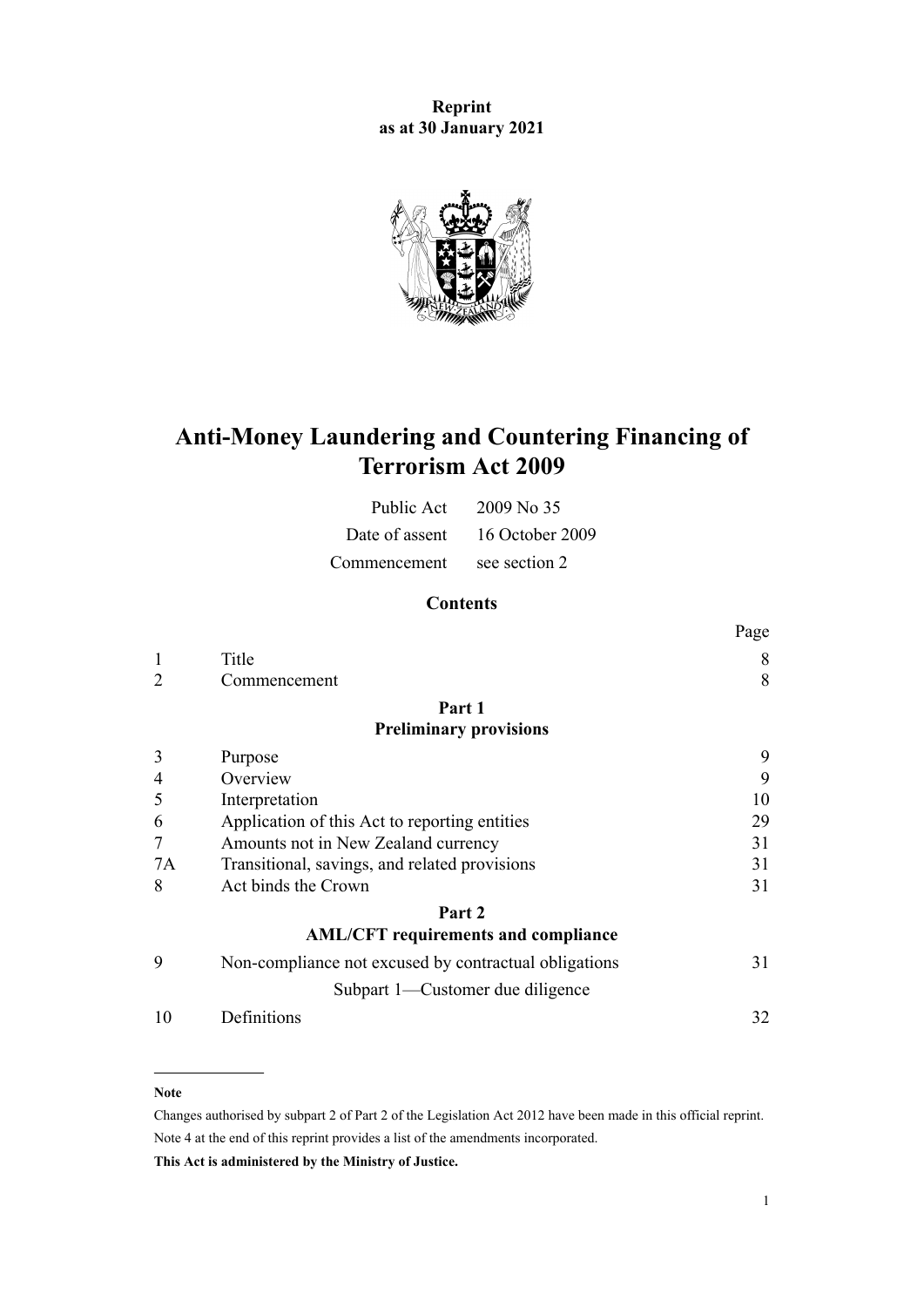|     | <b>Anti-Money Laundering and Countering Financing of</b><br><b>Terrorism Act 2009</b>                     | Reprinted as at<br>30 January 2021 |
|-----|-----------------------------------------------------------------------------------------------------------|------------------------------------|
| 11  | Customer due diligence                                                                                    | 32                                 |
| 12  | Reliance on risk assessment when establishing level of risk                                               | 33                                 |
| 13  | Basis for verifying identity                                                                              | 33                                 |
|     | Standard customer due diligence                                                                           |                                    |
| 14  | Circumstances when standard customer due diligence applies                                                | 33                                 |
| 15  | Standard customer due diligence: identity requirements                                                    | 34                                 |
| 16  | Standard customer due diligence: verification of identity<br>requirements                                 | 34                                 |
| 17  | Standard customer due diligence: other requirements                                                       | 35                                 |
|     | Simplified customer due diligence                                                                         |                                    |
| 18  | Circumstances when simplified customer due diligence applies                                              | 35                                 |
| 19  | Simplified customer due diligence: identity requirements                                                  | 37                                 |
| 20  | Simplified customer due diligence: verification of identity<br>requirements                               | 37                                 |
| 21  | Simplified customer due diligence: other requirements                                                     | 38                                 |
|     | Enhanced customer due diligence                                                                           |                                    |
| 22  | Circumstances when enhanced customer due diligence applies                                                | 38                                 |
| 22A | Enhanced customer due diligence required for certain activities<br>requiring suspicious activities report | 39                                 |
| 23  | Enhanced customer due diligence: identity requirements                                                    | 40                                 |
| 24  | Enhanced customer due diligence: verification of identity<br>requirements                                 | 40                                 |
| 25  | Enhanced customer due diligence: other requirements                                                       | 41                                 |
| 26  | Politically exposed person                                                                                | 41                                 |
| 27  | Wire transfers: identity requirements                                                                     | 41                                 |
| 27A | Other identifying information prescribed in relation to wire<br>transfers                                 | 42                                 |
| 28  | Wire transfers: verification of identity requirements                                                     | 43                                 |
| 29  | Correspondent banking relationships                                                                       | 43                                 |
| 30  | New or developing technologies, or products, that might favour<br>anonymity                               | 44                                 |
|     | Ongoing customer due diligence and account monitoring                                                     |                                    |
| 31  | Ongoing customer due diligence and account monitoring                                                     | 44                                 |
|     | Reliance on third parties                                                                                 |                                    |
| 32  | Reliance on member of designated business group                                                           | 45                                 |
| 33  | Reliance on other reporting entities or persons in another country                                        | 46                                 |
| 34  | Reliance on agents                                                                                        | 48                                 |
| 35  | Use of information obtained from third party conducting customer<br>due diligence                         | 48                                 |
| 36  | Protection of personal information and designated business groups                                         | 48                                 |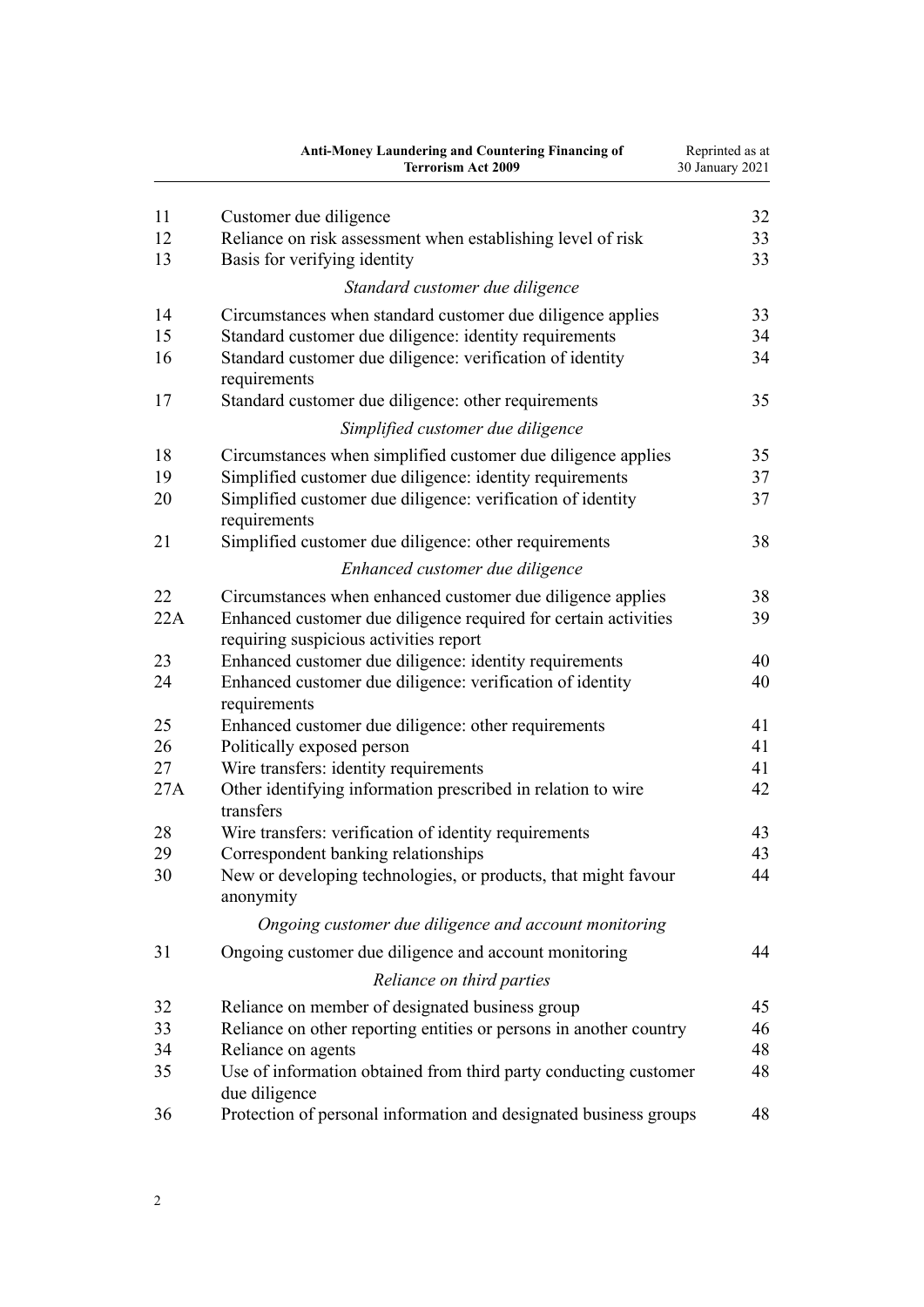| Reprinted as at | <b>Anti-Money Laundering and Countering Financing of</b> |
|-----------------|----------------------------------------------------------|
| 30 January 2021 | <b>Terrorism Act 2009</b>                                |

## *[Prohibitions](#page-48-0)*

| 37              | Prohibitions if customer due diligence not conducted                                               | 49 |  |
|-----------------|----------------------------------------------------------------------------------------------------|----|--|
| 38              | Prohibition on false customer names and customer anonymity                                         |    |  |
| 39              | Prohibition on establishing or continuing business relationship<br>involving shell bank            | 50 |  |
|                 | Subpart 2—Suspicious activity reports                                                              |    |  |
| 39A             | Interpretation                                                                                     | 51 |  |
| 40              | Reporting entities to report suspicious activities                                                 | 51 |  |
| 41              | Nature of suspicious activity report                                                               | 52 |  |
| 42              | Privileged communication defined                                                                   | 52 |  |
| 43              | Auditors may report suspicious activities                                                          | 53 |  |
| 44              | Protection of persons reporting suspicious activities                                              | 54 |  |
| 45              | Immunity from liability for disclosure of information relating to<br>money laundering transactions | 55 |  |
| 46              | Disclosure of information relating to suspicious activity reports                                  | 55 |  |
| 47              | Disclosure of information in proceedings                                                           | 56 |  |
| 48              | Disclosure of personal information relating to employees or senior<br>managers                     | 57 |  |
|                 | Subpart 2A—Prescribed transaction reports                                                          |    |  |
| 48A             | Reporting entities to report certain prescribed transactions                                       | 57 |  |
| 48 <sub>B</sub> | Prescribed transaction reports                                                                     | 57 |  |
| 48C             | Sections 43 to 48 apply to prescribed transactions                                                 | 58 |  |
|                 | Subpart 3-Record keeping                                                                           |    |  |
| 49              | Obligation to keep transaction records                                                             | 59 |  |
| 49A             | Obligation to keep reports of suspicious activities                                                | 59 |  |
| 50              | Obligation to keep identity and verification records                                               | 60 |  |
| 51              | Obligation to keep other records                                                                   | 60 |  |
| 52              | How records to be kept                                                                             | 61 |  |
| 53              | When records need not be kept                                                                      | 61 |  |
| 54              | Destruction of records                                                                             | 61 |  |
| 55              | Other laws not affected                                                                            | 62 |  |
|                 | Subpart 4-Compliance with AML/CFT requirements                                                     |    |  |
| 56              | Reporting entity must have AML/CFT programme and AML/CFT<br>compliance officer                     | 62 |  |
| 57              | Minimum requirements for AML/CFT programmes                                                        | 63 |  |
| 58              | Risk assessment                                                                                    | 64 |  |
| 59              | Review and audit of risk assessment and AML/CFT programmes                                         | 65 |  |
| 59A             | Audit of compliance with AML/CFT obligations                                                       | 65 |  |
| 59B             | Who carries out audit                                                                              | 65 |  |
| 60              | Annual AML/CFT report                                                                              | 66 |  |
| 61              | Reporting entities to ensure that branches and subsidiaries comply                                 | 66 |  |
|                 | with AML/CFT requirements                                                                          |    |  |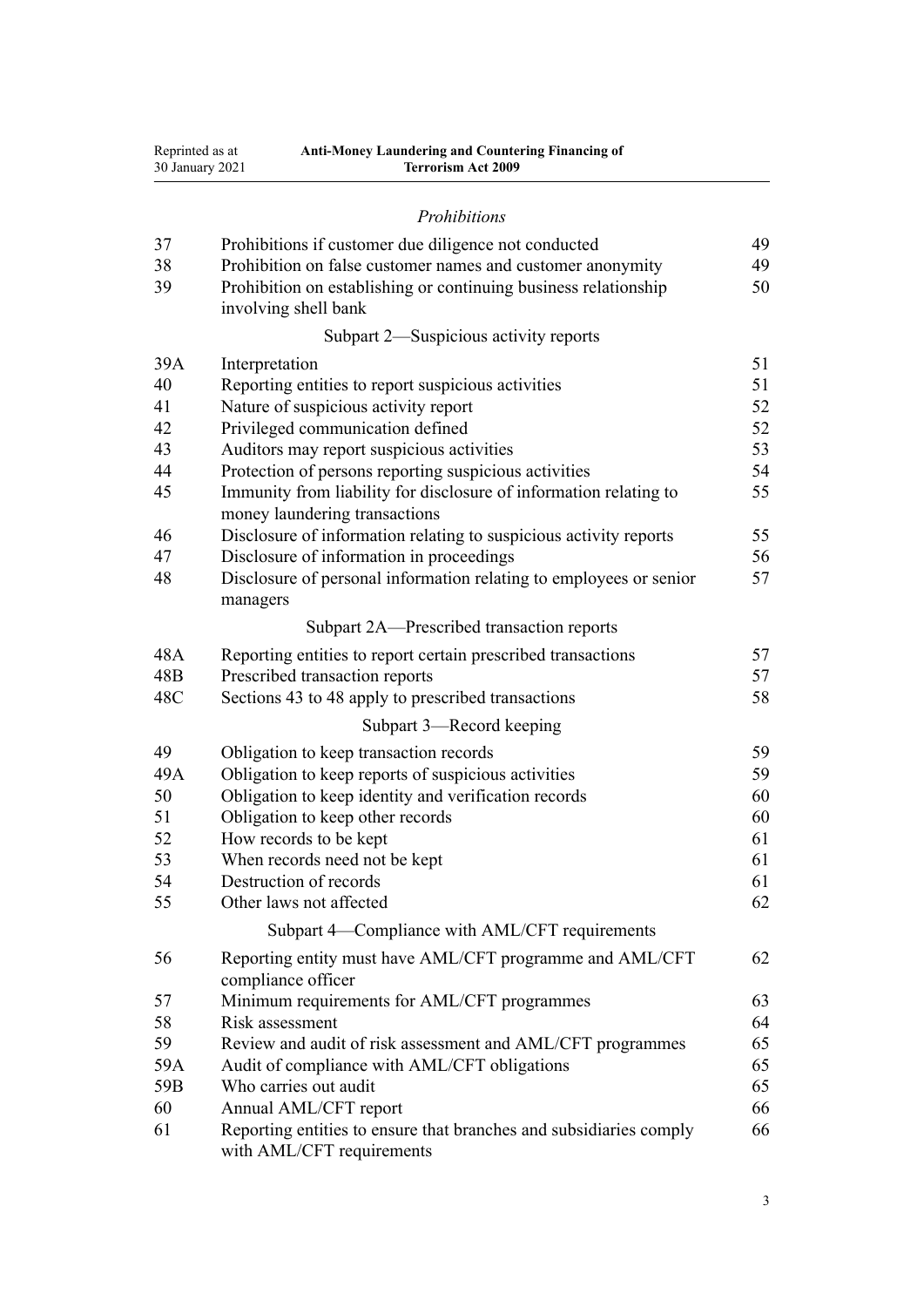|    | <b>Anti-Money Laundering and Countering Financing of</b><br><b>Terrorism Act 2009</b>   | Reprinted as at<br>30 January 2021 |
|----|-----------------------------------------------------------------------------------------|------------------------------------|
|    | Subpart 5—Codes of practice                                                             |                                    |
| 62 | Interpretation                                                                          | 66                                 |
| 63 | AML/CFT supervisors to prepare codes of practice for relevant<br>sectors                | 67                                 |
| 64 | Procedure for approval and publication of codes of practice                             | 67                                 |
| 65 | Amendment and revocation of codes of practice                                           | 68                                 |
| 66 | Proof of codes of practice                                                              | 69                                 |
| 67 | Legal effect of codes of practice                                                       | 69                                 |
|    | Subpart 6-Cross-border transportation of cash                                           |                                    |
| 68 | Reports about movement of cash into or out of New Zealand                               | 69                                 |
| 69 | Reports about receipt of cash from outside New Zealand                                  | 70                                 |
| 70 | Reporting requirements                                                                  | 70                                 |
| 71 | Information to be forwarded to Commissioner                                             | 70                                 |
|    | Part 3                                                                                  |                                    |
|    | <b>Enforcement</b>                                                                      |                                    |
|    | Subpart 1-General provisions relating to Part                                           |                                    |
|    | Proceedings for civil penalties                                                         |                                    |
| 72 | When and how civil penalty proceedings brought                                          | 71                                 |
|    | Relationship between civil penalty and criminal proceedings                             |                                    |
| 73 | Relationship between concurrent civil penalty proceedings and<br>criminal proceedings   | 71                                 |
| 74 | One penalty only rule                                                                   | 72                                 |
| 75 | Restriction on use of evidence given in civil penalty proceedings                       | 72                                 |
|    | <i>Immunities</i>                                                                       |                                    |
| 76 | Protection for AML/CFT supervisors                                                      | 72                                 |
| 77 | Protection for reporting entities, officers, etc, acting in compliance<br>with this Act | 73                                 |
|    | Subpart 2—Civil liability                                                               |                                    |
| 78 | Meaning of civil liability act                                                          | 73                                 |
| 79 | Possible responses to civil liability act                                               | 73                                 |
|    | Formal warnings                                                                         |                                    |
| 80 | Formal warnings                                                                         | 74                                 |
|    | Enforceable undertakings                                                                |                                    |
| 81 | Enforceable undertakings                                                                | 74                                 |
| 82 | Enforcement of undertakings                                                             | 74                                 |
| 83 | Assessment of compensation for breach of undertakings                                   | 74                                 |
|    | Injunctions                                                                             |                                    |
| 84 | Powers of High Court not affected                                                       | 75                                 |
| 85 | Performance injunctions                                                                 | 75                                 |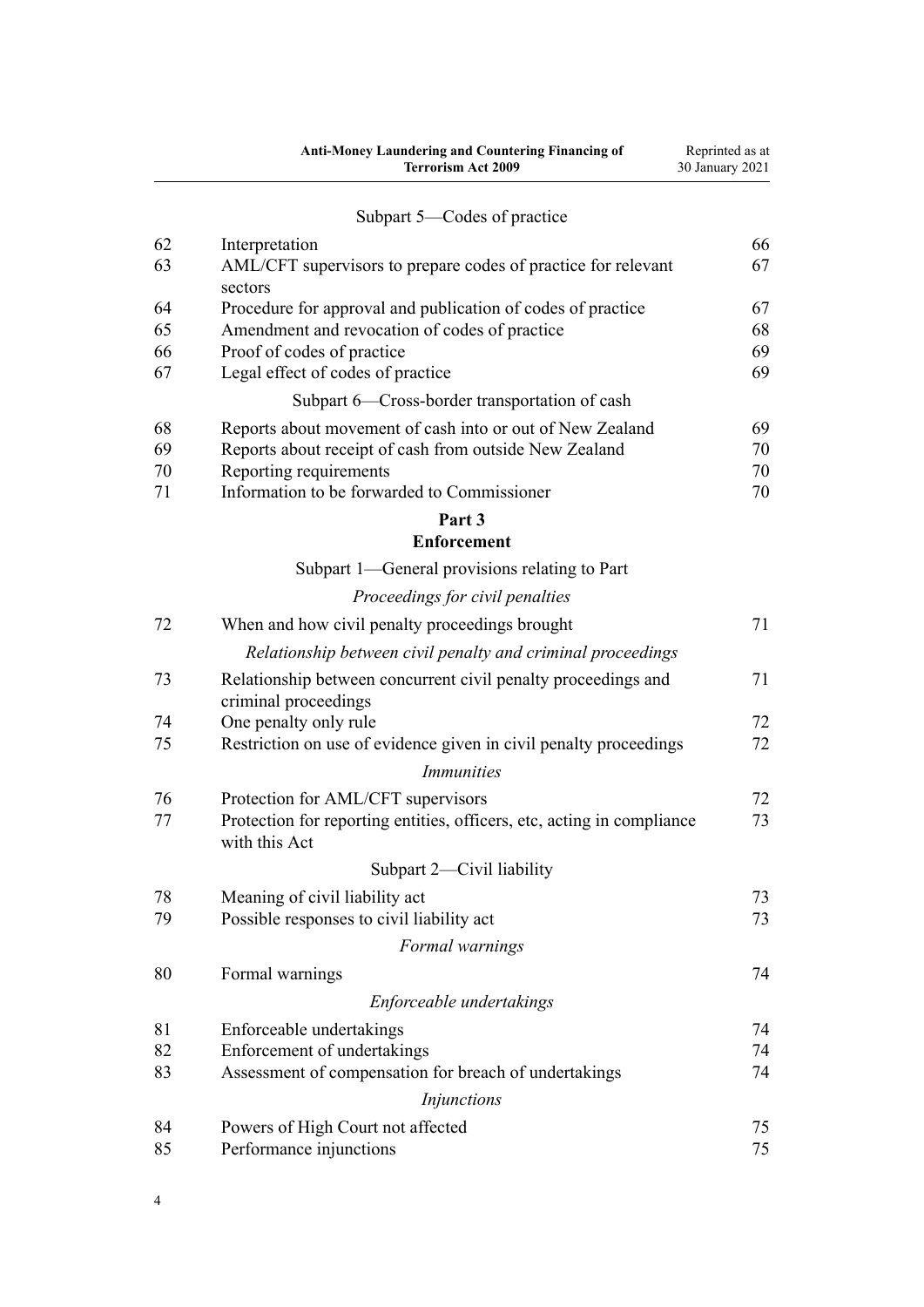| Reprinted as at<br>30 January 2021 | Anti-Money Laundering and Countering Financing of<br><b>Terrorism Act 2009</b>                                                              |    |
|------------------------------------|---------------------------------------------------------------------------------------------------------------------------------------------|----|
| 86                                 | When High Court may grant performance injunctions                                                                                           | 75 |
| 87                                 | Restraining injunctions                                                                                                                     | 76 |
| 88                                 | When High Court may grant restraining injunctions and interim                                                                               | 76 |
|                                    | injunctions                                                                                                                                 |    |
| 89                                 | Undertaking as to damages not required by AML/CFT supervisor                                                                                | 76 |
|                                    | Pecuniary penalties                                                                                                                         |    |
| 90                                 | Pecuniary penalties for civil liability act                                                                                                 | 76 |
|                                    | Subpart 3-Offences                                                                                                                          |    |
|                                    | Offence and penalties relating to civil liability act                                                                                       |    |
| 91                                 | Offence and penalties for civil liability act                                                                                               | 77 |
|                                    | Offences relating to suspicious activity reports and prescribed<br>transaction reports                                                      |    |
| 92                                 | Failing to report suspicious activity                                                                                                       | 77 |
| 93                                 | Providing false or misleading information in connection with                                                                                | 78 |
|                                    | suspicious activity reports or prescribed transaction reports                                                                               |    |
| 94                                 | Unlawful disclosure of suspicious activity reports or prescribed<br>transaction reports                                                     | 79 |
| 95                                 | Failure to keep or retain adequate records relating to suspicious                                                                           | 80 |
|                                    | activities or prescribed transactions                                                                                                       |    |
| 96                                 | Obstruction of investigation relating to suspicious activity reports                                                                        | 80 |
|                                    | or prescribed transaction reports                                                                                                           |    |
| 97                                 | Contravention of section $47(1)$ or $48A(1)$                                                                                                | 80 |
| 98                                 | Defence                                                                                                                                     | 81 |
| 99                                 | Time limit for prosecution of offences relating to civil liability act<br>and suspicious activity reports or prescribed transaction reports | 81 |
| 100                                | Penalties                                                                                                                                   | 82 |
|                                    | Other offences relating to non-compliance with AML/CFT<br>requirements                                                                      |    |
| 101                                | Structuring transaction to avoid application of AML/CFT<br>requirements                                                                     | 82 |
| 102                                | Offence to obstruct AML/CFT supervisor                                                                                                      | 82 |
| 103                                | Offence to provide false or misleading information to AML/CFT<br>supervisor                                                                 | 82 |
| 104                                | Time limit for prosecution of offences relating to non-compliance<br>with AML/CFT requirements                                              | 83 |
| 105                                | Penalties                                                                                                                                   | 83 |
|                                    | Offences relating to cross-border transportation of cash                                                                                    |    |
| 106                                | Failure to report cash equal to or above applicable threshold value<br>moved into or out of New Zealand                                     | 83 |
| 107                                | Failure to report cash equal to or above applicable threshold value<br>received by person in New Zealand from overseas                      | 84 |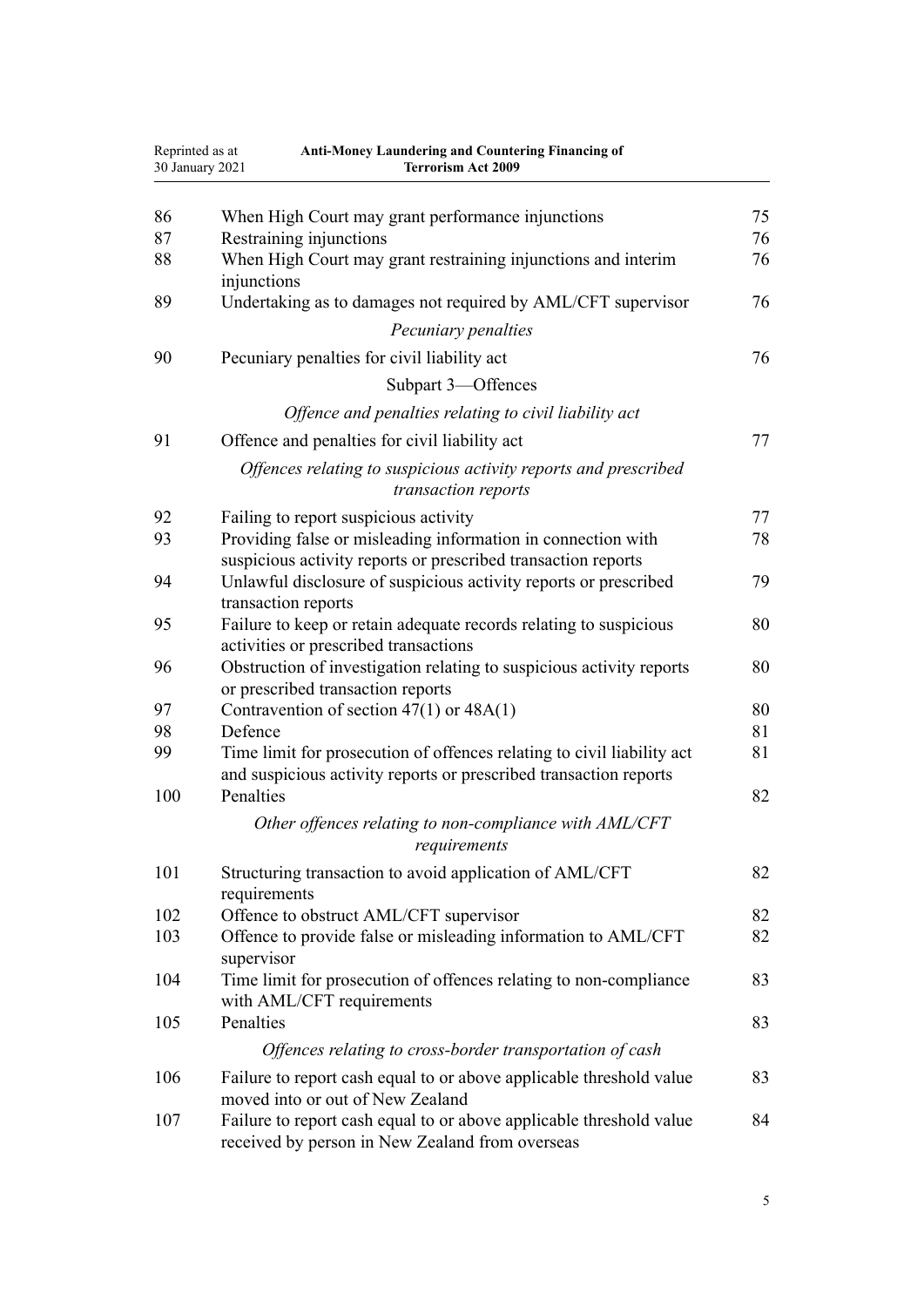|     | Anti-Money Laundering and Countering Financing of<br><b>Terrorism Act 2009</b>          | Reprinted as at<br>30 January 2021 |
|-----|-----------------------------------------------------------------------------------------|------------------------------------|
| 108 | Structuring cross-border transportation to avoid application of<br>AML/CFT requirements | 84                                 |
| 109 | Defence                                                                                 | 84                                 |
| 110 | Providing false or misleading information in connection with cash<br>report             | 84                                 |
| 111 | Offence to obstruct or not to answer questions from Customs<br>officer                  | 84                                 |
| 112 | Penalties                                                                               | 85                                 |
| 113 | Chief executive of New Zealand Customs Service may deal with<br>cash reporting offences | 85                                 |
|     | Relationship with Customs and Excise Act 2018                                           |                                    |
| 114 | Relationship with Customs and Excise Act 2018                                           | 85                                 |
|     | Stored value instrument searches by Customs officer                                     |                                    |
| 115 | Duty to assist Customs officer to access stored value instruments                       | 86                                 |
|     | Subpart 4—Search and seizure                                                            |                                    |
| 116 | Definitions                                                                             | 87                                 |
|     | Search warrants                                                                         |                                    |
| 117 | Search warrant                                                                          | 88                                 |
| 118 | Powers under search warrant                                                             | 88                                 |
|     | Conduct of entry, search, and seizure                                                   |                                    |
| 119 | Assistance with searches [Repealed]                                                     | 89                                 |
| 120 | Enforcement officers to show identity card on request [Repealed]                        | 89                                 |
| 121 | Announcement before entry [Repealed]                                                    | 90                                 |
| 122 | Details of warrant to be given to occupier [Repealed]                                   | 90                                 |
| 123 | Occupier entitled to be present during search                                           | 90                                 |
| 124 | Use of electronic equipment                                                             | 90                                 |
| 125 | Copies of documents seized to be provided [Repealed]                                    | 90                                 |
| 126 | Receipts for things seized [Repealed]                                                   | 90                                 |
| 127 | Application of sections 198A and 198B of Summary Proceedings<br>Act 1957 [Repealed]     | 90                                 |
|     | Return and retention of things seized                                                   |                                    |
|     | [Repealed]                                                                              |                                    |
| 128 | Return and retention of things seized [Repealed]                                        | 91                                 |
| 129 | Order to retain things seized [Repealed]                                                | 91                                 |
|     | Part 4                                                                                  |                                    |
|     | <b>Institutional arrangements and miscellaneous provisions</b>                          |                                    |
|     | Subpart 1—Institutional arrangements                                                    |                                    |
|     | AML/CFT supervisors                                                                     |                                    |
| 130 | AML/CFT supervisors                                                                     | 91                                 |
| 131 | Functions                                                                               | 92                                 |

6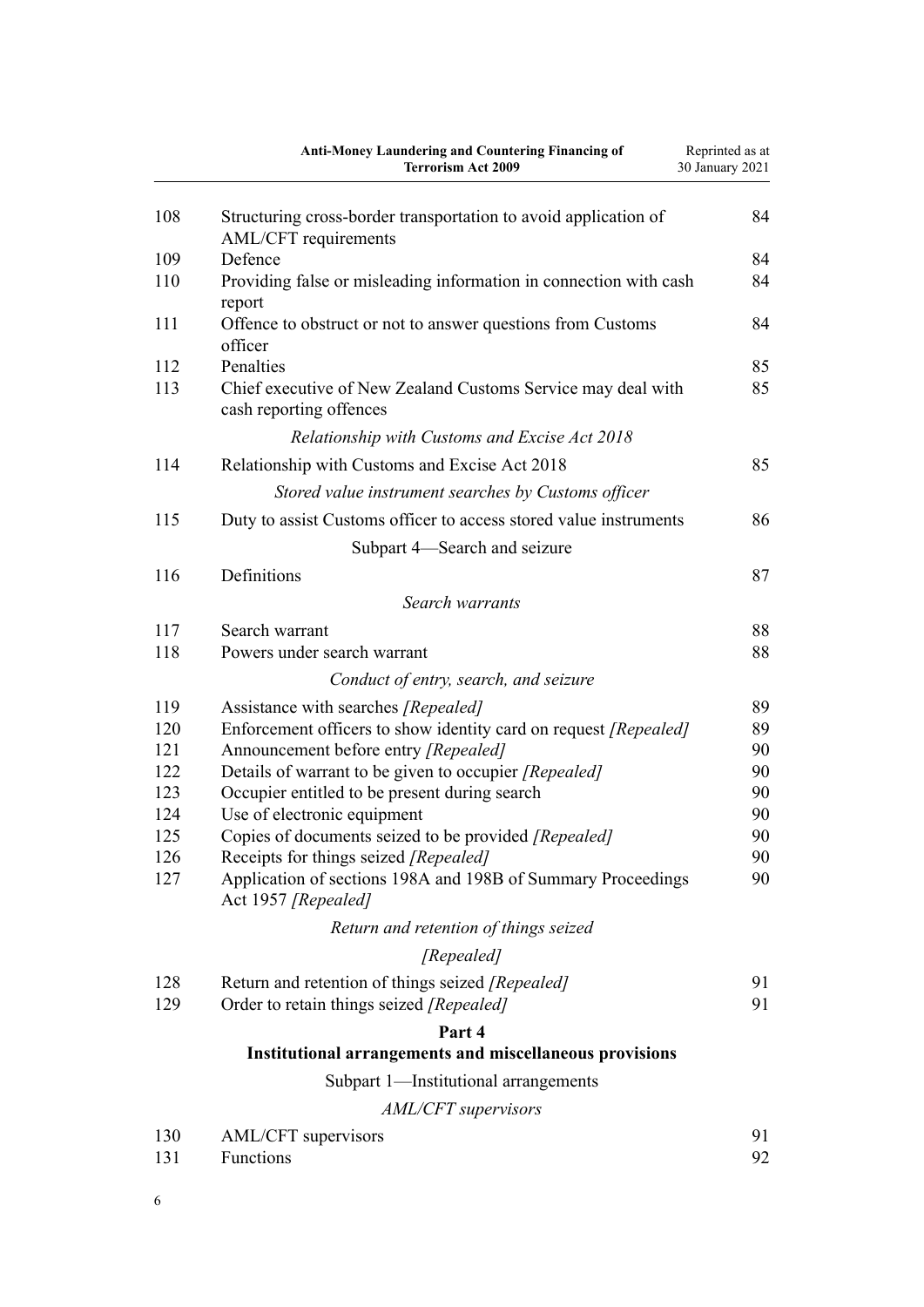| Reprinted as at<br>30 January 2021 | <b>Anti-Money Laundering and Countering Financing of</b><br><b>Terrorism Act 2009</b> |     |
|------------------------------------|---------------------------------------------------------------------------------------|-----|
|                                    |                                                                                       |     |
| 132                                | Powers                                                                                | 93  |
| 133                                | Matters relating to conduct of on-site inspections                                    | 94  |
| 134                                | Delegation of supervisory function and powers                                         | 94  |
| 135                                | Authority to act as delegate                                                          | 95  |
| 136                                | Effect of delegation                                                                  | 95  |
|                                    | Use and disclosure of information                                                     |     |
| 137                                | Power to use information obtained as AML/CFT supervisor in                            | 96  |
|                                    | other capacity and vice versa                                                         |     |
| 138                                | Restriction on power to use information under section 137                             | 97  |
| 139                                | Power to disclose information                                                         | 97  |
| 139A                               | Regulations relating to information sharing                                           | 98  |
| 140                                | Power to use and disclose information supplied or obtained under                      | 98  |
|                                    | other enactments for AML/CFT purposes                                                 |     |
| 141                                | <b>Enforcement officers</b>                                                           | 99  |
|                                    | Financial intelligence functions of Commissioner                                      |     |
| 142                                | Financial intelligence functions of Commissioner                                      | 100 |
| 143                                | Powers relating to financial intelligence functions of                                | 101 |
|                                    | Commissioner                                                                          |     |
| 144                                | Delegation of powers of Commissioner                                                  | 102 |
| 145                                | Guidelines relating to reporting of suspicious activities                             | 102 |
| 146                                | Consultation on proposed guidelines                                                   | 104 |
| 147                                | Availability of guidelines                                                            | 104 |
| 148                                | Review of guidelines                                                                  | 105 |
|                                    | Co-ordination                                                                         |     |
| 149                                | Role of Ministry                                                                      | 105 |
| 150                                | AML/CFT co-ordination committee                                                       | 105 |
| 151                                | Role of AML/CFT co-ordination committee                                               | 106 |
| 152                                | Functions                                                                             | 106 |
|                                    | Subpart 2—Miscellaneous provisions                                                    |     |
|                                    |                                                                                       |     |
|                                    | Regulations                                                                           |     |
| 153                                | Regulations                                                                           | 106 |
| 154                                | Regulations relating to application of Act                                            | 108 |
| 155                                | Regulations relating to countermeasures                                               | 110 |
| 156                                | Consultation not required for consolidation of certain regulations                    | 111 |
|                                    | and minor amendments                                                                  |     |
|                                    | Review provision                                                                      |     |
| 156A                               | Review of operation of Act                                                            | 111 |
|                                    | Ministerial exemptions                                                                |     |
| 157                                | Minister may grant exemptions                                                         | 111 |
| 158                                | Minister must consult before granting exemption                                       | 113 |
| 159                                | Requirements relating to exemptions                                                   | 113 |
|                                    |                                                                                       |     |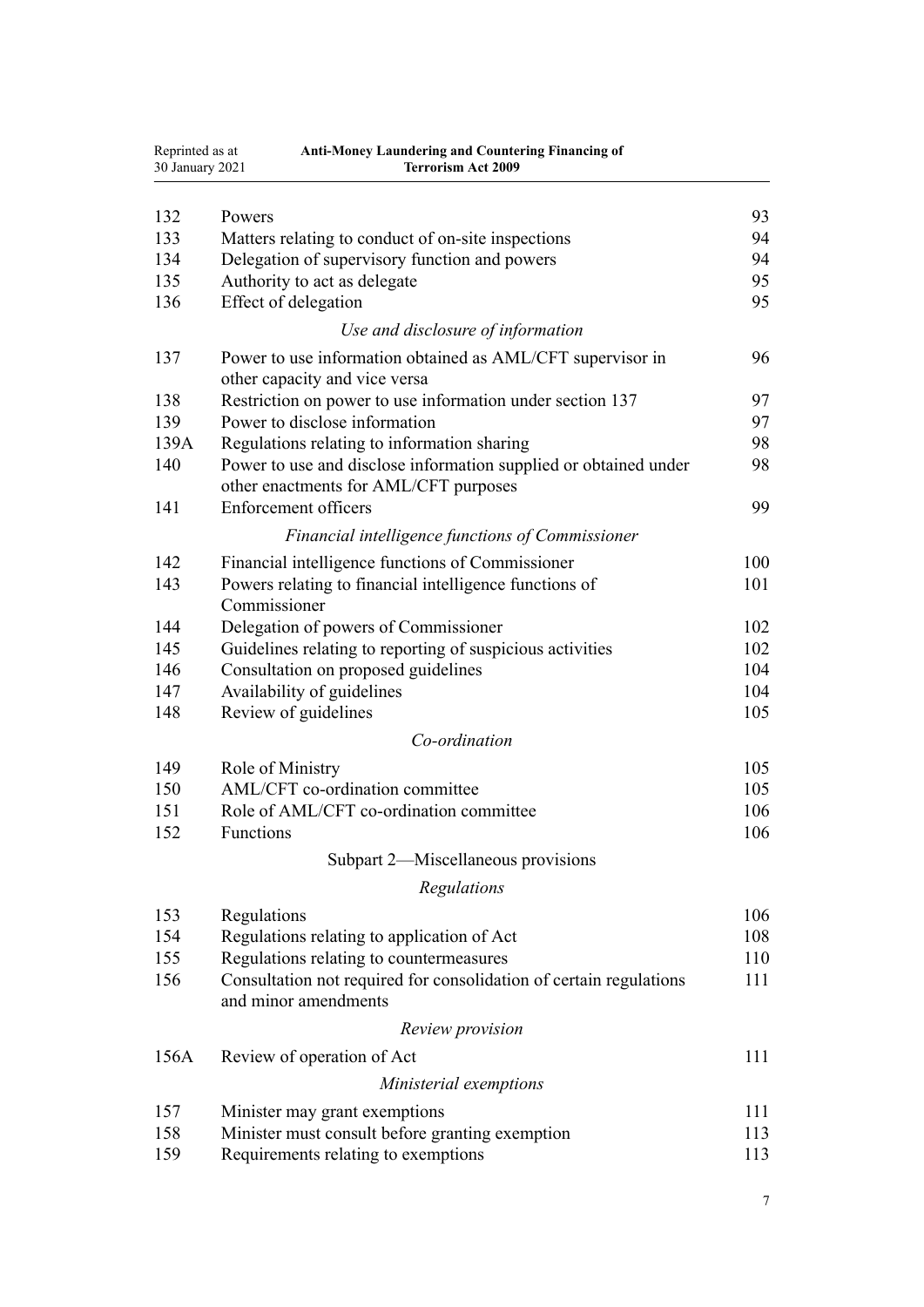<span id="page-7-0"></span>

| s 1  | <b>Anti-Money Laundering and Countering Financing of</b><br><b>Terrorism Act 2009</b>                                       | Reprinted as at<br>30 January 2021 |
|------|-----------------------------------------------------------------------------------------------------------------------------|------------------------------------|
|      | Resolution of disputes about privilege                                                                                      |                                    |
| 159A | Procedure for testing assertions that document privileged                                                                   | 114                                |
|      | Transitional and savings provisions                                                                                         |                                    |
|      | [Repealed]                                                                                                                  |                                    |
| 160  | Transitional and savings provisions [Repealed]                                                                              | 114                                |
|      | Consequential amendments, repeals, and revocation                                                                           |                                    |
| 161  | Amendments to other enactments                                                                                              | 114                                |
| 162  | Amendment to Financial Transactions Reporting Act 1996<br>consequential on bringing into force of Part 2 [Repealed]         | 114                                |
| 163  | Amendment to Financial Transactions Reporting Act 1996 relating<br>to cross-border transportation of cash <i>[Repealed]</i> | 115                                |
|      | <b>Schedule 1</b>                                                                                                           | 116                                |
|      | <b>Transitional savings, and related provisions</b>                                                                         |                                    |
|      | <b>Schedule 2</b><br><b>Consequential amendments</b>                                                                        | 119                                |

#### **The Parliament of New Zealand enacts as follows:**

#### **1 Title**

This Act is the Anti-Money Laundering and Countering Financing of Terrorism Act 2009.

#### **2 Commencement**

- (1) [Parts 1](#page-8-0) and [4](#page-90-0) (except [section 162](#page-113-0)) come into force on the day after the date that this Act receives the Royal assent.
- (2) [Sections 68 to 71,](#page-68-0) [106 to 115,](#page-82-0) and [163](#page-114-0) come into force 12 months after the date on which this Act receives the Royal assent.
- (3) Except as provided in subsection (5), the rest of this Act comes into force on a date to be appointed by the Governor-General by Order in Council.
- (4) One or more Orders in Council may be made appointing different dates for the commencement of different provisions.
- (5) However, [section 162](#page-113-0) may not be brought into force unless every provision of [Part 2](#page-30-0) has been brought into force.

Section 2: subpart 5 of Part 2 brought into force, on 30 June 2011, by [clause 2\(1\)](http://legislation.govt.nz/pdflink.aspx?id=DLM3831005) of the Anti-Money Laundering and Countering Financing of Terrorism Act Commencement Order 2011 (SR 2011/221).

Section 2: the rest of this Act (except section 162) not in force immediately after the commencement of subpart 5 of Part 2 brought into force, on 30 June 2013, by [clause 2\(2\)](http://legislation.govt.nz/pdflink.aspx?id=DLM3831005) of the Anti-Money Laundering and Countering Financing of Terrorism Act Commencement Order 2011 (SR 2011/221).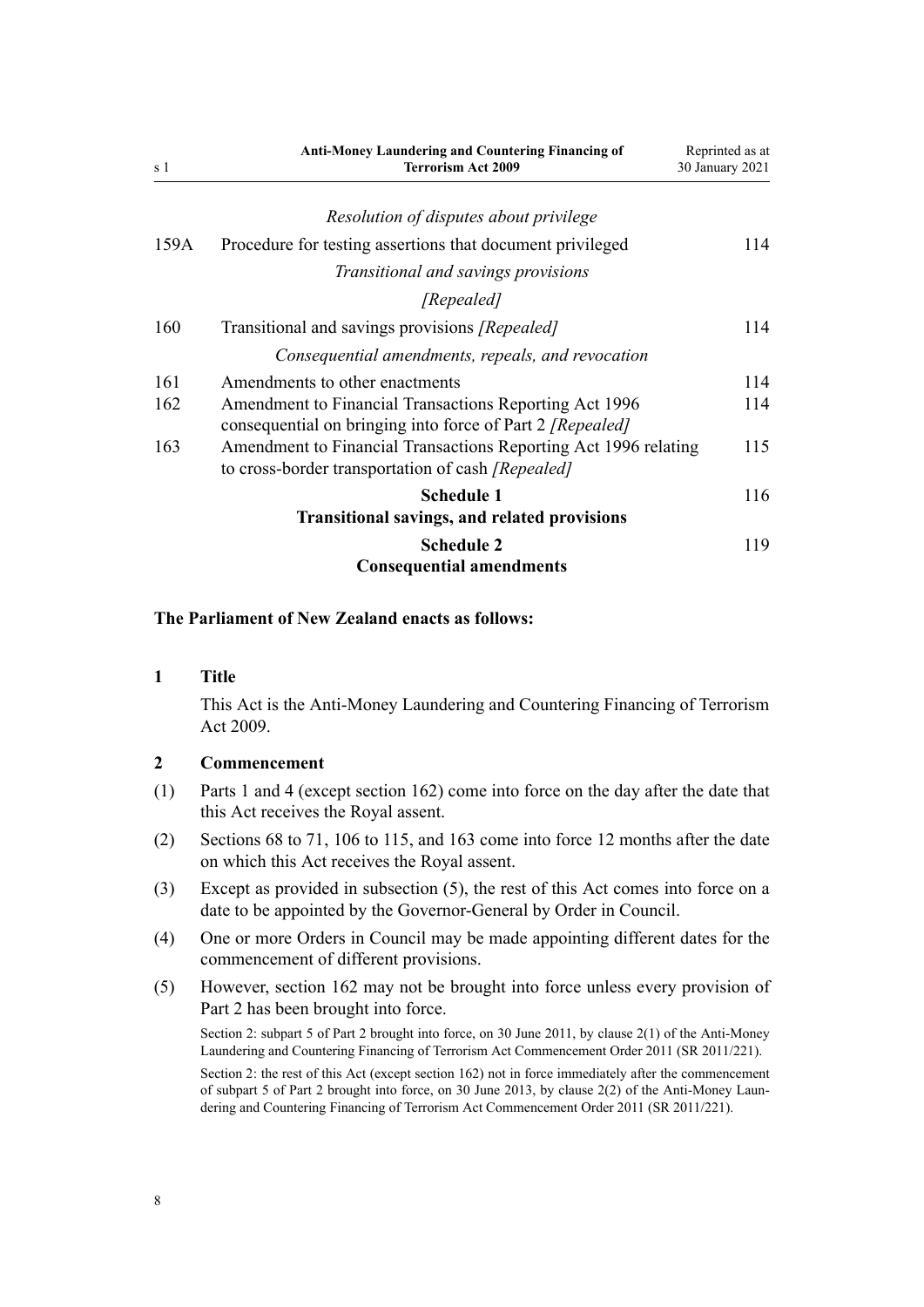<span id="page-8-0"></span>Section 2: section 162 brought into force, on 30 June 2013 (immediately after the rest of this Act commenced by clause 2(2) of the order), by [clause 2\(3\)](http://legislation.govt.nz/pdflink.aspx?id=DLM3831005) of the Anti-Money Laundering and Countering Financing of Terrorism Act Commencement Order 2011 (SR 2011/221).

# **Part 1**

# **Preliminary provisions**

## **3 Purpose**

- (1) The purposes of this Act are—
	- (a) to detect and deter money laundering and the financing of terrorism; and
	- (b) to maintain and enhance New Zealand's international reputation by adopting, where appropriate in the New Zealand context, recommendations issued by the Financial Action Task Force; and
	- (c) to contribute to public confidence in the financial system.
- (2) Accordingly, this Act facilitates co-operation amongst reporting entities, AML/CFT supervisors, and various government agencies, in particular law enforcement and regulatory agencies.

## **4 Overview**

- (1) This section is a guide to the general scheme and effect of this Act, but does not affect the interpretation or application of the other provisions of the Act.
- (2) Part 1 deals with preliminary matters such as definitions of terms used in the Act. It sets out the purpose of the Act and the extent to which it applies to reporting entities.
- (3) [Part 2](#page-30-0) deals with AML/CFT requirements and compliance and has 7 subparts, as follows:
	- (a) [subpart 1](#page-31-0) includes provisions dealing with requirements on reporting entities to conduct due diligence on customers and certain other persons, the ability of reporting entities to rely on third parties to carry out customer due diligence and other AML/CFT functions, and prohibitions on establishing or continuing business relationships and setting up facilities in certain circumstances:
	- (b) [subpart 2](#page-50-0) includes provisions dealing with requirements on reporting entities to report suspicious activities and protection of persons making suspicious activity reports:
	- (ba) [subpart 2A](#page-56-0) sets out requirements on reporting entities to report certain prescribed transactions:
	- (c) [subpart 3](#page-58-0) sets out requirements on reporting entities to keep records and includes provisions concerning the storage and destruction of records:
	- (d) [subpart 4](#page-61-0) deals with reporting entities' internal policies and procedures relating to the prevention of money laundering and the financing of ter-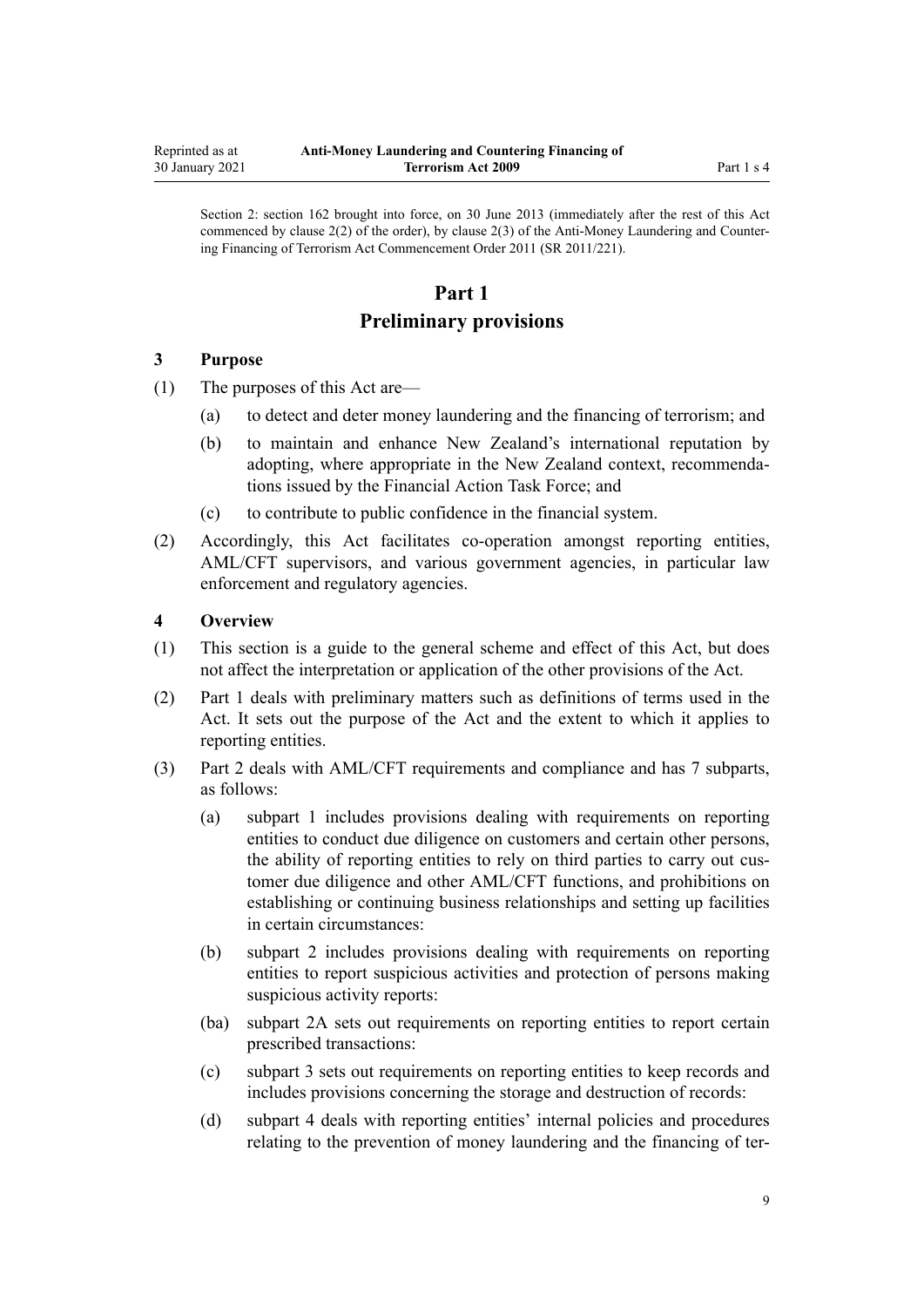<span id="page-9-0"></span>rorism, including provisions setting out requirements for reporting entities to have an AML/CFT programme for detecting and managing the risk of money laundering and the financing of terrorism, to carry out a risk assessment before conducting customer due diligence or establishing an AML/CFT programme, and to review, audit, and report on their risk assessment and AML/CFT programmes:

- (e) [subpart 5](#page-65-0) deals with codes of practice and includes provisions relating to the preparation of codes by AML/CFT supervisors, approval of codes of practice, and their legal effect:
- (f) [subpart 6](#page-68-0) contains provisions relating to the reporting of certain movements of cash into and out of New Zealand.
- (4) [Part 3](#page-70-0) deals with enforcement and contains provisions relating to civil liability acts, offences, search and seizure, penalties, and immunity of certain persons from civil and criminal proceedings.
- (5) [Part 4](#page-90-0) deals with institutional arrangements and miscellaneous matters and has 2 subparts, as follows:
	- (a) [subpart 1](#page-90-0) includes provisions that identify the AML/CFT supervisors and their functions, powers, and ability to delegate supervisory functions; the financial intelligence functions of the Commissioner of Police and a requirement on that person to issue guidelines relating to the reporting of suspicious activities and prescribed transactions; the roles and responsibilities of the Ministry, the AML/CFT co-ordination committee required to be established by the chief executive of the Ministry, and other agencies concerning monitoring, evaluating, and advising on the operation of the AML/CFT regulatory system:
	- (b) [subpart 2](#page-105-0) includes regulation-making powers and provisions relating to the Minister's power to grant exemptions from the requirements of the Act.

Section 4(3): amended, on 1 July 2017, by [section 4\(1\)](http://legislation.govt.nz/pdflink.aspx?id=DLM6602208) of the Anti-Money Laundering and Countering Financing of Terrorism Amendment Act 2015 (2015 No 96).

Section  $4(3)(b)$ : replaced, on 11 August 2017, by section  $4(1)$  of the Anti-Money Laundering and Countering Financing of Terrorism Amendment Act 2017 (2017 No 35).

Section 4(3)(ba): inserted, on 1 July 2017, by [section 4\(2\)](http://legislation.govt.nz/pdflink.aspx?id=DLM6602208) of the Anti-Money Laundering and Countering Financing of Terrorism Amendment Act 2015 (2015 No 96).

Section  $4(5)(a)$ : amended, on 11 August 2017, by [section 4\(2\)](http://legislation.govt.nz/pdflink.aspx?id=DLM7161215) of the Anti-Money Laundering and Countering Financing of Terrorism Amendment Act 2017 (2017 No 35).

## **5 Interpretation**

(1) In this Act, unless the context otherwise requires,—

## **accounting practice** means—

(a) an accountant in public practice on his or her own account in sole practice: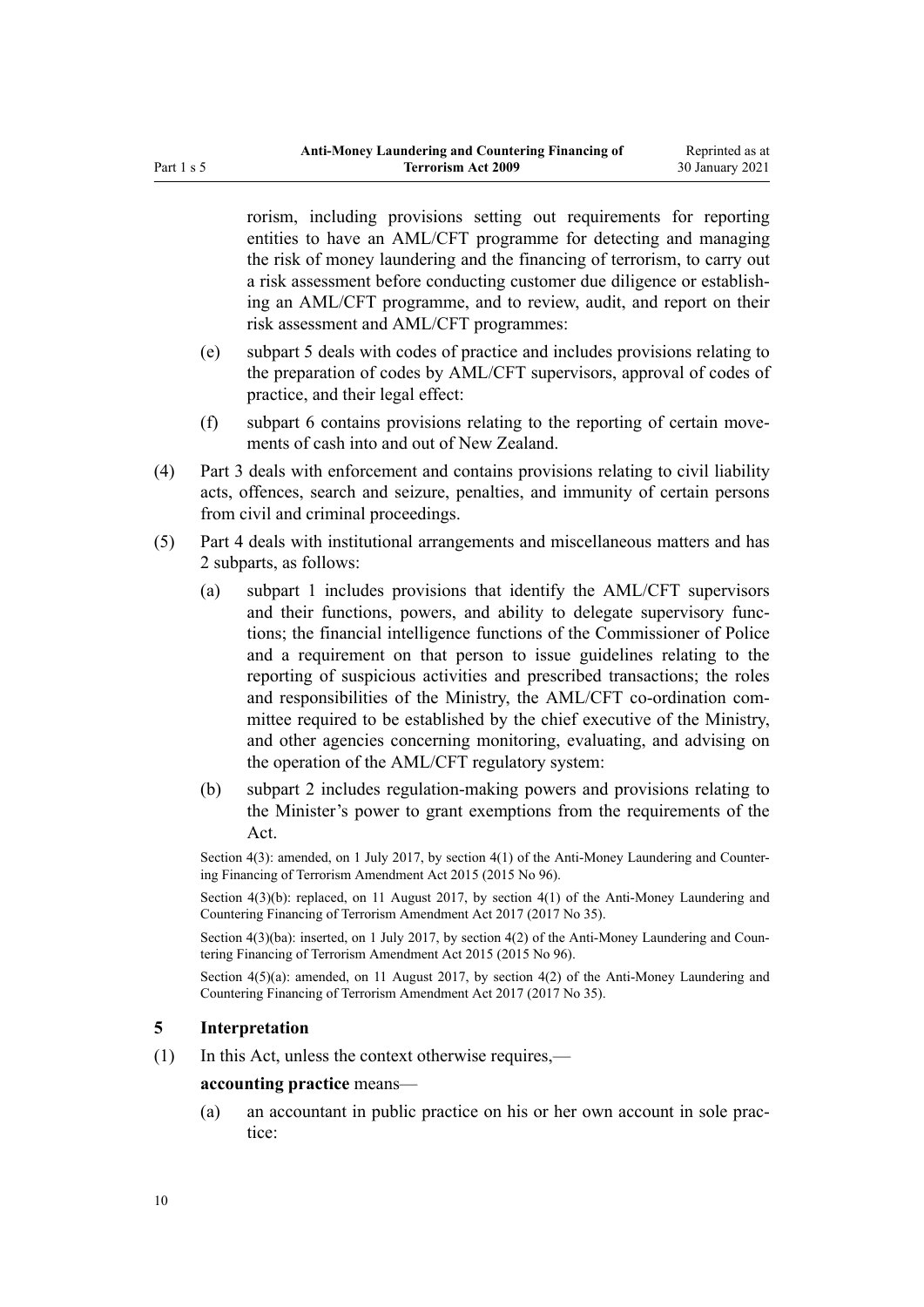- (b) in relation to 2 or more accountants in public practice, and practising in partnership, the partnership:
- (c) an incorporated accounting practice

**AML/CFT** means anti-money laundering and countering the financing of terrorism

**AML/CFT programme** means a compliance programme established under section  $56(1)$ 

**AML/CFT requirements** means the requirements set out in [Part 2](#page-30-0)

**AML/CFT supervisor**, in relation to a reporting entity, means the person referred to in [section 130\(1\)](#page-90-0) that is responsible for supervising the reporting entity under [Parts 3](#page-70-0) and [4](#page-90-0)

**applicable threshold value** means the threshold value that—

- (a) is prescribed in regulations; and
- (b) applies to a particular person, class of persons, transaction, class of transactions, financial activity, or class of financial activities prescribed in regulations

**approved entity** means an entity—

- (a) that is prescribed by regulations as an approved entity; or
- (b) that comes within a class of entities prescribed by regulations as a class of approved entities

**bearer-negotiable instrument** means—

- (a) a bill of exchange; or
- (b) a cheque; or
- (c) a promissory note; or
- (d) a bearer bond; or
- (e) a traveller's cheque; or
- (f) a money order, postal order, or similar order; or
- (g) any other instrument prescribed by regulations

**beneficial owner** means the individual who—

- (a) has effective control of a customer or person on whose behalf a transaction is conducted; or
- (b) owns a prescribed threshold of the customer or person on whose behalf a transaction is conducted

**beneficiary institution**, in relation to a wire transfer from an ordering institution, means any person who receives those funds and then makes those funds available to a person (the **payee**) by—

(a) crediting it to an account held by the payee; or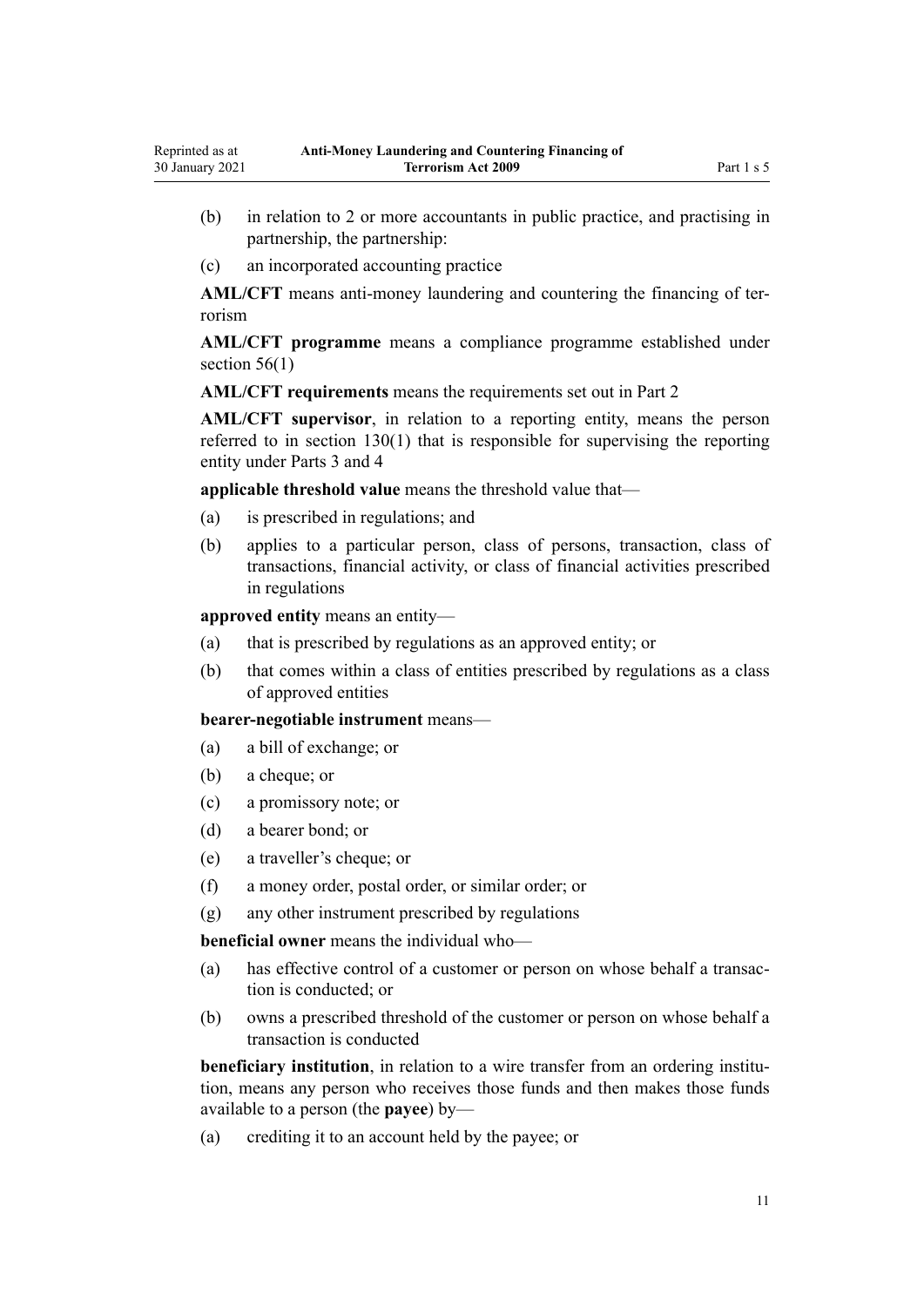## (b) paying it to the payee

**business relationship** means a business, professional, or commercial relationship between a reporting entity and a customer that has an element of duration or that is expected by the reporting entity, at the time when contact is established, to have an element of duration

**cash** means—

- (a) physical currency:
- (b) bearer-negotiable instruments

**cash report** means a report made under [subpart 6](#page-68-0) of Part 2

**casino** means the holder of a casino operator's licence under the [Gambling Act](http://legislation.govt.nz/pdflink.aspx?id=DLM207496) [2003](http://legislation.govt.nz/pdflink.aspx?id=DLM207496)

**chief executive** means the chief executive of the Ministry

**civil liability act** has the meaning set out in [section 78](#page-72-0)

**code of practice** and **proposed code of practice** have the meanings set out in [section 62](#page-65-0)

**Commissioner** means the Commissioner of Police

**constable** has the same meaning as in [section 4](http://legislation.govt.nz/pdflink.aspx?id=DLM1102132) of the Policing Act 2008

**conveyancing practitioner** has the meaning given to it by [section 6](http://legislation.govt.nz/pdflink.aspx?id=DLM364948) of the Lawyers and Conveyancers Act 2006

**correspondent banking relationship** has the meaning set out in [section 29\(3\)](#page-42-0)

**country** includes any State, territory, province, or other part of a country

#### **customer**—

- (a) means a new customer or an existing customer; and
- (b) includes—
	- (i) a facility holder:
	- (ii) a person conducting or seeking to conduct an occasional transaction or activity through a reporting entity:
	- (iii) a junket organiser as defined in [section 4\(1\)](http://legislation.govt.nz/pdflink.aspx?id=DLM207804) of the Gambling Act 2003:
	- (iv) a person or class of persons declared by regulations to be a customer for the purposes of this Act; but
- (c) excludes a person or class of persons that is declared by regulations not to be a customer for the purposes of this Act

**Customs officer** has the same meaning as in [section 5\(1\)](http://legislation.govt.nz/pdflink.aspx?id=DLM7038971) of the Customs and Excise Act 2018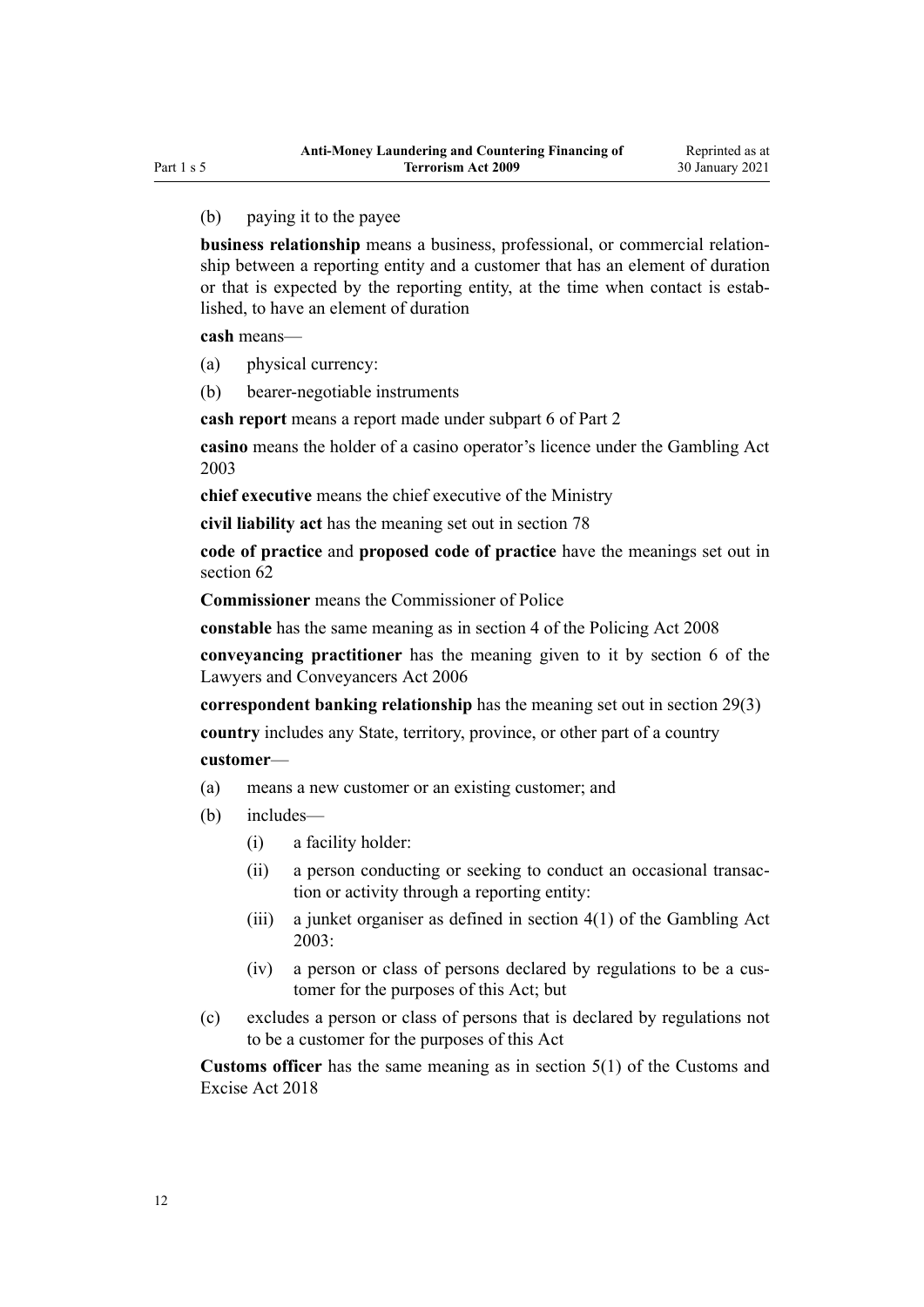**designated business group** means a group of 2 or more persons in which—

- (a) each member of the group has elected, in writing, to be a member of the group and the election is in force; and
- (b) each election was made in accordance with regulations (if any); and
- (c) no member of the group is a member of another designated business group; and
- (d) each member of the group is—

Reprinted as at 30 January 2021

- (i) related to each other member of the group within the meaning of [section 2\(3\)](http://legislation.govt.nz/pdflink.aspx?id=DLM319576) of the Companies Act 1993 and is—
	- (A) a reporting entity resident in New Zealand; or
	- (B) a person that is resident in a country that has sufficient AML/CFT systems and is supervised or regulated for AML/CFT purposes; or
- (ii) providing a service under a joint venture agreement to which each member of the group is a party; or
- (iii) a public service agency as defined in [section 5](http://legislation.govt.nz/pdflink.aspx?id=LMS356868) of the Public Service Act 2020, a State enterprise under the [State-Owned Enterpri](http://legislation.govt.nz/pdflink.aspx?id=DLM97376)[ses Act 1986,](http://legislation.govt.nz/pdflink.aspx?id=DLM97376) or a Crown entity under [section 7](http://legislation.govt.nz/pdflink.aspx?id=DLM329641) of the Crown Entities Act 2004; or
- (iv) related to 1 or more of the entities referred to in subparagraph (iii) through the provision of common products or services; or
- (v) a body corporate that is—
	- (A) either a company (within the meaning of [section 2\(1\)](http://legislation.govt.nz/pdflink.aspx?id=DLM319576) of the Companies Act 1993) or an overseas company within the meaning of that section; and
	- (B) related (within the meaning of [section 12\(2\)](http://legislation.govt.nz/pdflink.aspx?id=DLM4090933) of the Financial Markets Conduct Act 2013) to every body corporate in the designated business group or proposed designated business group; and
	- (C) either a reporting entity resident in New Zealand or a person who is resident in a country that has sufficient AML/CFT systems and that is supervised or regulated for AML/CFT purposes; or
- (vi) a related law firm, or a subsidiary of a law firm, that is a reporting entity in New Zealand (or the equivalent body in another country that has sufficient AML/CFT systems and that is supervised or regulated for AML/CFT purposes); or
- (vii) a related conveyancer, or a subsidiary of a conveyancer, that is a reporting entity in New Zealand (or the equivalent body in another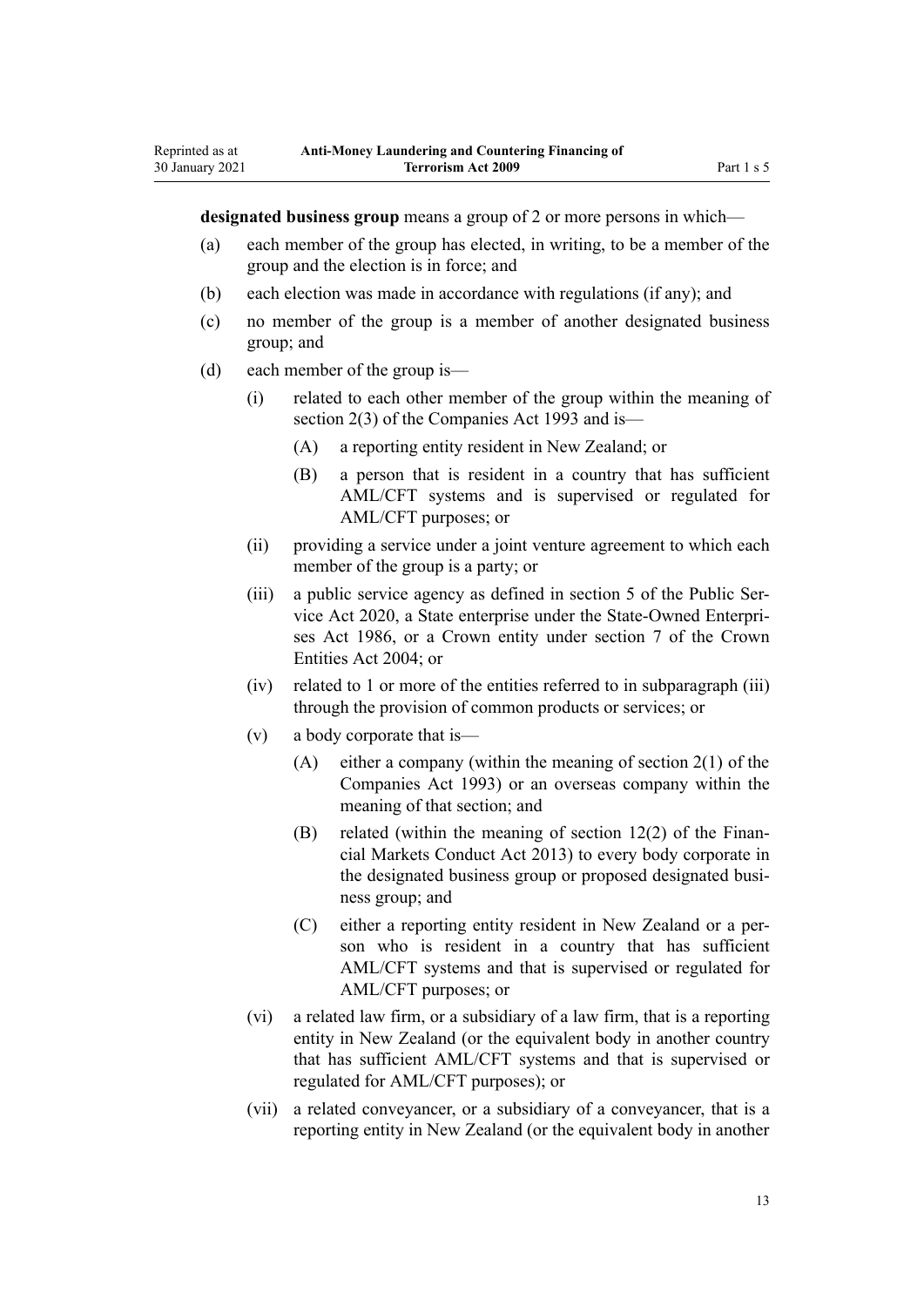country that has sufficient AML/CFT systems and that is supervised or regulated for AML/CFT purposes); or

- (viii) a related accounting practice, or a subsidiary of an accounting practice, that is a reporting entity in New Zealand (or the equivalent body in another country that has sufficient AML/CFT systems and that is supervised or regulated for AML/CFT purposes); or
- (ix) a related trust and company service provider, or a subsidiary of a trust and company service provider, that is a reporting entity in New Zealand (or the equivalent body in another country that has sufficient AML/CFT systems and that is supervised or regulated for AML/CFT purposes); or
- (x) a related real estate agent, or a subsidiary of a real estate agent, that is a reporting entity in New Zealand (or the equivalent in another country that has sufficient AML/CFT systems and that is supervised or regulated for AML/CFT purposes); or
- (xi) a related high-value dealer, or a subsidiary of a high-value dealer, that is a reporting entity in New Zealand (or an equivalent person resident outside New Zealand in a country that has sufficient AML/CFT systems and that is supervised or regulated for AML/CFT purposes); or
- (xii) a group of reporting entities, if the entities are each money transfer agents or sub-agents and each entity is related to every other entity in the designated business group or proposed designated business group in either of the following ways:
	- (A) one of those entities is a money transfer agent and the other entities are the sub-agents of those agents:
	- (B) those entities are each sub-agents of the same money transfer agent; or
- (xiii) an entity or a class of entities prescribed by regulations; and
- (e) each member of the group satisfies any conditions in subsection (3) that apply to that member

## **designated non-financial business or profession** means—

- (a) a law firm, a conveyancing practitioner, an incorporated conveyancing firm, an accounting practice, a real estate agent, or a trust and company service provider, who, in the ordinary course of business, carries out 1 or more of the following activities:
	- (i) acting as a formation agent of legal persons or legal arrangements:
	- (ii) acting as, or arranging for a person to act as, a nominee director or nominee shareholder or trustee in relation to legal persons or legal arrangements: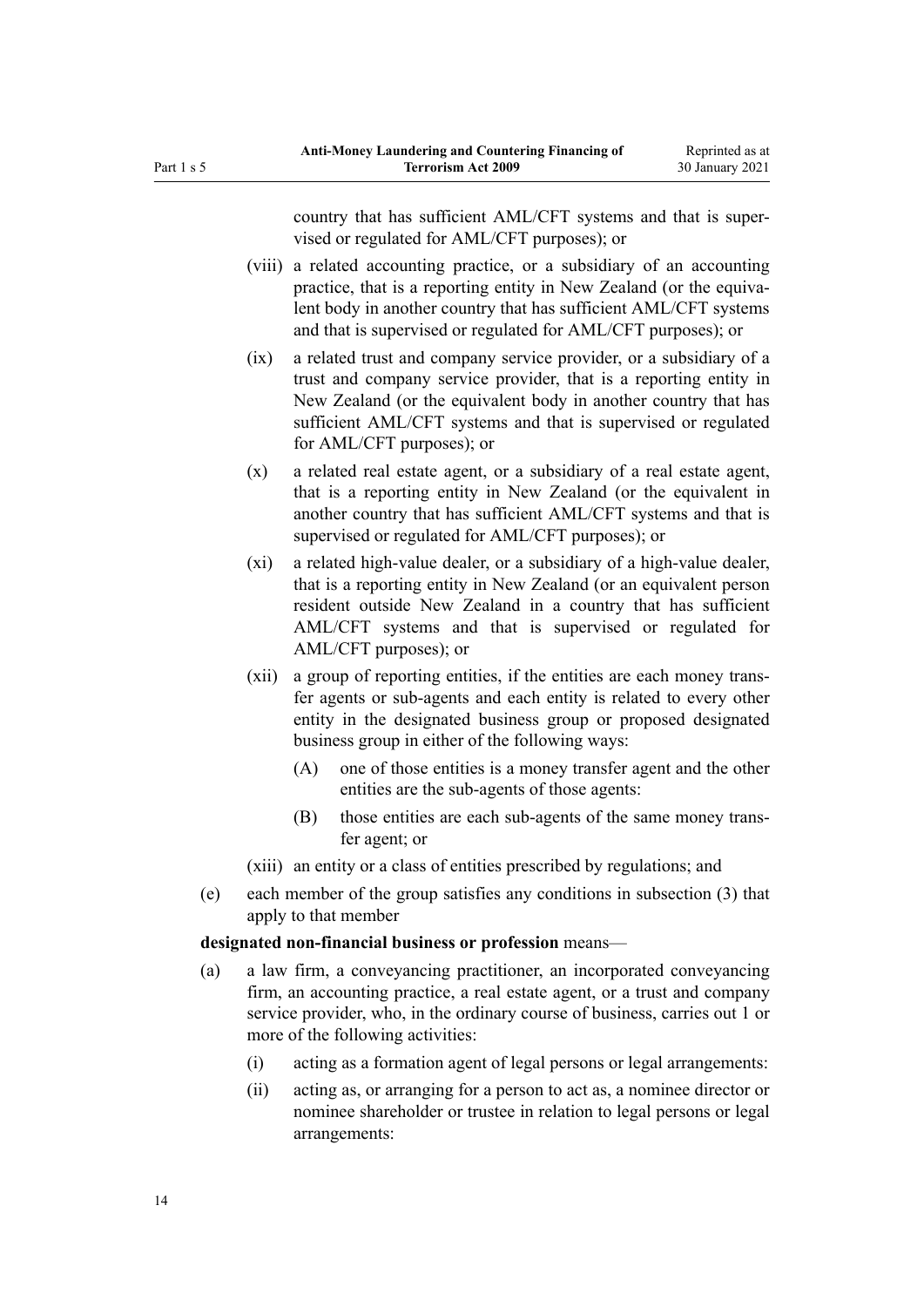| (iii) | providing a registered office or a business address, a correspond-<br>ence address, or an administrative address for a company, or a<br>partnership, or for any other legal person or arrangement, unless<br>the office or address is provided solely as an ancillary service to<br>the provision of other services (being services that do not consti-<br>tute an activity listed in this subparagraph or subparagraphs (i),<br>$(ii)$ , and $(iv)$ to $(vi)$ : |                                                                                                                                                                                                                    |  |  |
|-------|------------------------------------------------------------------------------------------------------------------------------------------------------------------------------------------------------------------------------------------------------------------------------------------------------------------------------------------------------------------------------------------------------------------------------------------------------------------|--------------------------------------------------------------------------------------------------------------------------------------------------------------------------------------------------------------------|--|--|
| (iv)  |                                                                                                                                                                                                                                                                                                                                                                                                                                                                  | managing client funds (other than sums paid as fees for professio-<br>nal services), accounts, securities, or other assets:                                                                                        |  |  |
| (v)   | 2008):                                                                                                                                                                                                                                                                                                                                                                                                                                                           | providing real estate agency work (within the meaning of section<br>4(1) of the Real Estate Agents Act 2008) to effect a transaction<br>(within the meaning of section 4(1) of the Real Estate Agents Act          |  |  |
| (vi)  |                                                                                                                                                                                                                                                                                                                                                                                                                                                                  | engaging in or giving instructions on behalf of a customer to<br>another person for-                                                                                                                               |  |  |
|       | (A)                                                                                                                                                                                                                                                                                                                                                                                                                                                              | any conveyancing (within the meaning of section 6 of the<br>Lawyers and Conveyancers Act 2006) to effect a transac-<br>tion (within the meaning of section $4(1)$ of the Real Estate<br>Agents Act 2008), namely,— |  |  |
|       |                                                                                                                                                                                                                                                                                                                                                                                                                                                                  | the sale, the purchase, or any other disposal or<br>acquisition of a freehold estate or interest in land:                                                                                                          |  |  |
|       |                                                                                                                                                                                                                                                                                                                                                                                                                                                                  | the grant, sale, or purchase or any other disposal or<br>acquisition of a leasehold estate or interest in land<br>(other than a tenancy to which the Residential Tenan-<br>cies Act 1986 applies):                 |  |  |
|       |                                                                                                                                                                                                                                                                                                                                                                                                                                                                  | the grant, sale, or purchase or any other disposal or<br>acquisition of a licence that is registrable under the<br>Land Transfer Act 1952:                                                                         |  |  |
|       |                                                                                                                                                                                                                                                                                                                                                                                                                                                                  | the grant, sale, or purchase or any other disposal or<br>acquisition of an occupation right agreement within<br>the meaning of section 5 of the Retirement Villages<br>Act 2003:                                   |  |  |
|       | (B)                                                                                                                                                                                                                                                                                                                                                                                                                                                              | a transaction (within the meaning of section $4(1)$ of the<br>Real Estate Agents Act 2008); or                                                                                                                     |  |  |
|       | (C)                                                                                                                                                                                                                                                                                                                                                                                                                                                              | the transfer of a beneficial interest in land or other real<br>property; or                                                                                                                                        |  |  |

(D) a transaction on behalf of any person in relation to the buying, transferring, or selling of a business or legal person (for example, a company) and any other legal arrangement; or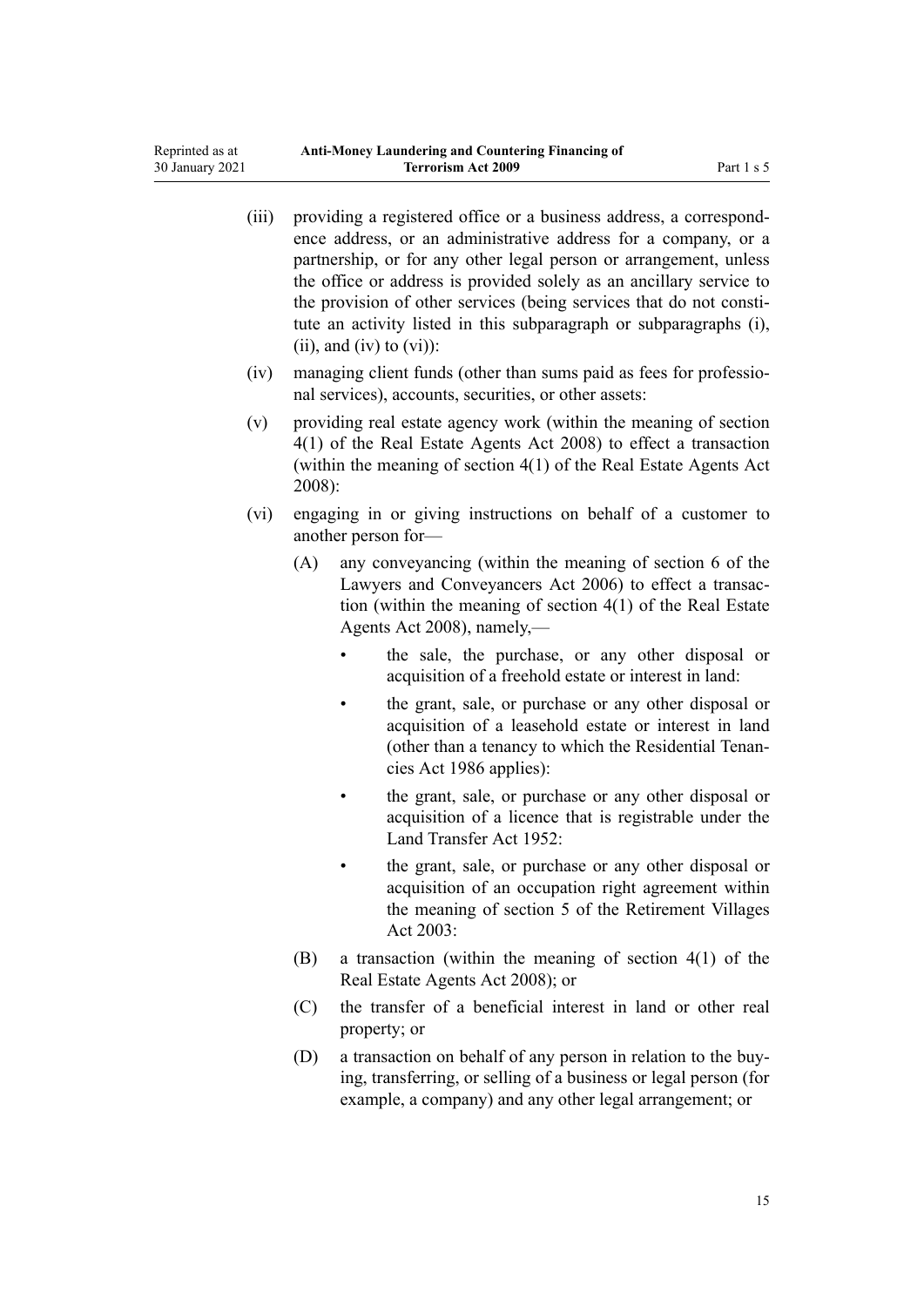- (E) a transaction on behalf of a customer in relation to creating, operating, and managing a legal person (for example, a company) and any other legal arrangement; and
- (b) includes a person or class of persons declared by regulations to be a designated non-financial business or profession for the purposes of this Act; but
- (c) excludes a person or class of persons declared by regulations not to be a designated non-financial business or profession for the purposes of this Act

**domestic physical cash transaction** means a transaction in New Zealand involving the use of physical currency

**domestic wire transfer** has the meaning set out in [section 27\(7\)](#page-40-0)

**existing customer**, in relation to a reporting entity, means a person who was in a business relationship with the reporting entity immediately before any provisions of this Act began to apply to the reporting entity

## **facility**—

- (a) means any account or arrangement—
	- (i) that is provided by a reporting entity; and
	- (ii) through which a facility holder may conduct 2 or more transactions; and
- (b) without limiting paragraph (a), includes—
	- (i) a life insurance policy:
	- (ii) membership of a superannuation scheme, workplace savings scheme, or KiwiSaver scheme:
	- (iii) the provision, by a reporting entity, of facilities for safe custody, including (without limitation) a safety deposit box:
	- (iv) an account or arrangement declared by regulations to be a facility for the purposes of this Act; but
- (c) excludes an account or arrangement declared by regulations not to be a facility for the purposes of this Act

**facility holder**, in relation to a facility,—

- (a) means the person in whose name the facility is established; or
- (b) if that facility is a life insurance policy, means any person who for the time being is the legal holder of that policy; or
- (c) if that facility consists of membership of a superannuation scheme, workplace savings scheme, or KiwiSaver scheme, means the product holder of the managed investment product in the scheme (within the meanings of product holder and managed investment product in [section](http://legislation.govt.nz/pdflink.aspx?id=DLM4090590) [6\(1\)](http://legislation.govt.nz/pdflink.aspx?id=DLM4090590) of the Financial Markets Conduct Act 2013)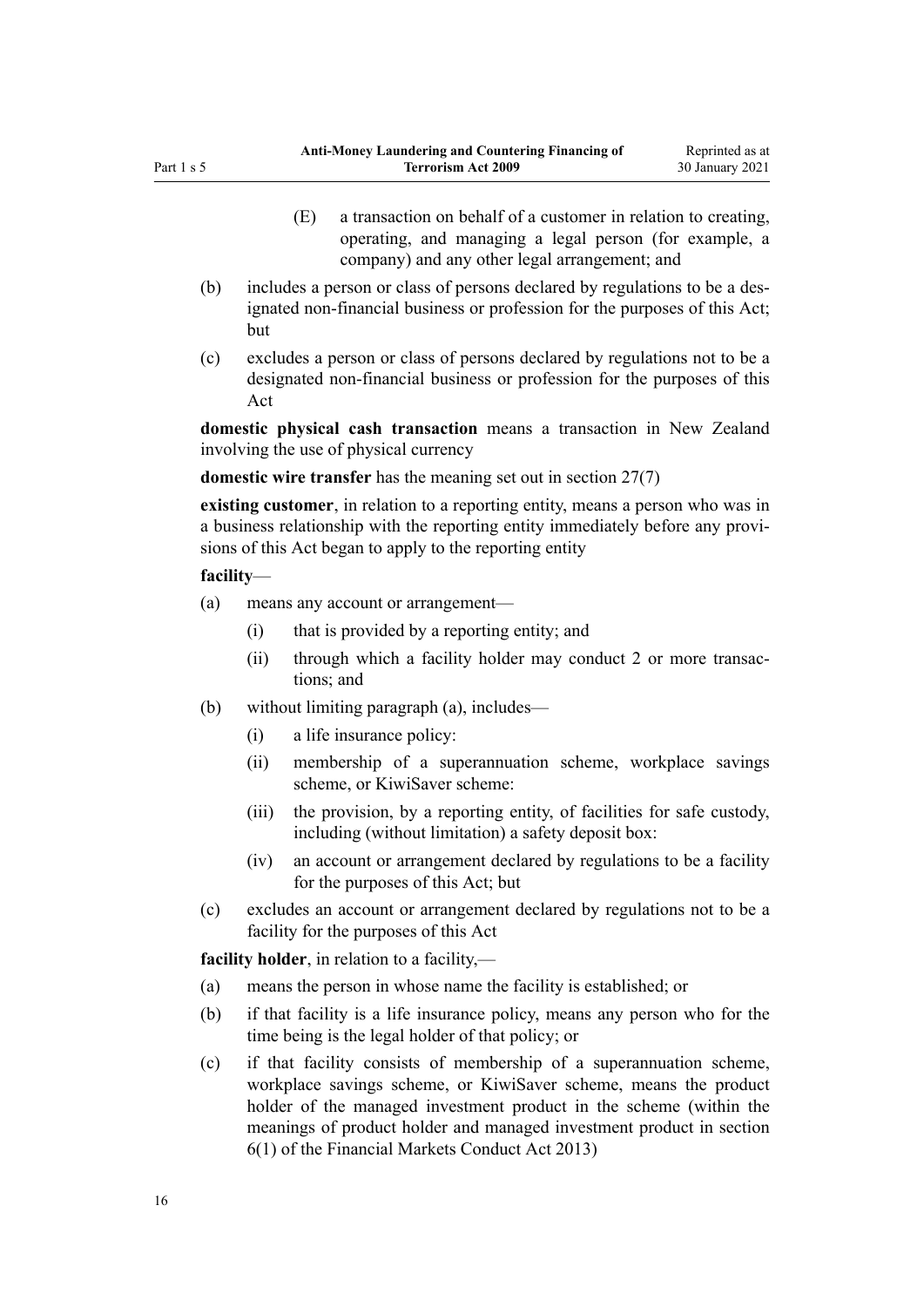Reprinted as at 30 January 2021

- (a) means a person who, in the ordinary course of business, carries on 1 or more of the following financial activities:
	- (i) accepting deposits or other repayable funds from the public:
	- (ii) lending to or for a customer, including consumer credit, mortgage credit, factoring (with or without recourse), and financing of commercial transactions (including forfeiting):
	- (iii) financial leasing (excluding financial leasing arrangements in relation to consumer products):
	- (iv) transferring money or value for, or on behalf of, a customer:
	- (v) issuing or managing the means of payment (for example, credit or debit cards, cheques, traveller's cheques, money orders, bankers' drafts, or electronic money):
	- (vi) undertaking financial guarantees and commitments:
	- (vii) trading for, or on behalf of, a customer in any of the following using the person's account or the customer's account:
		- (A) money market instruments (for example, cheques, bills, certificates of deposit, or derivatives):
		- (B) foreign exchange:
		- (C) exchange, interest rate, or index instruments:
		- (D) transferable securities:
		- (E) commodity futures trading:
	- (viii) participating in securities issues and the provision of financial services related to those issues:
	- (ix) managing individual or collective portfolios:
	- (x) safe keeping or administering of cash or liquid securities on behalf of other persons:
	- (xi) investing, administering, or managing funds or money on behalf of other persons:
	- (xii) issuing, or undertaking liability under, life insurance policies as an insurer:
	- (xiii) money or currency changing; and
- (b) includes a person or class of persons declared by regulations to be a financial institution for the purposes of this Act; but
- (c) excludes a person or class of persons declared by regulations not to be a financial institution for the purposes of this Act

**financing of terrorism** has the same meaning as in [section 4\(1\)](http://legislation.govt.nz/pdflink.aspx?id=DLM152400) of the Terrorism Suppression Act 2002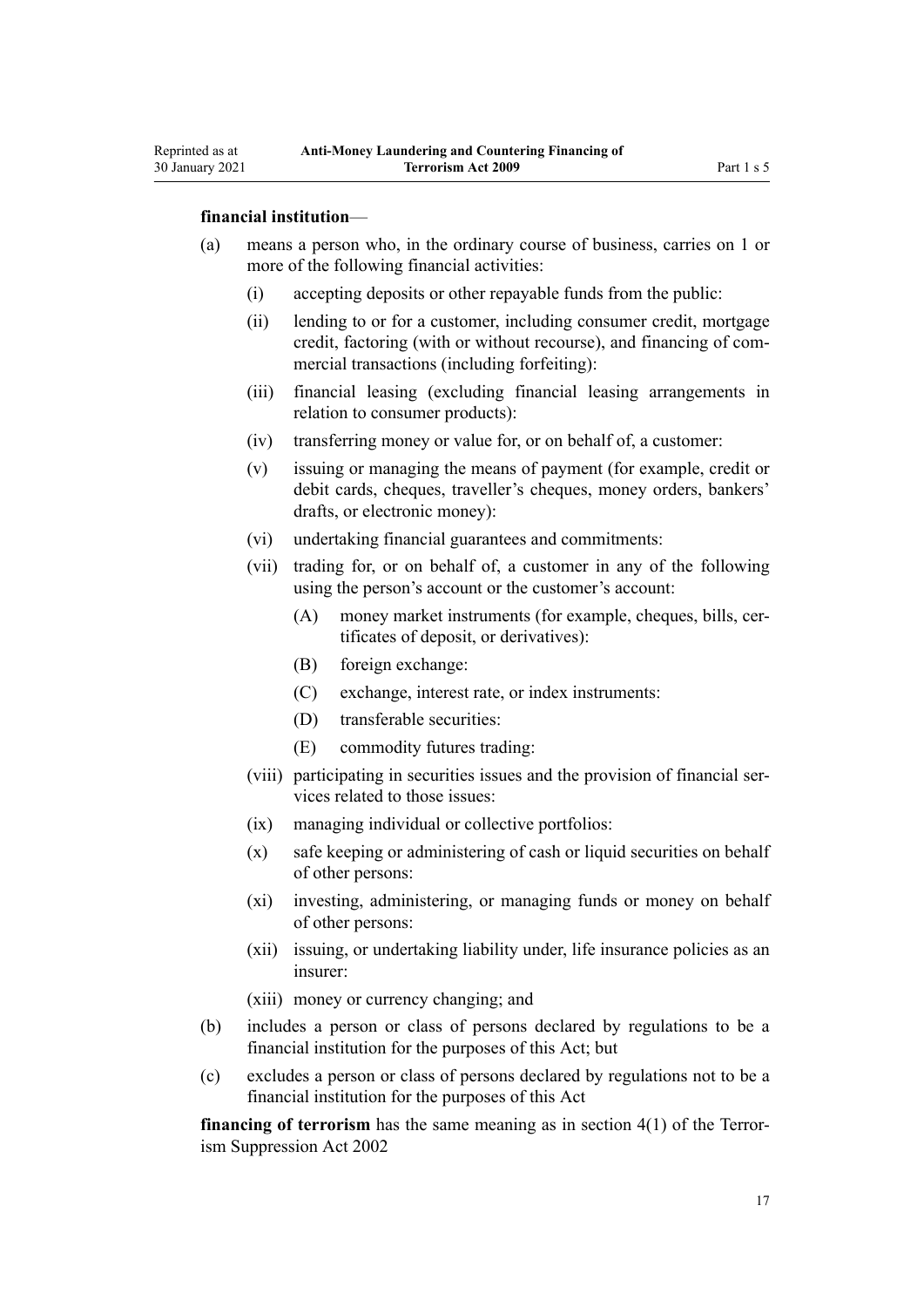**gambling inspector** has the same meaning as in [section 4\(1\)](http://legislation.govt.nz/pdflink.aspx?id=DLM207804) of the Gambling Act 2003

**government agency** means—

- (a) a public service agency as defined in [section 5](http://legislation.govt.nz/pdflink.aspx?id=LMS356868) of the Public Service Act 2020; or
- (b) a Crown entity under [section 7](http://legislation.govt.nz/pdflink.aspx?id=DLM329641) of the Crown Entities Act 2004; or
- (c) the Reserve Bank, the Parliamentary Counsel Office, and the New Zealand Police; or
- (d) any overseas country's counterpart of any of the entities in paragraphs  $(a)$  to  $(c)$

#### **high-value dealer**—

- (a) means a person who is in trade and in the ordinary course of business, buys or sells all or any of the following articles by way of a cash transaction or a series of related cash transactions, if the total value of that transaction or those transactions is equal to or above the applicable threshold value:
	- (i) iewellery:
	- (ii) watches:
	- (iii) gold, silver, or other precious metals:
	- (iv) diamonds, sapphires, or other precious stones:
	- (v) paintings:
	- (vi) prints:
	- (vii) protected foreign objects (within the meaning of [section 2\(1\)](http://legislation.govt.nz/pdflink.aspx?id=DLM432125) of the Protected Objects Act 1975):
	- (viii) protected New Zealand objects (within the meaning of [section](http://legislation.govt.nz/pdflink.aspx?id=DLM432125) [2\(1\)](http://legislation.govt.nz/pdflink.aspx?id=DLM432125) of the Protected Objects Act 1975):
	- (ix) sculptures:
	- (x) photographs:
	- (xi) carvings in any medium:
	- (xii) other artistic or cultural artefacts:
	- $(xiii)$  motor vehicles (within the meaning of section  $6(1)$  of the Motor Vehicle Sales Act 2003):
	- (xiv) ships (within the meaning of [section 2\(1\)](http://legislation.govt.nz/pdflink.aspx?id=DLM334667) of the Maritime Transport Act 1994); and
- (b) includes any person who carries out the activities referred to in paragraph (a) as a registered auctioneer (within the meaning of [section 4\(1\)](http://legislation.govt.nz/pdflink.aspx?id=DLM5788508) of the Auctioneers Act 2013); but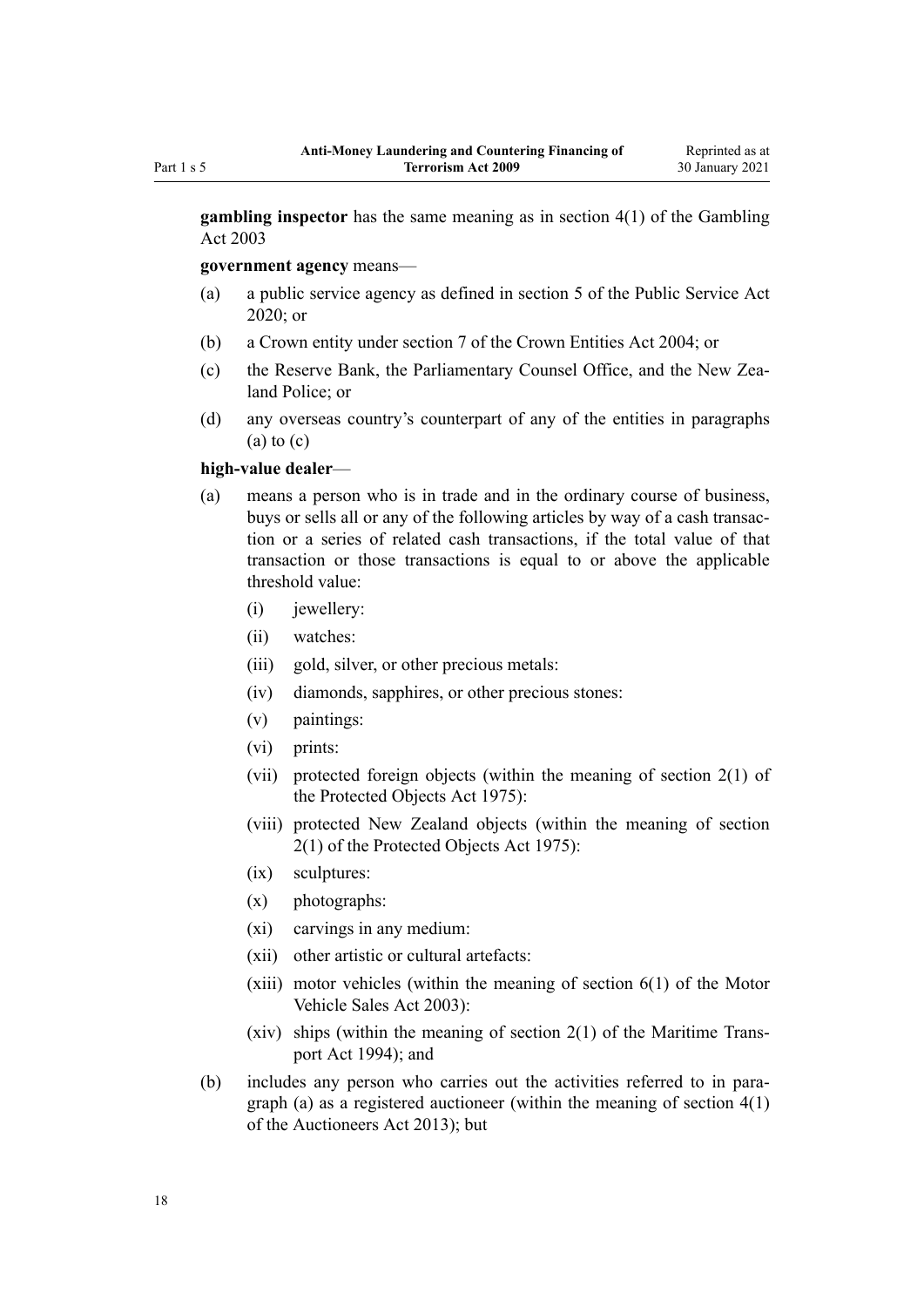- (c) does not include any person, to the extent that the person is engaged in providing services other than the buying or selling of articles referred to in paragraph (a), including the following services:
	- (i) mining precious metals or precious stones:
	- (ii) manufacturing jewellery:
	- (iii) crafting or polishing precious stones; and
- (d) does not include any person to the extent that the person is engaged in the buying or selling of precious metals or precious stones for industrial purposes

**identity information** means information obtained under [sections 15](#page-33-0), [19](#page-36-0), [23](#page-39-0), and [27\(1\) and \(2\)](#page-40-0) and any other information relating to identity prescribed by sections  $29(2)(g)$  and  $30(b)$ 

**incorporated conveyancing firm** has the meaning given to it by [section 6](http://legislation.govt.nz/pdflink.aspx?id=DLM364948) of the Lawyers and Conveyancers Act 2006

**incorporated law firm** has the meaning given to it by [section 6](http://legislation.govt.nz/pdflink.aspx?id=DLM364948) of the Lawyers and Conveyancers Act 2006

**individual** means a natural person, other than a deceased natural person

**intermediary institution**, in relation to a wire transfer, is a person that participates in a transfer of funds that takes place through more than 1 institution but is not an ordering institution or a beneficiary institution

**international wire transfer** means a wire transfer where—

- (a) at least 1 of the following institutions is in New Zealand:
	- (i) the ordering institution:
	- (ii) the intermediary institution:
	- (iii) the beneficiary institution; and
- (b) at least 1 of the following institutions is outside New Zealand:
	- (i) the ordering institution:
	- (ii) the intermediary institution:
	- (iii) the beneficiary institution

**KiwiSaver scheme** has the same meaning as in [section 6\(1\)](http://legislation.govt.nz/pdflink.aspx?id=DLM4090590) of the Financial Markets Conduct Act 2013

**law enforcement purposes** means—

- (a) the prevention, disruption, detection, investigation, and prosecution of—
	- (i) any offence under this Act; or
	- (ii) a money laundering offence; or
	- (iii) any offence within the meaning of that term in [section 243\(1\)](http://legislation.govt.nz/pdflink.aspx?id=DLM330289) of the Crimes Act 1961; or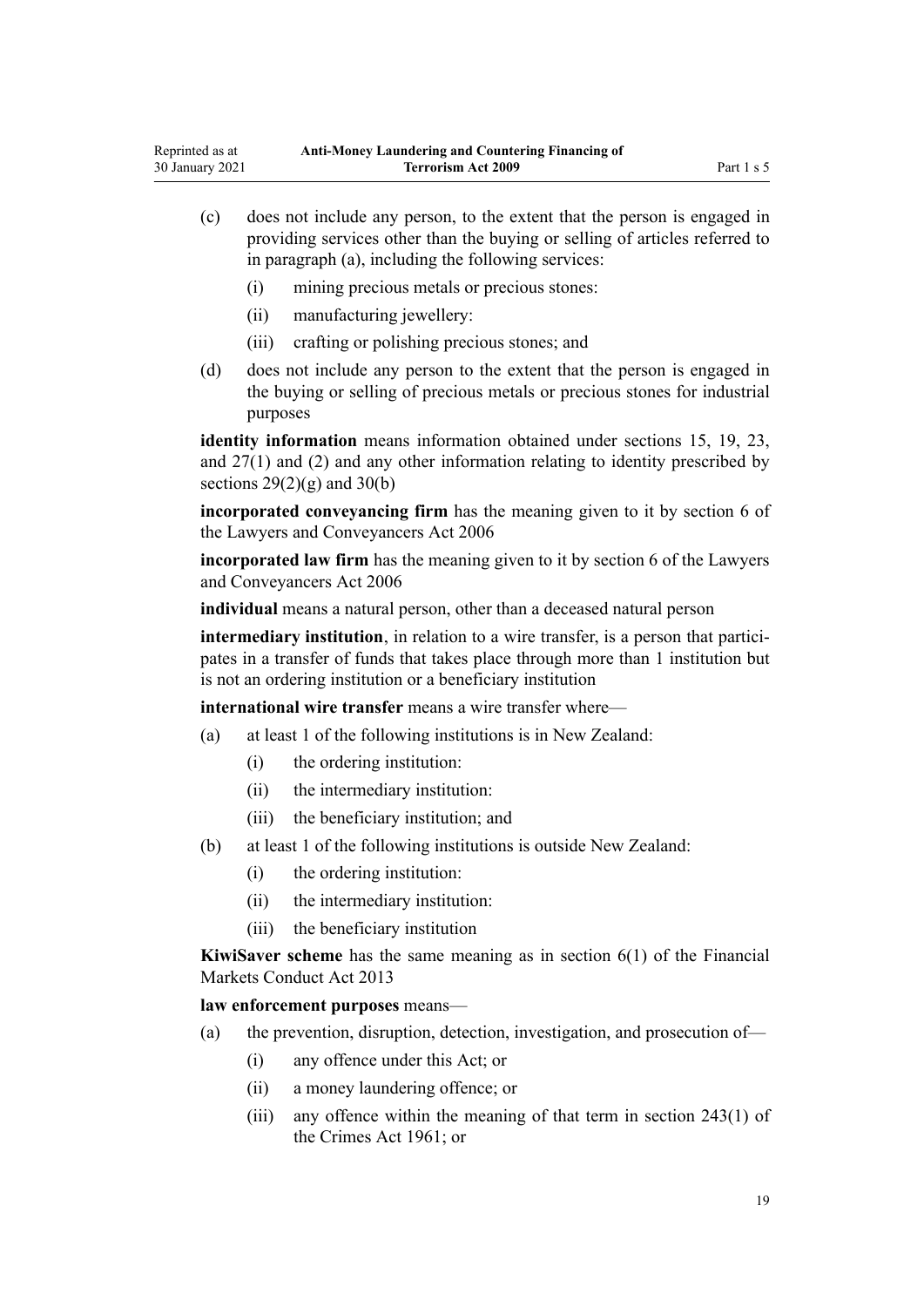- (iv) an offence under the [Terrorism Suppression Act 2002:](http://legislation.govt.nz/pdflink.aspx?id=DLM151490)
- (b) the enforcement and administration of—
	- (i) this Act:
	- (ii) the [Criminal Proceeds \(Recovery\) Act 2009](http://legislation.govt.nz/pdflink.aspx?id=BILL-SCDRAFT-7242):
	- (iii) the [Misuse of Drugs Act 1975](http://legislation.govt.nz/pdflink.aspx?id=DLM436100):
	- (iv) the [Terrorism Suppression Act 2002:](http://legislation.govt.nz/pdflink.aspx?id=DLM151490)
	- (v) the [Mutual Assistance in Criminal Matters Act 1992](http://legislation.govt.nz/pdflink.aspx?id=DLM273056):
	- (vi) the [Customs and Excise Act 1996:](http://legislation.govt.nz/pdflink.aspx?id=DLM377336)
- (c) the performance by the New Zealand Security Intelligence Service or the Government Communications Security Bureau of its functions under the [Intelligence and Security Act 2017:](http://legislation.govt.nz/pdflink.aspx?id=DLM6920802)
- (d) the detection and prevention of the harms specified in [section 58\(2\)](http://legislation.govt.nz/pdflink.aspx?id=DLM7118931) of the Intelligence and Security Act 2017:
- (e) any purpose or action referred to in paragraphs (a) to (d) relating to, or taken in respect of, legislation of an overseas jurisdiction that is broadly equivalent to the enactments referred to in those paragraphs

## **law firm** means—

- (a) a barrister or a barrister and solicitor who is practising on the barrister's or barrister and solicitor's own account in sole practice:
- (b) in relation to 2 or more barristers and solicitors practising law in partnership, the partnership:
- (c) an incorporated law firm

**lawyer** has the meaning given to it by [section 6](http://legislation.govt.nz/pdflink.aspx?id=DLM364948) of the Lawyers and Conveyancers Act 2006

## **legal arrangement** means—

- (a) a trust:
- (b) a partnership:
- (c) a charitable entity (within the meaning of section  $4(1)$  of the Charities Act 2005):
- (d) any other prescribed arrangement (being an arrangement that involves a risk of money laundering or the financing of terrorism)

**life insurance policy** means a life policy within the meaning of [section 6\(1\)](http://legislation.govt.nz/pdflink.aspx?id=DLM2478128) of the Insurance (Prudential Supervision) Act 2010

**Minister** means the Minister who is, with the authority of the Prime Minister, for the time being responsible for the administration of this Act

**Ministry** means the department of State that, with the authority of the Prime Minister, is for the time being responsible for the administration of this Act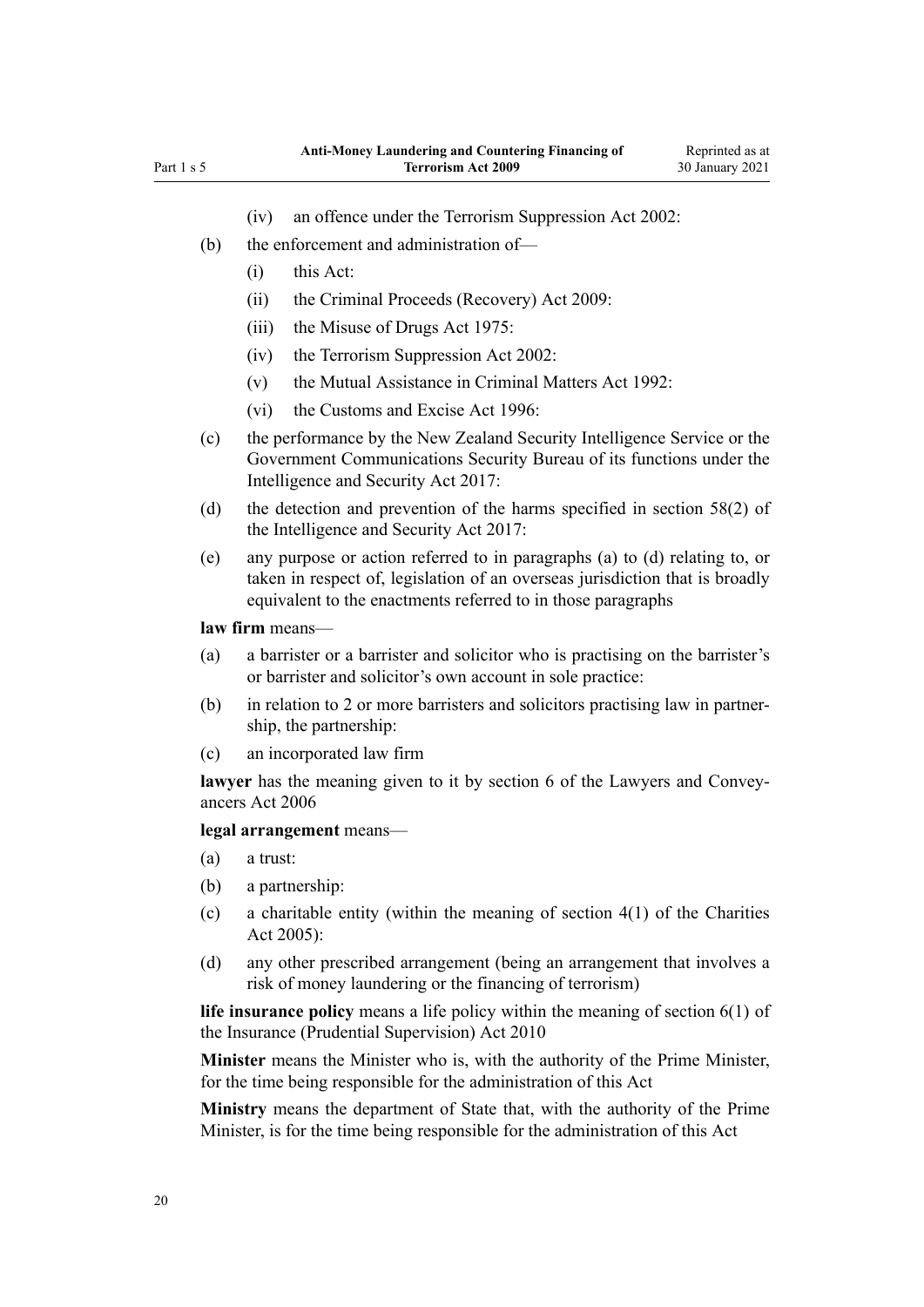**money laundering offence** means an offence against [section 243](http://legislation.govt.nz/pdflink.aspx?id=DLM330289) of the Crimes Act 1961 or [section 12B](http://legislation.govt.nz/pdflink.aspx?id=DLM436285) of the Misuse of Drugs Act 1975 or any act committed overseas that, if committed in New Zealand, would be an offence under those sections of those Acts

**non-bank deposit taker** has the meaning given to NBDT by [section 5](http://legislation.govt.nz/pdflink.aspx?id=DLM3918989) of the Non-bank Deposit Takers Act 2013

#### **occasional activity**—

- (a) means an activity—
	- $(i)$  that is specified in section  $6(4)$  in relation to a reporting entity (other than an occasional transaction); and
	- (ii) that does not involve a business relationship between the reporting entity and the reporting entity's customer; and
- (b) includes an activity or a class of activities declared by regulations to be an occasional activity for the purposes of this Act; but
- (c) excludes an activity or a class of activities declared by regulations not to be an occasional activity for the purposes of this Act

## **occasional transaction**—

- (a) means a cash transaction that occurs outside of a business relationship and is equal to or above the applicable threshold value (whether the transaction is carried out in a single operation or several operations that appear to be linked); and
- (b) includes a transaction or class of transactions declared by regulations to be an occasional transaction for the purposes of this Act; but
- (c) excludes—
	- (i) cheque deposits; and
	- (ii) a transaction or class of transactions declared by regulations not to be an occasional transaction for the purposes of this Act

#### **occasional transaction or activity** means—

- (a) an occasional transaction:
- (b) an occasional activity

#### **ordering institution**—

- (a) means any person who has been instructed by a person (the **payer**) to electronically transfer funds controlled by the payer to a person (the **payee**) who may or may not be the payer on the basis that the transferred funds will be made available to the payee by a beneficiary institution; and
- (b) includes a person declared by regulations to be an ordering institution for the purposes of this Act; but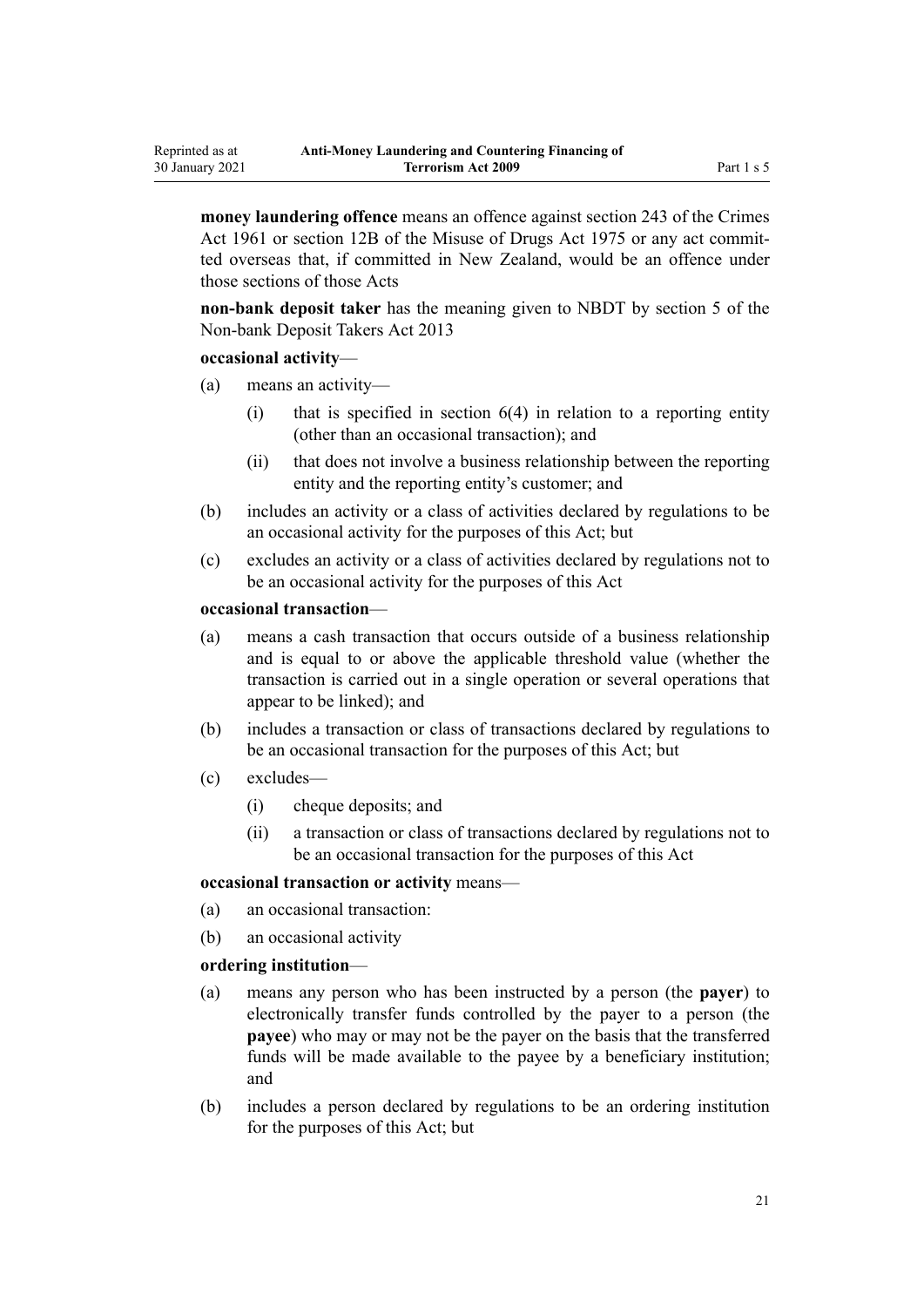(c) excludes a person or class of persons declared by regulations not to be an ordering institution for the purposes of this Act

**physical currency** means the coin and printed money (whether of New Zealand or of a foreign country) that—

- (a) is designated as legal tender; and
- (b) circulates as, and is customarily used and accepted as, a medium of exchange in the country of issue

**Police employee** has the same meaning as in [section 4](http://legislation.govt.nz/pdflink.aspx?id=DLM1102132) of the Policing Act 2008

## **politically exposed person** means—

- (a) an individual who holds, or has held at any time in the preceding 12 months, in any overseas country the prominent public function of—
	- (i) Head of State or head of a country or government; or
	- (ii) government minister or equivalent senior politician; or
	- (iii) Supreme Court Judge or equivalent senior Judge; or
	- (iv) governor of a central bank or any other position that has comparable influence to the Governor of the Reserve Bank of New Zealand; or
	- (v) senior foreign representative, ambassador, or high commissioner; or
	- (vi) high-ranking member of the armed forces; or
	- (vii) board chair, chief executive, or chief financial officer of, or any other position that has comparable influence in, any State enterprise; and
- (b) an immediate family member of a person referred to in paragraph (a), including—
	- (i) a spouse; or
	- (ii) a partner, being a person who is considered by the relevant national law as equivalent to a spouse; or
	- (iii) a child and a child's spouse or partner; or
	- (iv) a parent; and
- (c) having regard to information that is public or readily available,—
	- (i) any individual who is known to have joint beneficial ownership of a legal entity or legal arrangement, or any other close relationship, with a person referred to in paragraph (a); or
	- (ii) any individual who has sole beneficial ownership of a legal entity or legal arrangement that is known to exist for the benefit of a person described in paragraph (a)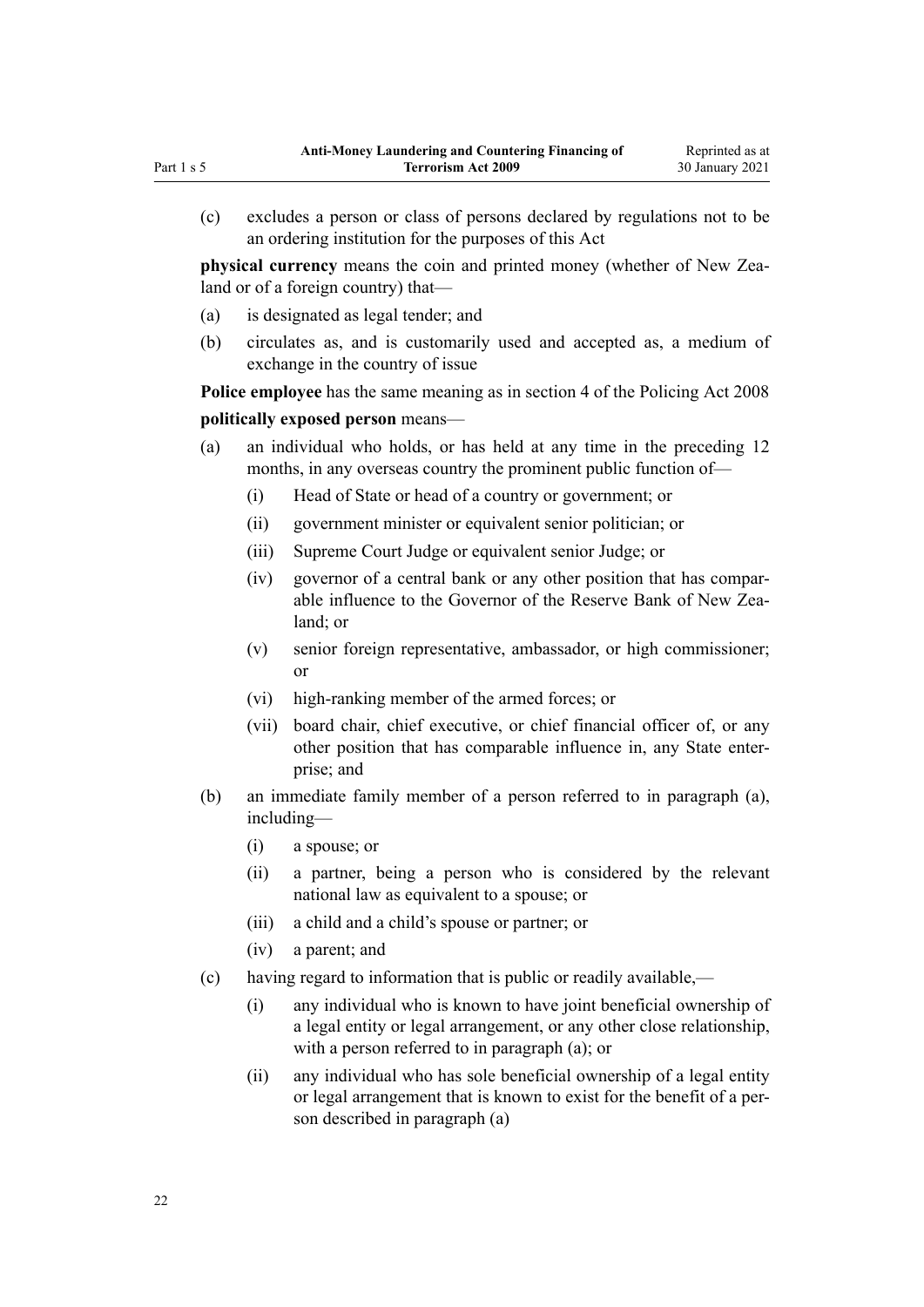**prescribed transaction**, in relation to a reporting entity, means a transaction conducted through the reporting entity in respect of—

- (a) an international wire transfer of a value equal to or above the applicable threshold value; or
- (b) a domestic physical cash transaction of a value equal to or above the applicable threshold value

**prescribed transaction report** means a report made under [section 48A](#page-56-0)

**privileged communication** has the meaning set out in [section 42](#page-51-0)

**real estate agency work** has the same meaning as in the definition of that term in [section 4\(1\)](http://legislation.govt.nz/pdflink.aspx?id=DLM1151928) of the Real Estate Agents Act 2008

**real estate agent** has the same meaning as the definition of agent in [section](http://legislation.govt.nz/pdflink.aspx?id=DLM1151928) [4\(1\)](http://legislation.govt.nz/pdflink.aspx?id=DLM1151928) of the Real Estate Agents Act 2008

**registered bank** has the same meaning as in [section 2\(1\)](http://legislation.govt.nz/pdflink.aspx?id=DLM199370) of the Reserve Bank of New Zealand Act 1989

**regulations** means regulations made under this Act

#### **regulator**—

Reprinted as at 30 January 2021

- (a) means a professional body responsible under any New Zealand enactment for enforcing the regulatory obligations of a particular industry or profession whose members are subject to this Act; and
- (b) includes any other body prescribed in regulations

## **reporting entity**—

- (a) means—
	- (i) a casino:
	- (ii) a designated non-financial business or profession:
	- (iii) a financial institution:
	- (iv) a high-value dealer:
	- (v) TAB NZ; and
- (b) includes—
	- (i) a person or class of persons declared by regulations to be a reporting entity for the purposes of this Act; and
	- (ii) any other person that is required by any enactment to comply with this Act as if it were a reporting entity; but
- (c) excludes a person or class of persons declared by regulations not to be a reporting entity for the purposes of this Act

**search warrant** means a warrant issued under [section 117](#page-87-0)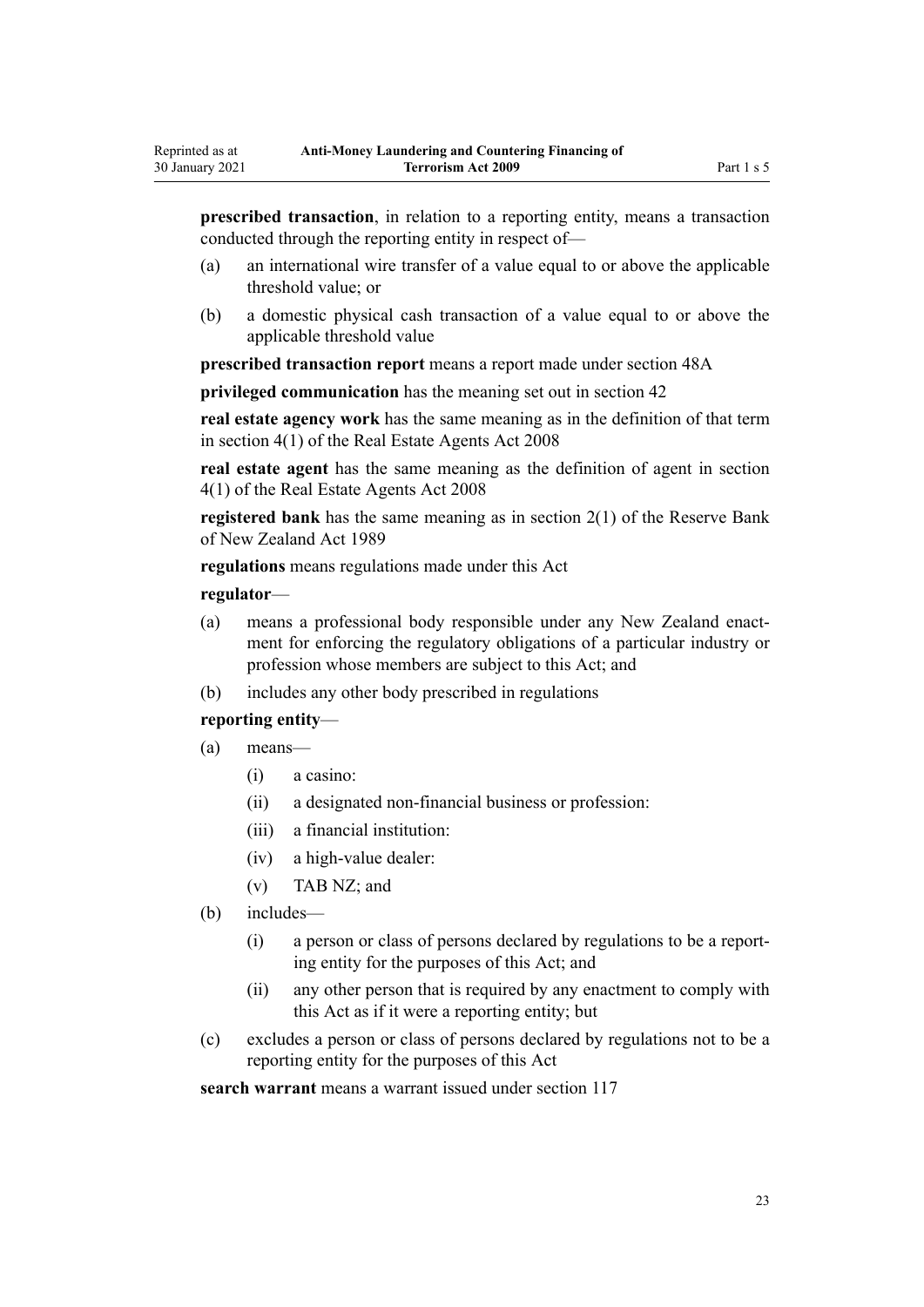#### **senior manager** (and **senior management** correspondingly) means,—

- (a) in relation to a reporting entity that is a company, a director within the meaning of [section 126](http://legislation.govt.nz/pdflink.aspx?id=DLM320630) of the Companies Act 1993; and
- (b) in relation to a reporting entity that is not a company, a person who occupies a position comparable to that of a director (for example, a trustee or partner); and
- (c) any other person who occupies a position within a reporting entity that allows that person to exercise an influence over the management or administration of the reporting entity (for example, a chief executive or a chief financial officer)

**shell bank** has the meaning set out in [section 39\(2\)](#page-49-0)

**superannuation scheme** has the same meaning as in [section 6\(1\)](http://legislation.govt.nz/pdflink.aspx?id=DLM4090590) of the Financial Markets Conduct Act 2013

#### **suspicious activity report**—

- (a) means a report made under [section 40:](#page-50-0)
- (b) includes—
	- (i) a suspicious transaction report made under this Act; and
	- (ii) a suspicious transaction report made under the [Financial Transac](http://legislation.govt.nz/pdflink.aspx?id=DLM373803)[tions Reporting Act 1996](http://legislation.govt.nz/pdflink.aspx?id=DLM373803)

**suspicious property report** has the same meaning as in [section 4\(1\)](http://legislation.govt.nz/pdflink.aspx?id=DLM152400) of the Terrorism Suppression Act 2002

#### **transaction**—

- (a) means any deposit, withdrawal, exchange, or transfer of funds (in any denominated currency), whether—
	- (i) in cash; or
	- (ii) by cheque, payment order, or other instrument; or
	- (iii) by electronic or other non-physical means; and
- (b) without limiting paragraph (a), includes—
	- (i) any payment made in satisfaction, in whole or in part, of any contractual or other legal obligation; and
	- (ii) a transaction or class of transactions declared by regulations to be a transaction for the purposes of this Act; but
- (c) excludes the following:
	- (i) the placing of any bet unless authorised under the [Racing Industry](http://legislation.govt.nz/pdflink.aspx?id=LMS291909) [Act 2020:](http://legislation.govt.nz/pdflink.aspx?id=LMS291909)
	- (ii) participation in gambling (as defined in section  $4(1)$  of the Gambling Act 2003) unless authorised under the [Racing Industry Act](http://legislation.govt.nz/pdflink.aspx?id=LMS291909) [2020](http://legislation.govt.nz/pdflink.aspx?id=LMS291909):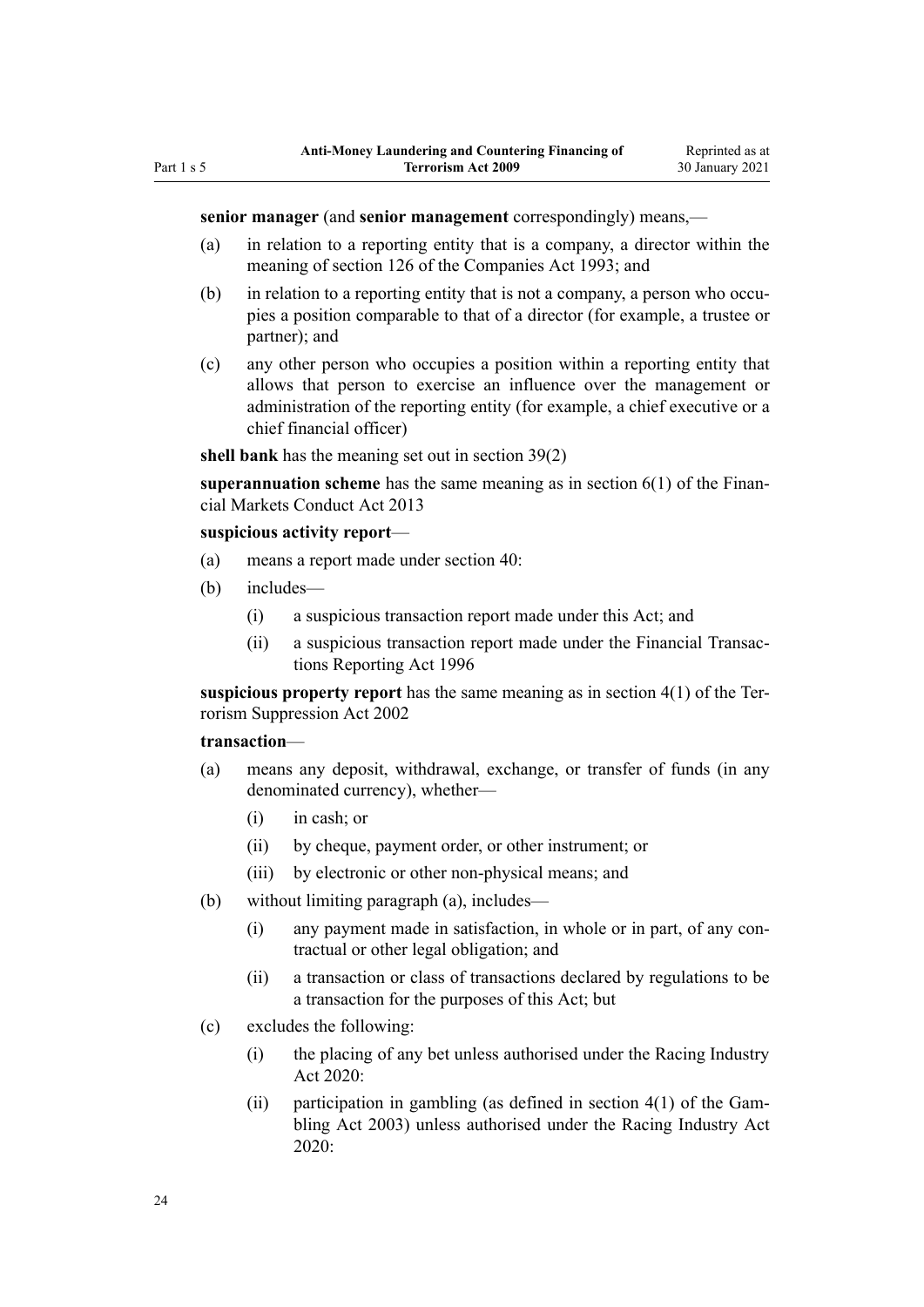(iii) a transaction or class of transactions declared by regulations not to be a transaction for the purposes of this Act

**trust and company service provider** means a person (other than a law firm, a conveyancing practitioner, an incorporated conveyancing firm, an accounting practice, or a real estate agent) who carries out any of the activities described in paragraphs (a)(i) to (vi) of the definition of designated non-financial business or profession

**trustee** has the same meaning as in [section 9](http://legislation.govt.nz/pdflink.aspx?id=DLM7382827) of the Trusts Act 2019

**verification information** means information obtained under [sections 16](#page-33-0), [20](#page-36-0), [24,](#page-39-0) and [28](#page-42-0)

#### **wire transfer**—

- (a) means a transaction carried out on behalf of a person (the **originator**) through a reporting entity by electronic means with a view to making an amount of money available to a beneficiary (who may also be the originator) at another reporting entity; and
- (b) includes a transfer or transaction, or class of transfers or transactions, declared by regulations to be a wire transfer for the purposes of this Act; but
- (c) excludes—
	- (i) transfers and settlements between financial institutions or other reporting entities if both the originator and the beneficiary are financial institutions or other reporting entities acting on their own behalf; and
	- (ii) credit and debit card transactions if the credit or debit card number accompanies the transaction; and
	- (iii) any other transfer or transaction or class of transfers or transactions declared by regulations not to be a wire transfer for the purposes of this Act.

**workplace savings scheme** has the same meaning as in [section 6\(1\)](http://legislation.govt.nz/pdflink.aspx?id=DLM4090590) of the Financial Markets Conduct Act 2013

(2) For the purposes of paragraph (d)(xii) of the definition of **designated business group** in subsection (1),—

**money transfer agent**, in relation to a money transfer provider, means a reporting entity that has a representation agreement with a money transfer provider

**money transfer provider** means a person who, under a representation agreement, authorises a money transfer agent to carry on money transfer services on behalf of the money transfer provider and to engage sub-agents for the purpose of carrying on those services in New Zealand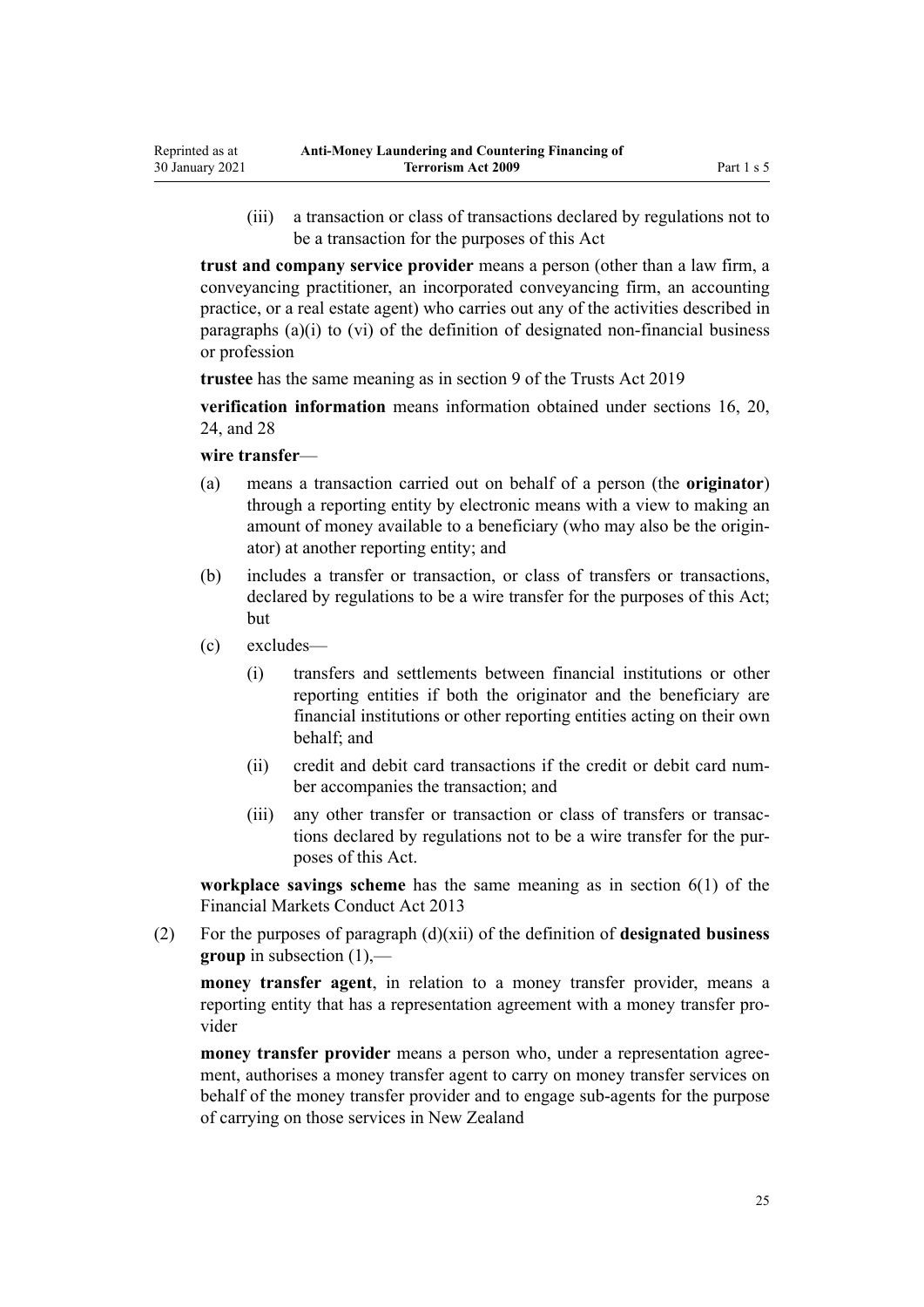**money transfer services** means the provision of remittance services that are carried on, otherwise than by a bank, under a single brand, trade mark, or business name

**representation agreement** means a written agreement between a money transfer provider and a money transfer agent, or between a money transfer agent and a sub-agent, that states the terms on which the money transfer agent, or the subagent, carries on money transactions for customers relating to creating, operating, and managing companies

**sub-agent** means a reporting entity that has a representation agreement with a money transfer agent.

- (3) For the purposes of paragraph (e) of the definition of **designated business group** in subsection (1), a condition of membership is that the contact person of a designated business group must notify the relevant AML/CFT supervisor, in writing within 30 days, of any of the following:
	- (a) the withdrawal of a member from the designated business group:
	- (b) the termination of the designated business group:
	- (c) any other change in the details previously notified to any AML/CFT supervisor in respect of the designated business group.
- (4) For the purpose of applying the definitions of **designated non-financial business or profession** and **designated business group**, a reporting entity must take into account guidance (if any) on the application of those definitions issued by the relevant AML/CFT supervisor.

Section 5(1) **accounting practice**: inserted, on 11 August 2017, by [section 5\(1\)](http://legislation.govt.nz/pdflink.aspx?id=DLM7161216) of the Anti-Money Laundering and Countering Financing of Terrorism Amendment Act 2017 (2017 No 35).

Section 5(1) **approved entity**: inserted, on 11 August 2017, by [section 5\(1\)](http://legislation.govt.nz/pdflink.aspx?id=DLM7161216) of the Anti-Money Laundering and Countering Financing of Terrorism Amendment Act 2017 (2017 No 35).

Section 5(1) **conveyancing practitioner**: inserted, on 11 August 2017, by [section 5\(1\)](http://legislation.govt.nz/pdflink.aspx?id=DLM7161216) of the Anti-Money Laundering and Countering Financing of Terrorism Amendment Act 2017 (2017 No 35).

Section 5(1) **customer** paragraph (b)(ii): amended, on 11 August 2017, by [section 68](http://legislation.govt.nz/pdflink.aspx?id=DLM7340644) of the Anti-Money Laundering and Countering Financing of Terrorism Amendment Act 2017 (2017 No 35).

Section 5(1) **Customs officer**: amended, on 1 October 2018, by [section 443\(3\)](http://legislation.govt.nz/pdflink.aspx?id=DLM7039957) of the Customs and Excise Act 2018 (2018 No 4).

Section 5(1) **designated business group**: replaced, on 11 August 2017, by [section 5\(2\)](http://legislation.govt.nz/pdflink.aspx?id=DLM7161216) of the Anti-Money Laundering and Countering Financing of Terrorism Amendment Act 2017 (2017 No 35).

Section 5(1) **designated business group** paragraph (d)(iii): amended, on 7 August 2020, by [section](http://legislation.govt.nz/pdflink.aspx?id=LMS176959) [135](http://legislation.govt.nz/pdflink.aspx?id=LMS176959) of the Public Service Act 2020 (2020 No 40).

Section 5(1) **designated non-financial business or profession**: inserted, on 11 August 2017, by [sec](http://legislation.govt.nz/pdflink.aspx?id=DLM7161216)[tion 5\(1\)](http://legislation.govt.nz/pdflink.aspx?id=DLM7161216) of the Anti-Money Laundering and Countering Financing of Terrorism Amendment Act 2017 (2017 No 35).

Section 5(1) **domestic physical cash transaction**: inserted, on 1 July 2017, by [section 5\(1\)](http://legislation.govt.nz/pdflink.aspx?id=DLM6602209) of the Anti-Money Laundering and Countering Financing of Terrorism Amendment Act 2015 (2015 No 96).

Section 5(1) **existing customer**: replaced, on 11 August 2017, by [section 5\(3\)](http://legislation.govt.nz/pdflink.aspx?id=DLM7161216) of the Anti-Money Laundering and Countering Financing of Terrorism Amendment Act 2017 (2017 No 35).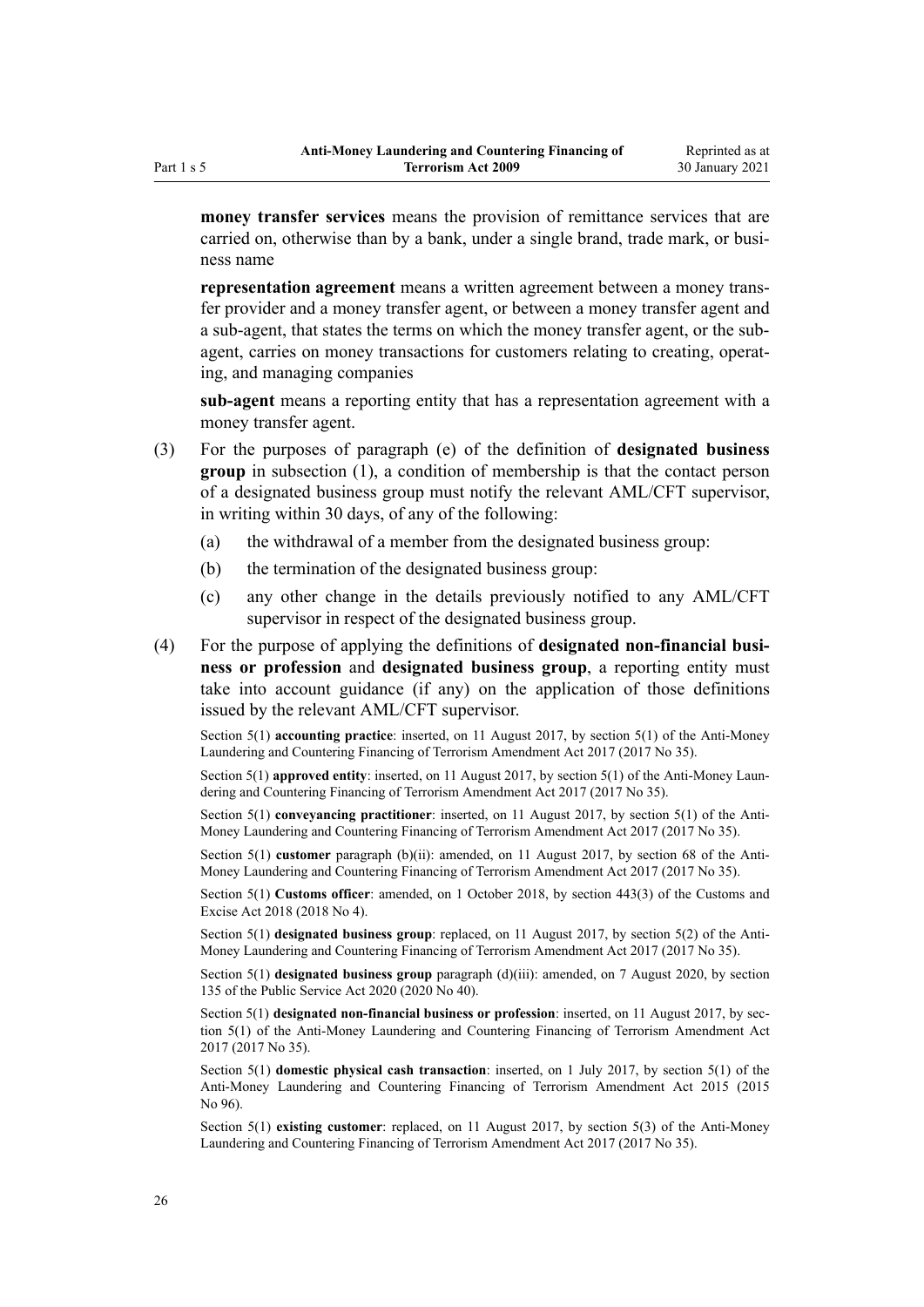Section 5(1) **facility** paragraph (b)(ii): replaced, on 1 December 2014, by [section 150](http://legislation.govt.nz/pdflink.aspx?id=DLM5561603) of the Financial Markets (Repeals and Amendments) Act 2013 (2013 No 70).

Section 5(1) **facility holder** paragraph (c): replaced, on 1 December 2014, by [section 150](http://legislation.govt.nz/pdflink.aspx?id=DLM5561603) of the Financial Markets (Repeals and Amendments) Act 2013 (2013 No 70).

Section 5(1) **financial institution** paragraph (a)(vii): amended, on 11 August 2017, by [section 5\(4\)](http://legislation.govt.nz/pdflink.aspx?id=DLM7161216) of the Anti-Money Laundering and Countering Financing of Terrorism Amendment Act 2017 (2017 No 35).

Section 5(1) **financial institution** paragraph (a)(xii): substituted, on 1 February 2011, by [section](http://legislation.govt.nz/pdflink.aspx?id=DLM2478612) [241\(2\)](http://legislation.govt.nz/pdflink.aspx?id=DLM2478612) of the Insurance (Prudential Supervision) Act 2010 (2010 No 111).

Section 5(1) **government agency** paragraph (a): replaced, on 7 August 2020, by [section 135](http://legislation.govt.nz/pdflink.aspx?id=LMS176959) of the Public Service Act 2020 (2020 No 40).

Section 5(1) **government agency** paragraph (c): replaced, on 28 September 2017, by [section 335](http://legislation.govt.nz/pdflink.aspx?id=DLM6921475) of the Intelligence and Security Act 2017 (2017 No 10).

Section 5(1) **government agency** paragraph (d): replaced, on 5 December 2013, by [section 4](http://legislation.govt.nz/pdflink.aspx?id=DLM5621507) of the Anti-Money Laundering and Countering Financing of Terrorism Amendment Act 2013 (2013 No 106).

Section 5(1) **high-value dealer**: inserted, on 11 August 2017, by [section 5\(1\)](http://legislation.govt.nz/pdflink.aspx?id=DLM7161216) of the Anti-Money Laundering and Countering Financing of Terrorism Amendment Act 2017 (2017 No 35).

Section 5(1) **incorporated conveyancing firm**: inserted, on 11 August 2017, by [section 5\(1\)](http://legislation.govt.nz/pdflink.aspx?id=DLM7161216) of the Anti-Money Laundering and Countering Financing of Terrorism Amendment Act 2017 (2017 No 35).

Section 5(1) **incorporated law firm**: inserted, on 11 August 2017, by [section 5\(1\)](http://legislation.govt.nz/pdflink.aspx?id=DLM7161216) of the Anti-Money Laundering and Countering Financing of Terrorism Amendment Act 2017 (2017 No 35).

Section 5(1) **international wire transfer**: inserted, on 1 July 2017, by [section 5\(1\)](http://legislation.govt.nz/pdflink.aspx?id=DLM6602209) of the Anti-Money Laundering and Countering Financing of Terrorism Amendment Act 2015 (2015 No 96).

Section 5(1) **KiwiSaver scheme**: inserted, on 1 December 2014, by [section 150](http://legislation.govt.nz/pdflink.aspx?id=DLM5561603) of the Financial Markets (Repeals and Amendments) Act 2013 (2013 No 70).

Section 5(1) **law enforcement purposes**: replaced, on 11 August 2017, by [section 5\(5\)](http://legislation.govt.nz/pdflink.aspx?id=DLM7161216) of the Anti-Money Laundering and Countering Financing of Terrorism Amendment Act 2017 (2017 No 35).

Section 5(1) **law firm**: inserted, on 11 August 2017, by [section 5\(1\)](http://legislation.govt.nz/pdflink.aspx?id=DLM7161216) of the Anti-Money Laundering and Countering Financing of Terrorism Amendment Act 2017 (2017 No 35).

Section 5(1) **lawyer**: inserted, on 11 August 2017, by [section 5\(1\)](http://legislation.govt.nz/pdflink.aspx?id=DLM7161216) of the Anti-Money Laundering and Countering Financing of Terrorism Amendment Act 2017 (2017 No 35).

Section 5(1) **legal arrangement**: inserted, on 11 August 2017, by [section 5\(1\)](http://legislation.govt.nz/pdflink.aspx?id=DLM7161216) of the Anti-Money Laundering and Countering Financing of Terrorism Amendment Act 2017 (2017 No 35).

Section 5(1) **life insurance policy**: inserted, on 1 February 2011, by [section 241\(2\)](http://legislation.govt.nz/pdflink.aspx?id=DLM2478612) of the Insurance (Prudential Supervision) Act 2010 (2010 No 111).

Section 5(1) **non-bank deposit taker**: inserted, on 11 August 2017, by [section 5\(1\)](http://legislation.govt.nz/pdflink.aspx?id=DLM7161216) of the Anti-Money Laundering and Countering Financing of Terrorism Amendment Act 2017 (2017 No 35).

Section 5(1) **occasional activity**: inserted, on 11 August 2017, by [section 5\(1\)](http://legislation.govt.nz/pdflink.aspx?id=DLM7161216) of the Anti-Money Laundering and Countering Financing of Terrorism Amendment Act 2017 (2017 No 35).

Section 5(1) **occasional transaction** paragraph (a): amended, on 11 August 2017, by [section 5\(6\)](http://legislation.govt.nz/pdflink.aspx?id=DLM7161216) of the Anti-Money Laundering and Countering Financing of Terrorism Amendment Act 2017 (2017 No 35).

Section 5(1) **occasional transaction or activity**: inserted, on 11 August 2017, by [section 5\(1\)](http://legislation.govt.nz/pdflink.aspx?id=DLM7161216) of the Anti-Money Laundering and Countering Financing of Terrorism Amendment Act 2017 (2017 No 35).

Section 5(1) **prescribed transaction**: inserted, on 1 July 2017, by [section 5\(1\)](http://legislation.govt.nz/pdflink.aspx?id=DLM6602209) of the Anti-Money Laundering and Countering Financing of Terrorism Amendment Act 2015 (2015 No 96).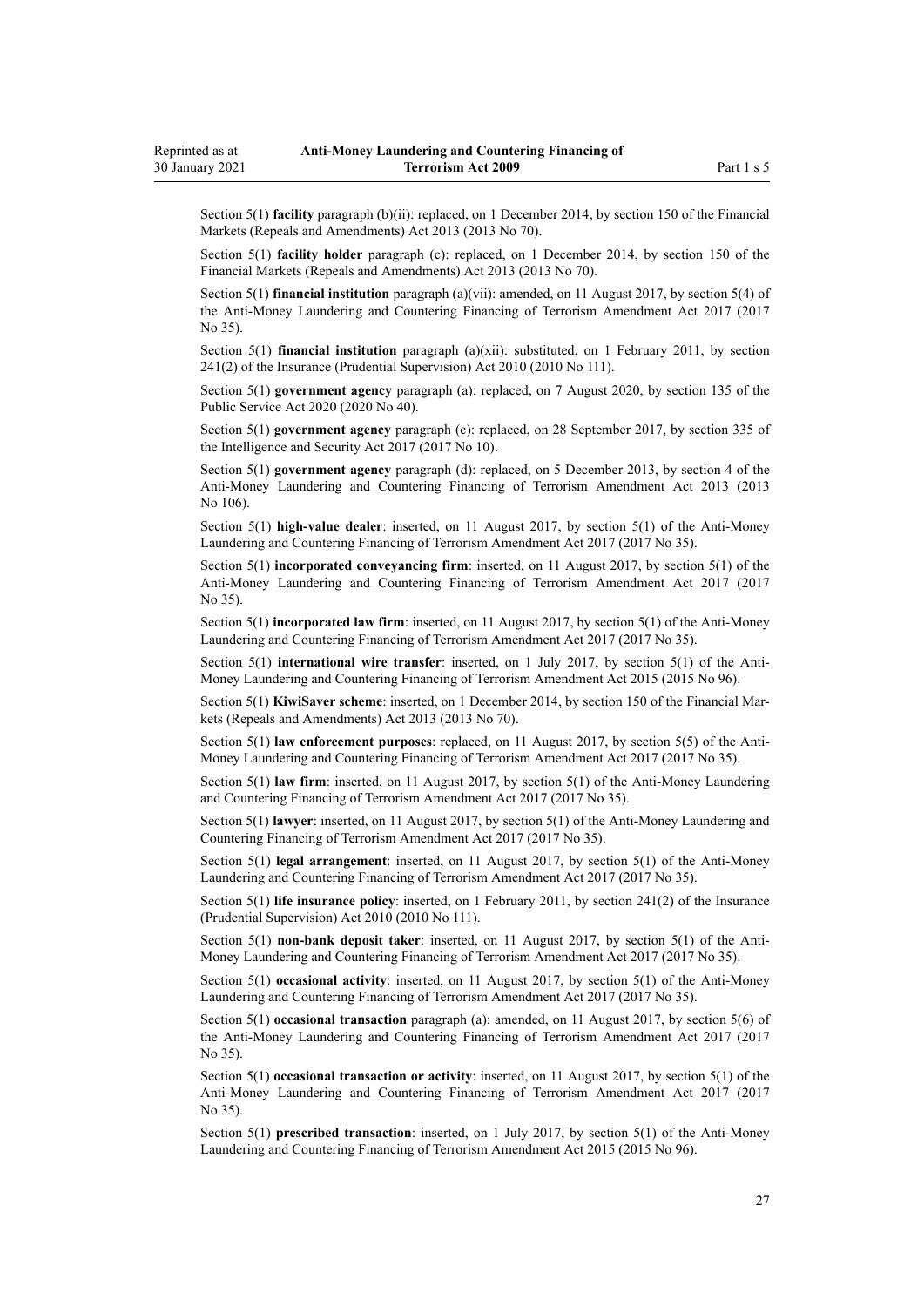Section 5(1) **prescribed transaction** paragraph (a): amended, on 11 August 2017, by [section 5\(7\)](http://legislation.govt.nz/pdflink.aspx?id=DLM7161216) of the Anti-Money Laundering and Countering Financing of Terrorism Amendment Act 2017 (2017 No 35).

Section 5(1) **prescribed transaction** paragraph (b): amended, on 11 August 2017, by [section 5\(7\)](http://legislation.govt.nz/pdflink.aspx?id=DLM7161216) of the Anti-Money Laundering and Countering Financing of Terrorism Amendment Act 2017 (2017 No 35).

Section 5(1) **prescribed transaction report**: inserted, on 1 July 2017, by [section 5\(1\)](http://legislation.govt.nz/pdflink.aspx?id=DLM6602209) of the Anti-Money Laundering and Countering Financing of Terrorism Amendment Act 2015 (2015 No 96).

Section 5(1) **privileged communication**: inserted, on 11 August 2017, by [section 5\(1\)](http://legislation.govt.nz/pdflink.aspx?id=DLM7161216) of the Anti-Money Laundering and Countering Financing of Terrorism Amendment Act 2017 (2017 No 35).

Section 5(1) **real estate agency work**: inserted, on 11 August 2017, by [section 5\(1\)](http://legislation.govt.nz/pdflink.aspx?id=DLM7161216) of the Anti-Money Laundering and Countering Financing of Terrorism Amendment Act 2017 (2017 No 35).

Section 5(1) **real estate agent**: inserted, on 11 August 2017, by [section 5\(1\)](http://legislation.govt.nz/pdflink.aspx?id=DLM7161216) of the Anti-Money Laundering and Countering Financing of Terrorism Amendment Act 2017 (2017 No 35).

Section 5(1) **regulator**: inserted, on 11 August 2017, by [section 5\(1\)](http://legislation.govt.nz/pdflink.aspx?id=DLM7161216) of the Anti-Money Laundering and Countering Financing of Terrorism Amendment Act 2017 (2017 No 35).

Section 5(1) **reporting entity** paragraph (a): replaced, on 11 August 2017, by [section 5\(8\)](http://legislation.govt.nz/pdflink.aspx?id=DLM7161216) of the Anti-Money Laundering and Countering Financing of Terrorism Amendment Act 2017 (2017 No 35).

Section 5(1) **reporting entity** paragraph (a)(v): amended, on 1 August 2020, by [section 129](http://legislation.govt.nz/pdflink.aspx?id=LMS292230) of the Racing Industry Act 2020 (2020 No 28).

Section 5(1) **search warrant**: inserted, on 11 August 2017, by [section 5\(1\)](http://legislation.govt.nz/pdflink.aspx?id=DLM7161216) of the Anti-Money Laundering and Countering Financing of Terrorism Amendment Act 2017 (2017 No 35).

Section 5(1) **security**: repealed, on 28 September 2017, by [section 335](http://legislation.govt.nz/pdflink.aspx?id=DLM6921475) of the Intelligence and Security Act 2017 (2017 No 10).

Section 5(1) **superannuation scheme**: inserted, on 1 December 2014, by [section 150](http://legislation.govt.nz/pdflink.aspx?id=DLM5561603) of the Financial Markets (Repeals and Amendments) Act 2013 (2013 No 70).

Section 5(1) **suspicious activity report**: inserted, on 11 August 2017, by [section 5\(1\)](http://legislation.govt.nz/pdflink.aspx?id=DLM7161216) of the Anti-Money Laundering and Countering Financing of Terrorism Amendment Act 2017 (2017 No 35).

Section 5(1) **suspicious transaction report**: repealed, on 11 August 2017, by [section 5\(9\)](http://legislation.govt.nz/pdflink.aspx?id=DLM7161216) of the Anti-Money Laundering and Countering Financing of Terrorism Amendment Act 2017 (2017 No 35).

Section 5(1) **transaction** paragraph (c): replaced, on 11 August 2017, by [section 5\(10\)](http://legislation.govt.nz/pdflink.aspx?id=DLM7161216) of the Anti-Money Laundering and Countering Financing of Terrorism Amendment Act 2017 (2017 No 35).

Section 5(1) **transaction** paragraph (c)(i): amended, on 1 August 2020, by [section 129](http://legislation.govt.nz/pdflink.aspx?id=LMS292230) of the Racing Industry Act 2020 (2020 No 28).

Section 5(1) **transaction** paragraph (c)(ii): amended, on 1 August 2020, by [section 129](http://legislation.govt.nz/pdflink.aspx?id=LMS292230) of the Racing Industry Act 2020 (2020 No 28).

Section 5(1) **trust and company service provider**: inserted, on 11 August 2017, by [section 5\(1\)](http://legislation.govt.nz/pdflink.aspx?id=DLM7161216) of the Anti-Money Laundering and Countering Financing of Terrorism Amendment Act 2017 (2017 No 35).

Section 5(1) **trustee**: amended, on 30 January 2021, by [section 161](http://legislation.govt.nz/pdflink.aspx?id=DLM7383110) of the Trusts Act 2019 (2019 No 38).

Section 5(1) **wire transfer**: replaced, on 11 August 2017, by [section 5\(11\)](http://legislation.govt.nz/pdflink.aspx?id=DLM7161216) of the Anti-Money Laundering and Countering Financing of Terrorism Amendment Act 2017 (2017 No 35).

Section 5(1) **workplace savings scheme**: inserted, on 1 December 2014, by [section 150](http://legislation.govt.nz/pdflink.aspx?id=DLM5561603) of the Financial Markets (Repeals and Amendments) Act 2013 (2013 No 70).

Section 5(2): inserted, on 11 August 2017, by [section 5\(12\)](http://legislation.govt.nz/pdflink.aspx?id=DLM7161216) of the Anti-Money Laundering and Countering Financing of Terrorism Amendment Act 2017 (2017 No 35).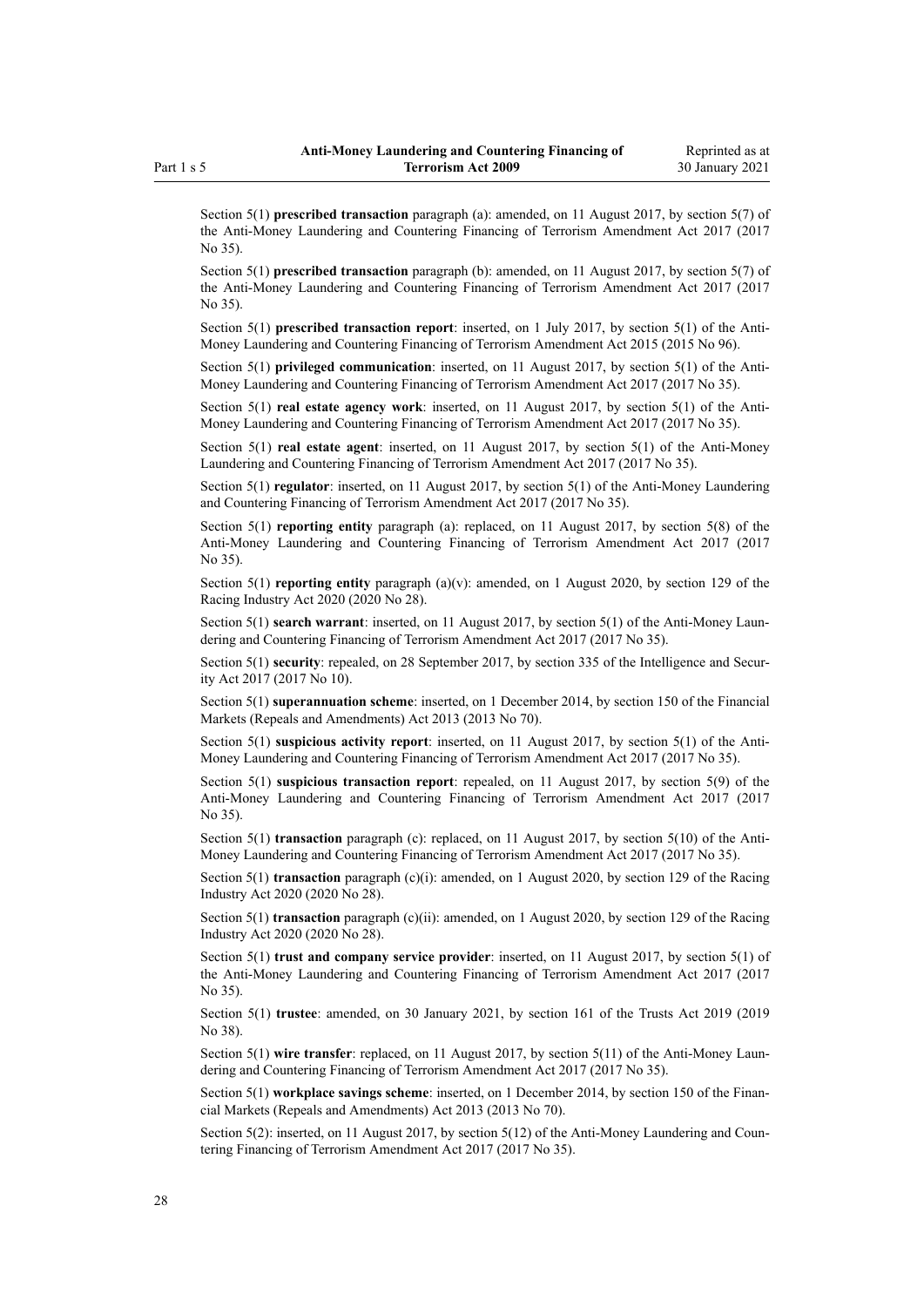<span id="page-28-0"></span>Section 5(3): inserted, on 11 August 2017, by [section 5\(12\)](http://legislation.govt.nz/pdflink.aspx?id=DLM7161216) of the Anti-Money Laundering and Countering Financing of Terrorism Amendment Act 2017 (2017 No 35).

Section 5(4): inserted, on 11 August 2017, by [section 5\(12\)](http://legislation.govt.nz/pdflink.aspx?id=DLM7161216) of the Anti-Money Laundering and Countering Financing of Terrorism Amendment Act 2017 (2017 No 35).

#### **6 Application of this Act to reporting entities**

- (1) Subject to subsections (2) and (3) and to [Schedule 1](#page-115-0), this Act (as amended by the [Anti-Money Laundering and Countering Financing of Terrorism Amend](http://legislation.govt.nz/pdflink.aspx?id=DLM7161200)[ment Act 2017](http://legislation.govt.nz/pdflink.aspx?id=DLM7161200)) applies to any reporting entity that is in existence at the commencement of this section or that comes into existence on or after the commencement of this section.
- (2) [Sections 39A to 41](#page-50-0) and [43 to 47](#page-52-0) (as inserted by [section 25](http://legislation.govt.nz/pdflink.aspx?id=DLM7161289) of the Anti-Money Laundering and Countering Financing of Terrorism Amendment Act 2017) do not apply until 1 July 2018 or an earlier date appointed by the Governor-General by Order in Council.
- (3) This Act—
	- (a) does not apply to a law firm, a conveyancing practitioner, or an incorporated conveyancing firm until 1 July 2018 or an earlier date set by the Governor-General by Order in Council:
	- (b) does not apply to an accounting practice until 1 October 2018 or an earlier date set by the Governor-General by Order in Council:
	- (c) does not apply to a real estate agent until 1 January 2019 or an earlier date set by the Governor-General by Order in Council:
	- (d) does not apply to TAB NZ or a high-value dealer until 1 August 2019 or an earlier date set by the Governor-General by Order in Council:
	- (e) in the case of a trust and company service provider that immediately before the commencement of this section was a reporting entity under [regulation 17](http://legislation.govt.nz/pdflink.aspx?id=DLM3845869) of the Anti-Money Laundering and Countering Financing of Terrorism (Definitions) Regulations 2011, applies on and after the date on which this section comes into force:
	- (f) in the case of a trust or company service provider to which paragraph  $(e)$ does not apply, applies on 1 July 2018 or an earlier date set by the Governor-General by Order in Council.
- (4) This Act applies to a reporting entity only to the extent that,—
	- (a) in the case of a reporting entity that is a financial institution, the financial activities undertaken by that entity fall within the activities described in the definition of financial institution in [section 5\(1\):](#page-9-0)
	- (b) in the case of TAB NZ, it carries out the following:
		- (i) the conduct of betting under [section 74](http://legislation.govt.nz/pdflink.aspx?id=LMS292132) of the Racing Industry Act 2020:
		- (ii) the operation of accounts or provision of vouchers: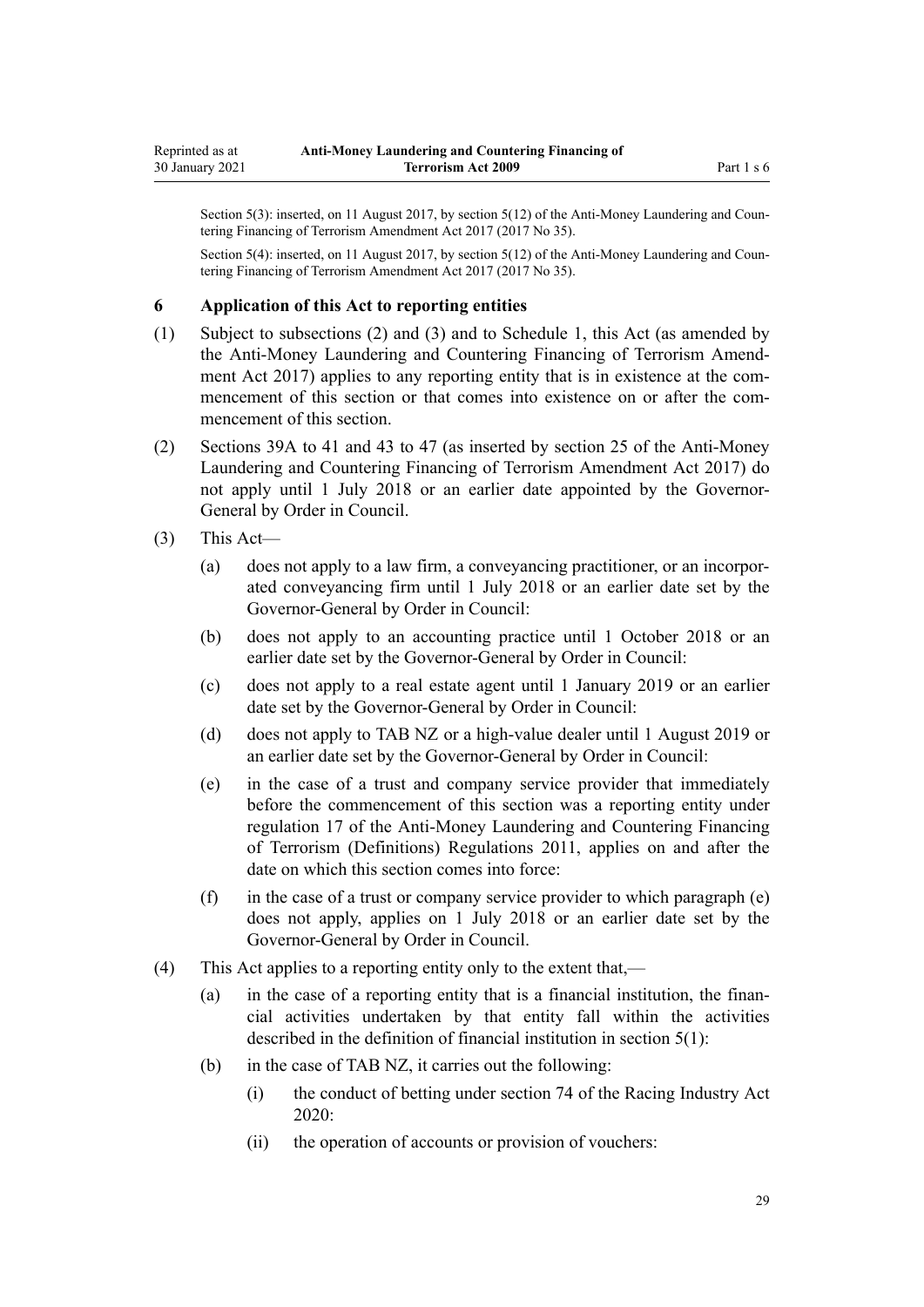| (c) |      |                   | in the case of a law firm, conveyancer, incorporated conveyancing firm,<br>accounting practice, real estate agent, or other designated non-financial<br>business or profession, the activities carried out by that reporting entity<br>are activities described in the definition of designated non-financial busi-<br>ness or profession in section $5(1)$ : |
|-----|------|-------------------|---------------------------------------------------------------------------------------------------------------------------------------------------------------------------------------------------------------------------------------------------------------------------------------------------------------------------------------------------------------|
| (d) |      |                   | in the case of a high-value dealer,—                                                                                                                                                                                                                                                                                                                          |
|     | (i)  |                   | the high-value dealer carries out activities described in the defin-<br>ition of high-value dealer in section $5(1)$ ; and                                                                                                                                                                                                                                    |
|     | (ii) |                   | if subparagraph (i) applies, the high-value dealer—                                                                                                                                                                                                                                                                                                           |
|     |      | (A)               | must conduct standard customer due diligence under sec-<br>tions $14(1)(b)$ , 15, and 16:                                                                                                                                                                                                                                                                     |
|     |      | (B)               | may rely on third parties under sections 32 to 34:                                                                                                                                                                                                                                                                                                            |
|     |      | (C)               | must comply with the prohibitions under section 37 if the<br>high-value dealer is unable to conduct standard customer<br>due diligence:                                                                                                                                                                                                                       |
|     |      | (D)               | may report suspicious activities to the Commissioner under<br>section $40(5)$ (in which case sections 44 to 46 (which relate<br>to suspicious activities) apply to the high-value dealer):                                                                                                                                                                    |
|     |      | (E)               | must report prescribed transactions equal to or above the<br>applicable cash threshold under sections 48A and 48B:                                                                                                                                                                                                                                            |
|     |      | (F)               | must keep records of any suspicious activity reports under<br>section 49A:                                                                                                                                                                                                                                                                                    |
|     |      | $\left( G\right)$ | must keep identity and verification records under section 50<br>when standard customer due diligence is conducted:                                                                                                                                                                                                                                            |
|     |      | (H)               | must keep records of any audits under section $51(1)(b)$ , (2),<br>and $(3)$ :                                                                                                                                                                                                                                                                                |
|     |      | (I)               | must audit its AML/CFT compliance obligations under sec-<br>tion 59A if requested by an AML/CFT supervisor:                                                                                                                                                                                                                                                   |
| (e) |      |                   | in the case of a casino, the casino carries out activities that may give rise<br>to a risk of money laundering or financing of terrorism.                                                                                                                                                                                                                     |

Section 6: replaced, on 11 August 2017, by [section 6](http://legislation.govt.nz/pdflink.aspx?id=DLM7161276) of the Anti-Money Laundering and Countering Financing of Terrorism Amendment Act 2017 (2017 No 35).

Section 6(3)(d): amended, on 1 August 2020, by [section 129](http://legislation.govt.nz/pdflink.aspx?id=LMS292230) of the Racing Industry Act 2020 (2020) No 28).

Section 6(4)(b): amended, on 1 August 2020, by [section 129](http://legislation.govt.nz/pdflink.aspx?id=LMS292230) of the Racing Industry Act 2020 (2020 No 28).

Section 6(4)(b)(i): amended, on 1 August 2020, by [section 129](http://legislation.govt.nz/pdflink.aspx?id=LMS292230) of the Racing Industry Act 2020 (2020 No 28).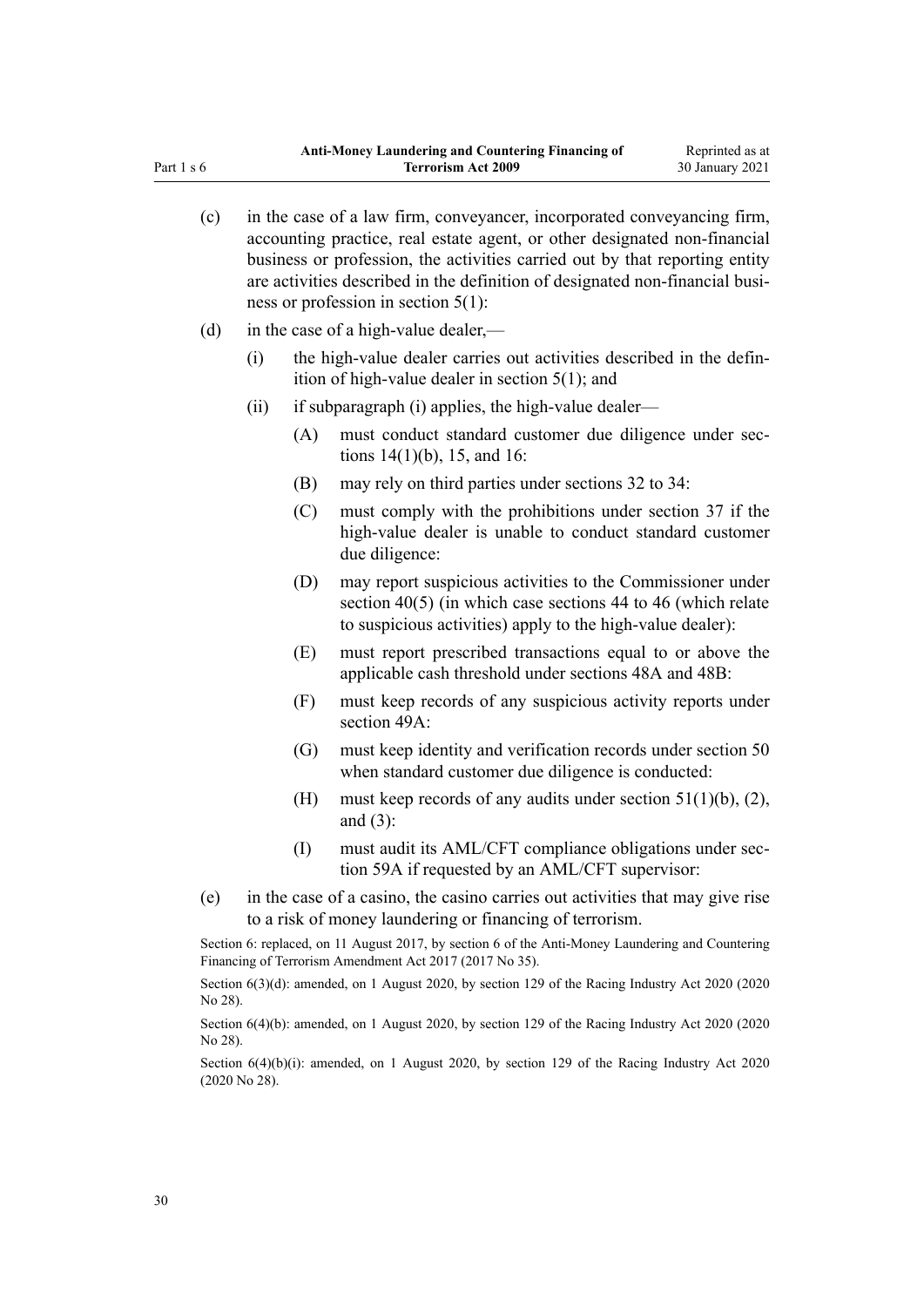## <span id="page-30-0"></span>**7 Amounts not in New Zealand currency**

- (1) This section applies if, for the purposes of this Act or regulations, it is necessary to determine whether the amount of any cash (whether alone or together with any other amount of cash)—
	- (a) is equal to or above the applicable threshold value; and
	- (b) is denominated in a currency other than New Zealand currency.
- (2) If this section applies, the amount of the cash is taken to be the equivalent in New Zealand currency,—
	- (a) calculated at the rate of exchange on the date of the determination; or
	- (b) if there is more than 1 rate of exchange on that date, calculated at the average of those rates.
- (3) For the purposes of this section, a written certificate purporting to be signed by an officer of any bank in New Zealand that a specified rate of exchange prevailed between currencies on a specified day, and that at such rate a specified sum in a particular currency is equivalent to a specified sum in terms of the currency of New Zealand, is sufficient evidence of the rate of exchange so prevailing and of the equivalent sums in terms of the respective currencies.

Compare: 1996 No 9 [s 4](http://legislation.govt.nz/pdflink.aspx?id=DLM373879)

Section 7(1): amended, on 11 August 2017, by [section 7\(1\)](http://legislation.govt.nz/pdflink.aspx?id=DLM7161278) of the Anti-Money Laundering and Countering Financing of Terrorism Amendment Act 2017 (2017 No 35).

Section 7(1)(a): amended, on 11 August 2017, by [section 7\(2\)](http://legislation.govt.nz/pdflink.aspx?id=DLM7161278) of the Anti-Money Laundering and Countering Financing of Terrorism Amendment Act 2017 (2017 No 35).

# **7A Transitional, savings, and related provisions**

The transitional, savings, and related provisions set out in [Schedule 1](#page-115-0) have effect according to their terms.

Section 7A: inserted, on 11 August 2017, by [section 8](http://legislation.govt.nz/pdflink.aspx?id=DLM7340617) of the Anti-Money Laundering and Countering Financing of Terrorism Amendment Act 2017 (2017 No 35).

#### **8 Act binds the Crown**

This Act binds the Crown.

## **Part 2**

## **AML/CFT requirements and compliance**

#### **9 Non-compliance not excused by contractual obligations**

- (1) This Act has effect despite anything to the contrary in any contract or agreement.
- (2) No person is excused from compliance with any requirement of this Act or regulations by reason only that compliance with that requirement would constitute breach of any contract or agreement.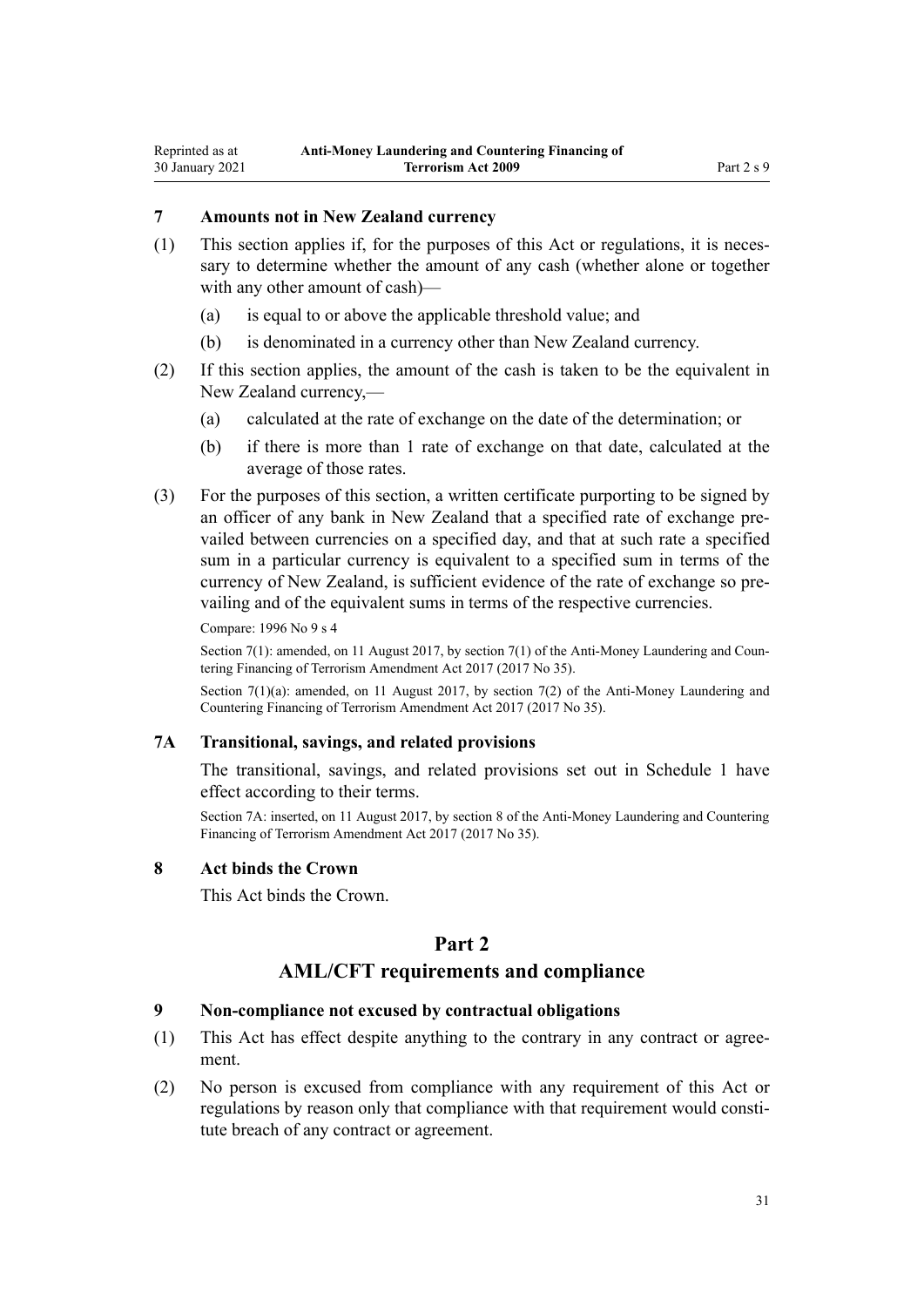# Subpart 1—Customer due diligence

#### <span id="page-31-0"></span>**10 Definitions**

In this subpart, unless the context otherwise requires,—

**enhanced customer due diligence** means customer due diligence in accordance with the requirements set out in [sections 23 to 30](#page-39-0) and any other requirements prescribed by regulations

**simplified customer due diligence** means customer due diligence in accordance with the requirements set out in [sections 19 to 21](#page-36-0) and any other requirements prescribed by regulations

**standard customer due diligence** means customer due diligence in accordance with the requirements set out in [sections 15 to 17](#page-33-0) and any other requirements prescribed by regulations.

#### **11 Customer due diligence**

- (1) A reporting entity must conduct customer due diligence on—
	- (a) a customer:
	- (b) any beneficial owner of a customer:
	- (c) any person acting on behalf of a customer.
- (2) For the purposes of subsection (1)(b), a customer who is an individual and who the reporting entity believes on reasonable grounds is not acting on behalf of another person is to be treated as if he or she were also the beneficial owner unless the reporting entity has reasonable grounds to suspect that that customer is not the beneficial owner.
- (3) The type of customer due diligence that must be conducted by a reporting entity is,—
	- (a) in the circumstances described in [section 14](#page-32-0), at least standard customer due diligence:
	- (b) in the circumstances described in [section 18,](#page-34-0) at least simplified customer due diligence:
	- (c) in the circumstances described in [section 22,](#page-37-0) enhanced customer due diligence.
- (4) A reporting entity that is required to conduct customer due diligence in the circumstances described in [sections 14](#page-32-0), [18,](#page-34-0) and [22](#page-37-0) is not required to obtain or verify any documents, data, or information that it has previously obtained and verified for the purposes of carrying out customer due diligence in accordance with this Act, unless there are reasonable grounds for the reporting entity to doubt the adequacy or veracity of the documents, data, or information previously obtained.
- (5) Nothing in subsection (4) affects the obligation to conduct ongoing customer due diligence in accordance with [section 31](#page-43-0).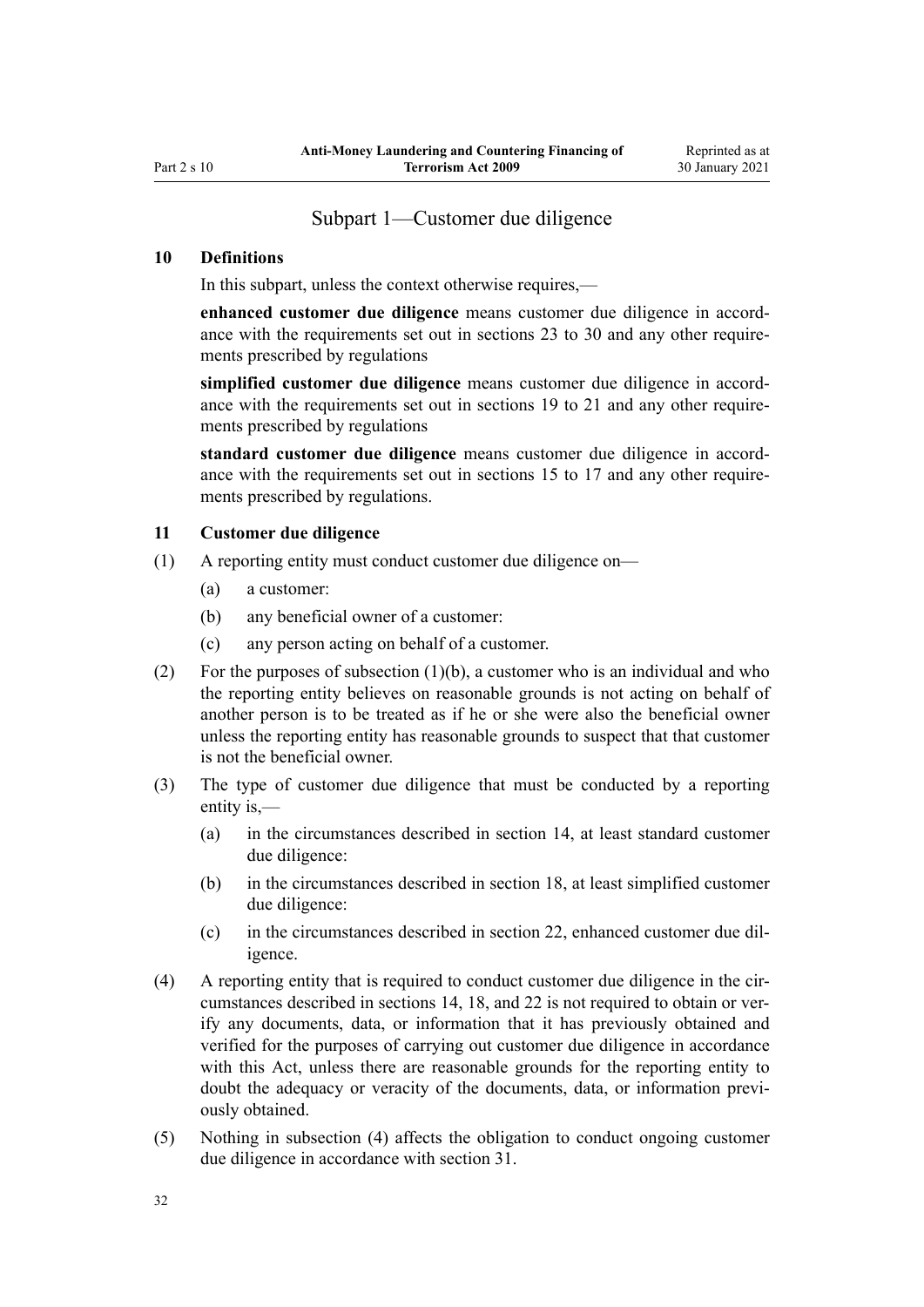<span id="page-32-0"></span>(6) Subsections (1) and (3) and sections 14 to 31 do not apply in relation to the provision of services by a reporting entity to a customer that, in relation to that reporting entity, are not, under [section 6\(4\)](#page-28-0), activities to which this Act applies.

Section 11(6): inserted, on 11 August 2017, by [section 9](http://legislation.govt.nz/pdflink.aspx?id=DLM7340619) of the Anti-Money Laundering and Countering Financing of Terrorism Amendment Act 2017 (2017 No 35).

## **12 Reliance on risk assessment when establishing level of risk**

When establishing the level of risk involved for the purposes of this subpart, a reporting entity must rely on its AML/CFT programme and its risk assessment undertaken in accordance with [section 58.](#page-63-0)

## **13 Basis for verifying identity**

Verification of identity must be done on—

- (a) the basis of documents, data, or information issued by a reliable and independent source; or
- (b) any other basis applying to a specified situation, customer, product, service, business relationship, or transaction prescribed by regulations.

# *Standard customer due diligence*

## **14 Circumstances when standard customer due diligence applies**

- (1) A reporting entity must conduct standard customer due diligence in the following circumstances:
	- (a) if the reporting entity establishes a business relationship with a new customer:
	- (b) if a customer seeks to conduct an occasional transaction or activity through the reporting entity:
	- (c) if, in relation to an existing customer, and according to the level of risk involved,—
		- (i) there has been a material change in the nature or purpose of the business relationship; and
		- (ii) the reporting entity considers that it has insufficient information about the customer:
	- (d) any other circumstances specified in subsection (2) or in regulations.
- (2) For the purposes of subsection  $(1)(d)$ , as soon as practicable after a reporting entity becomes aware that an existing account is anonymous, the reporting entity must conduct standard customer due diligence in respect of that account.
- (3) Despite subsections (1) and (2), a real estate agent must conduct standard customer due diligence at the times, and with any other modifications, specified in regulations.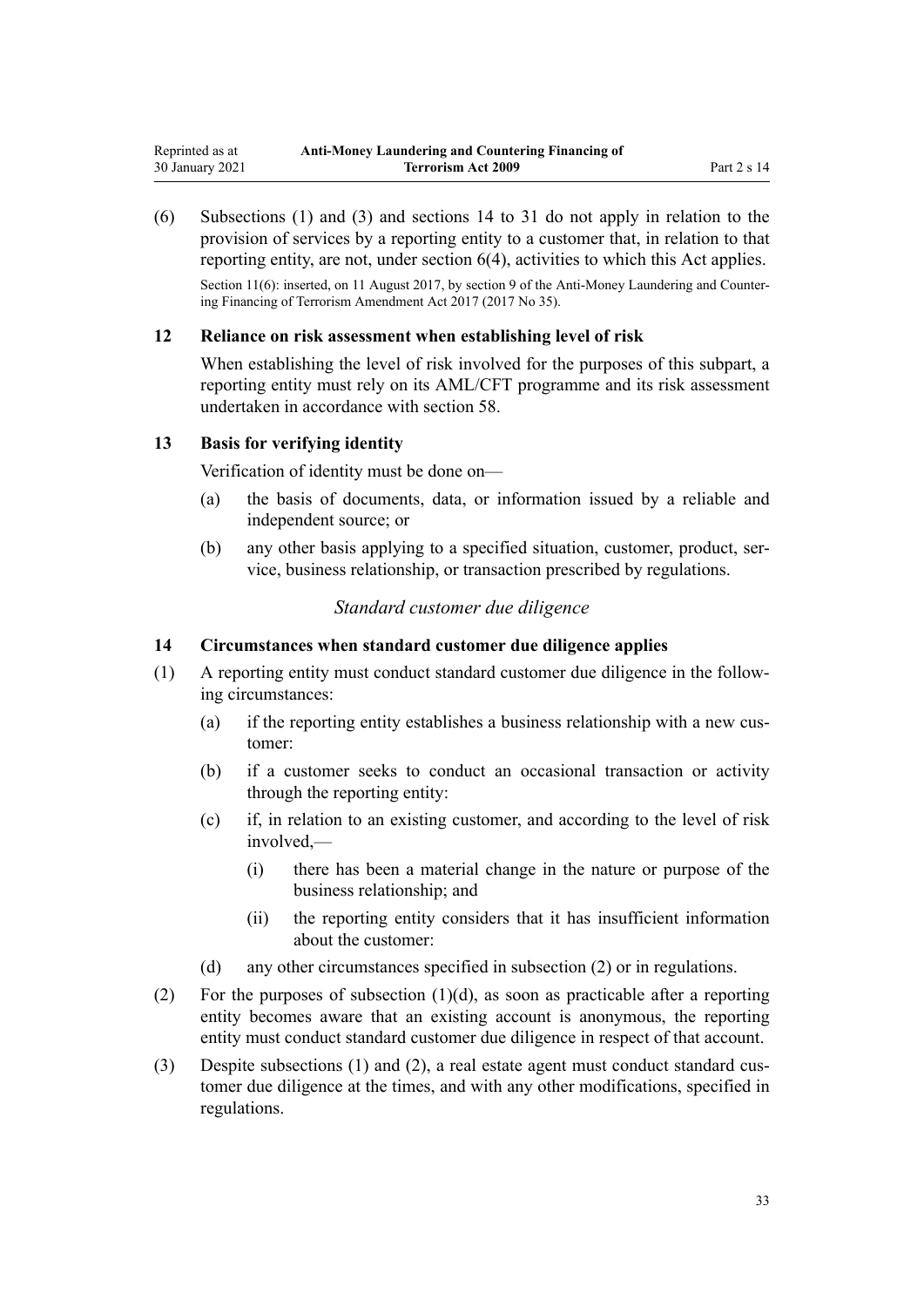<span id="page-33-0"></span>Section 14(1)(b): amended, on 11 August 2017, by [section 68](http://legislation.govt.nz/pdflink.aspx?id=DLM7340644) of the Anti-Money Laundering and Countering Financing of Terrorism Amendment Act 2017 (2017 No 35).

Section  $14(1)(d)$ : replaced, on 11 August 2017, by section  $10(1)$  of the Anti-Money Laundering and Countering Financing of Terrorism Amendment Act 2017 (2017 No 35).

Section 14(2): inserted, on 11 August 2017, by [section 10\(2\)](http://legislation.govt.nz/pdflink.aspx?id=DLM7161279) of the Anti-Money Laundering and Countering Financing of Terrorism Amendment Act 2017 (2017 No 35).

Section 14(3): inserted, on 11 August 2017, by [section 10\(2\)](http://legislation.govt.nz/pdflink.aspx?id=DLM7161279) of the Anti-Money Laundering and Countering Financing of Terrorism Amendment Act 2017 (2017 No 35).

## **15 Standard customer due diligence: identity requirements**

A reporting entity must obtain the following identity information in relation to the persons referred to in [section 11\(1\):](#page-31-0)

- (a) the person's full name; and
- (b) the person's date of birth; and
- (c) if the person is not the customer, the person's relationship to the customer; and
- (d) the person's address or registered office; and
- (e) the person's company identifier or registration number; and
- (f) any information prescribed by regulations.

#### **16 Standard customer due diligence: verification of identity requirements**

- (1) A reporting entity must—
	- (a) take reasonable steps to satisfy itself that the information obtained under section 15 is correct; and
	- (b) according to the level of risk involved, take reasonable steps to verify any beneficial owner's identity so that the reporting entity is satisfied that it knows who the beneficial owner is; and
	- (c) if a person is acting on behalf of the customer, according to the level of risk involved, take reasonable steps to verify the person's identity and authority to act on behalf of the customer so that the reporting entity is satisfied it knows who the person is and that the person has authority to act on behalf of the customer; and
	- (d) verify any other information prescribed by regulations.
- (2) Except as provided in subsection (3), a reporting entity must carry out verification of identity before establishing a business relationship or conducting an occasional transaction or activity.
- (3) Verification of identity may be completed after the business relationship has been established if—
	- (a) it is essential not to interrupt normal business practice; and
	- (b) money laundering and financing of terrorism risks are effectively managed through procedures of transaction limitations and account monitor-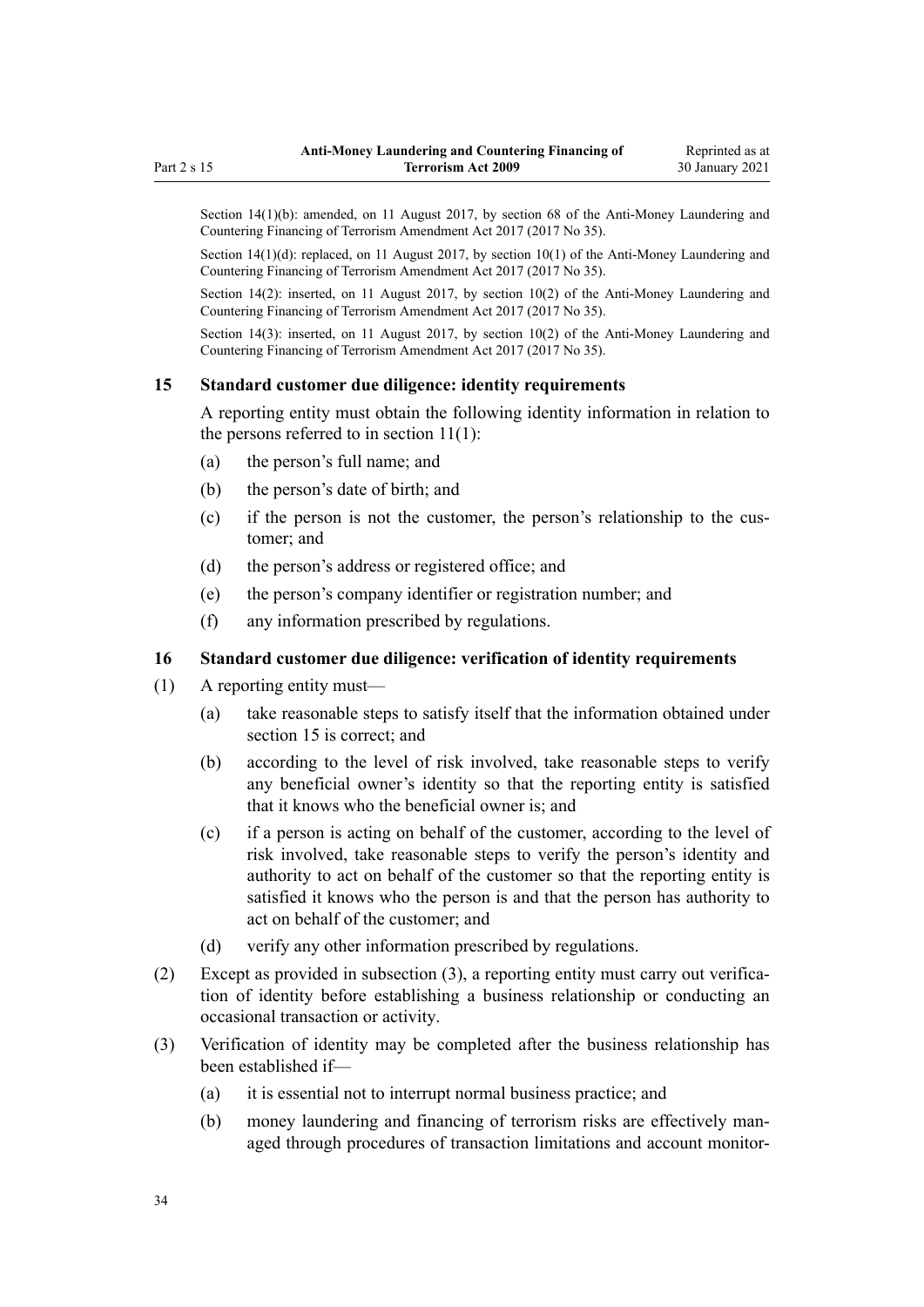ing or (if the reporting entity is not a financial institution) through other appropriate risk management procedures; and

(c) verification of identity is completed as soon as is practicable once the business relationship has been established.

Section 16(1)(a): amended, on 5 December 2013, by [section 5](http://legislation.govt.nz/pdflink.aspx?id=DLM5621509) of the Anti-Money Laundering and Countering Financing of Terrorism Amendment Act 2013 (2013 No 106).

Section 16(2): amended, on 11 August 2017, by [section 68](http://legislation.govt.nz/pdflink.aspx?id=DLM7340644) of the Anti-Money Laundering and Countering Financing of Terrorism Amendment Act 2017 (2017 No 35).

Section 16(3)(b): amended, on 11 August 2017, by [section 11](http://legislation.govt.nz/pdflink.aspx?id=DLM7340620) of the Anti-Money Laundering and Countering Financing of Terrorism Amendment Act 2017 (2017 No 35).

#### **17 Standard customer due diligence: other requirements**

A reporting entity must also obtain—

<span id="page-34-0"></span>Reprinted as at 30 January 2021

- (a) information on the nature and purpose of the proposed business relationship between the customer and the reporting entity; and
- (b) sufficient information to determine whether the customer should be subject to enhanced customer due diligence.

# *Simplified customer due diligence*

#### **18 Circumstances when simplified customer due diligence applies**

- (1) A reporting entity may conduct simplified customer due diligence if—
	- (a) it establishes a business relationship with one of the customers specified in subsection (2); or
	- (b) one of the customers specified in subsection (2) conducts an occasional transaction or activity through the reporting entity; or
	- (c) a customer conducts a transaction or obtains a product or service specified in regulations through the reporting entity.
- (2) The following are customers for the purposes of subsection (1):
	- (a) a listed issuer (within the meaning of [section 6\(1\)](http://legislation.govt.nz/pdflink.aspx?id=DLM4090590) of the Financial Markets Conduct Act 2013) that is the issuer of quoted voting products (within the meaning of that Act):
	- (b) a public service agency as defined in [section 5](http://legislation.govt.nz/pdflink.aspx?id=LMS356868) of the Public Service Act 2020:
	- (c) a local authority, as defined in [section 5\(2\)](http://legislation.govt.nz/pdflink.aspx?id=DLM170881) of the Local Government Act 2002:
	- (d) the New Zealand Police:
	- (e) a State enterprise (within the meaning of [section 2](http://legislation.govt.nz/pdflink.aspx?id=DLM97382) of the State-Owned Enterprises Act 1986) and a new State enterprise (as listed in [Schedule 2](http://legislation.govt.nz/pdflink.aspx?id=DLM98602) of that Act):
	- (f) a body that—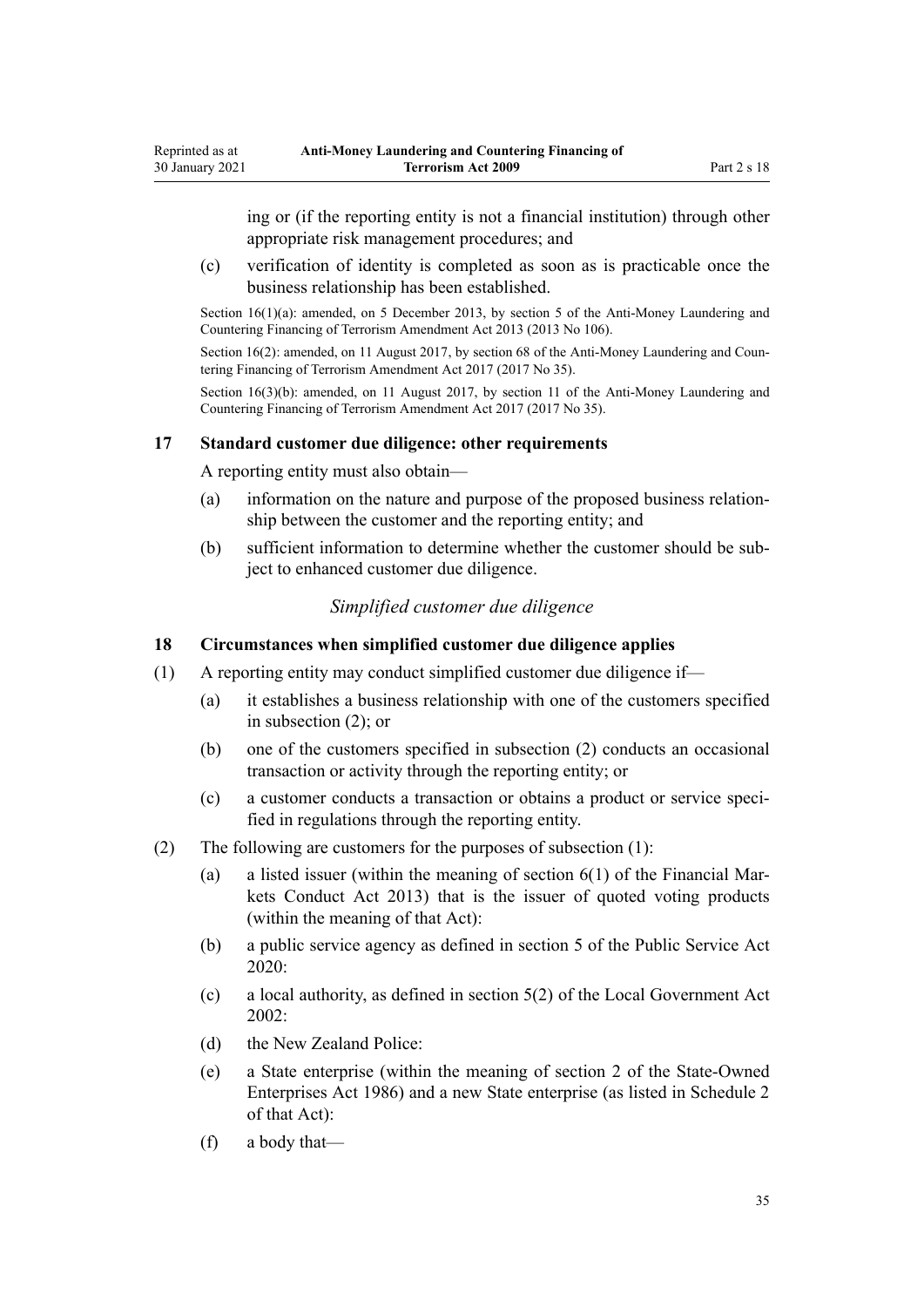|     |                                                                                                                                        | (i)                                                                                                                                                                   | corresponds to a State enterprise or a new State enterprise (as<br>defined in paragraph (e); and                                            |  |
|-----|----------------------------------------------------------------------------------------------------------------------------------------|-----------------------------------------------------------------------------------------------------------------------------------------------------------------------|---------------------------------------------------------------------------------------------------------------------------------------------|--|
|     |                                                                                                                                        | (ii)                                                                                                                                                                  | is located in a country that has sufficient AML/CFT systems:                                                                                |  |
|     | (g)                                                                                                                                    |                                                                                                                                                                       | [Repealed]                                                                                                                                  |  |
|     | (h)                                                                                                                                    | a person licensed to be a supervisor or statutory supervisor under the<br>Financial Markets Supervisors Act 2011, when the person acts for itself:                    |                                                                                                                                             |  |
|     | (i)                                                                                                                                    | a trustee corporation, within the meaning of section $2(1)$ of the Adminis-<br>tration Act 1969, when the trustee corporation acts for itself:                        |                                                                                                                                             |  |
|     | (j)                                                                                                                                    | a Crown entity, as defined in section $7(1)$ of the Crown Entities Act<br>2004:                                                                                       |                                                                                                                                             |  |
|     | (k)                                                                                                                                    | an organisation named in Schedule 4 of the Public Finance Act 1989:                                                                                                   |                                                                                                                                             |  |
|     | (1)                                                                                                                                    | a company named in Schedule 4A of the Public Finance Act 1989:                                                                                                        |                                                                                                                                             |  |
|     | (m)                                                                                                                                    | a government body that—                                                                                                                                               |                                                                                                                                             |  |
|     |                                                                                                                                        | (i)                                                                                                                                                                   | corresponds to a public service agency as defined in section 5 of<br>the Public Service Act 2020; and                                       |  |
|     |                                                                                                                                        | (ii)                                                                                                                                                                  | is located in an overseas jurisdiction that has sufficient AML/CFT<br>systems:                                                              |  |
|     | (n)                                                                                                                                    | a registered bank within the meaning of section $2(1)$ of the Reserve Bank<br>of New Zealand Act 1989:                                                                |                                                                                                                                             |  |
|     | (0)                                                                                                                                    | a licensed insurer within the meaning of section $6(1)$ of the Insurance<br>(Prudential Supervision) Act 2010:                                                        |                                                                                                                                             |  |
|     | (p)<br>Companies Act 1993) of that company,—                                                                                           |                                                                                                                                                                       | a company, or a subsidiary (within the meaning of section $5(1)$ of the                                                                     |  |
|     |                                                                                                                                        | (i)                                                                                                                                                                   | whose equity securities are listed in New Zealand or on an over-<br>seas stock exchange that has sufficient disclosure requirements;<br>and |  |
|     |                                                                                                                                        | (ii)                                                                                                                                                                  | that is located in a country that has sufficient AML/CFT systems<br>in place:                                                               |  |
|     | (q)                                                                                                                                    |                                                                                                                                                                       | any other entity or class of entities specified in regulations.                                                                             |  |
| (3) | A reporting entity may also conduct simplified customer due diligence on a<br>person who purports to act on behalf of a customer when— |                                                                                                                                                                       |                                                                                                                                             |  |
|     | (a)                                                                                                                                    | the reporting entity already has a business relationship with the customer<br>at the time the person acts on behalf of the customer; and                              |                                                                                                                                             |  |
|     | (b)                                                                                                                                    | the reporting entity has conducted one of the specified types of customer<br>due diligence on the customer in accordance with this Act and regula-<br>tions (if any). |                                                                                                                                             |  |
|     | $(3A)$ Despite subsections $(1)$ to $(3)$ a real estate agent must conduct simplified cus-                                             |                                                                                                                                                                       |                                                                                                                                             |  |

(3A) Despite subsections (1) to (3), a real estate agent must conduct simplified customer due diligence at the times, and with any other modifications, specified in regulations.

Part 2 s 18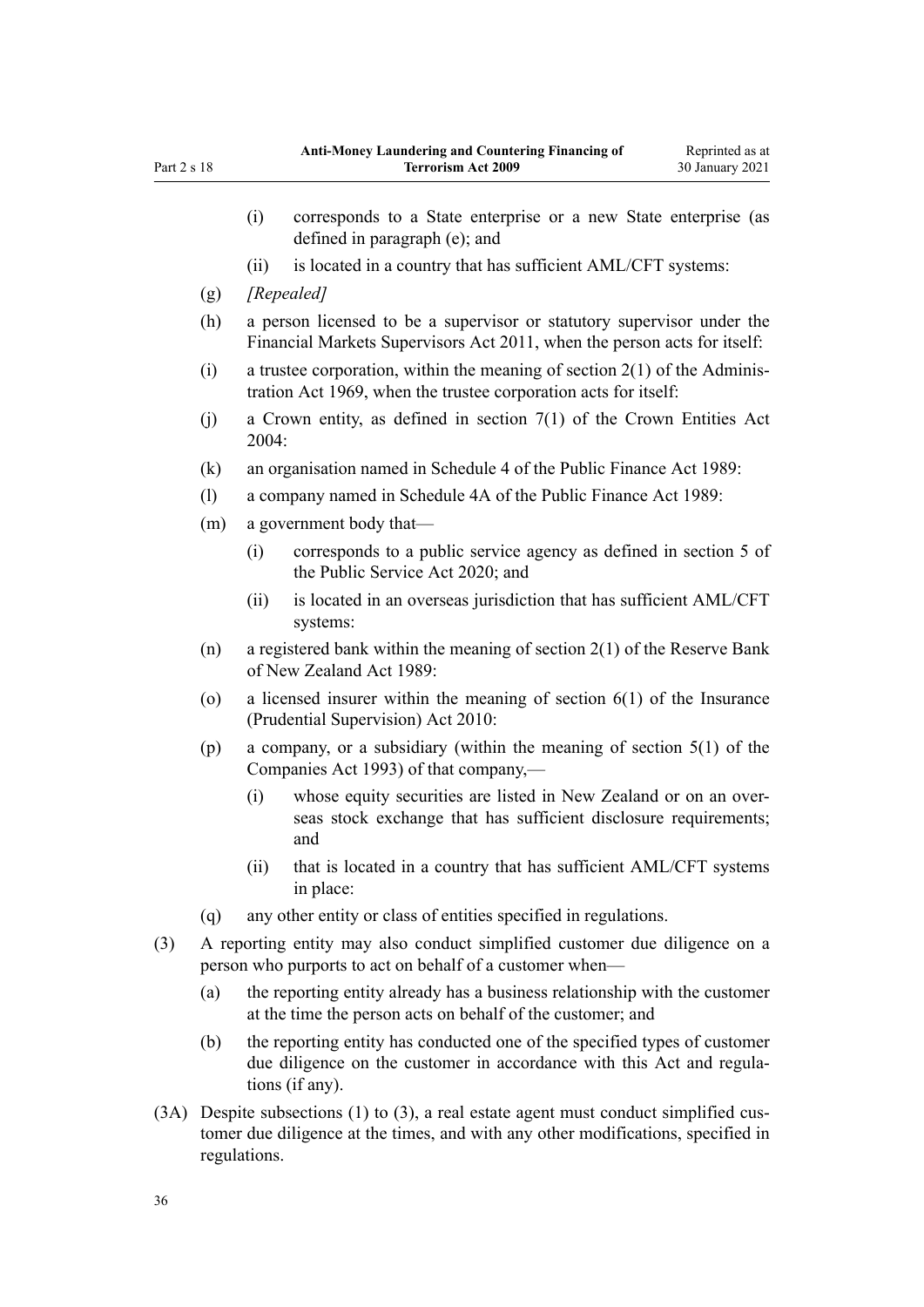<span id="page-36-0"></span>(4) For the avoidance of doubt, nothing in this subpart requires identification or verification of identity of a beneficial owner of a customer in respect of whom a reporting entity may conduct simplified customer due diligence.

Section 18(1)(b): amended, on 11 August 2017, by [section 68](http://legislation.govt.nz/pdflink.aspx?id=DLM7340644) of the Anti-Money Laundering and Countering Financing of Terrorism Amendment Act 2017 (2017 No 35).

Section 18(1)(c): amended, on 5 December 2013, by [section 6](http://legislation.govt.nz/pdflink.aspx?id=DLM5621510) of the Anti-Money Laundering and Countering Financing of Terrorism Amendment Act 2013 (2013 No 106).

Section 18(2): replaced, on 11 August 2017, by [section 12\(1\)](http://legislation.govt.nz/pdflink.aspx?id=DLM7161280) of the Anti-Money Laundering and Countering Financing of Terrorism Amendment Act 2017 (2017 No 35).

Section 18(2)(b): replaced, on 7 August 2020, by [section 135](http://legislation.govt.nz/pdflink.aspx?id=LMS176959) of the Public Service Act 2020 (2020) No 40).

Section  $18(2)(g)$ : repealed, on 28 September 2017, by [section 335](http://legislation.govt.nz/pdflink.aspx?id=DLM6921475) of the Intelligence and Security Act 2017 (2017 No 10).

Section 18(2)(m)(i): amended, on 7 August 2020, by [section 135](http://legislation.govt.nz/pdflink.aspx?id=LMS176959) of the Public Service Act 2020 (2020 No 40).

Section 18(3A): inserted, on 11 August 2017, by [section 12\(2\)](http://legislation.govt.nz/pdflink.aspx?id=DLM7161280) of the Anti-Money Laundering and Countering Financing of Terrorism Amendment Act 2017 (2017 No 35).

#### **19 Simplified customer due diligence: identity requirements**

A reporting entity must obtain the following identity information in relation to a person acting on behalf of the customer:

- (a) the person's full name; and
- (b) the person's date of birth; and
- (c) the person's relationship to the customer; and
- (d) any information prescribed by regulations.

#### **20 Simplified customer due diligence: verification of identity requirements**

- (1) A reporting entity must, according to the level of risk involved, verify the identity of a person acting on behalf of a customer and that person's authority to act for the customer so that it is satisfied it knows who the person is and that the person has authority to act on behalf of the customer.
- (2) Verification of identity must be carried out before the business relationship is established or the occasional transaction or activity is conducted or the person acts on behalf of the customer.
- (3) For the purposes of verifying a person's authority to act in the circumstances described in [section 18](#page-34-0), a reporting entity may rely on an authority provided in an application form or other document provided to the reporting entity that shows a person's authority to act or transact on an account.

Section 20(2): amended, on 11 August 2017, by [section 68](http://legislation.govt.nz/pdflink.aspx?id=DLM7340644) of the Anti-Money Laundering and Countering Financing of Terrorism Amendment Act 2017 (2017 No 35).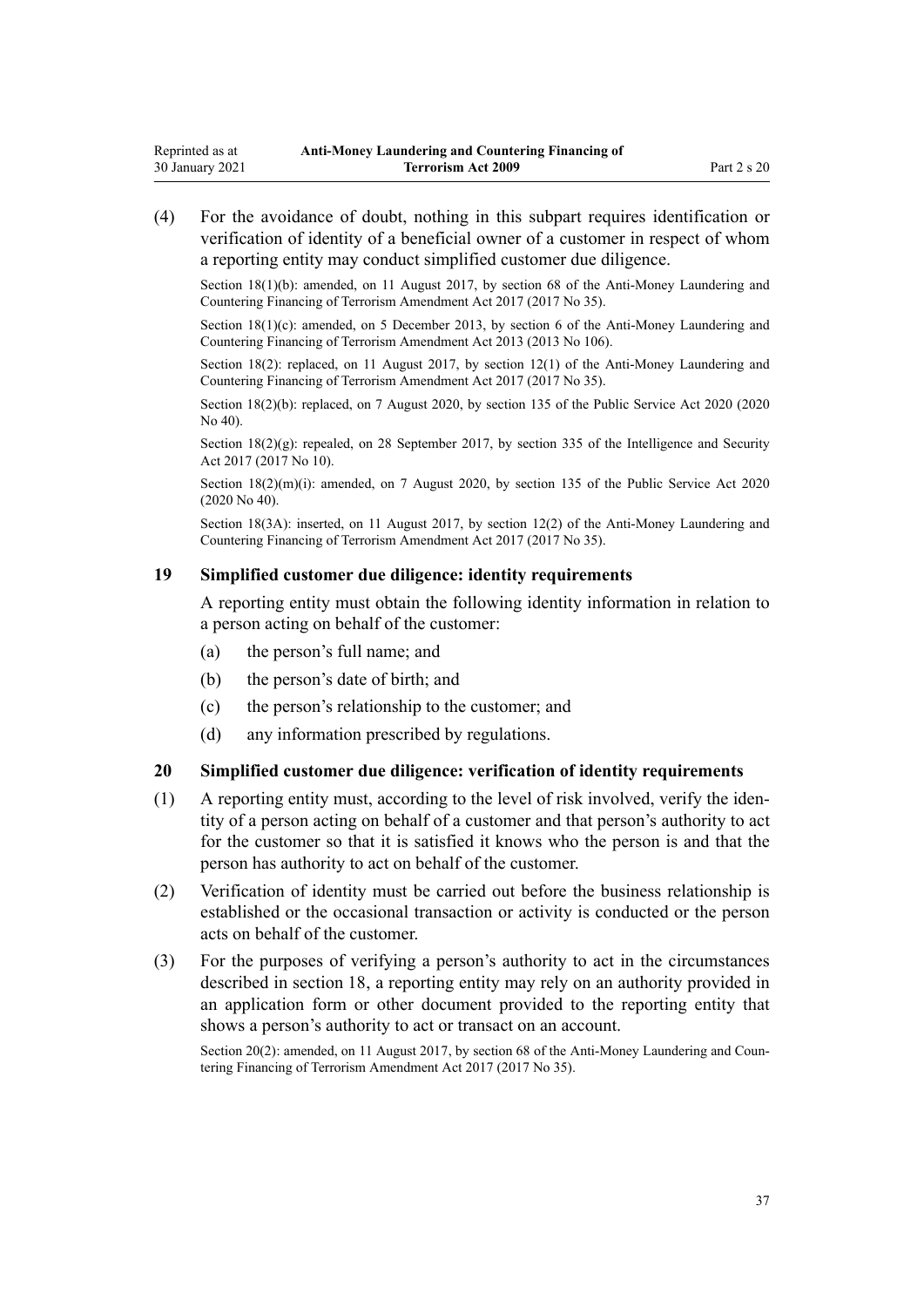# <span id="page-37-0"></span>**21 Simplified customer due diligence: other requirements**

In the circumstances described in section  $18(1)(a)$ , a reporting entity must also obtain information on the nature and purpose of the proposed business relationship between the customer and the reporting entity.

#### *Enhanced customer due diligence*

#### **22 Circumstances when enhanced customer due diligence applies**

- (1) A reporting entity must conduct enhanced customer due diligence in accordance with [sections 23](#page-39-0) and [24](#page-39-0) in the following circumstances:
	- (a) if the reporting entity establishes a business relationship with a customer that is—
		- (i) a trust or another vehicle for holding personal assets:
		- (ii) a non-resident customer from a country that has insufficient antimoney laundering and countering financing of terrorism systems or measures in place:
		- (iii) a company with nominee shareholders or shares in bearer form:
	- (b) if a customer seeks to conduct an occasional transaction or activity through the reporting entity and that customer is—
		- (i) a trust or another vehicle for holding personal assets:
		- (ii) a non-resident customer from a country that has insufficient antimoney laundering and countering financing of terrorism systems or measures in place:
		- (iii) a company with nominee shareholders or shares in bearer form:
	- (c) if a customer seeks to conduct, through the reporting entity, a complex, unusually large transaction or unusual pattern of transactions that have no apparent or visible economic or lawful purpose:
	- (d) when a reporting entity considers that the level of risk involved is such that enhanced due diligence should apply to a particular situation:
	- (e) any other circumstances specified in [section 22A](#page-38-0) or regulations.
- (2) A reporting entity must conduct enhanced customer due diligence in accordance with [section 26](#page-40-0) if—
	- (a) it establishes a business relationship with a customer who it has determined is a politically exposed person; or
	- (b) a customer who it has determined is a politically exposed person seeks to conduct an occasional transaction or activity through the reporting entity.
- (3) A reporting entity must conduct enhanced customer due diligence in accordance with [sections 27](#page-40-0) and [28](#page-42-0) if it is an ordering institution, an intermediary institution, or a beneficiary institution in relation to a wire transfer.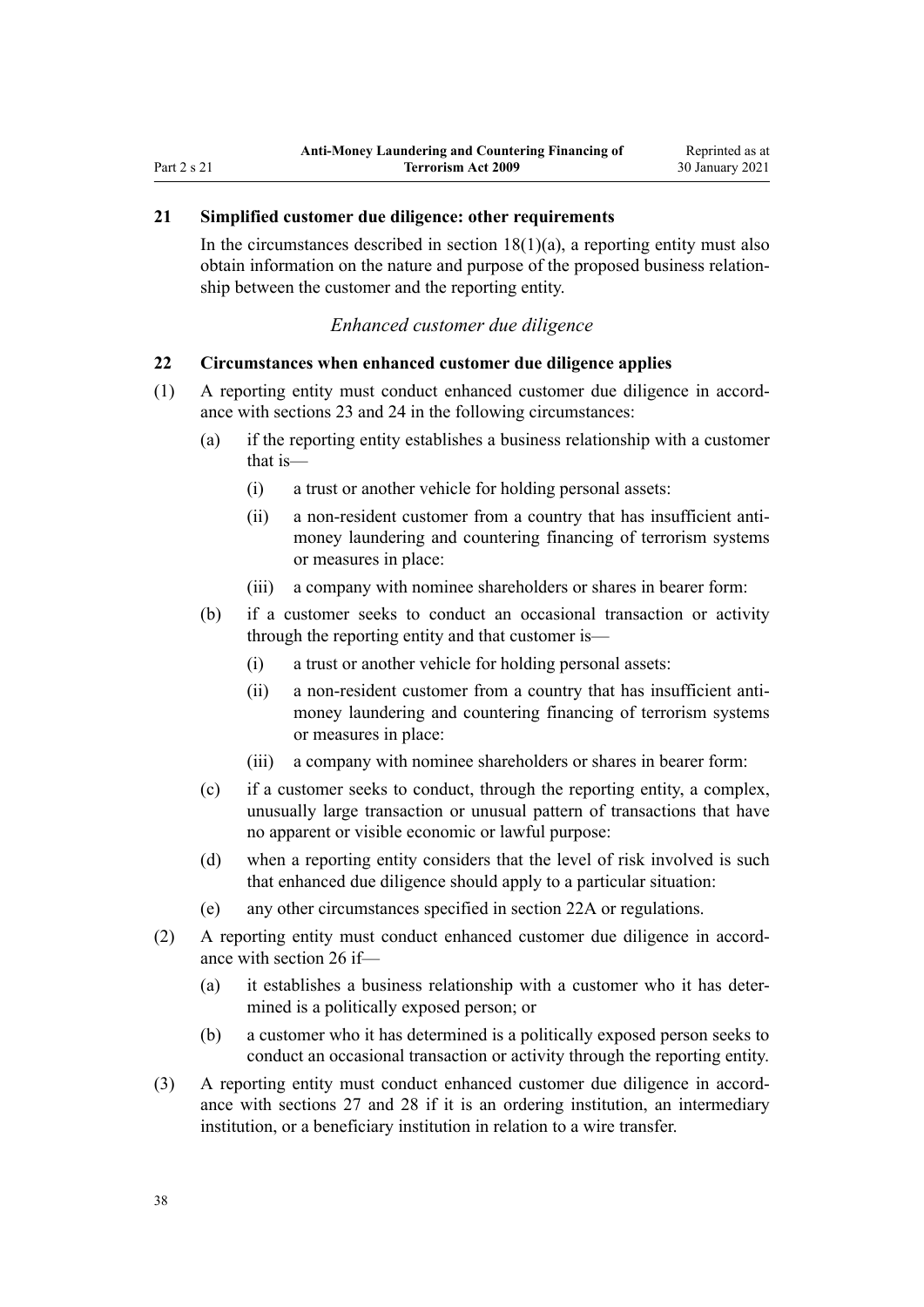- <span id="page-38-0"></span>(4) A reporting entity must conduct enhanced customer due diligence in accordance with [section 29](#page-42-0) if it has, or proposes to have, a correspondent banking relationship.
- (5) A reporting entity must conduct enhanced due diligence in accordance with [section 30](#page-43-0) if—
	- (a) it establishes a business relationship with a customer that involves new or developing technologies, or new or developing products, that might favour anonymity; or
	- (b) a customer seeks to conduct an occasional transaction or activity through the reporting entity that involves new or developing technologies, or new or developing products, that might favour anonymity.
- (6) Despite subsections (1) to (5), a real estate agent must conduct enhanced customer due diligence at the times, in the circumstances, and with any other modifications specified in regulations.

Section 22(1)(b): amended, on 11 August 2017, by [section 68](http://legislation.govt.nz/pdflink.aspx?id=DLM7340644) of the Anti-Money Laundering and Countering Financing of Terrorism Amendment Act 2017 (2017 No 35).

Section 22(1)(e): amended, on 11 August 2017, by [section 13\(1\)](http://legislation.govt.nz/pdflink.aspx?id=DLM7161281) of the Anti-Money Laundering and Countering Financing of Terrorism Amendment Act 2017 (2017 No 35).

Section 22(2)(b): amended, on 11 August 2017, by [section 68](http://legislation.govt.nz/pdflink.aspx?id=DLM7340644) of the Anti-Money Laundering and Countering Financing of Terrorism Amendment Act 2017 (2017 No 35).

Section 22(5)(b): amended, on 11 August 2017, by [section 68](http://legislation.govt.nz/pdflink.aspx?id=DLM7340644) of the Anti-Money Laundering and Countering Financing of Terrorism Amendment Act 2017 (2017 No 35).

Section 22(6): inserted, on 11 August 2017, by [section 13\(2\)](http://legislation.govt.nz/pdflink.aspx?id=DLM7161281) of the Anti-Money Laundering and Countering Financing of Terrorism Amendment Act 2017 (2017 No 35).

### **22A Enhanced customer due diligence required for certain activities requiring suspicious activities report**

- (1) This section applies to an activity—
	- (a) that the reporting entity concerned (other than a high-value dealer) is required to report to the Commissioner under [section 40](#page-50-0); and
	- (b) that is not otherwise exempt from the customer due diligence requirements or from all the requirements of the Act; and
	- (c) that is conducted, or sought to be conducted,—
		- (i) by an existing customer; or
		- (ii) by a customer engaging in an occasional transaction or activity.
- (2) For the purposes of section  $22(1)(e)$ , as soon as practicable after a reporting entity becomes aware that the reporting entity must report the suspicious activity under [section 40,](#page-50-0) a circumstance occurs in which the reporting entity must conduct enhanced customer due diligence in respect of that activity.

Section 22A: inserted, on 11 August 2017, by [section 14](http://legislation.govt.nz/pdflink.aspx?id=DLM7340621) of the Anti-Money Laundering and Countering Financing of Terrorism Amendment Act 2017 (2017 No 35).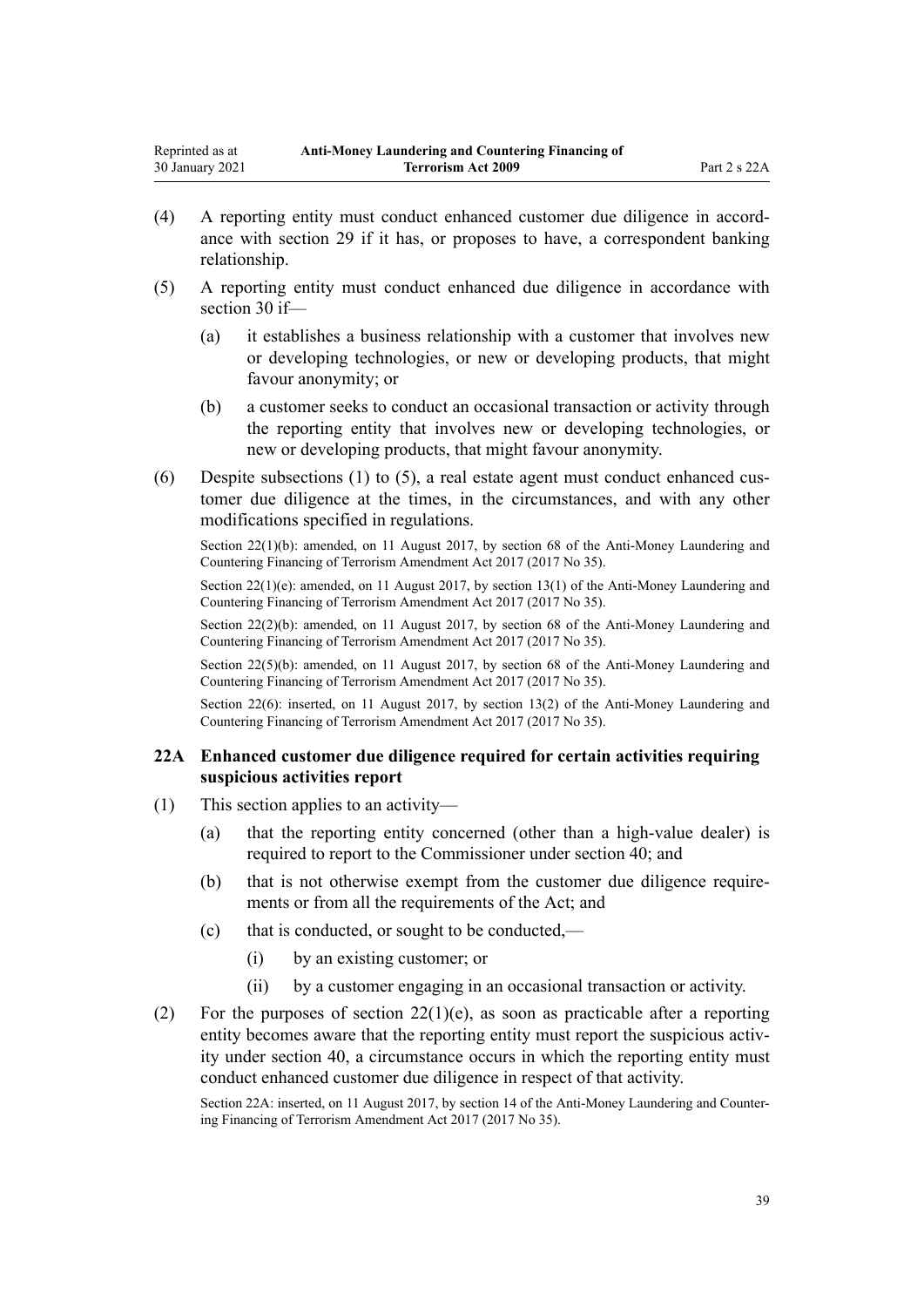#### <span id="page-39-0"></span>**23 Enhanced customer due diligence: identity requirements**

- (1) A reporting entity must, in relation to a person referred to in [section 11\(1\)](#page-31-0), obtain the information required under [section 15](#page-33-0) and the following additional information:
	- (a) information relating to the source of the funds or the wealth of the customer; and
	- (b) the additional information referred to in subsection (2) and any additional information prescribed by regulations.
- (2) For the purposes of subsection  $(1)(b)$ , a reporting entity must obtain,—
	- (a) in the case of a trust other than a trust to which paragraph (b) applies, the name and the date of birth of each beneficiary of the trust:
	- (b) in the case of a customer that is a discretionary trust or a charitable trust or a trust that has more than 10 beneficiaries, a description of—
		- (i) each class or type of beneficiary:
		- (ii) if the trust is a charitable trust, the objects of the trust.

Section 23(1)(b): replaced, on 11 August 2017, by [section 15\(1\)](http://legislation.govt.nz/pdflink.aspx?id=DLM7161282) of the Anti-Money Laundering and Countering Financing of Terrorism Amendment Act 2017 (2017 No 35).

Section 23(2): inserted, on 11 August 2017, by [section 15\(2\)](http://legislation.govt.nz/pdflink.aspx?id=DLM7161282) of the Anti-Money Laundering and Countering Financing of Terrorism Amendment Act 2017 (2017 No 35).

#### **24 Enhanced customer due diligence: verification of identity requirements**

- (1) A reporting entity must—
	- (a) conduct the verification of identity requirements for standard customer due diligence set out in [section 16;](#page-33-0) and
	- (b) according to the level of risk involved, take reasonable steps to verify the information obtained under section  $23(1)(a)$ ; and
	- (c) verify any other information prescribed by regulations.
- (2) Except as provided in subsection (3), a reporting entity must carry out verification of identity before establishing a business relationship or conducting an occasional transaction or activity.
- (3) Verification of identity may be completed after the business relationship has been established if—
	- (a) it is essential not to interrupt normal business practice; and
	- (b) money laundering and financing of terrorism risks are effectively managed through procedures of transaction limitations and account monitoring or (if the reporting entity is not a financial institution) through other appropriate risk management procedures; and
	- (c) verification of identity is completed as soon as is practicable once the business relationship has been established.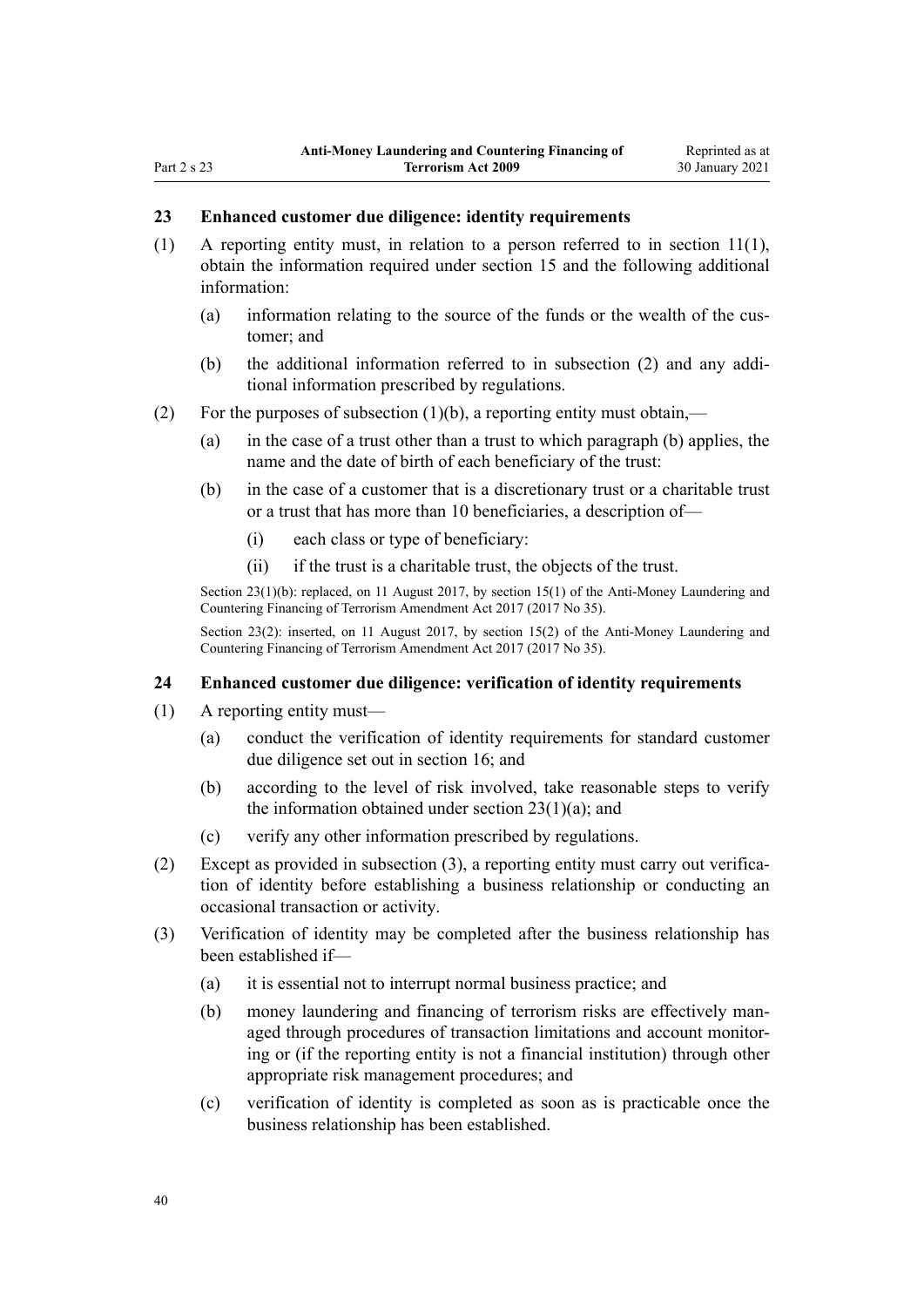<span id="page-40-0"></span>Section 24(2): amended, on 11 August 2017, by [section 68](http://legislation.govt.nz/pdflink.aspx?id=DLM7340644) of the Anti-Money Laundering and Countering Financing of Terrorism Amendment Act 2017 (2017 No 35).

Section 24(3)(b): amended, on 11 August 2017, by [section 16](http://legislation.govt.nz/pdflink.aspx?id=DLM7340623) of the Anti-Money Laundering and Countering Financing of Terrorism Amendment Act 2017 (2017 No 35).

#### **25 Enhanced customer due diligence: other requirements**

In the circumstances described in section  $22(1)(a)$ ,  $22(2)(a)$ , and  $22(5)(a)$ , a reporting entity must also obtain information on the nature and purpose of the proposed business relationship between the customer and the reporting entity.

#### **26 Politically exposed person**

- (1) The reporting entity must, as soon as practicable after establishing a business relationship or conducting an occasional transaction or activity, take reasonable steps to determine whether the customer or any beneficial owner is a politically exposed person.
- (2) If a reporting entity determines that a customer or beneficial owner with whom it has established a business relationship is a politically exposed person, then—
	- (a) the reporting entity must have senior management approval for continuing the business relationship; and
	- (b) the reporting entity must obtain information about the source of wealth or funds of the customer or beneficial owner and take reasonable steps to verify the source of that wealth or those funds.
- (3) If a reporting entity determines that a customer or beneficial owner with whom it has conducted an occasional transaction or activity is a politically exposed person, then the reporting entity must, as soon as practicable after conducting that transaction or other activity, take reasonable steps to obtain information about the source of wealth or funds of the customer or beneficial owner and verify the source of that wealth or those funds.

Section 26(1): amended, on 11 August 2017, by [section 68](http://legislation.govt.nz/pdflink.aspx?id=DLM7340644) of the Anti-Money Laundering and Countering Financing of Terrorism Amendment Act 2017 (2017 No 35).

Section 26(3): amended, on 11 August 2017, by [section 68](http://legislation.govt.nz/pdflink.aspx?id=DLM7340644) of the Anti-Money Laundering and Countering Financing of Terrorism Amendment Act 2017 (2017 No 35).

#### **27 Wire transfers: identity requirements**

- (1) A reporting entity that is an ordering institution must identify the originator of a wire transfer that is equal to or above the applicable threshold value by obtaining the following information:
	- (a) the originator's full name; and
	- (b) the originator's account number or other identifying information that may be prescribed and allows the transaction to be traced back to the originator; and
	- (c) one of the following:
		- (i) the originator's address: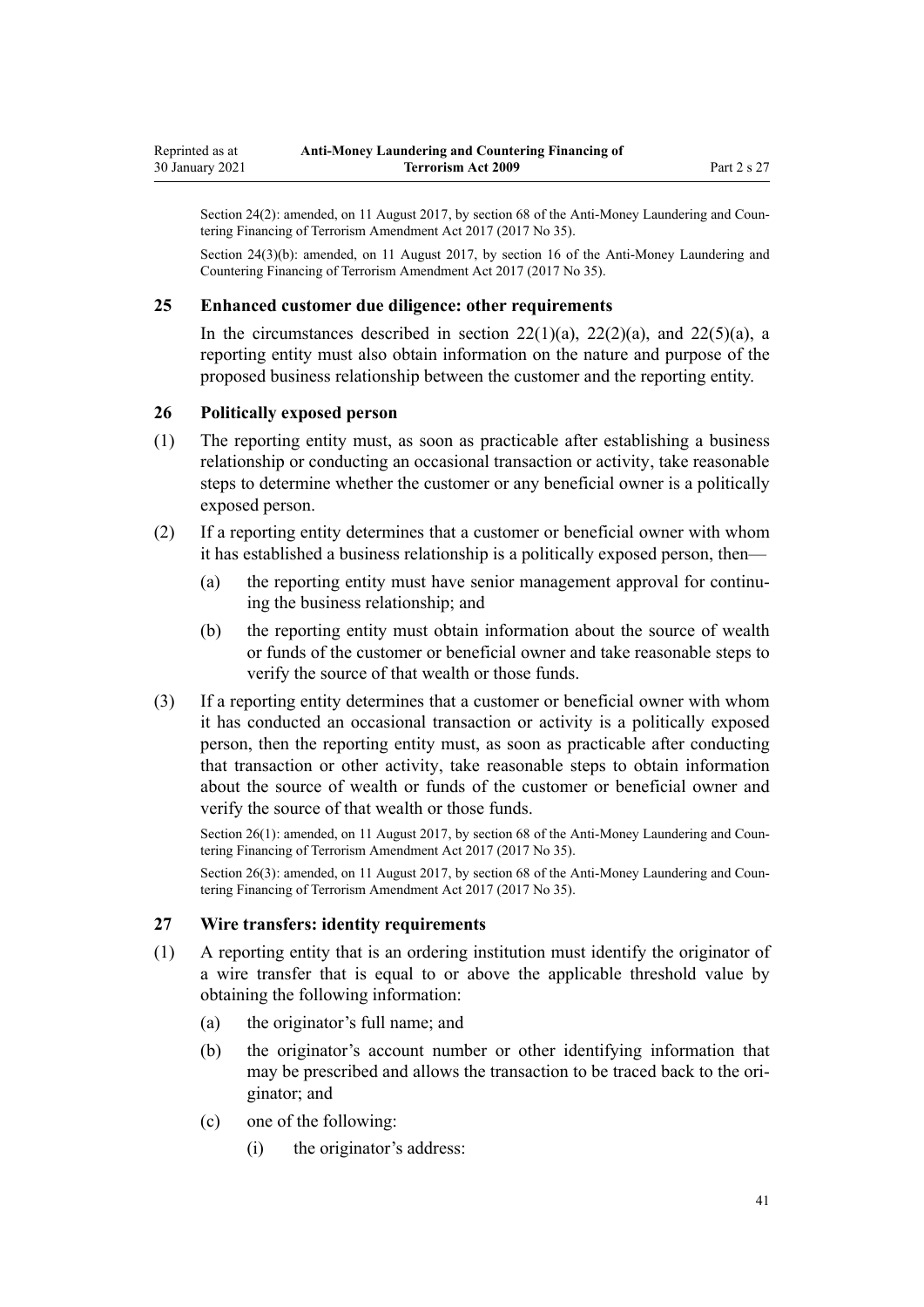- (ii) the originator's national identity number:
- (iii) the originator's customer identification number:
- (iv) the originator's place and date of birth; and
- (d) any information prescribed by section 27A or regulations.
- (2) However, if the wire transfer is a domestic wire transfer, a reporting entity that is an ordering institution may identify the originator by obtaining the originator's account number or other identifying information that may be prescribed and allows the transaction to be traced back to the originator if the reporting entity that is the ordering institution is able to provide the information specified in subsection  $(1)(a)$ ,  $(c)$ , and  $(d)$  within 3 working days of a request being made by the beneficiary institution.
- (3) Regulations may be made under [section 154\(1\)\(c\)](#page-107-0) exempting the reporting entity from the obligation to obtain some or all of the information set out in subsection (1) in relation to a specified transfer or transaction.
- (4) The information obtained by the reporting entity (the ordering institution under subsection (1) or (2), as the case may be) must accompany the wire transfer.
- (5) A reporting entity that is a beneficiary institution must—
	- (a) use effective risk-based procedures for handling wire transfers that are not accompanied by all the information specified in subsection (1); and
	- (b) consider whether the wire transfers constitute a suspicious activity.
- (6) Any information about the originator obtained by a reporting entity that is an intermediary institution must be provided by that reporting entity to the beneficiary institution as soon as practicable.
- (7) For the purposes of this section, a **domestic wire transfer** is a wire transfer where the ordering institution, the intermediary institution, and the beneficiary institution are all in New Zealand.

Section 27(1): amended, on 11 August 2017, by [section 17\(1\)](http://legislation.govt.nz/pdflink.aspx?id=DLM7161283) of the Anti-Money Laundering and Countering Financing of Terrorism Amendment Act 2017 (2017 No 35).

Section 27(1)(d): amended, on 11 August 2017, by [section 17\(2\)](http://legislation.govt.nz/pdflink.aspx?id=DLM7161283) of the Anti-Money Laundering and Countering Financing of Terrorism Amendment Act 2017 (2017 No 35).

Section 27(5)(b): amended, on 11 August 2017, by [section 17\(3\)](http://legislation.govt.nz/pdflink.aspx?id=DLM7161283) of the Anti-Money Laundering and Countering Financing of Terrorism Amendment Act 2017 (2017 No 35).

Section 27(6): replaced, on 5 December 2013, by [section 7](http://legislation.govt.nz/pdflink.aspx?id=DLM5621511) of the Anti-Money Laundering and Countering Financing of Terrorism Amendment Act 2013 (2013 No 106).

### **27A Other identifying information prescribed in relation to wire transfers**

(1) Information that gives the name of the beneficiary of a wire transfer and the account number of that beneficiary or any unique transaction reference that allows the transaction to be traced is prescribed for the purposes of [section](#page-40-0)  $27(1)(d)$ .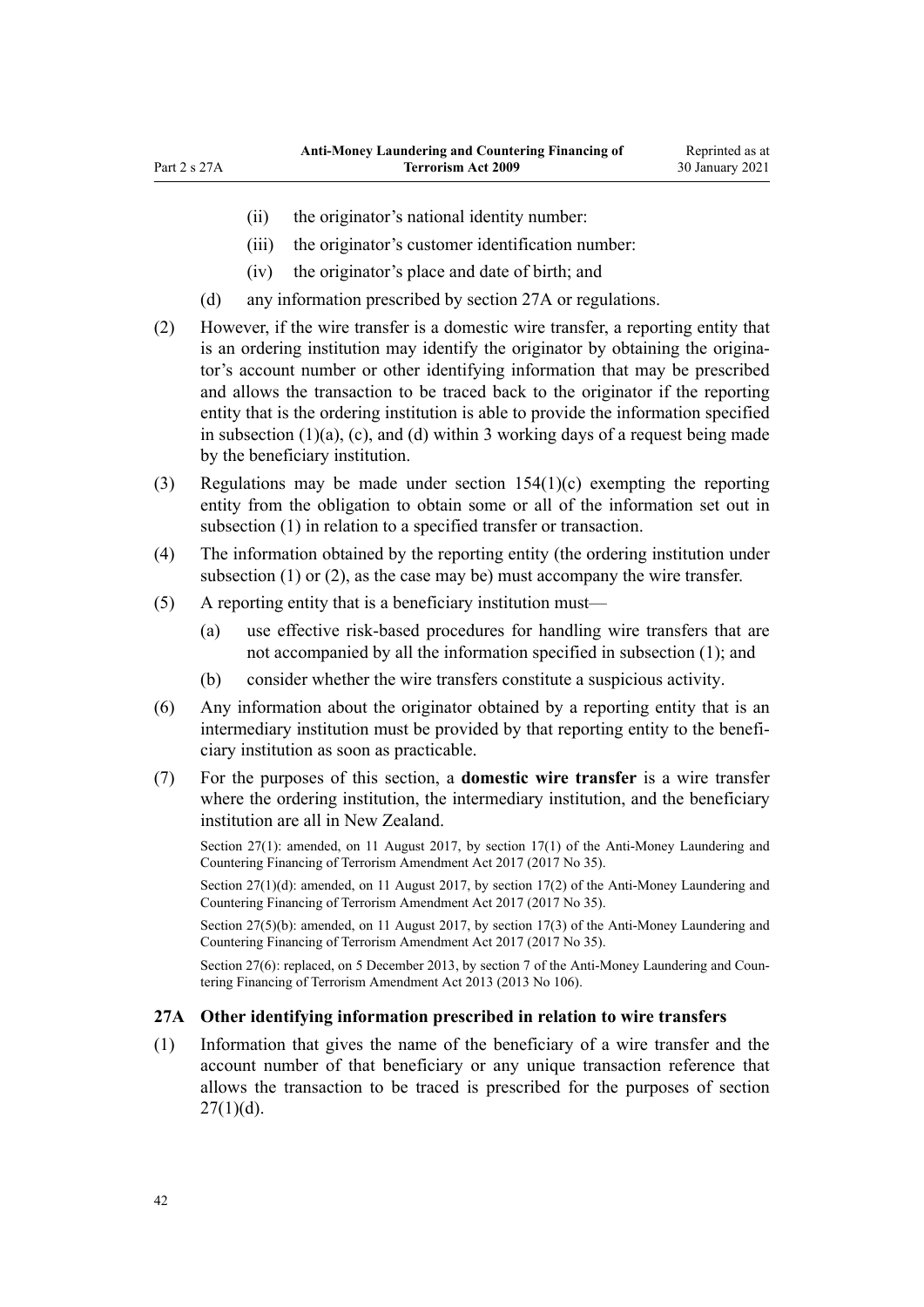<span id="page-42-0"></span>(2) In the case of a domestic wire transfer, any information that enables the transaction itself to be identified and traced to the originator is prescribed to be other identifying information for the purposes of [section 27\(2\)](#page-40-0).

Section 27A: inserted, on 11 August 2017, by [section 18](http://legislation.govt.nz/pdflink.aspx?id=DLM7340624) of the Anti-Money Laundering and Countering Financing of Terrorism Amendment Act 2017 (2017 No 35).

#### **28 Wire transfers: verification of identity requirements**

- (1) The ordering institution must, according to the level of risk involved,—
	- (a) verify the originator's identity so that the reporting entity is satisfied that the information obtained under [section 27](#page-40-0) is correct; and
	- (b) verify any other information prescribed by regulations.
- (2) Verification of the originator's identity must be carried out before the wire transfer is ordered.

Section 28(1)(a): replaced, on 5 December 2013, by [section 8](http://legislation.govt.nz/pdflink.aspx?id=DLM5621512) of the Anti-Money Laundering and Countering Financing of Terrorism Amendment Act 2013 (2013 No 106).

#### **29 Correspondent banking relationships**

- (1) A financial institution (the **correspondent**) that has, or proposes to have, a correspondent banking relationship with a respondent financial institution (the **respondent**) must, according to the level of risk involved, conduct enhanced customer due diligence as set out in subsection (2) in relation to correspondent accounts that are used, or are proposed to be used, for payments to, or receipts from, foreign financial institutions.
- (2) The correspondent must—
	- (a) gather enough information about the respondent to understand fully the nature of the respondent's business; and
	- (b) determine from publicly available information the reputation of the respondent and whether and to what extent the respondent is supervised for AML/CFT purposes, including whether the respondent has been subject to a money laundering or financing of terrorism investigation or regulatory action; and
	- (c) assess the respondent's anti-money laundering and countering financing of terrorism controls to ascertain that those controls are adequate and effective; and
	- (d) have approval from its senior management before establishing a new correspondent banking relationship; and
	- (e) document the respective AML/CFT responsibilities of the correspondent and the respondent; and
	- (f) be satisfied that, in respect of those of the respondent's customers who have direct access to accounts of the correspondent, the respondent—
		- (i) has verified the identity of, and conducts ongoing monitoring in respect of, those customers; and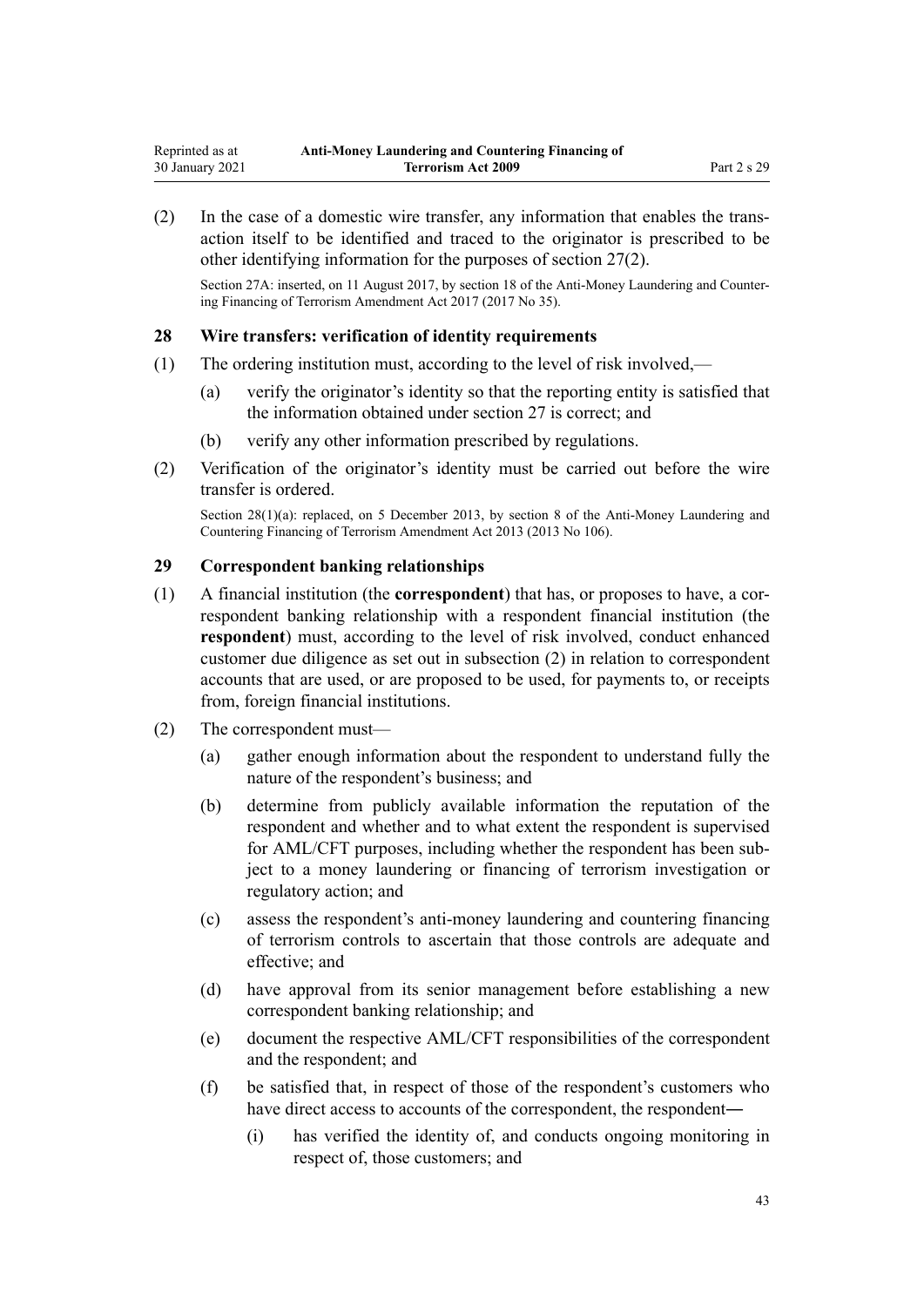- <span id="page-43-0"></span>(ii) is able to provide to the correspondent, on request, the documents, data, or information obtained when conducting the relevant customer due diligence and ongoing customer due diligence; and
- (g) meet any other requirements prescribed by regulations and that apply to correspondent banking relationships.
- (3) For the purposes of this Act or regulations, a **correspondent banking relationship** means a relationship that involves the provision of banking services by a financial institution (the **correspondent**) to another financial institution (the **respondent**) if—
	- (a) the correspondent carries on an activity or business at or through a permanent establishment of the correspondent in a particular country; and
	- (b) the respondent carries on an activity or business at or through a permanent establishment of the respondent in another country; and
	- (c) the correspondent banking relationship relates, in whole or in part, to those permanent establishments; and
	- (d) the relationship is not of a kind specified in regulations; and
	- (e) the banking services are not of a kind specified in regulations.

Section 29(3): amended, on 11 August 2017, by [section 19](http://legislation.govt.nz/pdflink.aspx?id=DLM7340626) of the Anti-Money Laundering and Countering Financing of Terrorism Amendment Act 2017 (2017 No 35).

# **30 New or developing technologies, or products, that might favour anonymity**

Before a reporting entity establishes a business relationship or conducts an occasional transaction or activity that involves new or developing technologies, or new or developing products, that might favour anonymity, the reporting entity must, in addition to the requirements in [sections 15](#page-33-0) and [16,](#page-33-0)—

- (a) take any additional measures that may be needed to mitigate and manage the risk of new or developing technologies, or new or developing products, that might favour anonymity from being used in the commission of a money laundering offence or for the financing of terrorism; and
- (b) meet any other requirements prescribed by regulations and that apply to the particular technology or product.

Section 30: amended, on 11 August 2017, by [section 68](http://legislation.govt.nz/pdflink.aspx?id=DLM7340644) of the Anti-Money Laundering and Countering Financing of Terrorism Amendment Act 2017 (2017 No 35).

# *Ongoing customer due diligence and account monitoring*

# **31 Ongoing customer due diligence and account monitoring**

- (1) This section applies to a business relationship between a reporting entity and a customer.
- (2) A reporting entity must conduct ongoing customer due diligence and undertake account monitoring in order to—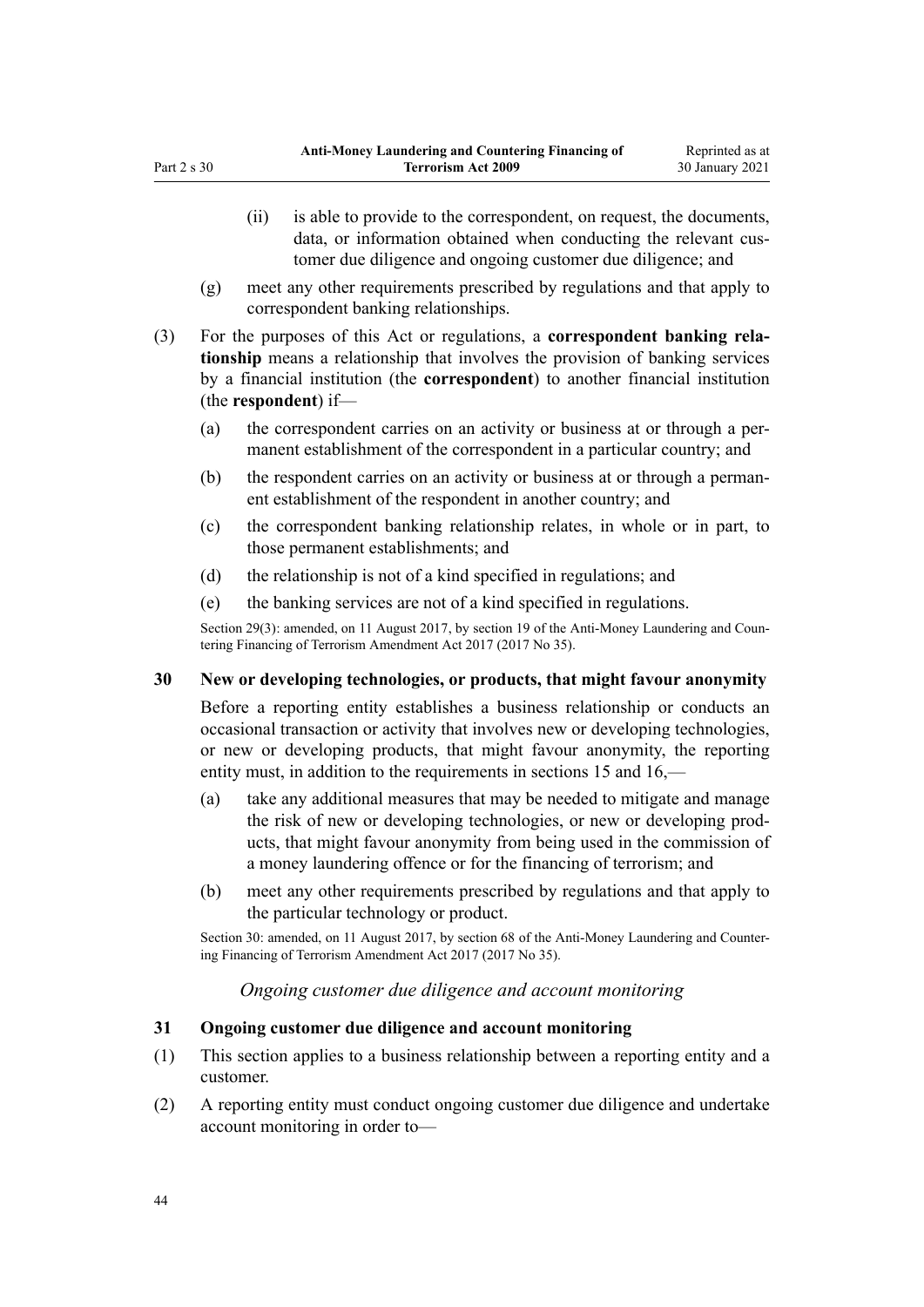- <span id="page-44-0"></span>(a) ensure that the business relationship and the transactions relating to that business relationship are consistent with the reporting entity's knowledge about the customer and the customer's business and risk profile; and
- (b) identify any grounds for reporting a suspicious activity under paragraph (b) of the definition of that term in [section 39A](#page-50-0).
- (3) When conducting ongoing customer due diligence and undertaking account monitoring, the reporting entity must have regard to—
	- (a) the type of customer due diligence conducted when the business relationship with the customer was established; and
	- (b) the level of risk involved.
- (4) When conducting ongoing customer due diligence and undertaking account monitoring, a reporting entity must do at least the following:
	- (a) regularly review the customer's account activity and transaction behaviour; and
	- (b) regularly review any customer information obtained under [sections 15](#page-33-0), [17,](#page-34-0) [19,](#page-36-0) [21,](#page-37-0) [23,](#page-39-0) [25](#page-40-0), [26](#page-40-0), [27](#page-40-0), [29](#page-42-0), and [30,](#page-43-0) or, in relation to an existing customer, any customer information the reporting entity holds about the customer; and
	- (c) anything prescribed by regulations.

Section 31(2)(b): amended, on 11 August 2017, by [section 20](http://legislation.govt.nz/pdflink.aspx?id=DLM7386133) of the Anti-Money Laundering and Countering Financing of Terrorism Amendment Act 2017 (2017 No 35).

# *Reliance on third parties*

#### **32 Reliance on member of designated business group**

- (1) A reporting entity (**member A**) that is a member of a designated business group may—
	- (a) rely on another member of the group (**member B**) to conduct any customer due diligence procedures required for customer due diligence under this Act or regulations as long as—
		- (i) any identity information is given to member A by member B before member A establishes a business relationship or an occasional transaction or activity is conducted; and
		- (ii) any verification information is given to member A by member B as soon as practicable on request by the reporting entity, but within 5 working days of the request, after the business relationship is established or the occasional transaction or activity is conducted:
	- (b) adopt that part of an AML/CFT programme of another member of the group that relates to record keeping, account monitoring, ongoing cus-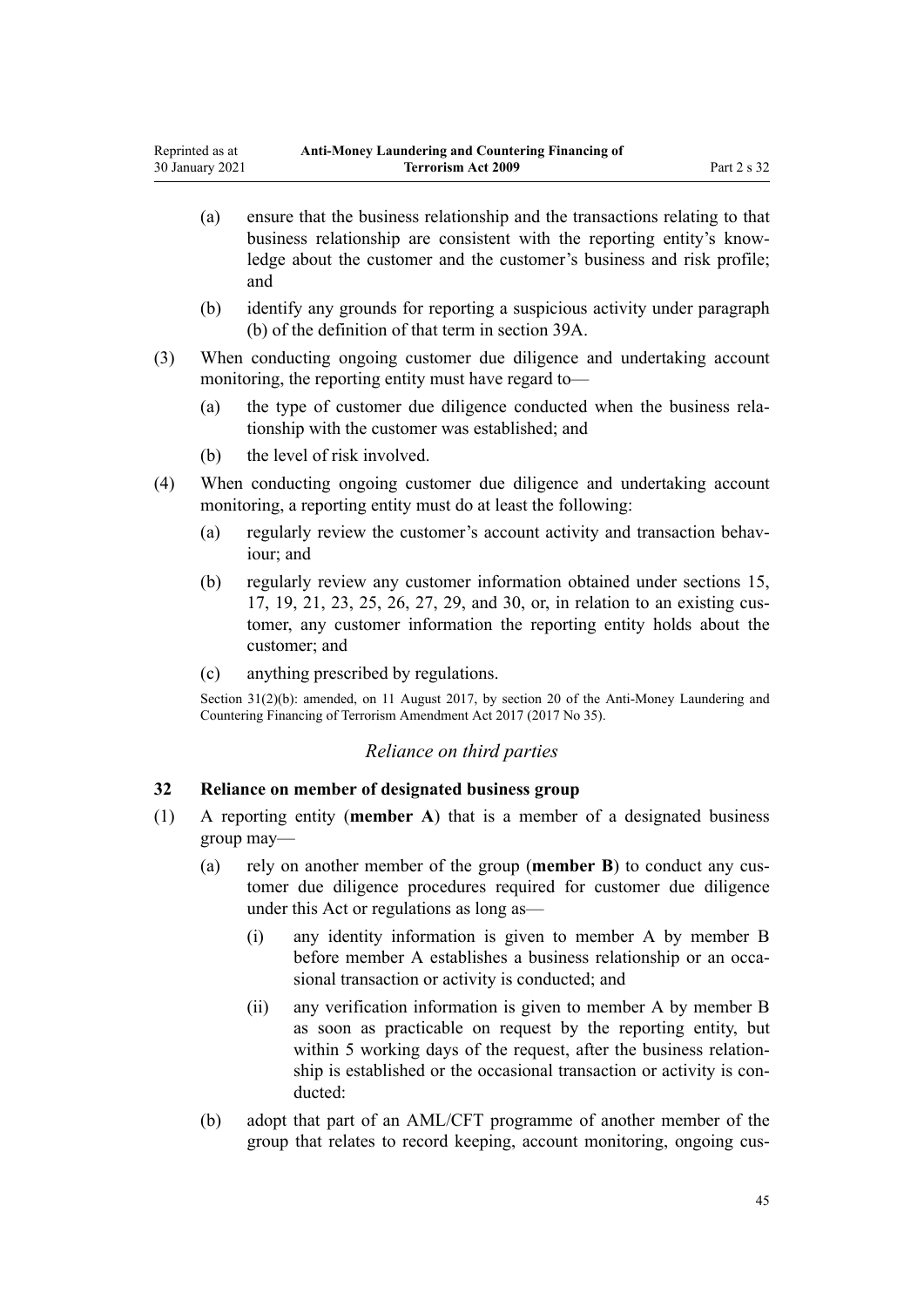tomer due diligence, and annual reporting and share and use the procedures, policies, and controls relating to those parts of the programme subject to any conditions prescribed by regulations:

- (c) use another member of the group's risk assessment if that risk assessment is relevant to member A's business:
- (d) make a suspicious activity or prescribed transaction report on behalf of any other member or all members of the designated business group.
- (1A) A reporting entity (**member A**) that is a member of a designated business group may rely on another member of the group (**member B**) to make prescribed transaction reports under this Act or regulations.
- (2) Despite subsection (1), a reporting entity, and not the member of the designated business group relied on by the reporting entity, is responsible for ensuring that it is complying with this Act and regulations.
- (3) An AML/CFT supervisor for a reporting entity that is part of a designated business group may require the reporting entity to undertake its own risk assessment or develop its own AML/CFT programme if the AML/CFT supervisor is of the view that the risk assessment or AML/CFT programme being, or proposed to be, relied on by the reporting entity is not appropriate for that entity.
- (4) This section is subject to [section 36,](#page-47-0) which relates to the protection of personal information.

Compare: Anti-Money Laundering and Counter-Terrorism Financing Act 2006 s 36(4) (Aust)

Section  $32(1)(a)(i)$ : amended, on 11 August 2017, by [section 68](http://legislation.govt.nz/pdflink.aspx?id=DLM7340644) of the Anti-Money Laundering and Countering Financing of Terrorism Amendment Act 2017 (2017 No 35).

Section  $32(1)(a)(ii)$ : amended, on 11 August 2017, by section  $21(1)$  of the Anti-Money Laundering and Countering Financing of Terrorism Amendment Act 2017 (2017 No 35).

Section 32(1)(a)(ii): amended, on 11 August 2017, by [section 68](http://legislation.govt.nz/pdflink.aspx?id=DLM7340644) of the Anti-Money Laundering and Countering Financing of Terrorism Amendment Act 2017 (2017 No 35).

Section 32(1)(d): amended, on 11 August 2017, by [section 21\(2\)](http://legislation.govt.nz/pdflink.aspx?id=DLM7161285) of the Anti-Money Laundering and Countering Financing of Terrorism Amendment Act 2017 (2017 No 35).

Section 32(1A): inserted, on 11 August 2017, by [section 21\(3\)](http://legislation.govt.nz/pdflink.aspx?id=DLM7161285) of the Anti-Money Laundering and Countering Financing of Terrorism Amendment Act 2017 (2017 No 35).

#### **33 Reliance on other reporting entities or persons in another country**

- (1) Subject to the conditions in subsection (2), a reporting entity may rely on another person (who is not an agent) to conduct the customer due diligence procedures required for customer due diligence under this Act or regulations.
- (2) The conditions are that—
	- (a) the person being relied on is either—
		- (i) a reporting entity; or
		- (ii) a person who is resident in a country with sufficient anti-money laundering and countering financing of terrorism systems and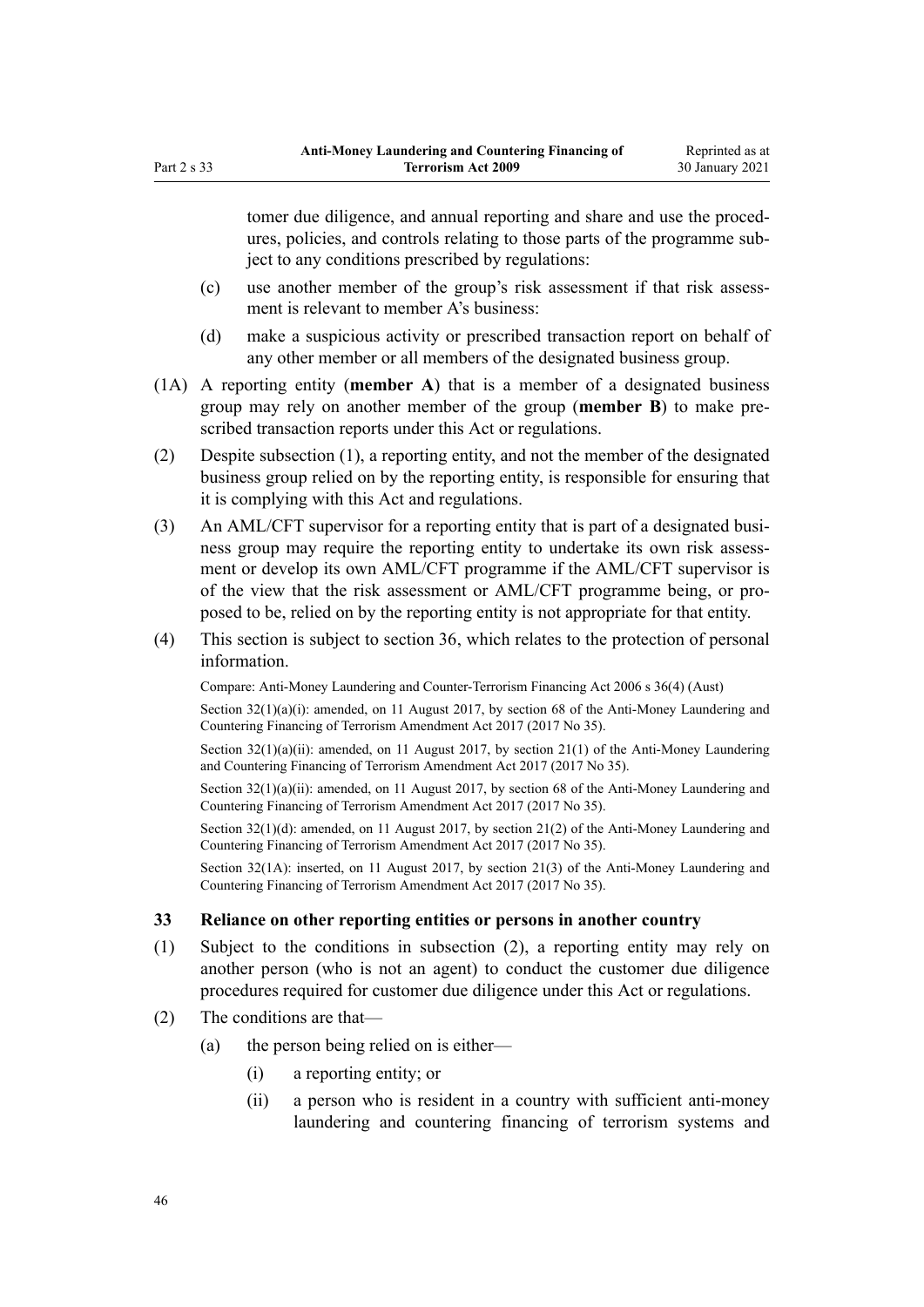measures in place and who is supervised or regulated for AML/CFT purposes; and

- (b) the person has a business relationship with the customer concerned; and
- (c) the person has conducted relevant customer due diligence procedures to at least the standard required by this Act and regulations and has provided to the reporting entity—
	- (i) relevant identity information before the reporting entity establishes a business relationship or an occasional transaction or activity is conducted; and
	- (ii) relevant verification information as soon as practicable on request by the reporting entity, but within 5 working days of the request; and
- (d) the person consents to conducting the customer due diligence procedures for the reporting entity and to providing all relevant information to the reporting entity; and
- (e) any other conditions prescribed by regulations are complied with.
- (3) Despite subsection (1), a reporting entity relying on a third party to conduct the customer due diligence procedure, and not the person carrying out the customer due diligence procedure, is responsible for ensuring that customer due diligence is carried out in accordance with this Act.
- (3A) However, a reporting entity relying on a third party to conduct the customer due diligence procedure is not responsible for ensuring that customer due diligence is carried out in accordance with this Act if the following conditions are met:
	- (a) the reporting entity is acting in good faith when relying on a third party; and
	- (b) the reporting entity has reasonable cause to believe the reporting entity that is relied on has conducted relevant customer due diligence procedures to at least the standard required by this Act and regulations; and
	- (c) the reporting entity being relied on is an approved entity or is within an approved class of entities; and
	- (d) the conditions (if any) prescribed by regulations are complied with.

Section  $33(2)(c)(i)$ : amended, on 11 August 2017, by [section 68](http://legislation.govt.nz/pdflink.aspx?id=DLM7340644) of the Anti-Money Laundering and Countering Financing of Terrorism Amendment Act 2017 (2017 No 35).

Section  $33(2)(c)(ii)$ : amended, on 11 August 2017, by [section 22\(1\)](http://legislation.govt.nz/pdflink.aspx?id=DLM7161286) of the Anti-Money Laundering and Countering Financing of Terrorism Amendment Act 2017 (2017 No 35).

Section 33(3A): inserted, on 11 August 2017, by [section 22\(2\)](http://legislation.govt.nz/pdflink.aspx?id=DLM7161286) of the Anti-Money Laundering and Countering Financing of Terrorism Amendment Act 2017 (2017 No 35).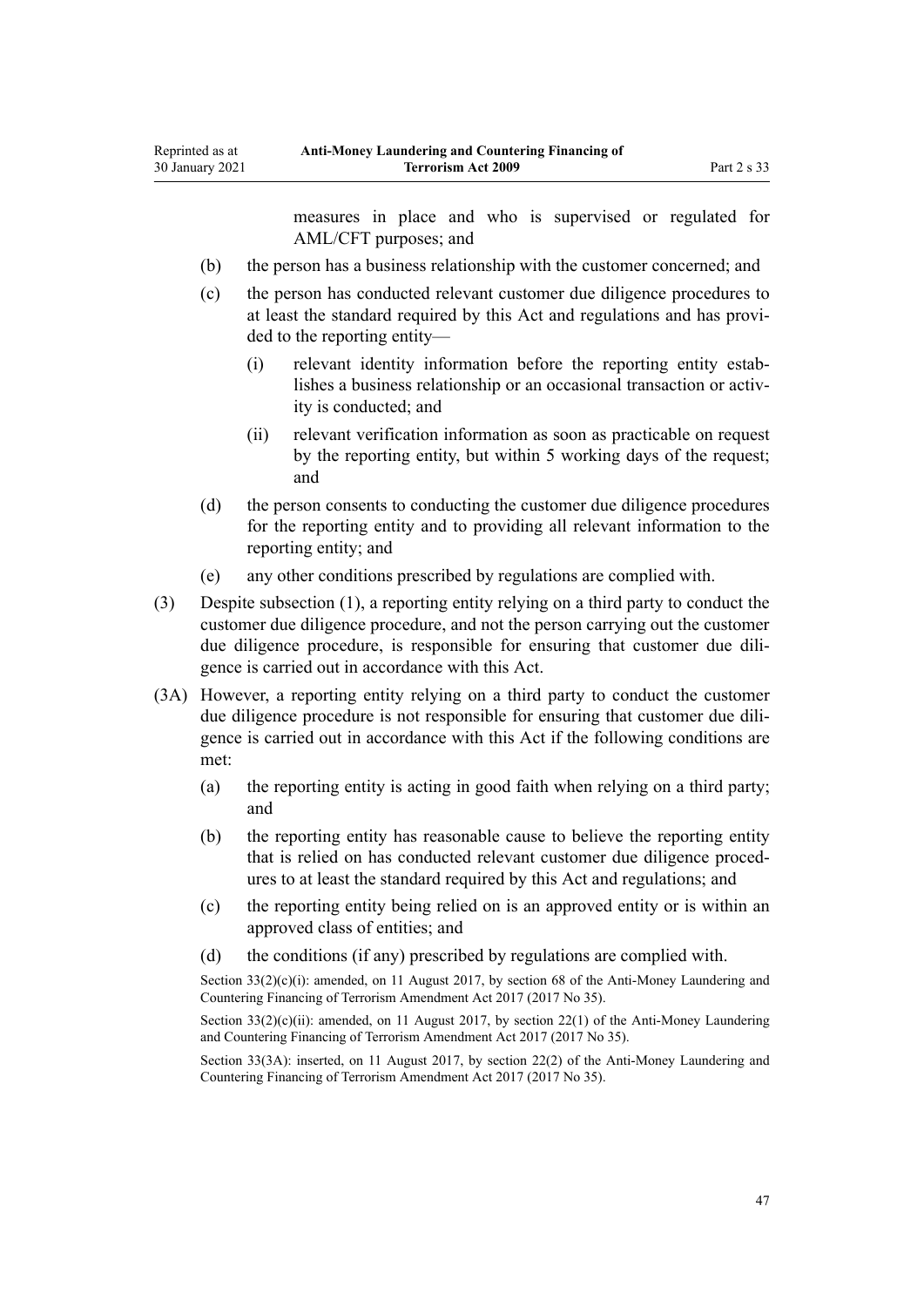# <span id="page-47-0"></span>Part 2 s 34

#### **34 Reliance on agents**

Subject to any conditions that may be prescribed by regulations, a reporting entity may authorise a person to be its agent and rely on that agent to conduct the customer due diligence procedures and obtain any information required for customer due diligence under this Act or regulations.

### **35 Use of information obtained from third party conducting customer due diligence**

Information obtained by a third party conducting customer due diligence under [sections 32 to 34](#page-44-0) for a reporting entity may only be used by that third party for the purpose of complying with this Act and regulations.

#### **36 Protection of personal information and designated business groups**

- (1) This section applies to personal information that is either—
	- (a) identity or verification information received for the purposes of [section](#page-44-0)  $32(1)(a)$ ; or
	- (b) information received for the purposes of section  $32(1)(b)$ .
- (2) Any information supplied by any member of a designated business group to another member of that group must be subject to privacy protections at least equivalent to those set out in information privacy principles 5 to 12 set out in [section 22](http://legislation.govt.nz/pdflink.aspx?id=LMS23342) of the Privacy Act 2020.
- (3) Each member of the designated business group must agree, in writing, to comply with information privacy principles 5 to 12 set out in [section 22](http://legislation.govt.nz/pdflink.aspx?id=LMS23342) of the Privacy Act 2020 or their equivalent if the member is resident overseas.
- (4) The entity that provides information to another member of its designated business group remains responsible for the use or disclosure of that information.
- (5) A reporting entity may use or disclose information to which this section applies only as follows:
	- (a) it may use identity and verification information received for the purposes of [section 32\(1\)\(a\)](#page-44-0) in a suspicious activity report:
	- (b) it may disclose information for the purposes of [section 32\(1\)\(b\)](#page-44-0) to another member of the designated business group unless such disclosure is likely to result in a suspicious activity report being filed in an overseas jurisdiction by the member to whom the information is disclosed.

Section 36(2): amended, on 1 December 2020, by [section 217](http://legislation.govt.nz/pdflink.aspx?id=LMS23706) of the Privacy Act 2020 (2020 No 31).

Section 36(3): amended, on 1 December 2020, by [section 217](http://legislation.govt.nz/pdflink.aspx?id=LMS23706) of the Privacy Act 2020 (2020 No 31).

Section 36(5)(a): amended, on 11 August 2017, by [section 23\(1\)](http://legislation.govt.nz/pdflink.aspx?id=DLM7161287) of the Anti-Money Laundering and Countering Financing of Terrorism Amendment Act 2017 (2017 No 35).

Section 36(5)(b): amended, on 11 August 2017, by [section 23\(2\)](http://legislation.govt.nz/pdflink.aspx?id=DLM7161287) of the Anti-Money Laundering and Countering Financing of Terrorism Amendment Act 2017 (2017 No 35).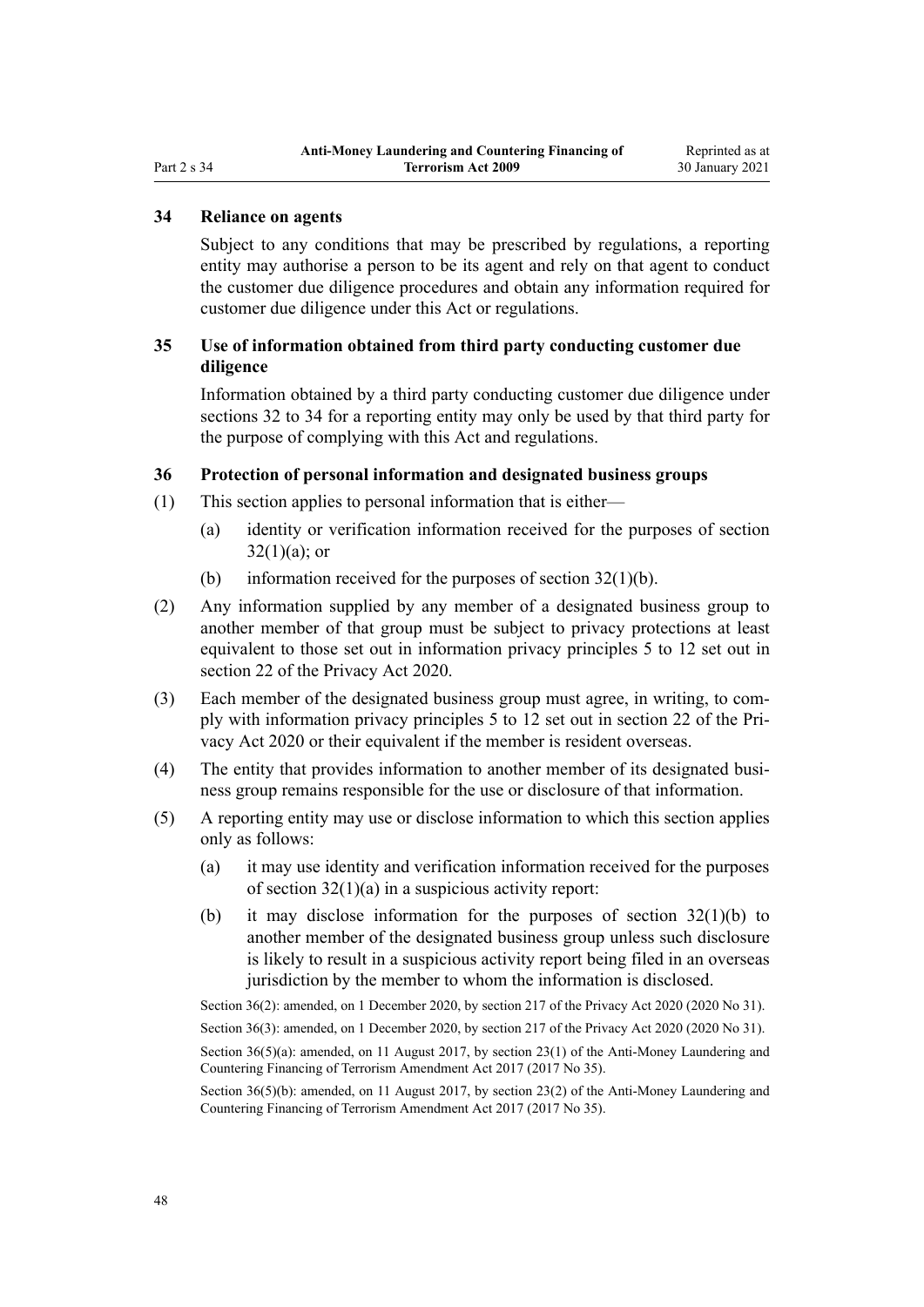### *Prohibitions*

#### **37 Prohibitions if customer due diligence not conducted**

- (1) If, in relation to a customer, a reporting entity is unable to conduct customer due diligence in accordance with this subpart, the reporting entity—
	- (a) must not establish a business relationship with the customer; and
	- (b) must terminate any existing business relationship with the customer; and
	- (c) must not carry out an occasional transaction or activity with or for the customer; and
	- (d) must consider whether to make a suspicious activity report; and
	- (e) may disclose the possibility of making a suspicious activity report only to a person referred to in [section 46\(2\).](#page-54-0)
- (2) A reporting entity is not prohibited by subsection  $(1)(a)$  or (b) from establishing or continuing a business relationship with a customer in respect of an activity that is not specified in [section 6\(4\)](#page-28-0) in relation to that reporting entity.

Section 37(1)(c): amended, on 11 August 2017, by [section 68](http://legislation.govt.nz/pdflink.aspx?id=DLM7340644) of the Anti-Money Laundering and Countering Financing of Terrorism Amendment Act 2017 (2017 No 35).

Section 37(1)(d): amended, on 11 August 2017, by [section 24\(1\)](http://legislation.govt.nz/pdflink.aspx?id=DLM7161288) of the Anti-Money Laundering and Countering Financing of Terrorism Amendment Act 2017 (2017 No 35).

Section 37(1)(e): amended, on 11 August 2017, by [section 24\(2\)](http://legislation.govt.nz/pdflink.aspx?id=DLM7161288) of the Anti-Money Laundering and Countering Financing of Terrorism Amendment Act 2017 (2017 No 35).

Section 37(2): inserted, on 11 August 2017, by [section 24\(3\)](http://legislation.govt.nz/pdflink.aspx?id=DLM7161288) of the Anti-Money Laundering and Countering Financing of Terrorism Amendment Act 2017 (2017 No 35).

#### **38 Prohibition on false customer names and customer anonymity**

- (1) A reporting entity must not,—
	- (a) knowingly or recklessly, set up a facility for a customer on the basis of customer anonymity:
	- (b) without lawful justification or reasonable excuse, set up a facility for a customer under a false customer name.
- (2) Subsection (1) does not apply to a facility—
	- (a) that has a number or other identifier allocated to it and the customer and any person who is authorised to act on behalf of the customer in respect of the facility has had their identity verified in accordance with the relevant customer due diligence requirements; or
	- (b) that has been set up for the Commissioner or for the New Zealand Security Intelligence Service or for the Government Communications Security Bureau for law enforcement purposes.

Section 38(2)(a): amended, on 12 December 2012, by [section 5](http://legislation.govt.nz/pdflink.aspx?id=DLM4989303) of the Anti-Money Laundering and Countering Financing of Terrorism Amendment Act 2012 (2012 No 98).

Section 38(2)(b): amended, on 24 October 2019, by [section 4](http://legislation.govt.nz/pdflink.aspx?id=LMS58872) of the Statutes Amendment Act 2019 (2019 No 56).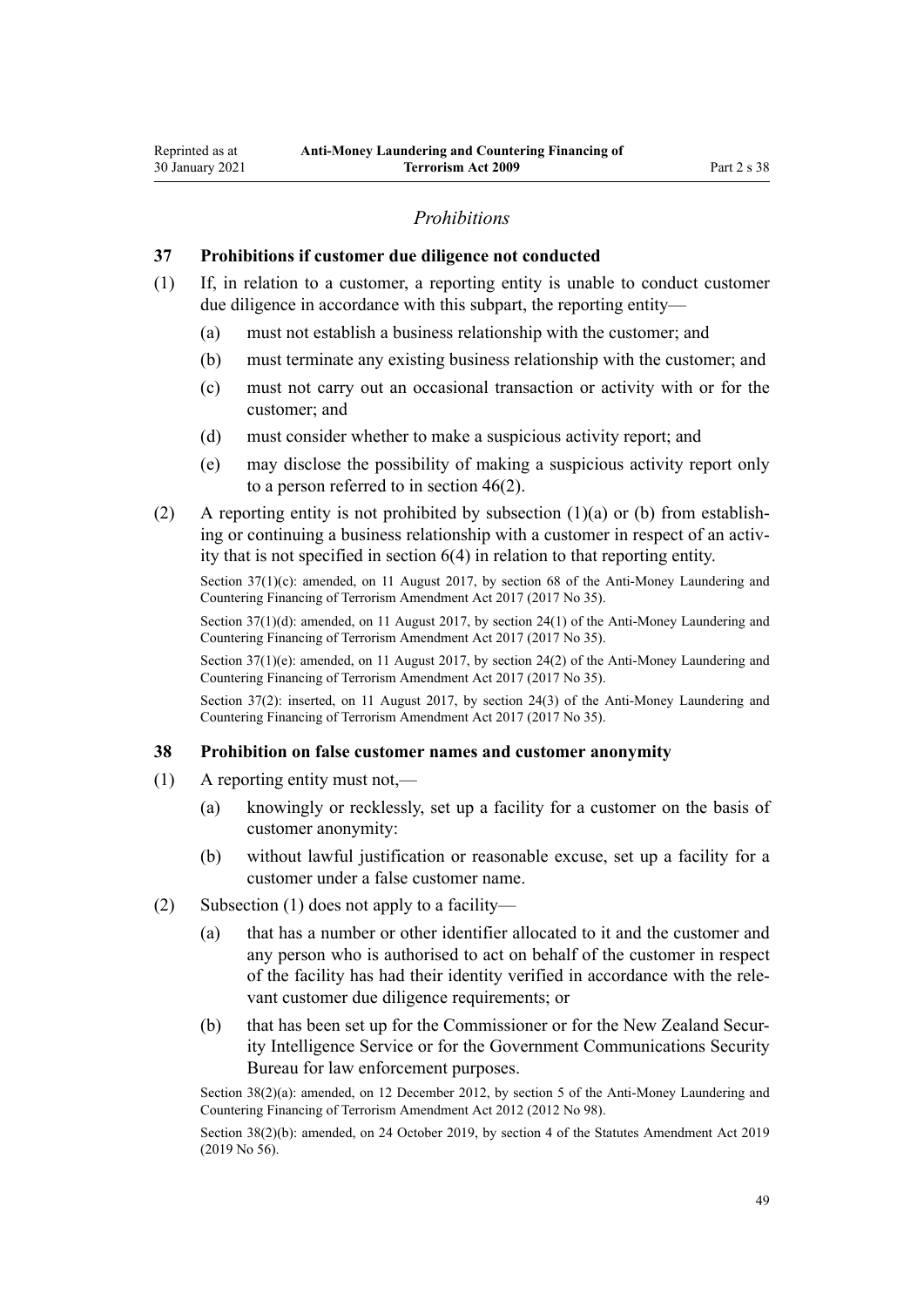# **39 Prohibition on establishing or continuing business relationship involving shell bank**

- (1) A reporting entity must not establish or continue a business relationship with, or allow an occasional transaction or activity to be conducted through it by,—
	- (a) a shell bank; or
	- (b) a financial institution that has a correspondent banking relationship with a shell bank.
- (2) For the purposes of subsection (1), a **shell bank** is a corporation that—
	- (a) is incorporated in a foreign country; and
	- (b) is authorised to carry on banking business in its country of incorporation; and
	- (c) does not have a physical presence in its country of incorporation; and
	- (d) is not an affiliate of another corporation that—
		- (i) is incorporated in a particular country; and
		- (ii) is authorised to carry on banking business in its country of incorporation; and
		- (iii) is sufficiently supervised and monitored in carrying on its banking business; and
		- (iv) has a physical presence in its country of incorporation.
- (3) For the purposes of paragraph (d) of the definition of **shell bank** in subsection (2), a corporation is affiliated with another corporation only if—
	- (a) the corporation is a subsidiary of the other corporation; or
	- (b) both corporations are under common effective control; or
	- (c) both corporations are declared to be affiliated in accordance with regulations (if any).
- (4) For the purposes of the definition of **shell bank** in subsection (2), a corporation has a physical presence in a country if, and only if,—
	- (a) the corporation carries on banking business at a place in that country; and
	- (b) banking operations of the corporation are managed and conducted from that place.

Compare: Anti-Money Laundering and Counter-Terrorism Financing Act 2006 ss 15, 95 (Aust) Section 39(1): amended, on 11 August 2017, by [section 68](http://legislation.govt.nz/pdflink.aspx?id=DLM7340644) of the Anti-Money Laundering and Countering Financing of Terrorism Amendment Act 2017 (2017 No 35).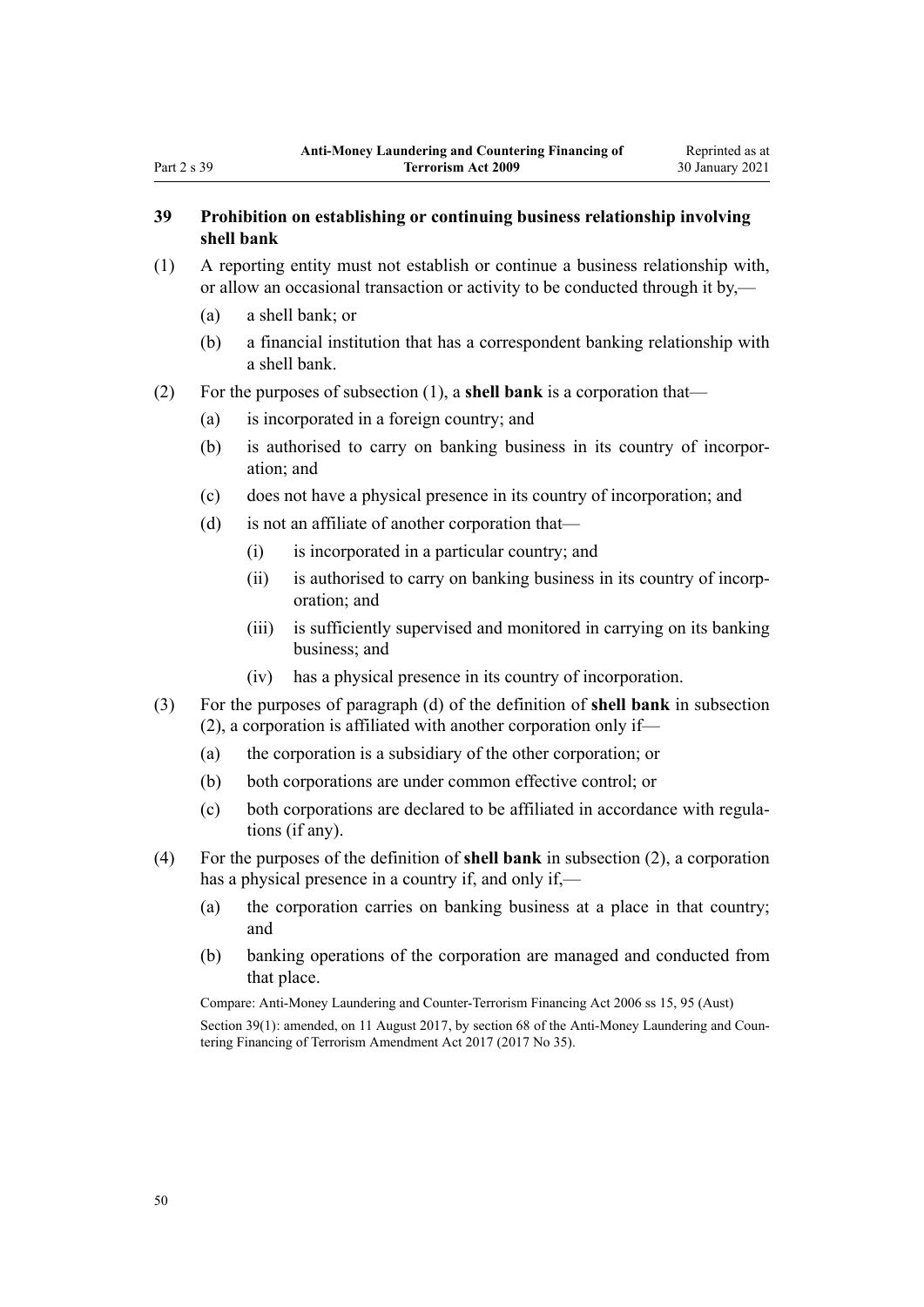### Subpart 2—Suspicious activity reports

<span id="page-50-0"></span>Subpart 2: replaced, on 11 August 2017, by [section 25](http://legislation.govt.nz/pdflink.aspx?id=DLM7161289) of the Anti-Money Laundering and Countering Financing of Terrorism Amendment Act 2017 (2017 No 35).

#### **39A Interpretation**

For the purposes of this subpart,—

#### **service**—

- (a) means an activity that is carried out by a reporting entity; but
- (b) does not include an activity unless [section 6\(4\)](#page-28-0) applies this Act to the reporting entity in relation to the activity

**suspicious activity** means an activity undertaken in circumstances—

- (a) in which—
	- (i) a person conducts or seeks to conduct a transaction through a reporting entity; or
	- (ii) a reporting entity provides or proposes to provide a service to a person; or
	- (iii) a person requests a reporting entity to provide a service or makes an inquiry to the reporting entity in relation to a service; and
- (b) where the reporting entity has reasonable grounds to suspect that the transaction or proposed transaction, the service or proposed service, or the inquiry, as the case may be, is or may be relevant to—
	- (i) the investigation or prosecution of any person for a money laundering offence; or
	- (ii) the enforcement of the [Misuse of Drugs Act 1975;](http://legislation.govt.nz/pdflink.aspx?id=DLM436100) or
	- (iii) the enforcement of the [Terrorism Suppression Act 2002](http://legislation.govt.nz/pdflink.aspx?id=DLM151490); or
	- (iv) the enforcement of the [Proceeds of Crime Act 1991](http://legislation.govt.nz/pdflink.aspx?id=DLM250668) or the [Crim](http://legislation.govt.nz/pdflink.aspx?id=BILL-SCDRAFT-7242)[inal Proceeds \(Recovery\) Act 2009;](http://legislation.govt.nz/pdflink.aspx?id=BILL-SCDRAFT-7242) or
	- (v) the investigation or prosecution of an offence (within the meaning of [section 243\(1\)](http://legislation.govt.nz/pdflink.aspx?id=DLM330289) of the Crimes Act 1961).

Section 39A: inserted, on 11 August 2017, by [section 25](http://legislation.govt.nz/pdflink.aspx?id=DLM7161289) of the Anti-Money Laundering and Countering Financing of Terrorism Amendment Act 2017 (2017 No 35).

#### **40 Reporting entities to report suspicious activities**

- (1) Subsections (3) and (4) apply to reporting entities other than high-value dealers.
- (2) Subsection (5) applies to high-value dealers.
- (3) If this subsection applies, the reporting entity must, as soon as practicable but no later than 3 working days after forming its suspicion, report the activity, or suspicious activity, to the Commissioner in accordance with [section 41.](#page-51-0)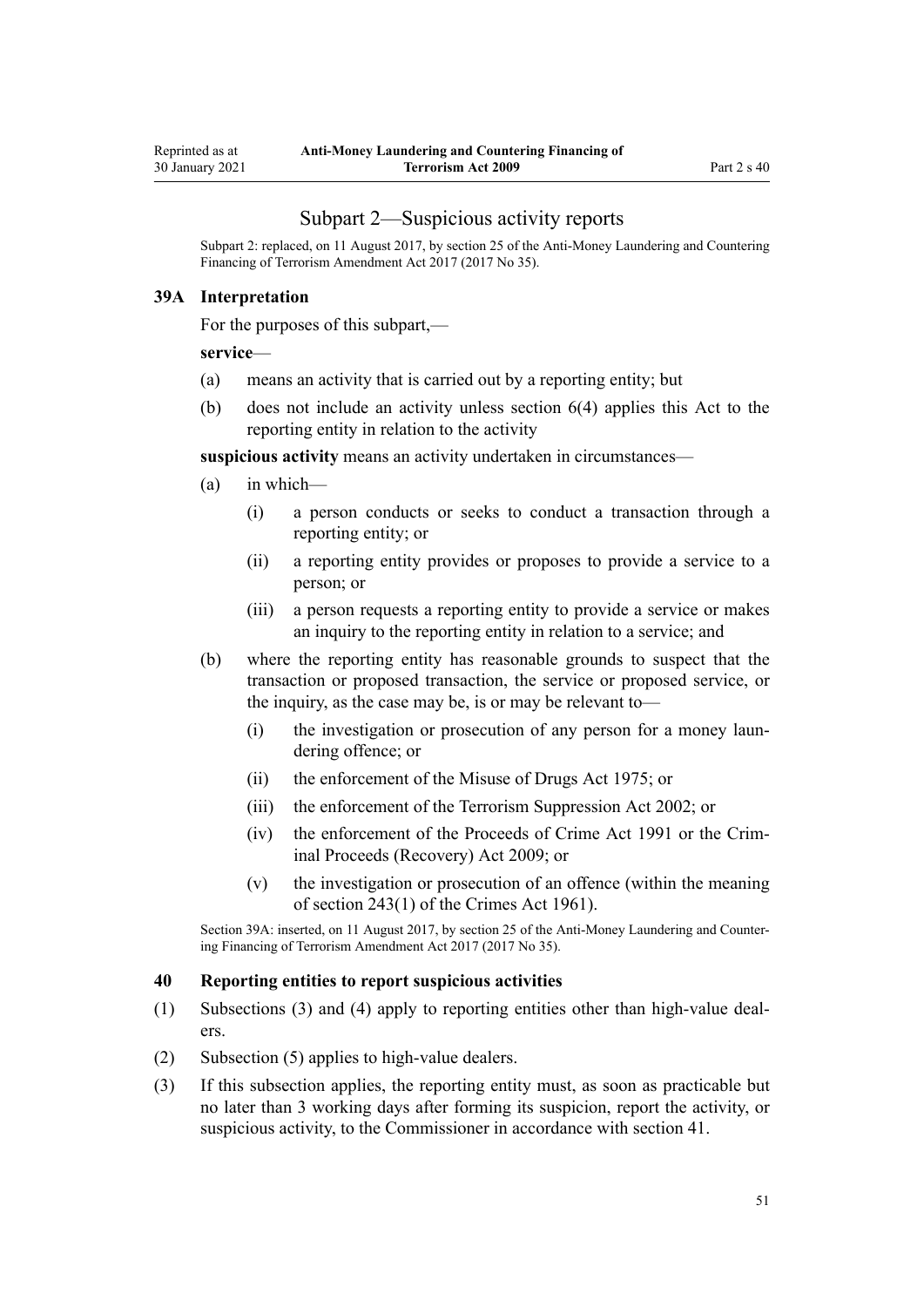- (4) Nothing in subsection (3) requires any person to disclose any information that the person believes on reasonable grounds is a privileged communication.
- (5) A high-value dealer may report a suspicious activity to the Commissioner.

Section 40: replaced, on 11 August 2017, by [section 25](http://legislation.govt.nz/pdflink.aspx?id=DLM7161289) of the Anti-Money Laundering and Countering Financing of Terrorism Amendment Act 2017 (2017 No 35).

### **41 Nature of suspicious activity report**

<span id="page-51-0"></span>Part 2 s 41

- (1) Except as provided in subsection (2), a report under [section 40](#page-50-0) must—
	- (a) be in the prescribed form (if any); and
	- (b) contain the details prescribed by regulations; and
	- (c) contain a statement of the grounds on which the reporting entity holds the suspicions referred to in paragraph (b) of the definition of suspicious activity in [section 39A;](#page-50-0) and
	- (d) be signed by a person authorised by the reporting entity to sign suspicious activity reports (unless the report is forwarded by electronic means); and
	- (e) be forwarded, in writing, to the Commissioner—
		- (i) by way of secure electronic transmission by a means specified or provided by the Commissioner for that purpose; or
		- (ii) by another means (including, without limitation, by way of transmission by fax or email) that may be agreed from time to time between the Commissioner and the reporting entity concerned.
- (2) If the urgency of the situation requires, a suspicious activity report may be made orally to any Police employee authorised for the purpose by the Commissioner, but in any such case the reporting entity must, as soon as practicable but no later than 3 working days after forming its suspicions, forward to the Commissioner a suspicious activity report that complies with the requirements in subsection  $(1)$ .
- (3) The Commissioner may confer the authority to receive a suspicious activity report under subsection (2) on—
	- (a) any specified Police employee; or
	- (b) Police employees of any specified rank or class; or
	- (c) any Police employee or Police employees for the time being holding any specified office or specified class of offices.

Section 41: replaced, on 11 August 2017, by [section 25](http://legislation.govt.nz/pdflink.aspx?id=DLM7161289) of the Anti-Money Laundering and Countering Financing of Terrorism Amendment Act 2017 (2017 No 35).

#### **42 Privileged communication defined**

- (1) A communication is a **privileged communication** if—
	- (a) it is a confidential communication (oral or written) (including any information or opinion)—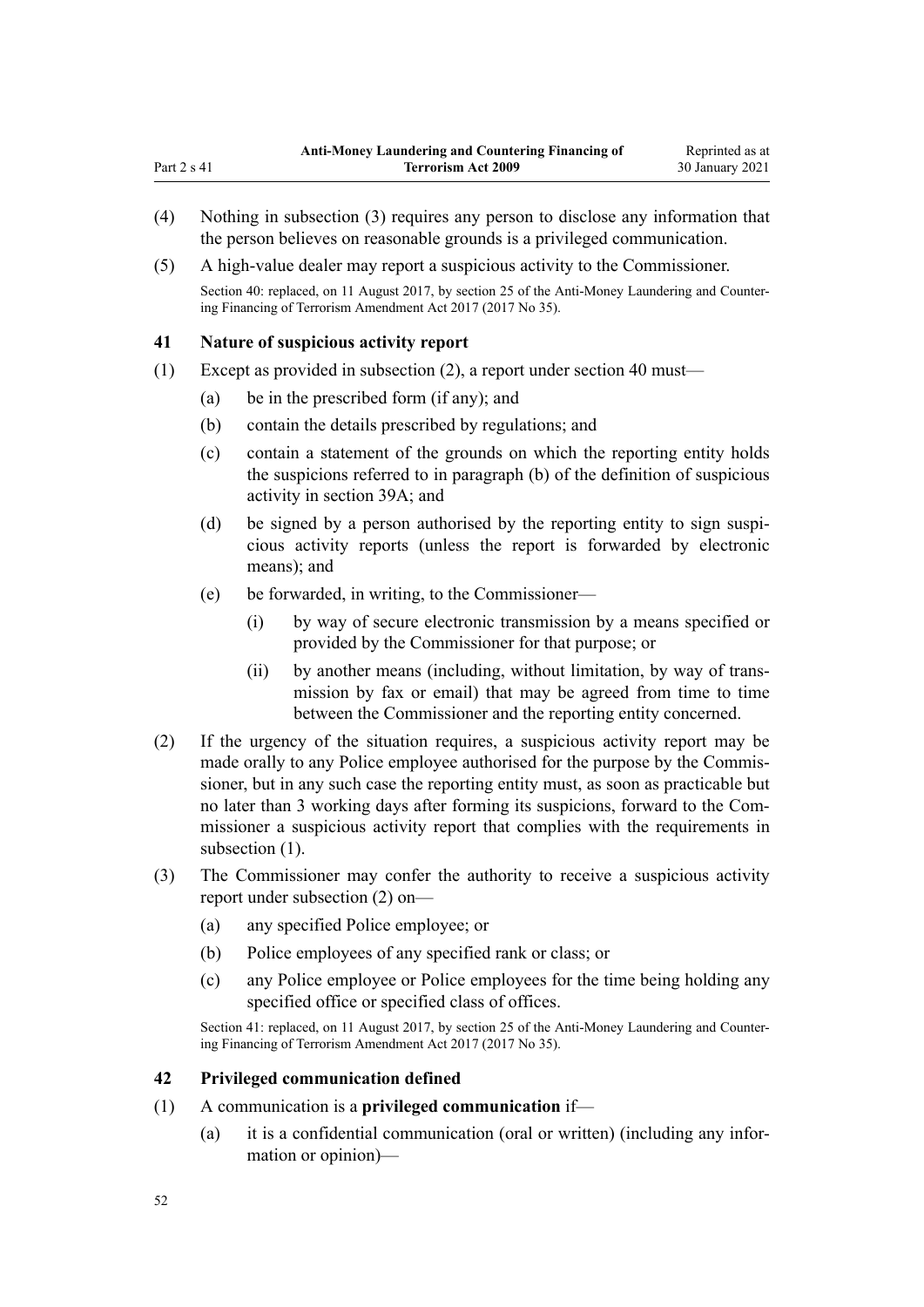- <span id="page-52-0"></span>(i) that passes between—
	- (A) a lawyer and another lawyer in their professional capacity; or
	- (B) a lawyer in his or her professional capacity and his or her client; or
	- (C) any person described in subsubparagraph (A) or (B) and the agent of the other person described in that subsubparagraph (or between the agents of both the persons described) either directly or indirectly; and
- (ii) that is made or brought into existence for the purpose of obtaining or giving legal advice or assistance; or
- (b) it is a communication (including any information or opinion) that—
	- (i) is subject to the general law governing legal professional privilege; or
	- (ii) is specified in [section 53](http://legislation.govt.nz/pdflink.aspx?id=DLM393658), [54,](http://legislation.govt.nz/pdflink.aspx?id=DLM393659) [55](http://legislation.govt.nz/pdflink.aspx?id=DLM393662), [56,](http://legislation.govt.nz/pdflink.aspx?id=DLM393663) or [57](http://legislation.govt.nz/pdflink.aspx?id=DLM393664) of the Evidence Act 2006.
- (2) However, a communication is not a privileged communication—
	- (a) if there is a prima facie case that the communication or information is made or received, or compiled or prepared,—
		- (i) for a dishonest purpose; or
		- (ii) to enable or aid the commission of an offence; or
	- (b) if, where the information wholly or partly consists of, or relates to, the receipts, payments, income, expenditure, or financial transactions of any specified person, it is contained in (or comprises the whole or a part of) any book, account, statement, or other record prepared or kept by the lawyer in connection with a trust account of the lawyer within the meaning of [section 6](http://legislation.govt.nz/pdflink.aspx?id=DLM364948) of the Lawyers and Conveyancers Act 2006.
- (3) For the purposes of this section, references to a **lawyer** include a firm in which the lawyer is a partner or is held out to be a partner.

Section 42: replaced, on 11 August 2017, by [section 25](http://legislation.govt.nz/pdflink.aspx?id=DLM7161289) of the Anti-Money Laundering and Countering Financing of Terrorism Amendment Act 2017 (2017 No 35).

#### **43 Auditors may report suspicious activities**

- (1) Despite any other enactment or any rule of law, this section applies to a person who, in the course of carrying out the duties of that person's occupation as an auditor, has reasonable grounds to suspect, in relation to any activity, that the activity is relevant to—
	- (a) the investigation or prosecution of any person for a money laundering offence; or
	- (b) the enforcement of the [Misuse of Drugs Act 1975;](http://legislation.govt.nz/pdflink.aspx?id=DLM436100) or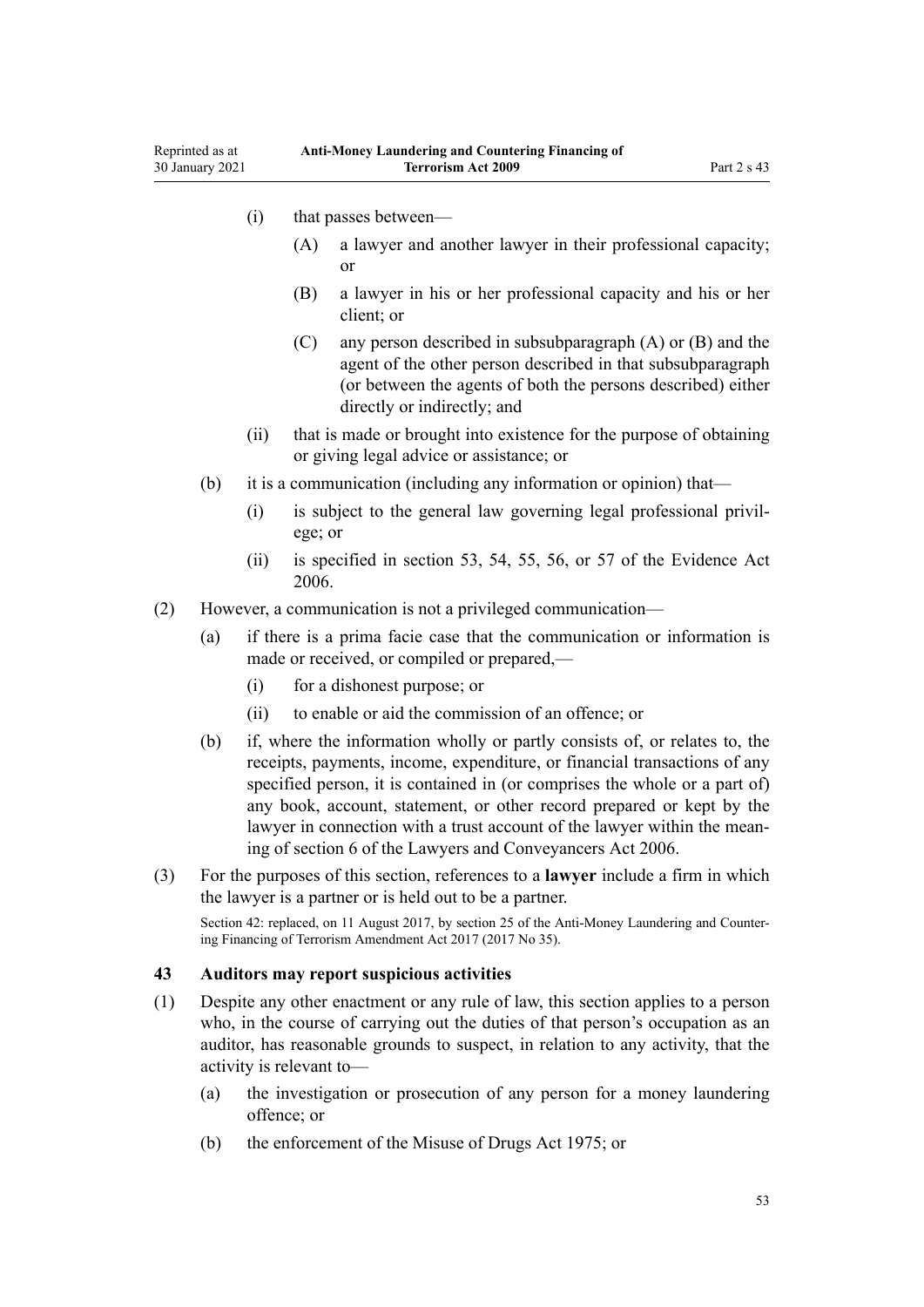<span id="page-53-0"></span>Part 2 s 44

- (c) the enforcement of the [Terrorism Suppression Act 2002](http://legislation.govt.nz/pdflink.aspx?id=DLM151490); or
- (d) the enforcement of the [Proceeds of Crime Act 1991](http://legislation.govt.nz/pdflink.aspx?id=DLM250668) or the [Criminal Pro](http://legislation.govt.nz/pdflink.aspx?id=BILL-SCDRAFT-7242)[ceeds \(Recovery\) Act 2009;](http://legislation.govt.nz/pdflink.aspx?id=BILL-SCDRAFT-7242) or
- (e) the investigation or prosecution of an offence (within the meaning of [section 243\(1\)](http://legislation.govt.nz/pdflink.aspx?id=DLM330289) of the Crimes Act 1961).
- (2) A person may report an activity referred to in subsection (1) to the Commissioner.

Section 43: replaced, on 11 August 2017, by [section 25](http://legislation.govt.nz/pdflink.aspx?id=DLM7161289) of the Anti-Money Laundering and Countering Financing of Terrorism Amendment Act 2017 (2017 No 35).

#### **44 Protection of persons reporting suspicious activities**

- (1) Subsection (2) applies to a person who—
	- (a) discloses or supplies any information in any suspicious activity report; or
	- (b) supplies any information in connection with any suspicious activity report, whether at the time the report is made or afterwards.
- (2) No civil, criminal, or disciplinary proceedings lie against a person to whom subsection (1) applies—
	- (a) in respect of the disclosure or supply, or the manner of the disclosure or supply, by that person of the information referred to in that subsection; or
	- (b) for any consequences that follow from the disclosure or supply of that information.
- (3) If any information is reported under [section 43](#page-52-0) to any Police employee by any person, no civil, criminal, or disciplinary proceedings lie against that person—
	- (a) in respect of the disclosure or supply, or the manner of the disclosure or supply, of that information by that person; or
	- (b) for any consequences that follow from the disclosure or supply of that information.
- (4) However, subsections (2) and (3) do not apply—
	- (a) if the information was disclosed or supplied in bad faith; or
	- (b) if, in the case of information disclosed or supplied by a lawyer, there were reasonable grounds to believe that the information was a privileged communication but the lawyer disclosed it or supplied it despite the existence of those grounds.
- (5) Nothing in this section applies in respect of proceedings for an offence under any of [sections 92 to 97.](#page-76-0)

Section 44: replaced, on 11 August 2017, by [section 25](http://legislation.govt.nz/pdflink.aspx?id=DLM7161289) of the Anti-Money Laundering and Countering Financing of Terrorism Amendment Act 2017 (2017 No 35).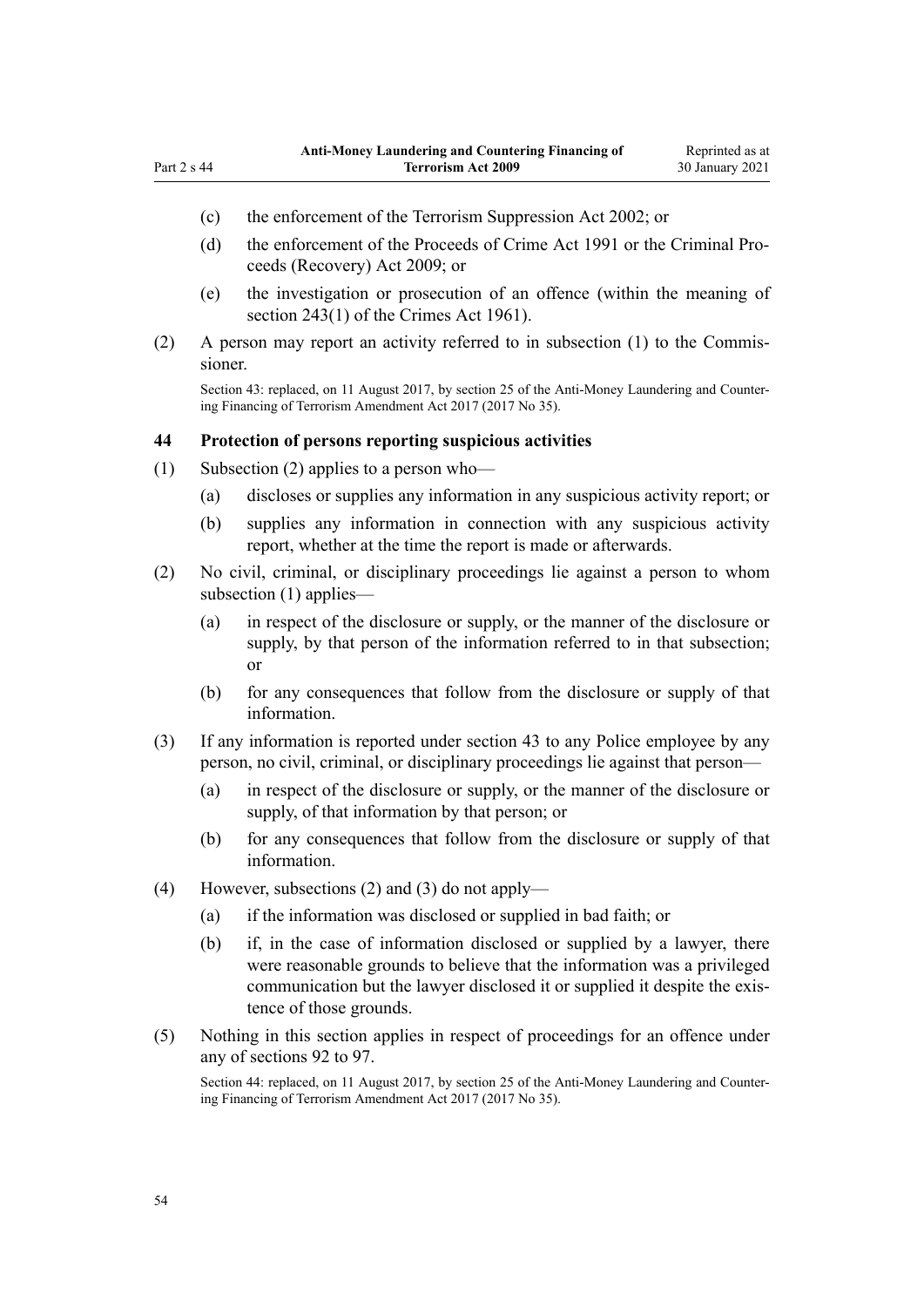### <span id="page-54-0"></span>**45 Immunity from liability for disclosure of information relating to money laundering transactions**

- (1) This section applies if—
	- (a) a person does any act that would constitute, or that the person believes would constitute, an offence against [section 243\(2\) or \(3\)](http://legislation.govt.nz/pdflink.aspx?id=DLM330289) of the Crimes Act 1961; and
	- (b) in respect of the doing of that act, that person would have, by virtue of [section 244](http://legislation.govt.nz/pdflink.aspx?id=DLM330403) of the Crimes Act 1961, a defence to a charge under [section](http://legislation.govt.nz/pdflink.aspx?id=DLM330289) [243\(2\) or \(3\)](http://legislation.govt.nz/pdflink.aspx?id=DLM330289) of that Act; and
	- (c) that person discloses to any Police employee any information relating to a money laundering transaction (within the meaning of [section 243\(4\)](http://legislation.govt.nz/pdflink.aspx?id=DLM330289) of the Crimes Act 1961), being a money laundering transaction that constitutes (in whole or in part), or is connected with or related to, the act referred to in paragraph (a); and
	- (d) that information is so disclosed, in good faith, for the purpose of, or in connection with, the enforcement or intended enforcement of any enactment or provision referred to in [section 244\(a\)](http://legislation.govt.nz/pdflink.aspx?id=DLM330403) of the Crimes Act 1961; and
	- (e) that person is otherwise under any obligation (whether arising by virtue of any enactment or any rule of law or any other instrument) to maintain secrecy in relation to, or not to disclose, that information.
- (2) If this section applies, then, without limiting [section 44](#page-53-0) and despite the fact that the disclosure would otherwise constitute a breach of that obligation of secrecy or non-disclosure, the disclosure by that person, to that Police employee, of that information is not a breach of that obligation of secrecy or non-disclosure or (where applicable) of any enactment by which that obligation is imposed.

Section 45: replaced, on 11 August 2017, by [section 25](http://legislation.govt.nz/pdflink.aspx?id=DLM7161289) of the Anti-Money Laundering and Countering Financing of Terrorism Amendment Act 2017 (2017 No 35).

#### **46 Disclosure of information relating to suspicious activity reports**

- (1) This section and [section 47](#page-55-0) apply in respect of the following information:
	- (a) any suspicious activity report:
	- (b) any information the disclosure of which will identify, or is reasonably likely to identify, any person—
		- (i) as a person who, in his or her capacity as an officer or employee of a reporting entity, has handled a transaction in respect of which a suspicious activity report was made; or
		- (ii) as a person who has prepared a suspicious activity report; or
		- (iii) as a person who has made a suspicious activity report:
	- (c) any information that discloses, or is reasonably likely to disclose, the existence of a suspicious activity report.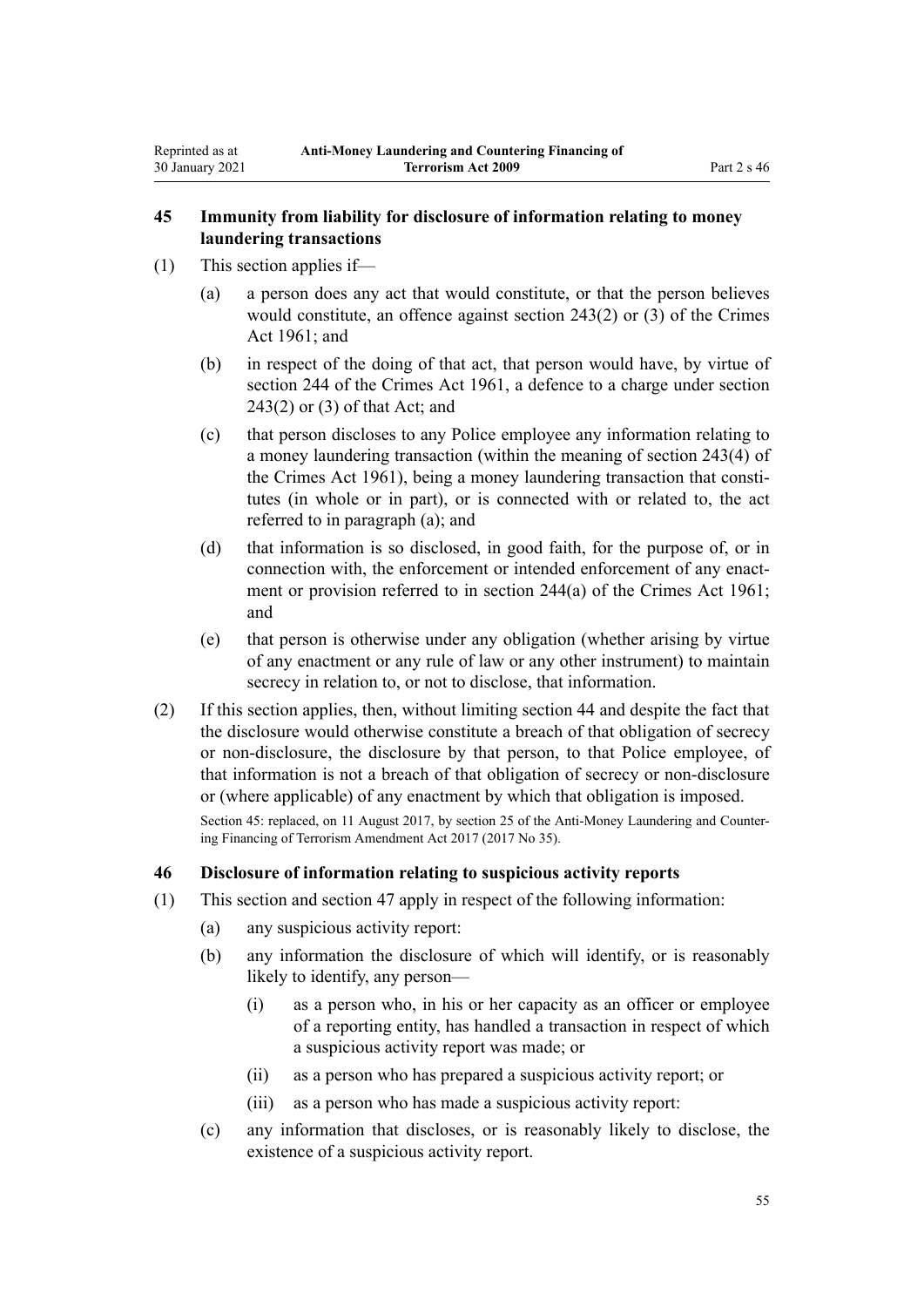- (2) A reporting entity must not disclose information to which this section relates to any person except—
	- (a) a Police employee who is authorised by the Commissioner to receive the information; or
	- (b) the reporting entity's AML/CFT supervisor; or
	- (c) an officer or employee of the reporting entity, for any purpose connected with the performance of that person's duties; or
	- (d) a lawyer, for the purpose of obtaining legal advice or representation in relation to the matter; or
	- (e) another member of a designated business group of which the reporting entity is a member, to the extent necessary for the reporting entity to decide whether to make a suspicious activity report.
- (3) A Police employee may disclose information to which this section applies only for law enforcement purposes.
- (4) An AML/CFT supervisor may disclose information to which this section applies only to the Police for law enforcement purposes.
- (5) A person to whom a function or power has been delegated under [section 134](#page-93-0) may disclose information to which this section applies only to the AML/CFT supervisor that made the delegation.
- (6) A person (**person A**) referred to in subsection (2)(c) to whom disclosure of any information to which that subsection applies has been made must not disclose that information except to another person of the kind referred to in that subsection for the purpose of—
	- (a) the performance of person A's duties; or
	- (b) obtaining legal advice or representation in relation to the matter.
- (7) A person referred to in subsection (2)(d) to whom disclosure of any information to which that subsection applies has been made must not disclose that information except to a person of the kind referred to in that subsection for the purpose of giving legal advice or making representations in relation to the matter.
- (8) Any other person who has information to which this section applies may disclose that information only to the Police for law enforcement purposes.

Section 46: replaced, on 11 August 2017, by [section 25](http://legislation.govt.nz/pdflink.aspx?id=DLM7161289) of the Anti-Money Laundering and Countering Financing of Terrorism Amendment Act 2017 (2017 No 35).

# **47 Disclosure of information in proceedings**

(1) No person may disclose, in any judicial proceeding (within the meaning of [sec](http://legislation.govt.nz/pdflink.aspx?id=DLM328793)[tion 108\(4\)](http://legislation.govt.nz/pdflink.aspx?id=DLM328793) of the Crimes Act 1961), any information contained in a suspicious activity report unless the Judge or, as the case requires, the person presiding at the proceeding is satisfied that the disclosure of the information is necessary in the interests of justice.

<span id="page-55-0"></span>Part 2 s 47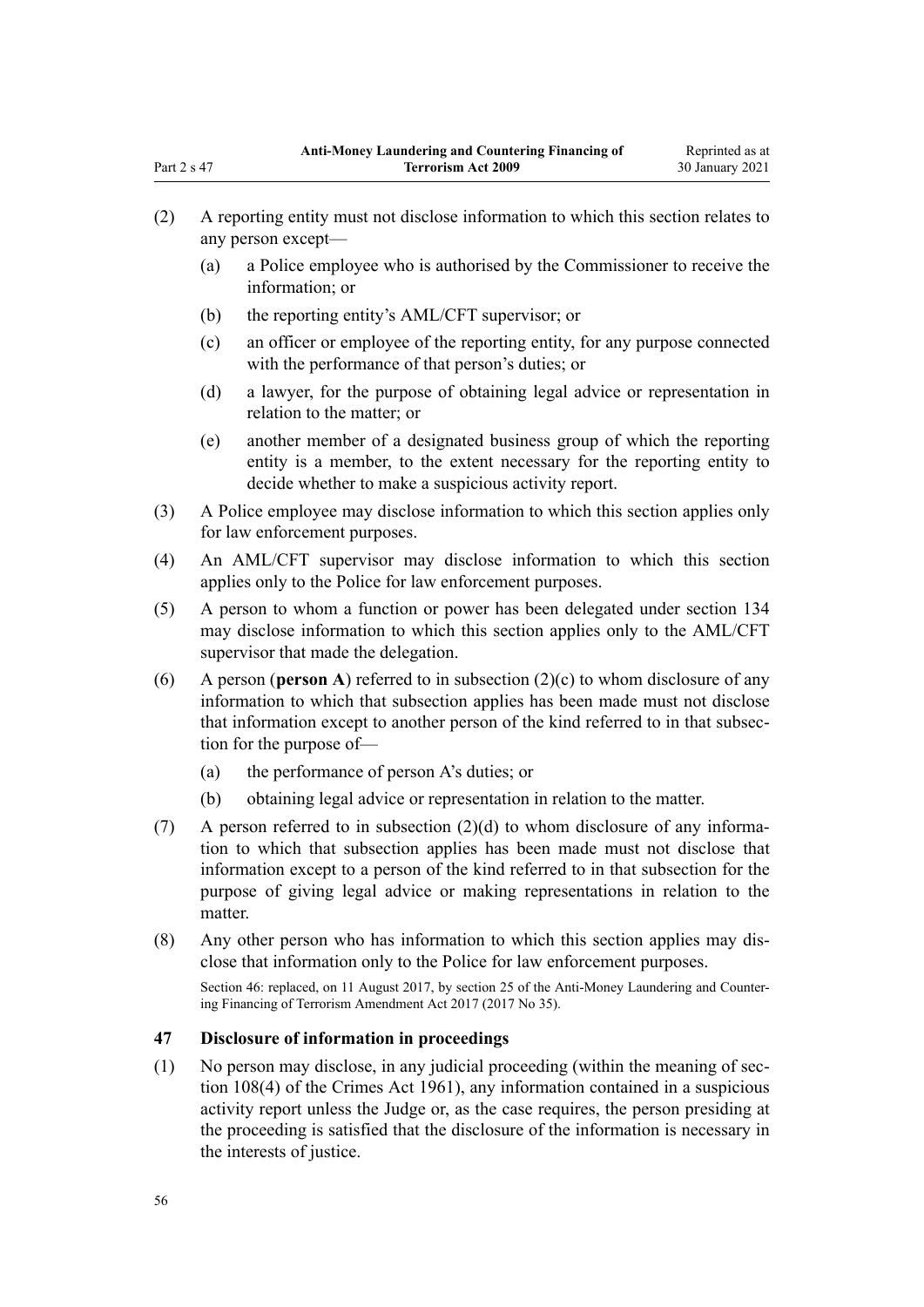(2) Nothing in this section prohibits the disclosure of any information for the purposes of the prosecution of any offence against [section 93](#page-77-0) or [94.](#page-78-0)

Section 47: replaced, on 11 August 2017, by [section 25](http://legislation.govt.nz/pdflink.aspx?id=DLM7161289) of the Anti-Money Laundering and Countering Financing of Terrorism Amendment Act 2017 (2017 No 35).

# **48 Disclosure of personal information relating to employees or senior managers**

An AML/CFT supervisor that has, in the performance and exercise of its functions and powers under this Act, obtained personal information about employees or senior managers may disclose that information to another government agency for the following purposes if the AML/CFT supervisor is satisfied that the agency has a proper interest in receiving the information:

- (a) law enforcement purposes:
- (b) the detection, investigation, and prosecution of any offence under the following Acts:
	- (i) the [Companies Act 1993](http://legislation.govt.nz/pdflink.aspx?id=DLM319569):
	- (ii) the [Financial Advisers Act 2008](http://legislation.govt.nz/pdflink.aspx?id=DLM1584200):
	- (iii) the [Financial Service Providers \(Registration and Dispute Reso](http://legislation.govt.nz/pdflink.aspx?id=DLM1109400)[lution\) Act 2008](http://legislation.govt.nz/pdflink.aspx?id=DLM1109400):
	- (iv) the [Gambling Act 2003](http://legislation.govt.nz/pdflink.aspx?id=DLM207496):
	- (v) the [Reserve Bank of New Zealand Act 1989:](http://legislation.govt.nz/pdflink.aspx?id=DLM199363)
	- (vi) the [Financial Markets Conduct Act 2013.](http://legislation.govt.nz/pdflink.aspx?id=DLM4090503)

Section 48: replaced, on 11 August 2017, by [section 25](http://legislation.govt.nz/pdflink.aspx?id=DLM7161289) of the Anti-Money Laundering and Countering Financing of Terrorism Amendment Act 2017 (2017 No 35).

#### Subpart 2A—Prescribed transaction reports

Subpart 2A: inserted, on 1 July 2017, by [section 9](http://legislation.govt.nz/pdflink.aspx?id=DLM6602222) of the Anti-Money Laundering and Countering Financing of Terrorism Amendment Act 2015 (2015 No 96).

#### **48A Reporting entities to report certain prescribed transactions**

- (1) Despite any other enactment or rule of law, but subject to any regulations made under [section 154](#page-107-0), if a person conducts a prescribed transaction through a reporting entity, the reporting entity must (as soon as practicable, but not later than 10 working days after the transaction) report the transaction to the Commissioner in accordance with section 48B.
- (2) Nothing in subsection (1) requires any lawyer to disclose any privileged communication (as defined in [section 42](#page-51-0)).

Section 48A: inserted, on 1 July 2017, by [section 9](http://legislation.govt.nz/pdflink.aspx?id=DLM6602222) of the Anti-Money Laundering and Countering Financing of Terrorism Amendment Act 2015 (2015 No 96).

#### **48B Prescribed transaction reports**

(1) Except as provided in subsection (2), a report made under section 48A(1) must—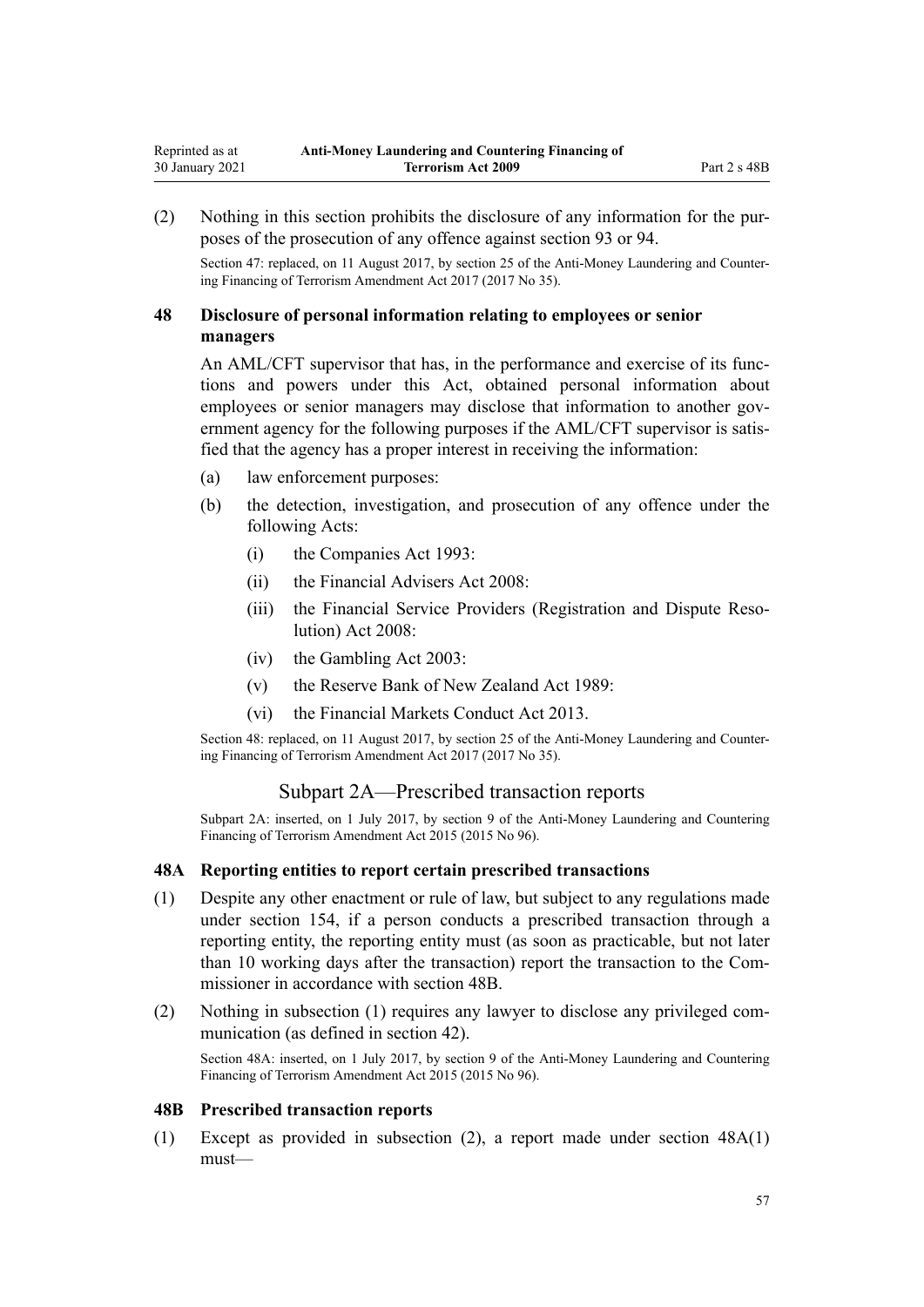- (a) be in the form or forms (if any) prescribed by regulations made under [section 153\(c\);](#page-105-0) and
- (b) contain the following information:
	- (i) a description of the nature of the transaction:
	- (ii) the amount of the transaction and the currency in which it was denominated:
	- (iii) the date on which the transaction was conducted:
	- (iv) the parties to the transaction:
	- (v) if applicable, the name of the facility through which the transaction was conducted, and any other facilities (whether or not provided by the reporting entity) directly involved in the transaction:
	- (vi) any other information prescribed by regulations made under [sec](#page-105-0)tion  $153(c)$ ; and
- (c) be signed by a person authorised by the reporting entity to sign prescribed transaction reports (unless the report is provided by electronic means other than an electronic copy of the signed report); and
- (d) be forwarded, in writing, to the Commissioner—
	- (i) by way of secure electronic transmission specified or provided by the Commissioner for this purpose; or
	- (ii) by another means (including, without limitation, by way of transmission by post, fax, or email) that may be agreed from time to time between the Commissioner and the reporting entity concerned.
- (2) The Commissioner may confer the authority to receive a prescribed transaction report under subsection (1) on—
	- (a) any specified Police employee; or
	- (b) Police employees of any specified rank or class; or
	- (c) any Police employee or Police employees for the time being holding any specified office or specified class of offices.

Section 48B: inserted, on 1 July 2017, by [section 9](http://legislation.govt.nz/pdflink.aspx?id=DLM6602222) of the Anti-Money Laundering and Countering Financing of Terrorism Amendment Act 2015 (2015 No 96).

#### **48C Sections 43 to 48 apply to prescribed transactions**

[Sections 43 to 48](#page-52-0) apply, with all necessary modifications, to prescribed transactions.

Section 48C: inserted, on 1 July 2017, by [section 9](http://legislation.govt.nz/pdflink.aspx?id=DLM6602222) of the Anti-Money Laundering and Countering Financing of Terrorism Amendment Act 2015 (2015 No 96).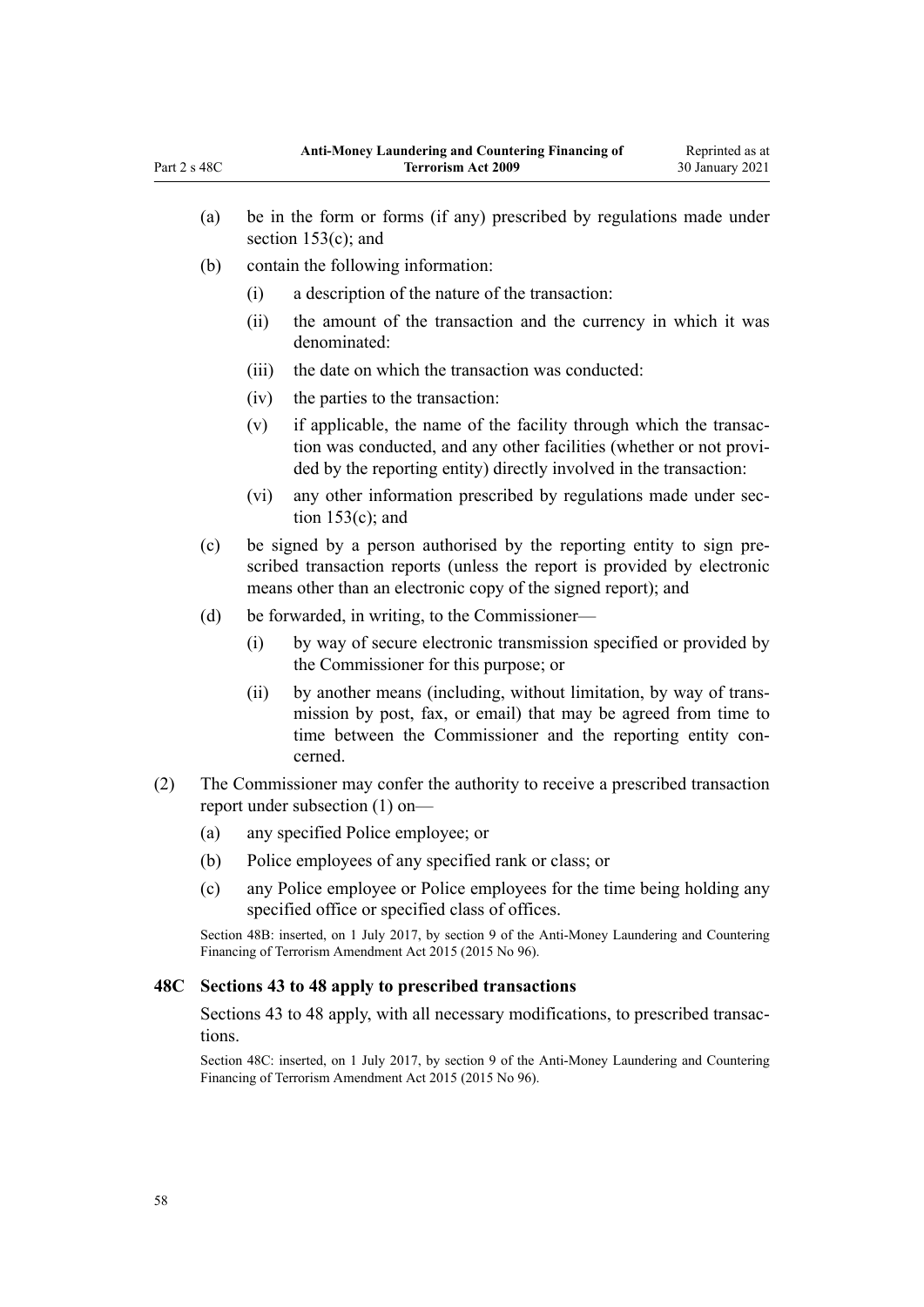# Subpart 3—Record keeping

#### <span id="page-58-0"></span>**49 Obligation to keep transaction records**

- (1) In relation to every transaction that is conducted through a reporting entity, the reporting entity must keep those records that are reasonably necessary to enable that transaction to be readily reconstructed at any time.
- (2) Without limiting subsection (1), records must contain the following information:
	- (a) the nature of the transaction:
	- (b) the amount of the transaction and the currency in which it was denominated:
	- (c) the date on which the transaction was conducted:
	- (d) the parties to the transaction:
	- (e) if applicable, the facility through which the transaction was conducted, and any other facilities (whether or not provided by the reporting entity) directly involved in the transaction:
	- (f) the name of the officer or employee or agent of the reporting entity who handled the transaction, if that officer, employee, or agent—
		- (i) has face-to-face dealings in respect of the transaction with any of the parties to the transaction; and
		- (ii) has formed a suspicion (of the kind referred to in section  $40(1)(b)$ ) about the transaction:
	- (g) any other information prescribed by regulations.
- (3) A reporting entity must retain the records kept by that reporting entity, in accordance with this section, in relation to a transaction for—
	- (a) a period of at least 5 years after the completion of that transaction; or
	- (b) any longer period that the AML/CFT supervisor for the reporting entity, or the Commissioner, specifies.

Compare: 1996 No 9 [s 29](http://legislation.govt.nz/pdflink.aspx?id=DLM374132)

#### **49A Obligation to keep reports of suspicious activities**

- (1) If a reporting entity reports a suspicious activity to the Commissioner, the reporting entity must keep a copy of that report.
- (2) The reporting entity must keep a copy of the report for—
	- (a) a period of at least 5 years after the report is made; or
	- (b) any longer period that the AML/CFT supervisor for the reporting entity, or the Commissioner, specifies.

Section 49A: inserted, on 11 August 2017, by [section 26](http://legislation.govt.nz/pdflink.aspx?id=DLM7161306) of the Anti-Money Laundering and Countering Financing of Terrorism Amendment Act 2017 (2017 No 35).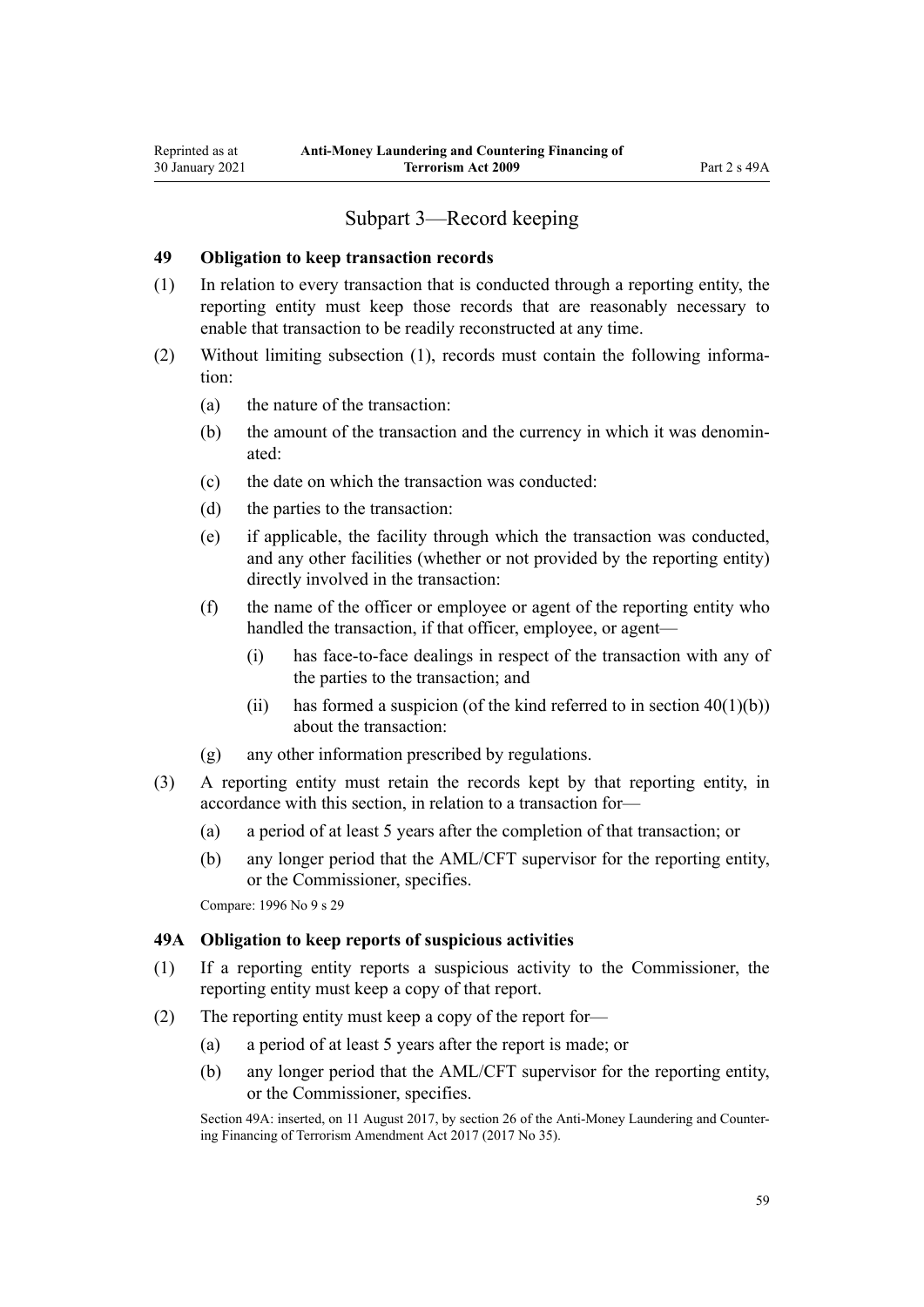# <span id="page-59-0"></span>**50 Obligation to keep identity and verification records**

- (1) In respect of each case in which a reporting entity is required, under [subpart 1](#page-31-0) of this Part, to identify and verify the identity of a person, the reporting entity must keep those records that are reasonably necessary to enable the nature of the evidence used for the purposes of that identification and verification to be readily identified at any time.
- (2) Without limiting subsection (1), those records may comprise—
	- (a) a copy of the evidence so used; or
	- (b) if it is not practicable to retain that evidence, any information as is reasonably necessary to enable that evidence to be obtained.
- (3) A reporting entity must retain the records kept by that reporting entity for,—
	- (a) in the case of records relating to the identity and verification of the identity of a person in relation to establishing a business relationship, a period of at least 5 years after the end of that business relationship; or
	- (b) in the case of records relating to the identity and verification of the identity of a person in relation to conducting an occasional transaction or activity, a period of at least 5 years after the completion of that occasional transaction or activity; or
	- (c) in the case of records relating to the identity and verification of the identity of an originator in relation to a wire transfer,—
		- (i) if the wire transfer is conducted by a customer with whom the reporting entity has a business relationship, a period of at least 5 years after the end of that business relationship; or
		- (ii) if the wire transfer is an occasional transaction or activity, a period of at least 5 years after the completion of the wire transfer.

Compare: 1996 No 9 [s 30](http://legislation.govt.nz/pdflink.aspx?id=DLM374134)

Section 50(3)(b): amended, on 11 August 2017, by [section 68](http://legislation.govt.nz/pdflink.aspx?id=DLM7340644) of the Anti-Money Laundering and Countering Financing of Terrorism Amendment Act 2017 (2017 No 35).

Section 50(3)(c)(ii): amended, on 11 August 2017, by [section 68](http://legislation.govt.nz/pdflink.aspx?id=DLM7340644) of the Anti-Money Laundering and Countering Financing of Terrorism Amendment Act 2017 (2017 No 35).

#### **51 Obligation to keep other records**

- (1) A reporting entity must keep the following records in addition to the records referred to in [sections 49](#page-58-0) and 50:
	- (a) records that are relevant to the establishment of the business relationship; and
	- (b) records relating to risk assessments, AML/CFT programmes, and audits; and
	- (c) any other records (for example, account files, business correspondence, and written findings) relating to, and obtained during the course of, a business relationship that are reasonably necessary to establish the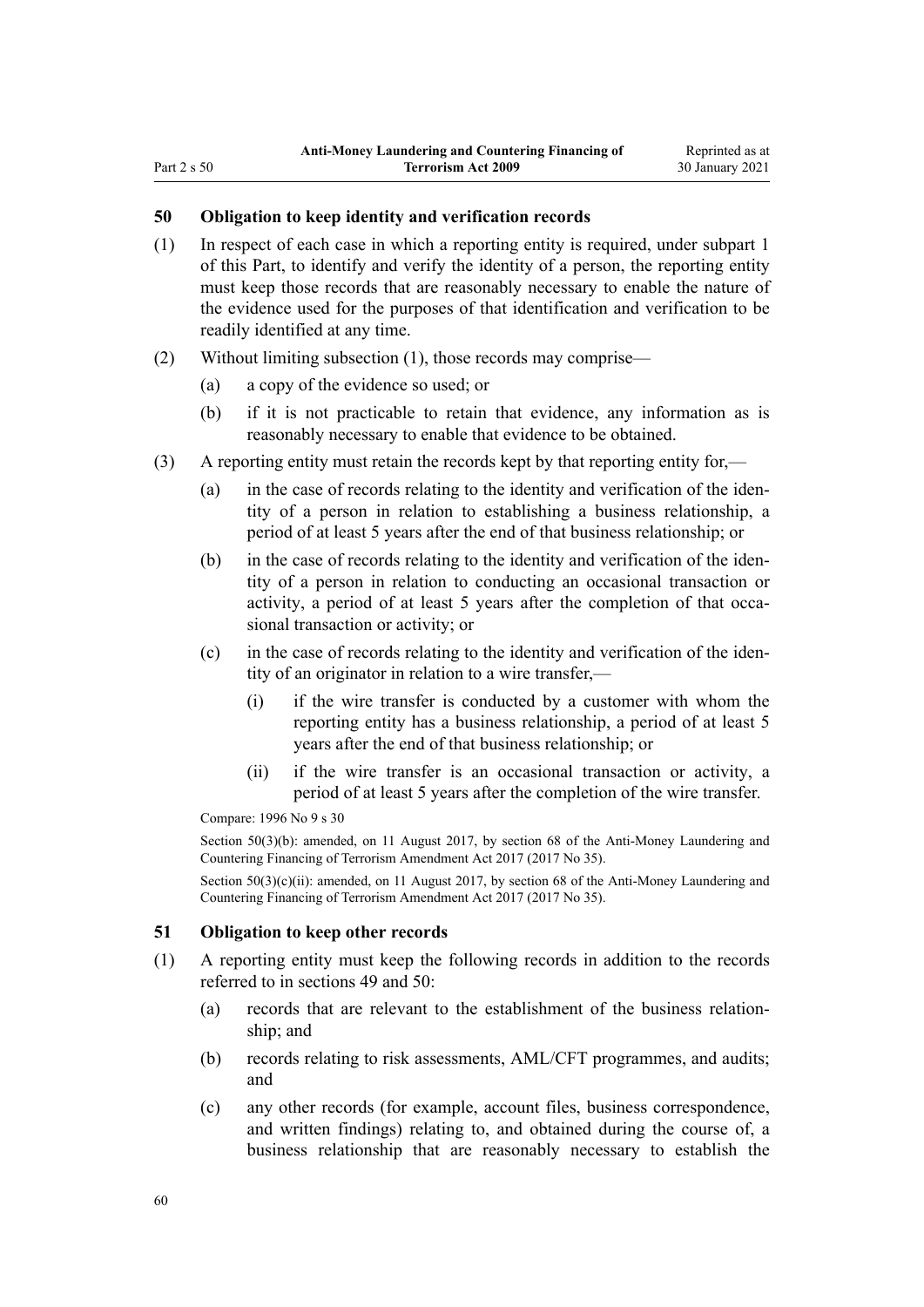nature and purpose of, and activities relating to, the business relationship; and

- (d) any other records prescribed by regulations made under [section 153.](#page-105-0)
- (2) The records relating to risk assessment, AML/CFT programmes, and audits must be kept for a period of at least 5 years after the date on which they ceased to be used on a regular basis.
- (3) A reporting entity must make records relating to risk assessments, AML/CFT programmes, and audits available to its AML/CFT supervisor on request.

Compare: 1996 No 9 [s 31](http://legislation.govt.nz/pdflink.aspx?id=DLM374136)

Section 51(1)(c): amended, on 11 August 2017, by [section 27\(1\)](http://legislation.govt.nz/pdflink.aspx?id=DLM7161308) of the Anti-Money Laundering and Countering Financing of Terrorism Amendment Act 2017 (2017 No 35).

Section 51(1)(d): inserted, on 11 August 2017, by [section 27\(2\)](http://legislation.govt.nz/pdflink.aspx?id=DLM7161308) of the Anti-Money Laundering and Countering Financing of Terrorism Amendment Act 2017 (2017 No 35).

Section 51(2): replaced, on 11 August 2017, by [section 27\(3\)](http://legislation.govt.nz/pdflink.aspx?id=DLM7161308) of the Anti-Money Laundering and Countering Financing of Terrorism Amendment Act 2017 (2017 No 35).

#### **52 How records to be kept**

Records required by this subpart to be kept by a reporting entity must—

- (a) be kept either in written form in the English language, or so as to enable the records to be readily accessible and readily convertible into written form in the English language; and
- (b) be kept in the manner prescribed by regulations (if any).

Compare: 1996 No 9 [s 32](http://legislation.govt.nz/pdflink.aspx?id=DLM374137)

#### **53 When records need not be kept**

- (1) Nothing in this subpart requires the retention of any records kept by a reporting entity that has been liquidated and finally dissolved except as provided in subsection  $(2)$ .
- (2) The High Court may, in relation to a reporting entity that is being or has been liquidated, make an order requiring that any or all of the records referred to in [sections 50](#page-59-0) and [51](#page-59-0) be kept for any period it thinks fit.

Compare: 1996 No 9 [s 33](http://legislation.govt.nz/pdflink.aspx?id=DLM374138)

### **54 Destruction of records**

- (1) Subject to subsection (2), a reporting entity must take all practicable steps to ensure that every record retained by that reporting entity under this subpart, and every copy of that record, is destroyed as soon as practicable after the expiry of the period for which the reporting entity is required to retain that record.
- (2) Nothing in this section requires the destruction of any record, or any copy of any record, in any case where there is a lawful reason for retaining that record.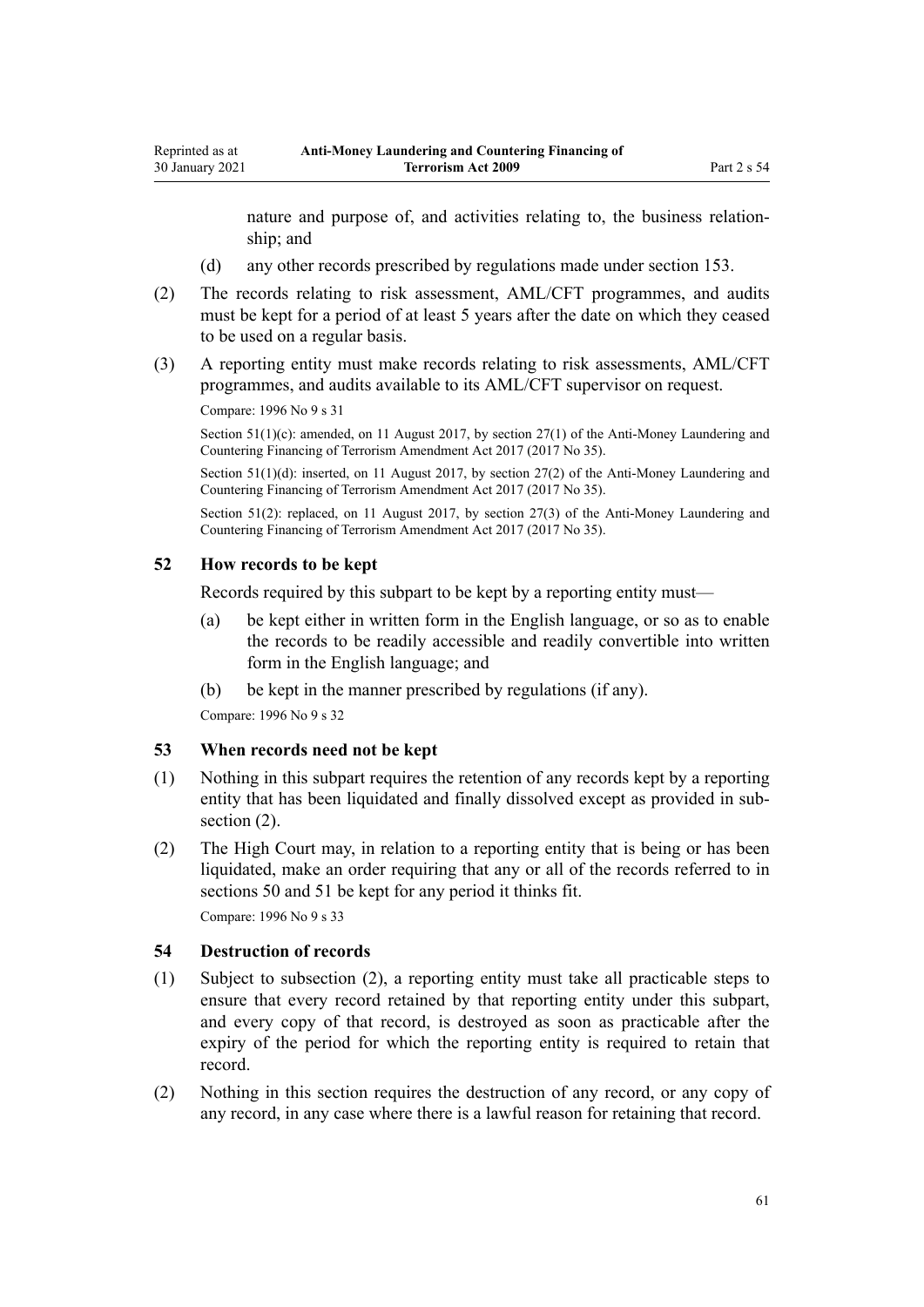- (3) Without limiting subsection (2), there is a lawful reason for retaining a record if the retention of that record is necessary—
	- (a) in order to comply with the requirements of any other enactment; or
	- (b) to enable a reporting entity to carry on its business; or
	- (c) for the purposes of the detection, investigation, or prosecution of any offence.

Compare: 1996 No 9 [s 34](http://legislation.govt.nz/pdflink.aspx?id=DLM374139)

#### **55 Other laws not affected**

Nothing in this subpart limits or affects any other enactment that requires any reporting entity to keep or retain a record.

Compare: 1996 No 9 [s 35](http://legislation.govt.nz/pdflink.aspx?id=DLM374140)

Subpart 4—Compliance with AML/CFT requirements

# **56 Reporting entity must have AML/CFT programme and AML/CFT compliance officer**

- (1) A reporting entity must establish, implement, and maintain a compliance programme (an **AML/CFT programme**) that includes internal procedures, policies, and controls to—
	- (a) detect money laundering and the financing of terrorism; and
	- (b) manage and mitigate the risk of money laundering and financing of terrorism.
- (2) A reporting entity must designate an employee as an AML/CFT compliance officer to administer and maintain its AML/CFT programme.
- (3) In the case of a reporting entity that does not have employees, the reporting entity must appoint a person to act as its AML/CFT compliance officer.
- (4) The AML/CFT compliance officer must report to a senior manager of the reporting entity.
- (5) Despite subsections (2) to (4), if a reporting entity is a partnership,—
	- (a) the partnership may designate one of the partners as an AML/CFT compliance officer to administer and maintain its AML/CFT programme, irrespective of whether the partnership has or does not have employees; and
	- (b) the partner so designated must report to another partner designated for the purpose of receiving those reports by the partnership.

Section 56(5): inserted, on 8 September 2018, by [section 6](http://legislation.govt.nz/pdflink.aspx?id=LMS15910) of the Statutes Amendment Act 2018 (2018 No 27).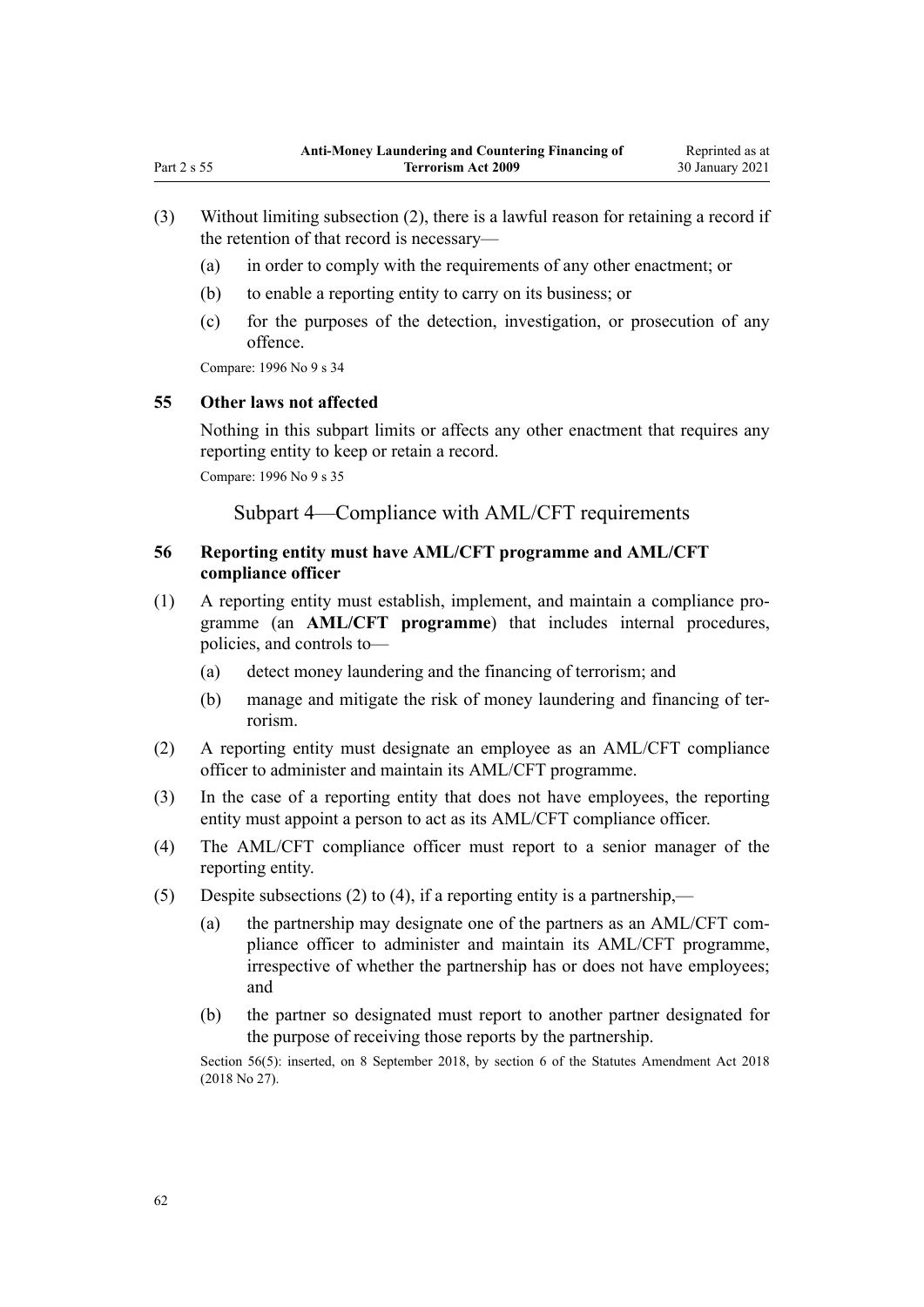### **57 Minimum requirements for AML/CFT programmes**

- (1) A reporting entity's AML/CFT programme must be in writing and be based on the risk assessment undertaken in accordance with [section 58](#page-63-0) and include adequate and effective procedures, policies, and controls for—
	- (a) vetting—
		- (i) senior managers:
		- (ii) the AML/CFT compliance officer:
		- (iii) any other employee that is engaged in AML/CFT related duties; and
	- (b) training on AML/CFT matters for the following employees:
		- (i) senior managers:
		- (ii) the AML/CFT compliance officer:
		- (iii) any other employee that is engaged in AML/CFT related duties; and
	- (c) complying with customer due diligence requirements (including ongoing customer due diligence and account monitoring); and
	- (d) reporting suspicious activities; and
	- (da) reporting prescribed transactions; and
	- (e) record keeping; and
	- (f) setting out what the reporting entity needs to do, or continue to do, to manage and mitigate the risks of money laundering and the financing of terrorism; and
	- (g) examining, and keeping written findings relating to,—
		- (i) complex or unusually large transactions; and
		- (ii) unusual patterns of transactions that have no apparent economic or visible lawful purpose; and
		- (iii) any other activity that the reporting entity regards as being particularly likely by its nature to be related to money laundering or the financing of terrorism; and
	- (h) monitoring, examining, and keeping written findings relating to business relationships and transactions from or in countries that do not have or have insufficient anti-money laundering or countering financing of terrorism systems in place and have additional measures for dealing with or restricting dealings with such countries; and
	- (i) preventing the use, for money laundering or the financing of terrorism, of products (for example, the misuse of technology) and transactions (for example, non-face-to-face business relationships or transactions) that might favour anonymity; and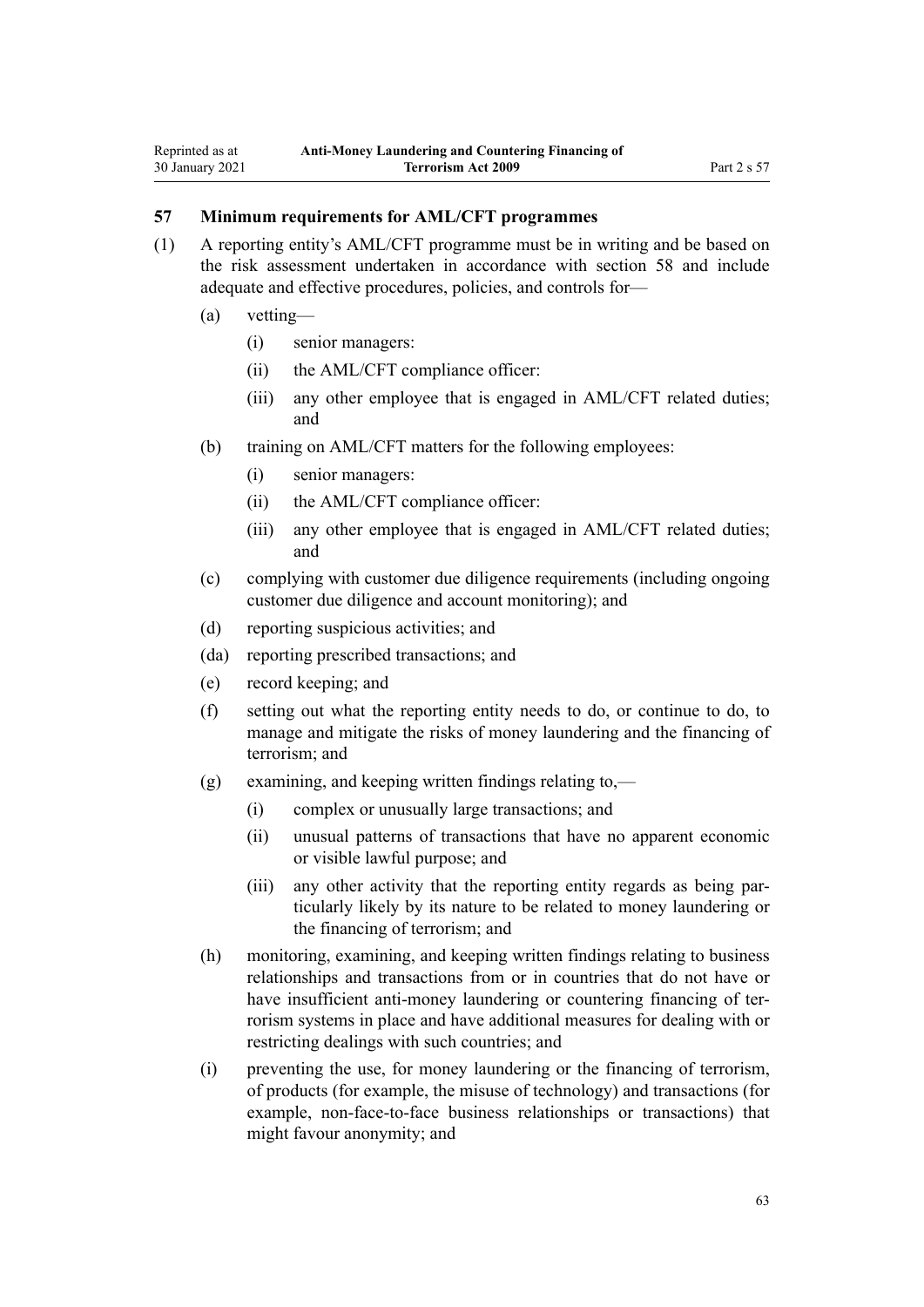- (j) determining when enhanced customer due diligence is required and when simplified customer due diligence might be permitted; and (k) providing when a person who is not the reporting entity may, and setting
- out the procedures for the person to, conduct the relevant customer due diligence on behalf of the reporting entity; and
- (l) monitoring and managing compliance with, and the internal communication of and training in, those procedures, policies, and controls.
- (2) In developing an AML/CFT programme, a reporting entity must have regard to any applicable guidance material produced by AML/CFT supervisors or the Commissioner relating to AML/CFT programmes.

Section 57(1): amended, on 11 August 2017, by [section 28\(1\)](http://legislation.govt.nz/pdflink.aspx?id=DLM7161309) of the Anti-Money Laundering and Countering Financing of Terrorism Amendment Act 2017 (2017 No 35).

Section 57(1)(d): amended, on 11 August 2017, by [section 28\(2\)](http://legislation.govt.nz/pdflink.aspx?id=DLM7161309) of the Anti-Money Laundering and Countering Financing of Terrorism Amendment Act 2017 (2017 No 35).

Section 57(1)(da): inserted, on 1 July 2017, by [section 10](http://legislation.govt.nz/pdflink.aspx?id=DLM6602227) of the Anti-Money Laundering and Countering Financing of Terrorism Amendment Act 2015 (2015 No 96).

Section 57(2): inserted, on 11 August 2017, by [section 28\(3\)](http://legislation.govt.nz/pdflink.aspx?id=DLM7161309) of the Anti-Money Laundering and Countering Financing of Terrorism Amendment Act 2017 (2017 No 35).

#### **58 Risk assessment**

<span id="page-63-0"></span>Part 2 s 58

- (1) Before conducting customer due diligence or establishing an AML/CFT programme, a reporting entity must first undertake an assessment of the risk of money laundering and the financing of terrorism (a **risk assessment**) that it may reasonably expect to face in the course of its business.
- (2) In assessing the risk, the reporting entity must have regard to the following:
	- (a) the nature, size, and complexity of its business; and
	- (b) the products and services it offers; and
	- (c) the methods by which it delivers products and services to its customers; and
	- (d) the types of customers it deals with; and
	- (e) the countries it deals with; and
	- (f) the institutions it deals with; and
	- (g) any applicable guidance material produced by AML/CFT supervisors or the Commissioner relating to risk assessments; and
	- (h) any other factors that may be provided for in regulations.
- (3) The risk assessment must be in writing and—
	- (a) identify the risks faced by the reporting entity in the course of its business; and
	- (b) describe how the reporting entity will ensure that the assessment remains current; and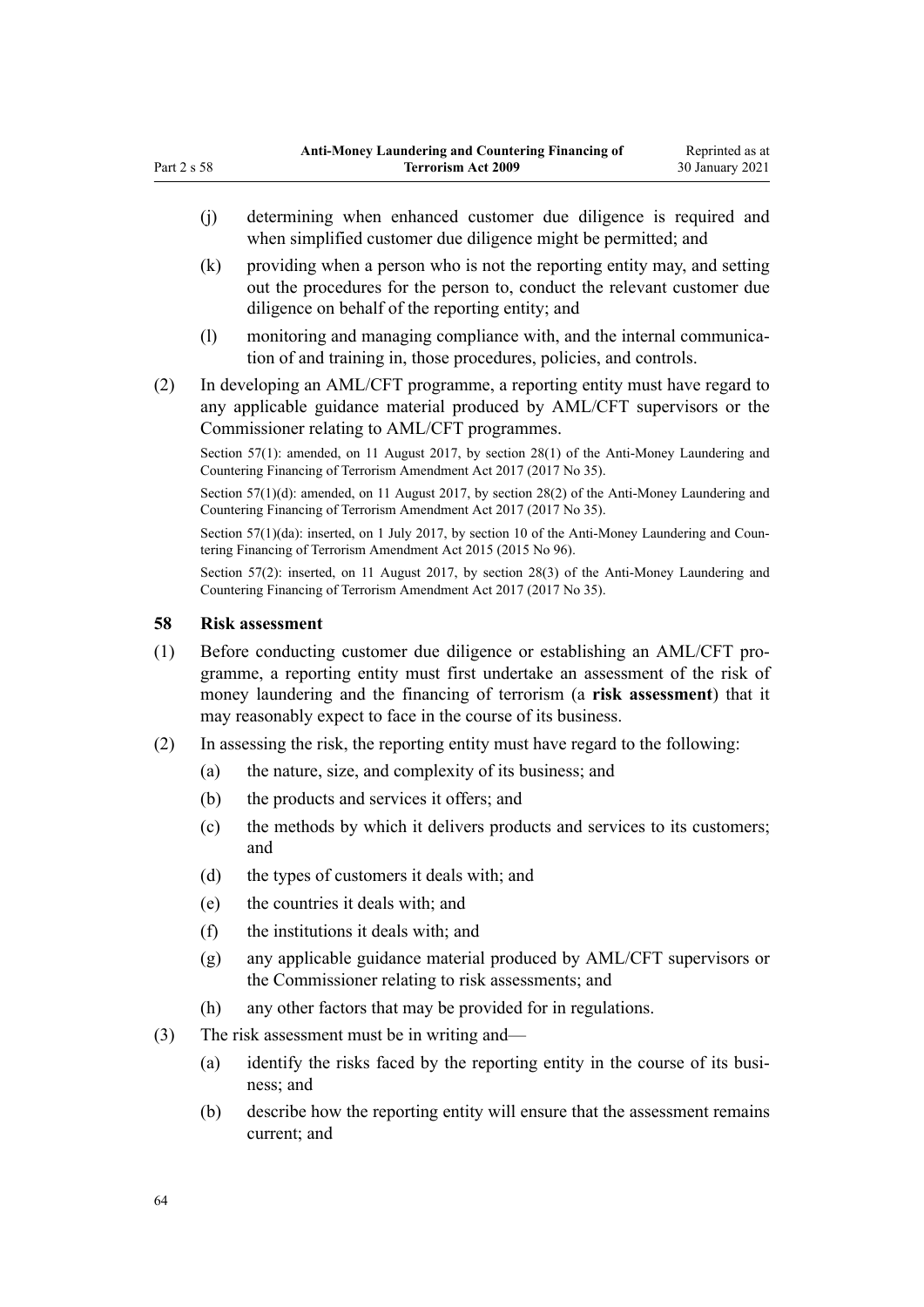<span id="page-64-0"></span>(c) enable the reporting entity to determine the level of risk involved in relation to relevant obligations under this Act and regulations.

### **59 Review and audit of risk assessment and AML/CFT programmes**

- (1) A reporting entity (other than a high-value dealer) must review its risk assessment and AML/CFT programme to—
	- (a) ensure that the risk assessment and AML/CFT programme are up to date; and
	- (b) identify any deficiencies in the effectiveness of the risk assessment and the AML/CFT programme; and
	- (c) make any changes to the risk assessment or AML/CFT programme identified as being necessary under paragraph (b).
- (2) A reporting entity (other than a high-value dealer) must ensure that its risk assessment and AML/CFT programme are audited every 2 years or during a different time period prescribed by regulations, or at any other time at the request of the relevant AML/CFT supervisor.

Section 59: replaced, on 11 August 2017, by [section 29](http://legislation.govt.nz/pdflink.aspx?id=DLM7161310) of the Anti-Money Laundering and Countering Financing of Terrorism Amendment Act 2017 (2017 No 35).

### **59A Audit of compliance with AML/CFT obligations**

A high-value dealer must ensure that its compliance with its AML/CFT obligations under section  $6(4)(d)(ii)$ , and any regulations, is audited when the relevant AML/CFT supervisor requests.

Section 59A: inserted, on 11 August 2017, by [section 29](http://legislation.govt.nz/pdflink.aspx?id=DLM7161310) of the Anti-Money Laundering and Countering Financing of Terrorism Amendment Act 2017 (2017 No 35).

#### **59B Who carries out audit**

- (1) An audit under section 59 or 59A must be carried out by an independent person, appointed by the reporting entity, who is appropriately qualified to conduct the audit.
- (2) A person appointed to conduct an audit is not required to be—
	- (a) a chartered accountant within the meaning of [section 19](http://legislation.govt.nz/pdflink.aspx?id=DLM391422) of the New Zealand Institute of Chartered Accountants Act 1996; or
	- (b) qualified to undertake financial audits.
- (3) A person appointed to conduct an audit must not have been involved in—
	- (a) the establishment, implementation, or maintenance of the reporting entity's AML/CFT programme (if any); or
	- (b) the undertaking of the reporting entity's risk assessment (if any).
- (4) The audit of a risk assessment under section 59 is limited to an audit of whether the reporting entity's risk assessment fulfils the requirements in [sec](#page-63-0)[tion 58\(3\).](#page-63-0)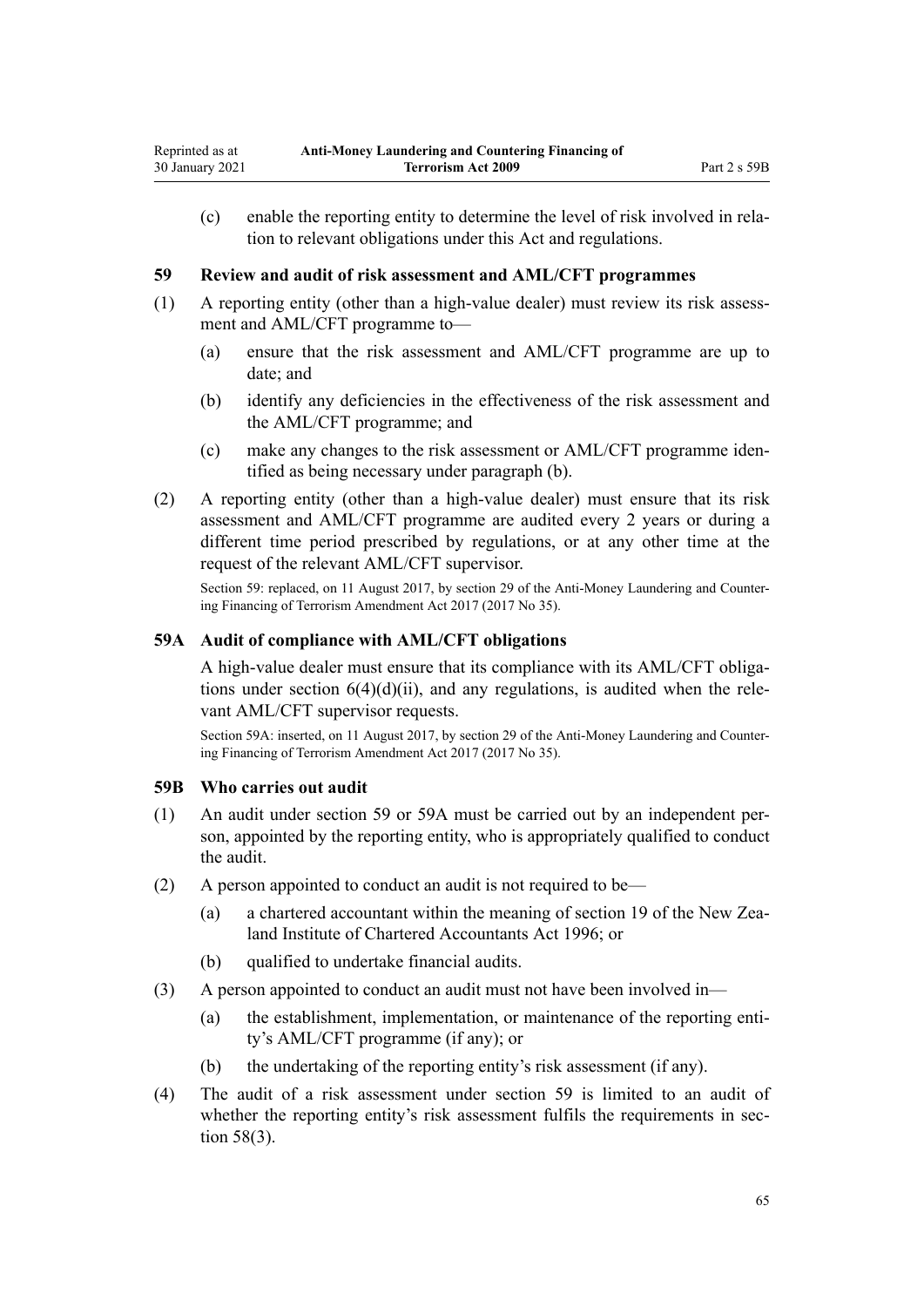(5) A reporting entity must provide a copy of any audit to its AML/CFT supervisor on request.

Section 59B: inserted, on 11 August 2017, by [section 29](http://legislation.govt.nz/pdflink.aspx?id=DLM7161310) of the Anti-Money Laundering and Countering Financing of Terrorism Amendment Act 2017 (2017 No 35).

#### **60 Annual AML/CFT report**

Part 2 s 60

- (1) The reporting entity must prepare an annual report on its risk assessment and AML/CFT programme.
- (2) An annual report must—
	- (a) be in the prescribed form; and
	- (b) take into account the results and implications of the audit required by [section 59\(2\);](#page-64-0) and
	- (c) contain any information prescribed by regulations.
- (3) The reporting entity must provide the annual report to its AML/CFT supervisor at a time appointed by the AML/CFT supervisor.
- (4) The AML/CFT supervisor must give the reporting entity reasonable notice of the requirement to provide the annual report.

# **61 Reporting entities to ensure that branches and subsidiaries comply with AML/CFT requirements**

- (1) A reporting entity must ensure that its branches and subsidiaries that are in a foreign country apply, to the extent permitted by the law of that country, measures broadly equivalent to those set out in this Act and regulations with regard to the requirements for customer due diligence (including ongoing customer due diligence), risk assessments, AML/CFT programmes, and record keeping.
- (2) If the law of the foreign country does not permit the application of those equivalent measures by the branch or the subsidiary located in that country, the reporting entity must—
	- (a) inform its AML/CFT supervisor accordingly; and
	- (b) take additional measures to effectively handle the risk of a money laundering offence and the financing of terrorism.
- (3) A reporting entity must communicate (where relevant) the policies, procedures, and controls that it establishes, implements, and maintains in accordance with this subpart to its branches and subsidiaries that are outside New Zealand.

# Subpart 5—Codes of practice

### **62 Interpretation**

In this Part, unless the context otherwise requires,—

**code of practice** means a code of practice approved by the responsible Minister under [section 64](#page-66-0), as amended from time to time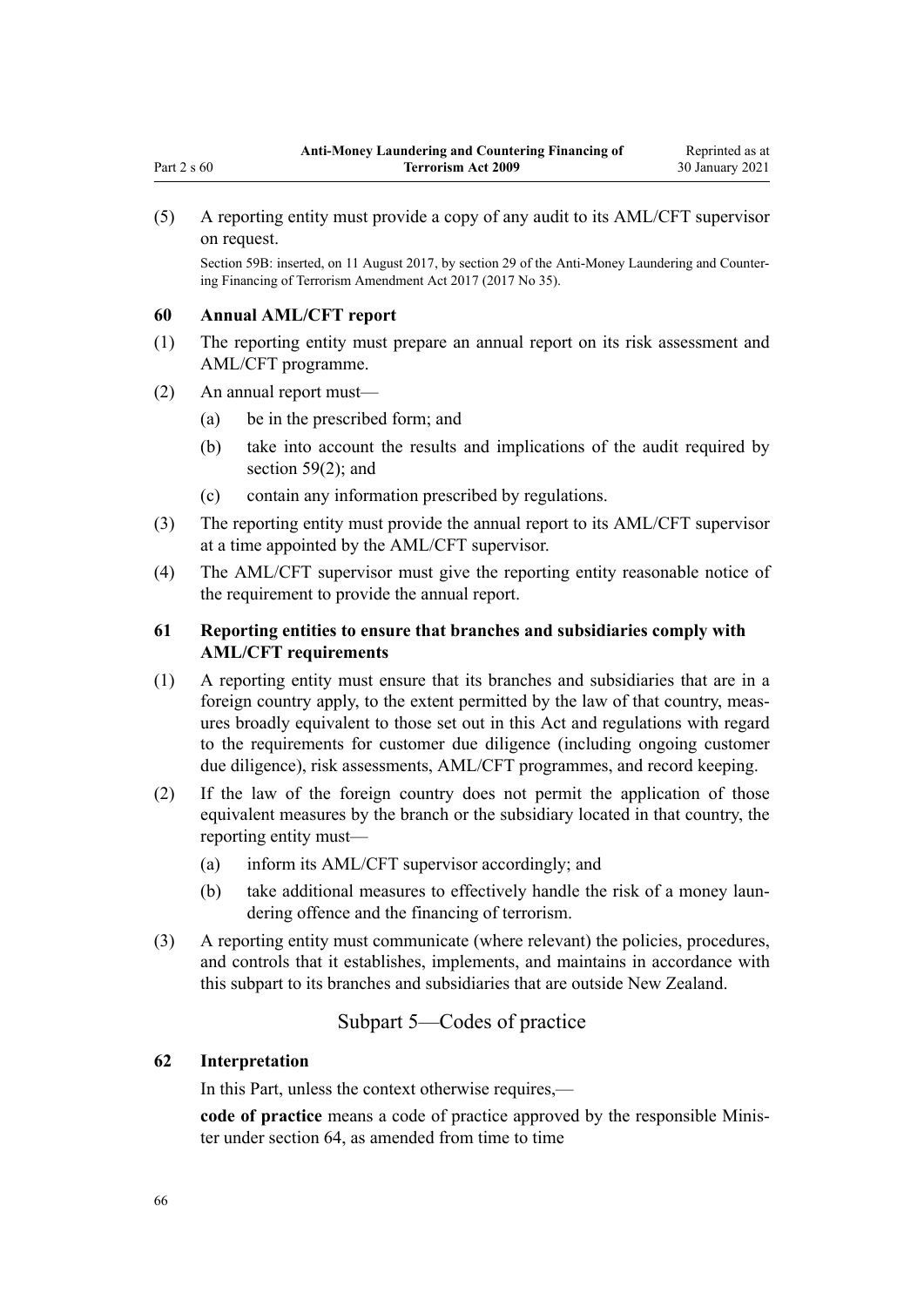<span id="page-66-0"></span>**proposed code of practice** means a document prepared under section 63(1).

### **63 AML/CFT supervisors to prepare codes of practice for relevant sectors**

- (1) An AML/CFT supervisor must, if directed to do so by the Minister responsible for that AML/CFT supervisor (the **responsible Minister**), prepare—
	- (a) 1 or more codes of practice for the sector of activity of the reporting entities for which it is the supervisor under [section 130](#page-90-0) or in respect of different reporting entities specified by the responsible Minister:
	- (b) an instrument that amends a code of practice or revokes the whole or any provision of a code of practice prepared under paragraph (a).
- (2) The purpose of a code of practice is to provide a statement of practice that assists reporting entities to comply with their obligations under this Act and regulations.
- (3) A direction under subsection (1) may (without limitation)—
	- (a) relate generally to the obligations imposed on the relevant reporting entities by or under this Act or regulations or specify particular aspects of those obligations that are to be covered by the code of practice:
	- (b) specify the amendments to be made or their intended effect, and specify the extent of the revocation to be made:
	- (c) indicate the date by which the responsible Minister wishes the code of practice to be provided to him or her:
	- (d) include details about the recommendation that the AML/CFT supervisor is required to provide under section  $64(1)(a)$ .
- (4) An AML/CFT supervisor must comply with a direction under subsection (1) as soon as practicable.
- (5) No code of practice has legal effect until approved by the responsible Minister under section 64(6).

#### **64 Procedure for approval and publication of codes of practice**

- (1) The responsible Minister must not approve a code of practice prepared by an AML/CFT supervisor unless—
	- (a) the AML/CFT supervisor has made a recommendation that the Minister should approve the code of practice; and
	- (b) the AML/CFT supervisor has consulted the persons and organisations that the Minister thinks appropriate, having regard to the subject matter of the proposed code of practice.
- (2) In consulting under subsection (1)(b), the AML/CFT supervisor must ensure that—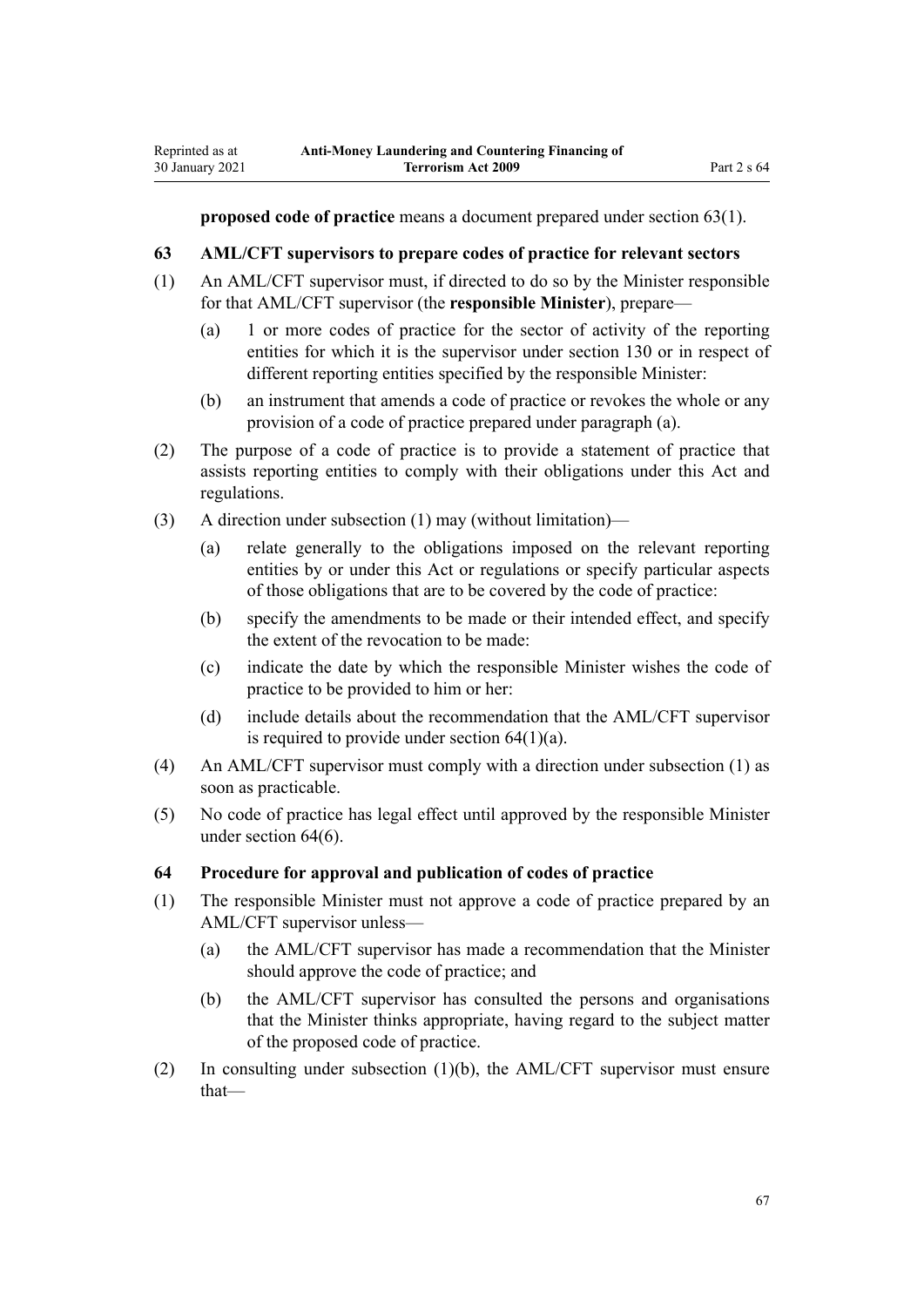- (a) a copy of the proposed code of practice or a summary of its contents, in hard copy or electronic format, is provided to the persons and organisations being consulted; and
- (b) the persons and organisations being consulted have at least 20 working days to make submissions or representations about the proposed code of practice.
- (3) The responsible Minister may direct the AML/CFT supervisor to reconsider any aspect of the proposed code of practice and to make any amendments that the Minister considers necessary.
- (4) Despite subsection (3),—

<span id="page-67-0"></span>Part 2 s 65

- (a) if the AML/CFT supervisor does not amend the proposed code of practice as directed by the Minister or within the time specified by the Minister, the Minister may make those amendments:
- (b) the Minister may, after consultation with the AML/CFT supervisor, make any further amendments to the proposed code of practice that he or she considers necessary.
- (5) The responsible Minister must—
	- (a) approve the proposed code of practice as prepared by the AML/CFT supervisor; or
	- (b) approve the proposed code of practice as amended by the AML/CFT supervisor; or
	- (c) approve the proposed code of practice as amended by the Minister after consultation with the AML/CFT supervisor.
- (6) The responsible Minister approves a code of practice by notice in the *Gazette*, and the notice—
	- (a) must either set out the code of practice or state where copies of the code of practice in hard copy or electronic format may be obtained or viewed:
	- (b) is a disallowable instrument, but not a legislative instrument, for the purposes of the [Legislation Act 2012](http://legislation.govt.nz/pdflink.aspx?id=DLM2997643) and must be presented to the House of Representatives under [section 41](http://legislation.govt.nz/pdflink.aspx?id=DLM2998573) of that Act.

Section 64(6)(b): replaced, on 5 August 2013, by [section 77\(3\)](http://legislation.govt.nz/pdflink.aspx?id=DLM2998633) of the Legislation Act 2012 (2012 No 119).

#### **65 Amendment and revocation of codes of practice**

- (1) A code of practice may be amended or revoked in the same manner as that in which it was made.
- (2) [Sections 63](#page-66-0), [64,](#page-66-0) [66,](#page-68-0) and [67](#page-68-0) apply with the necessary modifications to the amendment or revocation of a code of practice.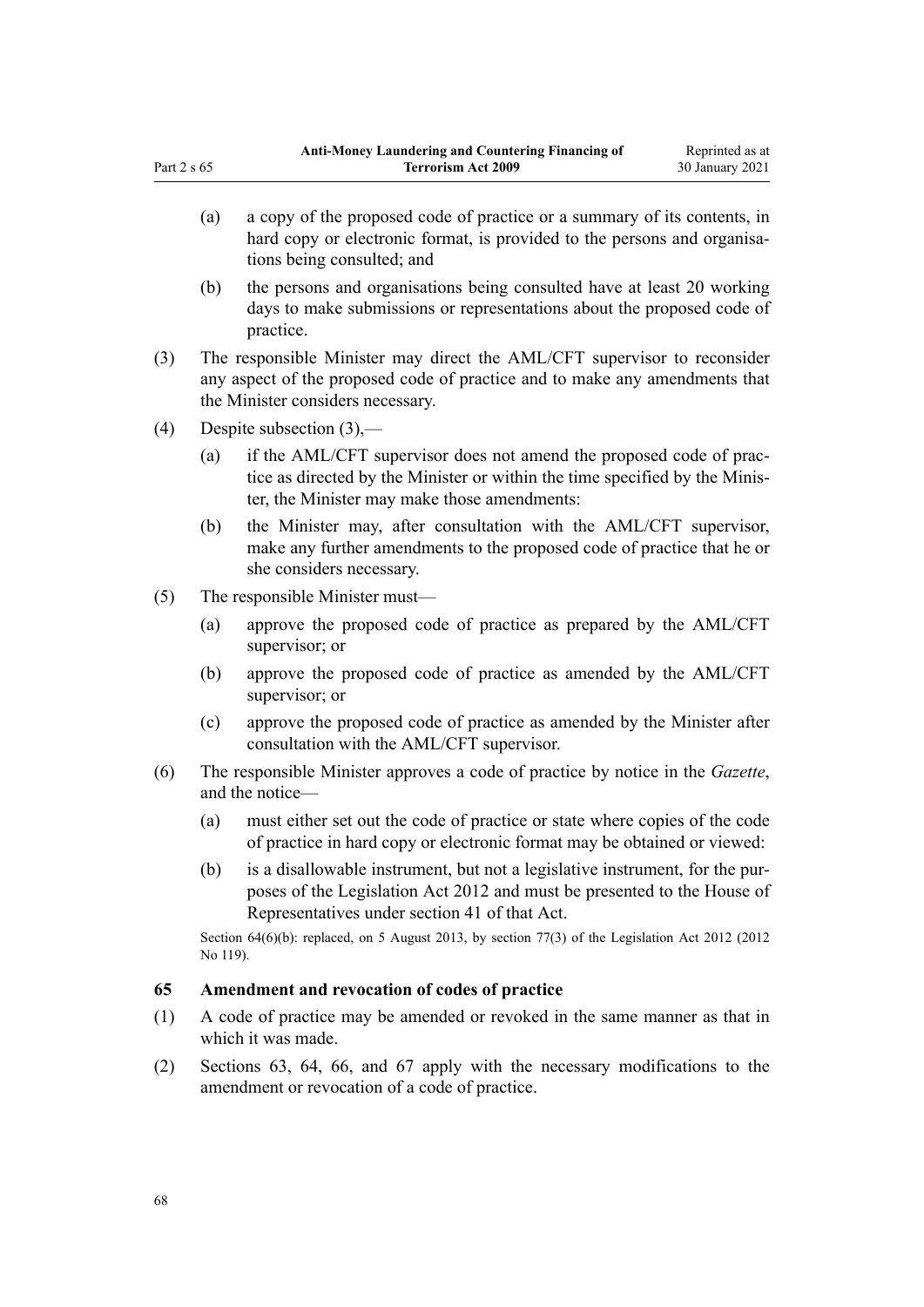### <span id="page-68-0"></span>**66 Proof of codes of practice**

Publication in the *Gazette* of a notice under [section 64\(6\)](#page-66-0) is conclusive evidence that the requirements of sections  $64(1)$  to (5) and [65](#page-67-0) have been complied with in respect of the approval specified in the notice.

### **67 Legal effect of codes of practice**

- (1) A reporting entity complies with an obligation imposed on it by or under this Act or regulations by—
	- (a) complying with those provisions of a code of practice that state a means of satisfying the obligation; or
	- (b) complying with the obligation by some other equally effective means.
- (2) However, a reporting entity may not rely on subsection (1)(b) as a defence to an act or omission on its part unless it has, by notice in writing given before the act or omission occurred, advised the AML/CFT supervisor that it has opted out of compliance with the code of practice and intends to satisfy its obligations by some other equally effective means.
- (3) If a person is charged with an offence in respect of a failure to comply with any provision of this Act, a court must, in determining whether that person has failed to comply with the provision, have regard to any code of practice in force under [section 64\(6\)](#page-66-0) at the time of the alleged failure relating to matters of the kind to which the provision relates.
- (4) If an application for an injunction against a person has been made under this Act, a court must, in determining whether to grant the injunction, have regard to any code of practice in force under [section 64\(6\).](#page-66-0)
- (5) If an application for a pecuniary penalty against a person has been made under this Act, a court must, in determining whether to impose a pecuniary penalty, have regard to any code of practice in force under [section 64\(6\)](#page-66-0) at the time the person engaged in conduct that constituted the relevant civil liability act.

Subpart 6—Cross-border transportation of cash

### **68 Reports about movement of cash into or out of New Zealand**

- (1) A person must not move cash into or out of New Zealand if—
	- (a) the total amount of the cash is equal to or above than the applicable threshold value; and
	- (b) the person has not given a report in respect of the movement of that cash in accordance with this subpart; and
	- (c) the movement of that cash is not exempted under this Act or regulations (if any).
- (2) For the purposes of this Act, a person moves cash into New Zealand if the person brings or sends the cash into New Zealand.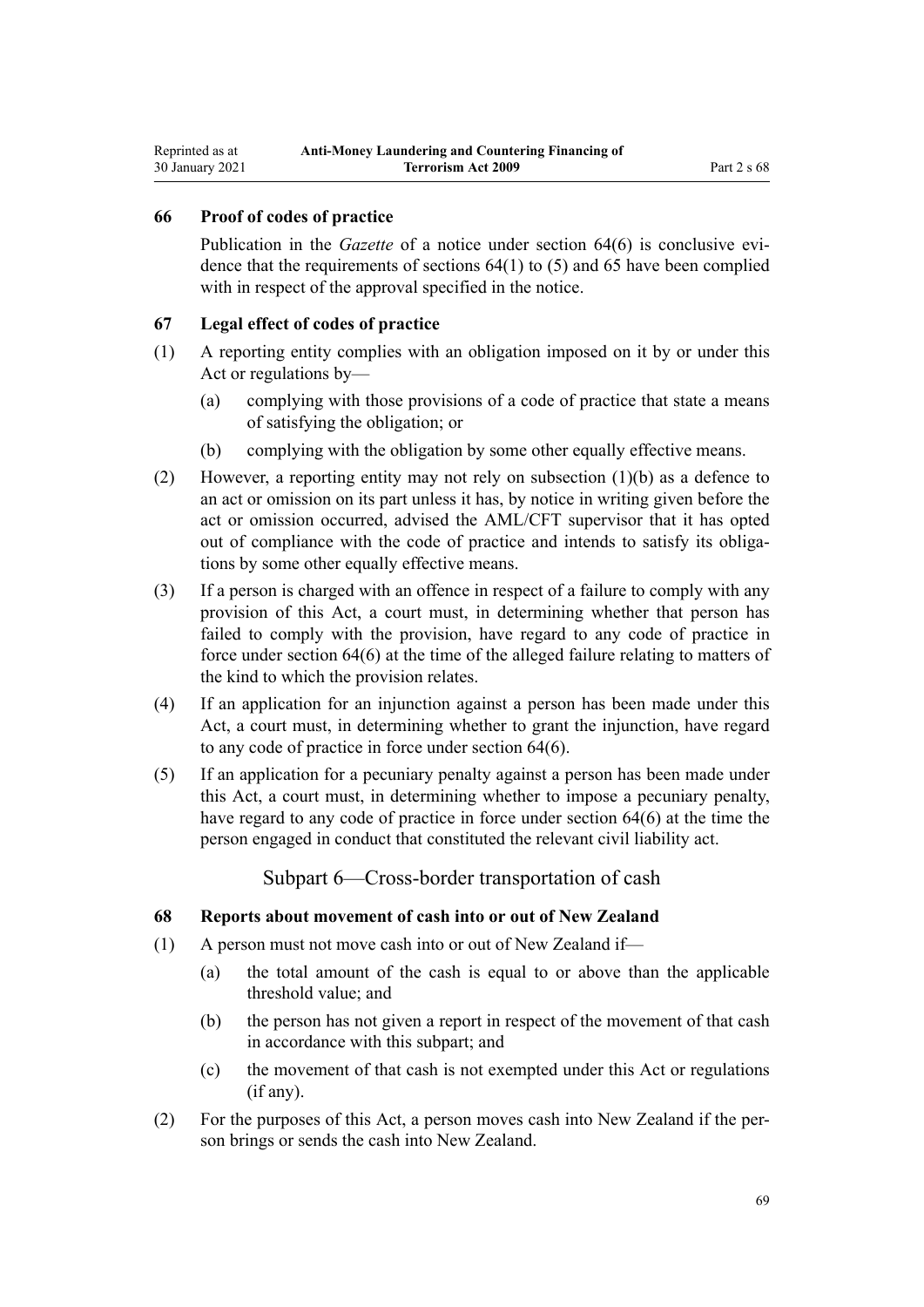(3) For the purposes of this Act, a person moves cash out of New Zealand if the person takes or sends the cash out of New Zealand.

Compare: Anti-Money Laundering and Counter-Terrorism Financing Act 2006 ss 53(3), 57(2), 58 (Aust)

Section 68(1)(a): amended, on 11 August 2017, by [section 30](http://legislation.govt.nz/pdflink.aspx?id=DLM7161314) of the Anti-Money Laundering and Countering Financing of Terrorism Amendment Act 2017 (2017 No 35).

#### **69 Reports about receipt of cash from outside New Zealand**

A person must not receive cash moved to the person from outside New Zealand if—

- (a) the total amount of the cash is equal to or above the applicable threshold value; and
- (b) the person has not given a report in respect of the movement of that cash in accordance with this subpart; and
- (c) the movement of that cash is not exempted under this Act or regulations (if any).

Compare: Anti-Money Laundering and Counter-Terrorism Financing Act 2006 s 55(3) (Aust)

Section 69(a): amended, on 11 August 2017, by [section 31](http://legislation.govt.nz/pdflink.aspx?id=DLM7161315) of the Anti-Money Laundering and Countering Financing of Terrorism Amendment Act 2017 (2017 No 35).

#### **70 Reporting requirements**

A report under this subpart must—

- (a) be in writing in the appropriate prescribed form; and
- (b) contain the prescribed information; and
- (c) be completed in accordance with regulations (if any); and
- (d) be provided to a Customs officer or any other prescribed person,—
	- (i) in the case of accompanied cash, at the time prescribed for the purposes of this subparagraph; and
	- (ii) in the case of unaccompanied cash, at the time prescribed for the purposes of this subparagraph.

Compare: 1996 No 9 [s 37](http://legislation.govt.nz/pdflink.aspx?id=DLM374143); Anti-Money Laundering and Counter-Terrorism Financing Act 2006 s 55(5) (Aust)

Section 70(a): amended, on 11 August 2017, by [section 32\(1\)](http://legislation.govt.nz/pdflink.aspx?id=DLM7161316) of the Anti-Money Laundering and Countering Financing of Terrorism Amendment Act 2017 (2017 No 35).

Section 70(d): replaced, on 11 August 2017, by [section 32\(2\)](http://legislation.govt.nz/pdflink.aspx?id=DLM7161316) of the Anti-Money Laundering and Countering Financing of Terrorism Amendment Act 2017 (2017 No 35).

#### **71 Information to be forwarded to Commissioner**

- (1) If a report is made to a Customs officer under this subpart, that officer must, as soon as practicable, forward the report to the Commissioner.
- (2) If, in the course of conducting a search under this Act, a Customs officer discovers any cash in respect of which a report is required to be made under this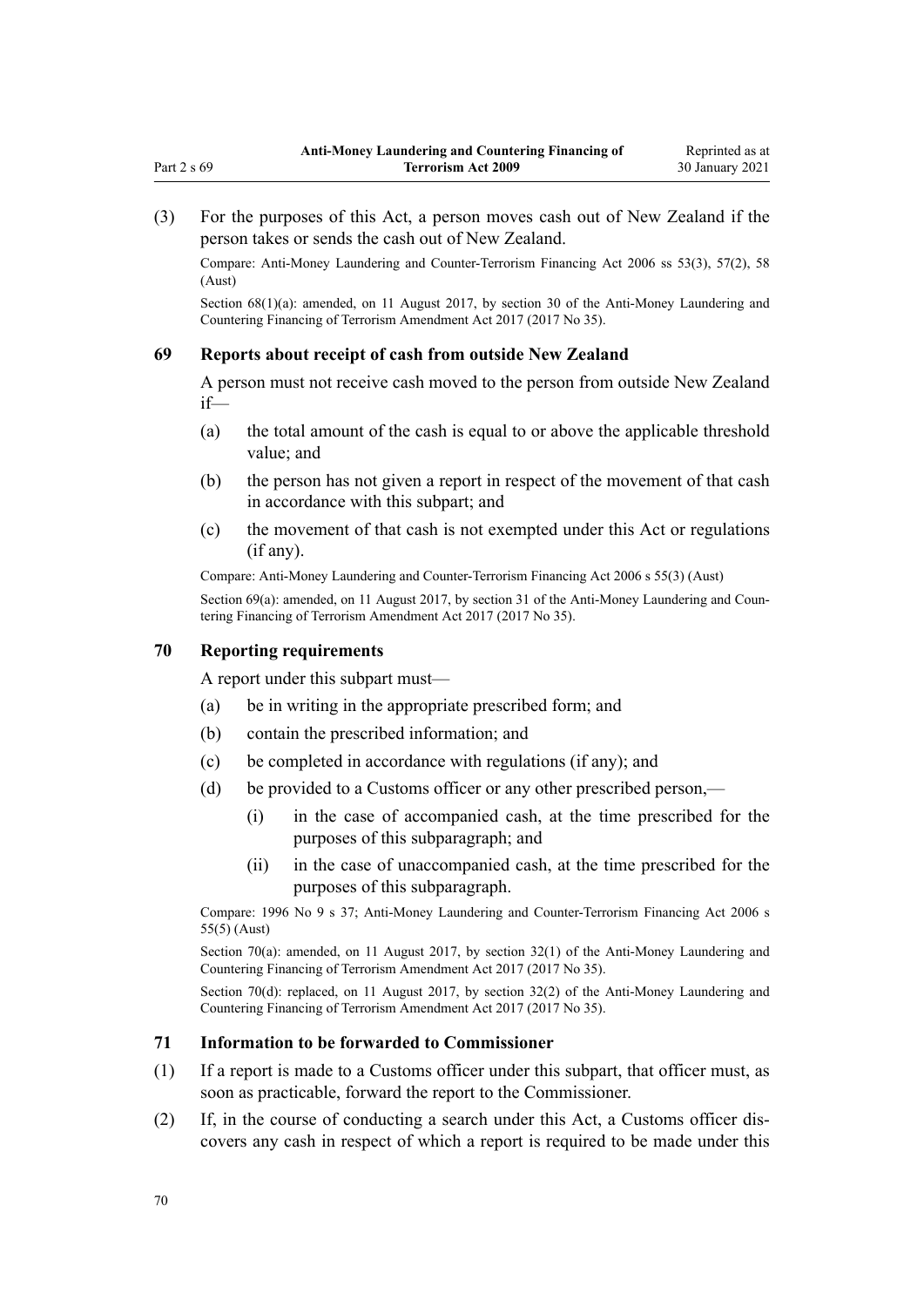subpart but has not been made, that officer must, as soon as practicable, report the details of the search, and of the cash, to the Commissioner.

- (3) Every report made under subsection (2) must be in the form that the Commissioner may determine after consultation with the chief executive of the New Zealand Customs Service.
- (4) The chief executive of the New Zealand Customs Service must—
	- (a) cause a record to be made and kept of—
		- (i) each occasion on which a cash report is made to a Customs officer; and
		- (ii) the details of the identity of the person making the cash report; and
		- (iii) the date on which the cash report is made; and
	- (b) ensure that the record is retained for a period of not less than 1 year after the date on which the cash report is made.

Compare: 1996 No 9 [s 42](http://legislation.govt.nz/pdflink.aspx?id=DLM374162)

# **Part 3 Enforcement**

Subpart 1—General provisions relating to Part

*Proceedings for civil penalties*

# **72 When and how civil penalty proceedings brought**

- (1) An application for a civil penalty under this Part may be made no later than 6 years after the conduct giving rise to the liability to pay the civil penalty occurred.
- (2) In proceedings for a civil penalty under this Part,—
	- (a) the standard of proof is the standard of proof that applies in civil proceedings; and
	- (b) the relevant AML/CFT supervisor may, by order of the court, obtain discovery and administer interrogatories.

#### *Relationship between civil penalty and criminal proceedings*

# **73 Relationship between concurrent civil penalty proceedings and criminal proceedings**

(1) Criminal proceedings for an offence under this Part may be commenced against a person in relation to particular conduct whether or not proceedings for a civil penalty under this Part have been commenced against the person in relation to the same or substantially the same conduct.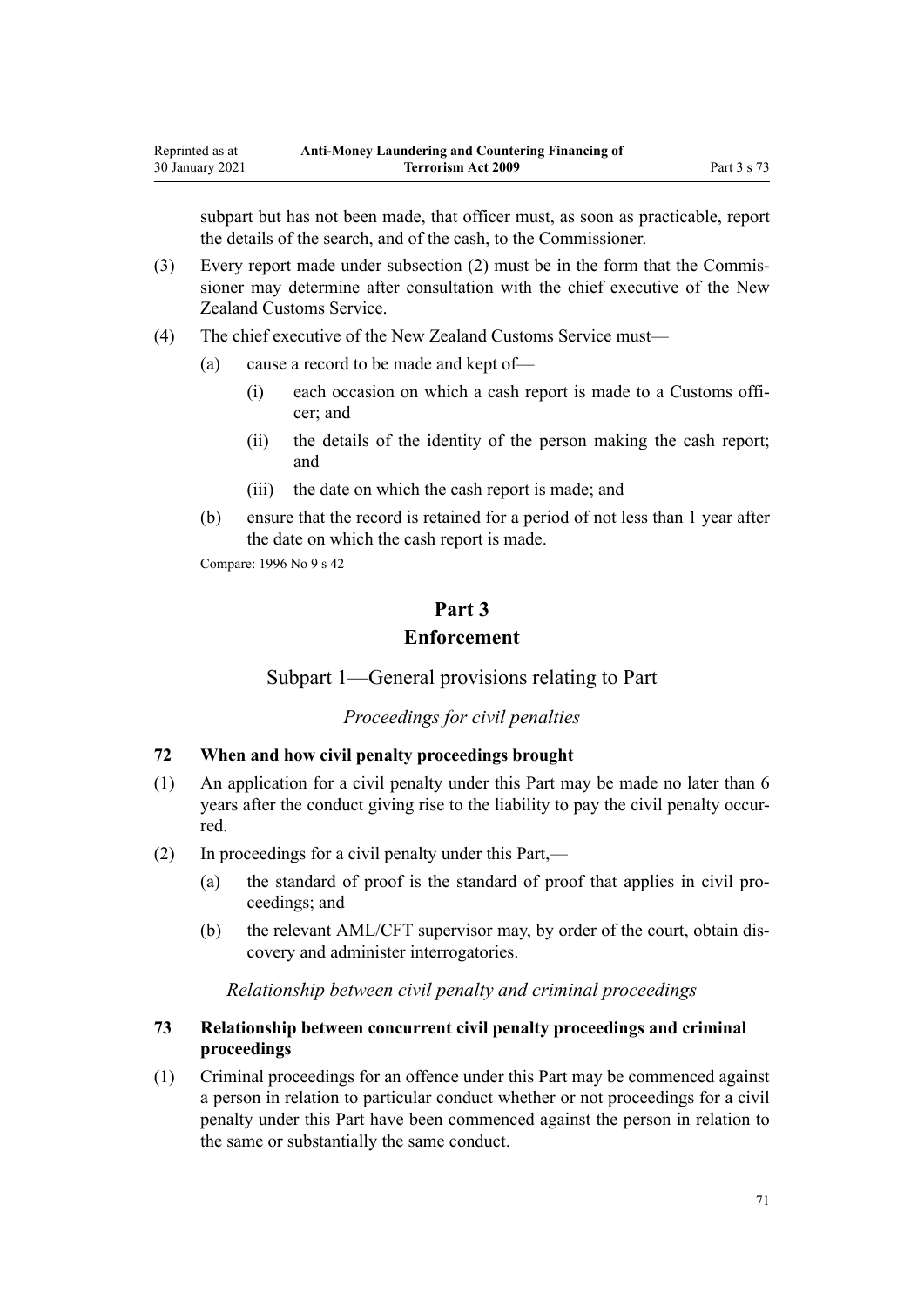- (2) Proceedings under this Part for a civil penalty against a person in relation to particular conduct are stayed if criminal proceedings against the person are or have been commenced for an offence under this Part in relation to the same or substantially the same conduct.
- (3) After the criminal proceedings referred to in subsection (2) have been completed or withdrawn, a person may apply to have the stay lifted on the civil penalty proceedings referred to in that subsection.

### **74 One penalty only rule**

- (1) If civil penalty or criminal proceedings under this Part are brought against a person in relation to particular conduct, a court may not impose a penalty (whether civil or criminal) on the person if a court has already imposed a penalty under this Part in proceedings relating to the same or substantially the same conduct.
- (2) If a person is or may be liable to more than 1 civil penalty under this Part in respect of the same or substantially the same conduct, civil penalty proceedings may be brought against the person for more than 1 civil penalty, but the person may not be required to pay more than 1 civil penalty in respect of the same or substantially the same conduct.

### **75 Restriction on use of evidence given in civil penalty proceedings**

- (1) Evidence of information given, or evidence of production of documents, by a person is not admissible in criminal proceedings against the person for an offence under this Part or any other enactment if—
	- (a) the person previously gave the evidence or produced the documents in civil penalty proceedings under this Part against him or her, whether or not a civil penalty was imposed; and
	- (b) the proceedings for the civil penalty related to conduct that was the same or substantially the same as the conduct constituting the offence.
- (2) This section does not apply to criminal proceedings in respect of the falsity of the evidence given by the person in the proceedings for the civil penalty.

### *Immunities*

### **76 Protection for AML/CFT supervisors**

No civil or criminal proceedings may be brought against an AML/CFT supervisor or a person who is or has been an officer, employee, member of, or member of the board of, an AML/CFT supervisor for anything done or omitted to be done in the course of the performance or exercise of the AML/CFT supervisor's functions or powers under this Act or regulations unless it is shown that the AML/CFT supervisor or the person concerned acted in bad faith.

Section 76: amended, on 11 August 2017, by [section 33](http://legislation.govt.nz/pdflink.aspx?id=DLM7340630) of the Anti-Money Laundering and Countering Financing of Terrorism Amendment Act 2017 (2017 No 35).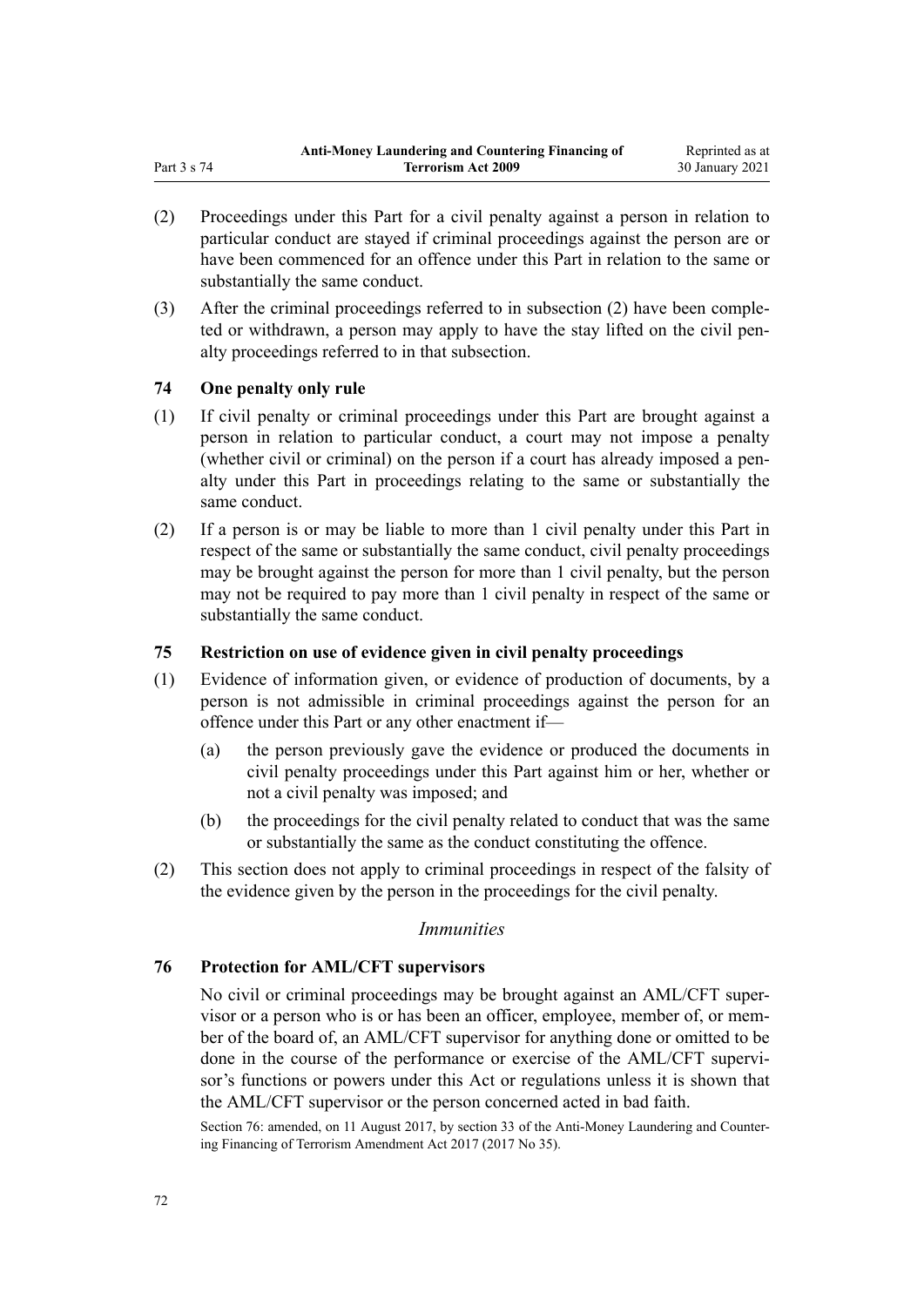# **77 Protection for reporting entities, officers, etc, acting in compliance with this Act**

No reporting entity, or person who is, or has been, an officer, an employee, or a member of the governing body of the reporting entity, or person appointed under [section 56\(3\)](#page-61-0) is criminally or civilly liable for any action taken in order to comply with this Act or regulations if the action—

- (a) was taken in good faith; and
- (b) was reasonable in the circumstances.

# Subpart 2—Civil liability

## **78 Meaning of civil liability act**

<span id="page-72-0"></span>Reprinted as at 30 January 2021

> In this Part, a **civil liability act** occurs when a reporting entity fails to comply with any of the AML/CFT requirements, including, without limitation, when the reporting entity—

- (a) fails to conduct customer due diligence as required by [subpart 1](#page-31-0) of Part 2:
- (b) fails to adequately monitor accounts and transactions:
- (c) enters into or continues a business relationship with a person who does not produce or provide satisfactory evidence of the person's identity:
- (d) enters into or continues a correspondent banking relationship with a shell bank:
- (da) fails to report transactions in accordance with [subpart 2A](#page-56-0) of Part 2:
- (e) fails to keep records in accordance with the requirements of [subpart 3](#page-58-0) of Part 2.
- (f) fails to establish, implement, or maintain an AML/CFT programme:
- (g) fails to ensure that its branches and subsidiaries comply with the relevant AML/CFT requirements.

Section 78(da): inserted, on 1 July 2017, by [section 11](http://legislation.govt.nz/pdflink.aspx?id=DLM6602228) of the Anti-Money Laundering and Countering Financing of Terrorism Amendment Act 2015 (2015 No 96).

## **79 Possible responses to civil liability act**

If a civil liability act is alleged to have occurred, the relevant AML/CFT supervisor may do 1 or more of the following:

- (a) issue a formal warning under [section 80](#page-73-0):
- (b) accept an enforceable undertaking under [section 81](#page-73-0) and seek an order in the court for breach of that undertaking under [section 82:](#page-73-0)
- (c) seek an injunction from the High Court under [section 85](#page-74-0) or [87:](#page-75-0)
- (d) apply to the court for a pecuniary penalty under [section 90](#page-75-0).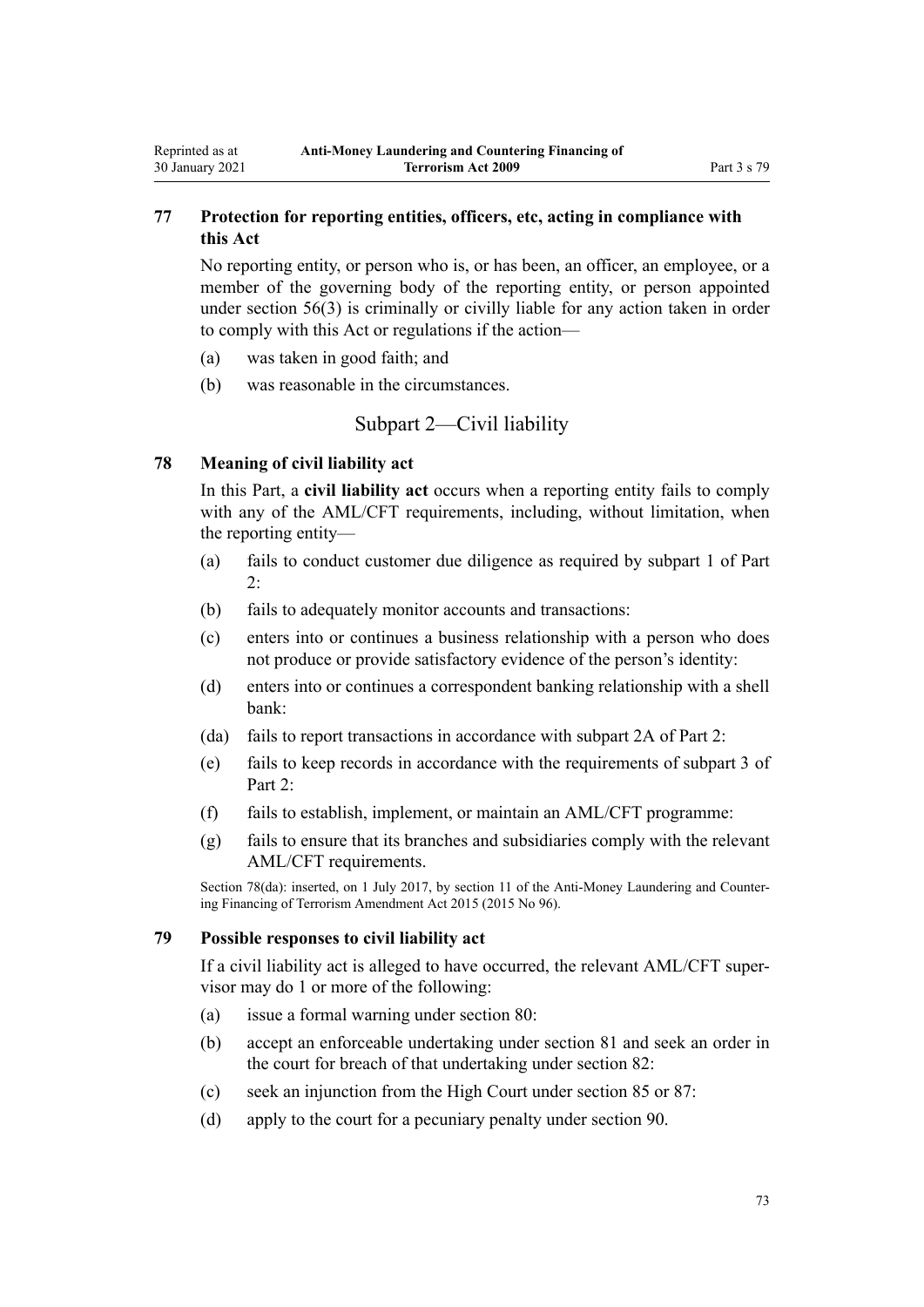## *Formal warnings*

## <span id="page-73-0"></span>**80 Formal warnings**

- (1) The relevant AML/CFT supervisor may issue 1 or more formal warnings to a person if the AML/CFT supervisor has reasonable grounds to believe that that person has engaged in conduct that constituted a civil liability act.
- (2) A formal warning must be—
	- (a) in the prescribed form; and
	- (b) issued in the manner specified in regulations (if any).

### *Enforceable undertakings*

## **81 Enforceable undertakings**

- (1) The relevant AML/CFT supervisor may accept a written undertaking given by a person in connection with compliance with this Act or regulations (if any).
- (2) The person may withdraw or vary the undertaking at any time, but only with the consent of the relevant AML/CFT supervisor.

# **82 Enforcement of undertakings**

- (1) If the relevant AML/CFT supervisor considers that a person who gave an undertaking under section 81 has breached 1 or more of its terms, the relevant AML/CFT supervisor may apply to the court for an order under subsection (2).
- (2) If the court is satisfied that the person has breached 1 or more of the terms of the undertaking, the court may make any or all of the following orders:
	- (a) an order directing the person to comply with any of the terms of the undertaking:
	- (b) an order directing the person to pay to the AML/CFT supervisor an amount up to the amount of any financial benefit that the person has obtained directly or indirectly and that is reasonably attributable to the breach:
	- (c) any order that the court considers appropriate directing the person to compensate any other person who has suffered loss or damage as a result of the breach.

#### **83 Assessment of compensation for breach of undertakings**

For the purposes of section  $82(2)(c)$ , in determining whether another person (**person A**) has suffered loss or damage as a result of the breach, and in assessing the amount of compensation payable, the court may have regard to the following:

(a) the extent to which any expenses incurred by person A are attributable to dealing with the breach: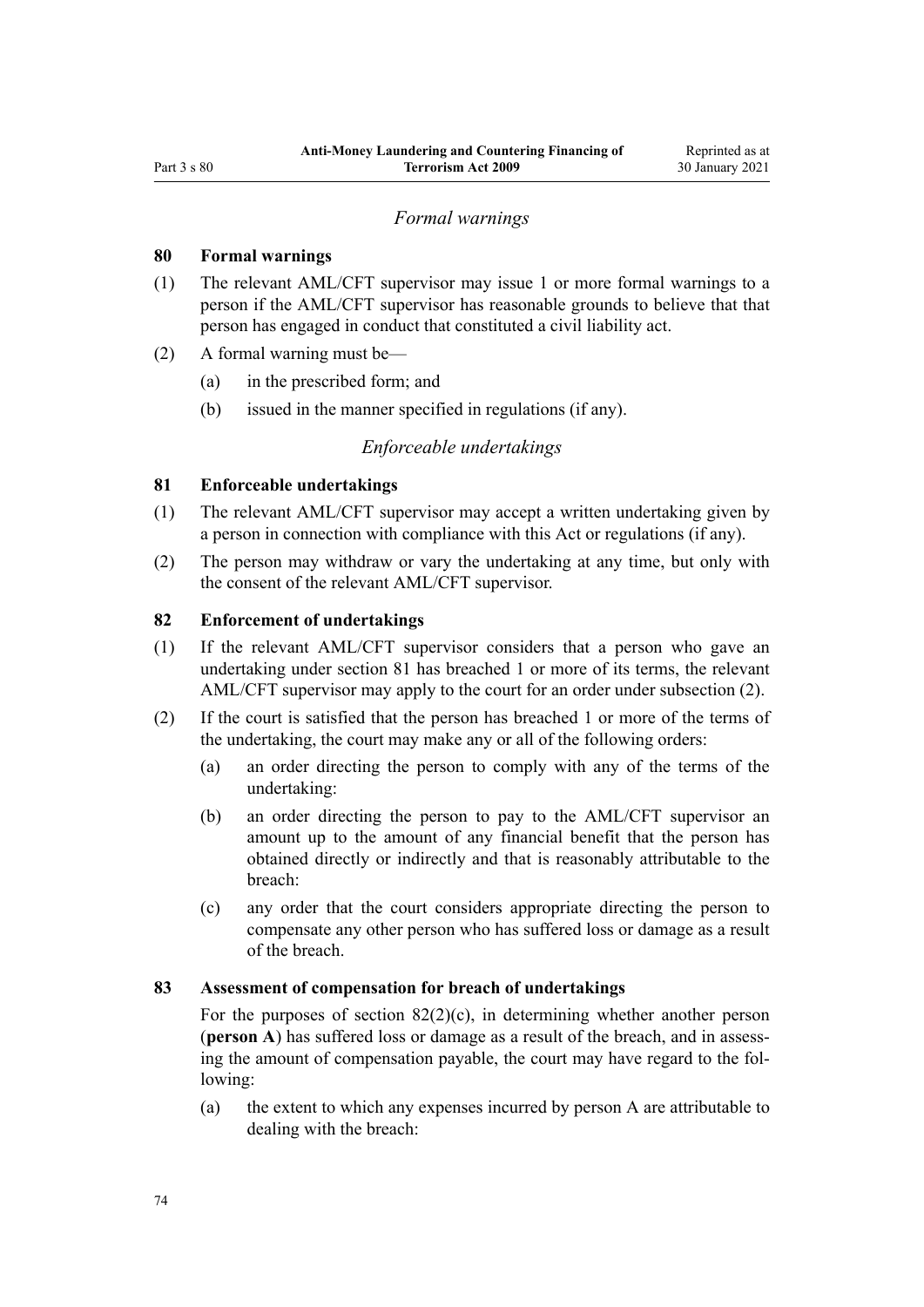- <span id="page-74-0"></span>(b) the effect of the breach on person A's ability to carry on business or other activities:
- (c) any damage to the reputation of person A's business that is attributable to dealing with the breach:
- (d) any loss of business opportunities suffered by person A as a result of dealing with the breach:
- (e) any other matters that the court considers relevant.

## *Injunctions*

## **84 Powers of High Court not affected**

The powers in sections 85 to [89](#page-75-0) are in addition to, and do not derogate from, any other powers of the High Court relating to the granting of injunctions.

## **85 Performance injunctions**

- (1) The High Court may, on the application of the relevant AML/CFT supervisor, grant an injunction requiring a person to do an act or thing if—
	- (a) that person has refused or failed, or is refusing or failing, or is proposing to refuse or fail, to do that act or thing; and
	- (b) the refusal or failure was, is, or would be a civil liability act.
- (2) The court may rescind or vary an injunction granted under this section.

## **86 When High Court may grant performance injunctions**

- (1) The High Court may grant an injunction requiring a person to do an act or thing if—
	- (a) it is satisfied that the person has refused or failed to do that act or thing; or
	- (b) it appears to the court that, if an injunction is not granted, it is likely that the person will refuse or fail to do that act or thing.
- (2) Subsection (1)(a) applies whether or not it appears to the court that the person intends to refuse or fail again, or to continue to refuse or fail, to do that act or thing.
- (3) Subsection (1)(b) applies—
	- (a) whether or not the person has previously refused or failed to do that act or thing; or
	- (b) where there is an imminent danger of substantial damage to any other person if that person refuses or fails to do that act or thing.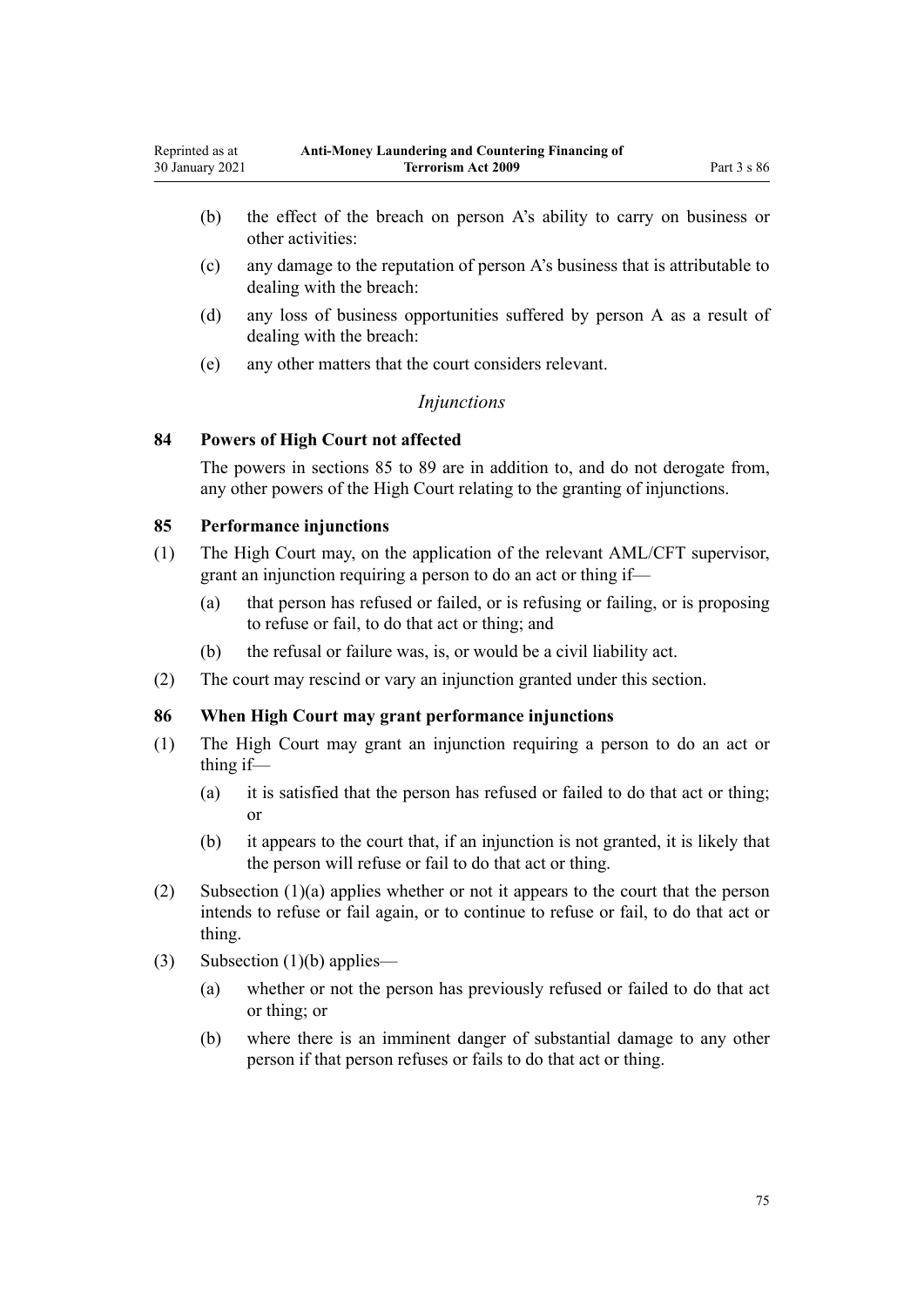## <span id="page-75-0"></span>**87 Restraining injunctions**

- (1) The High Court may, on the application of the relevant AML/CFT supervisor, grant an injunction restraining a person from engaging in conduct that constitutes or would constitute a contravention of a provision of this Act.
- (2) The court may rescind or vary an injunction granted under this section.

# **88 When High Court may grant restraining injunctions and interim injunctions**

- (1) The High Court may grant an injunction restraining a person from engaging in conduct of a particular kind if—
	- (a) it is satisfied that the person has engaged in conduct of that kind; or
	- (b) it appears to the court that, if an injunction is not granted, it is likely that the person will engage in conduct of that kind.
- (2) The court may grant an interim injunction restraining a person from engaging in conduct of a particular kind if, in its opinion, it is desirable to do so.
- (3) Subsections (1)(a) and (2) apply whether or not it appears to the court that the person intends to engage again, or to continue to engage, in conduct of that kind.
- (4) Subsections  $(1)(b)$  and  $(2)$  apply—
	- (a) whether or not the person has previously engaged in conduct of that kind; or
	- (b) where there is an imminent danger of substantial damage to any other person if that person engages in conduct of that kind.

## **89 Undertaking as to damages not required by AML/CFT supervisor**

- (1) If the relevant AML/CFT supervisor applies to the High Court for the grant of an interim injunction under this subpart, the court must not, as a condition of granting an interim injunction, require the AML/CFT supervisor to give an undertaking as to damages.
- (2) However, in determining the AML/CFT supervisor's application for the grant of an interim injunction, the court must not take into account that the AML/CFT supervisor is not required to give an undertaking as to damages.

# *Pecuniary penalties*

## **90 Pecuniary penalties for civil liability act**

(1) On the application of the relevant AML/CFT supervisor, the High Court may order a person to pay a pecuniary penalty to the Crown, or to any other person specified by the court, if the court is satisfied that that person has engaged in conduct that constituted a civil liability act.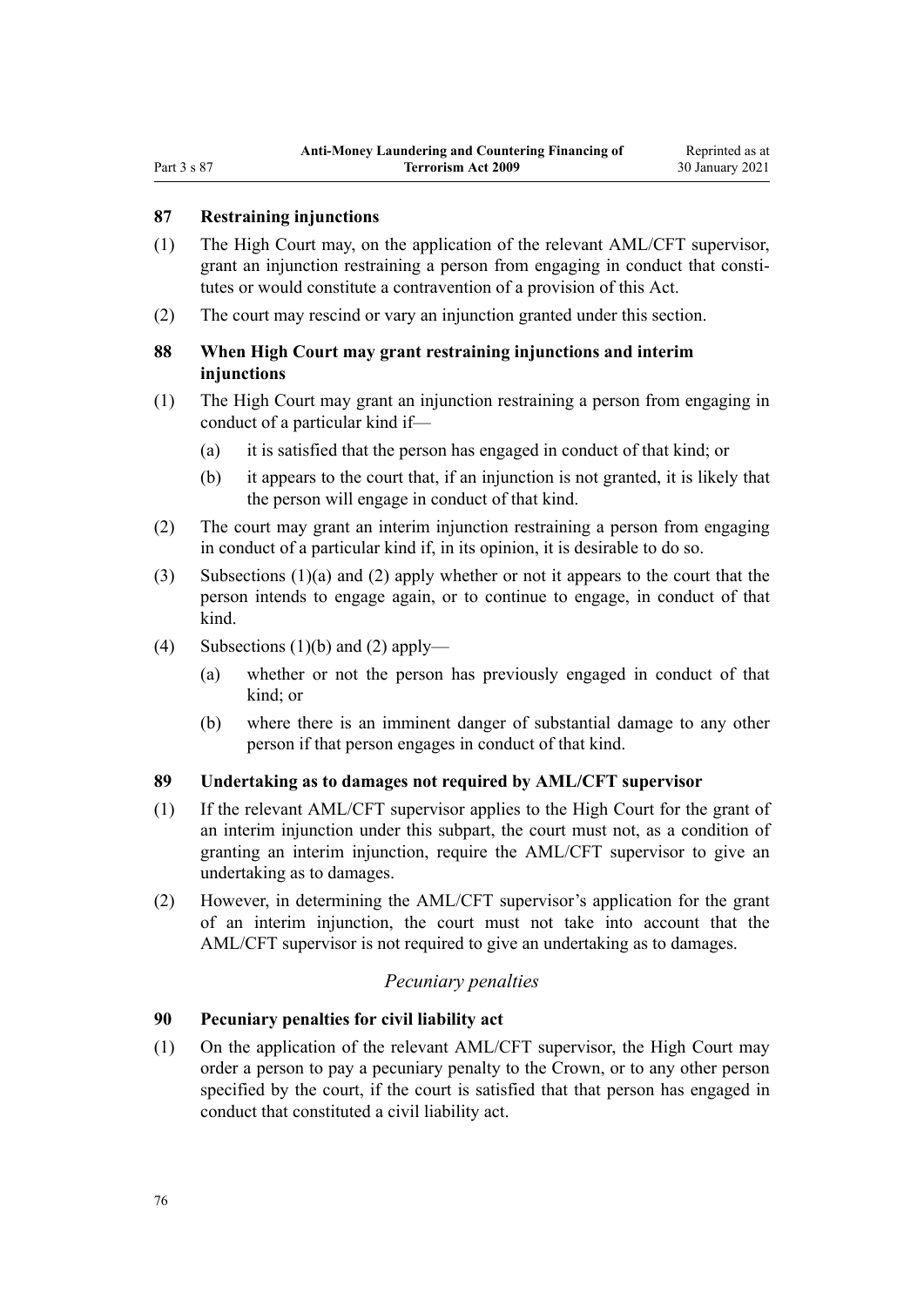- <span id="page-76-0"></span>(2) For a civil liability act specified in [section 78\(b\), \(c\), \(d\), or \(g\),](#page-72-0) the maximum amount of a pecuniary penalty under this Act is,—
	- (a) in the case of an individual, \$100,000; and
	- (b) in the case of a body corporate or partnership, \$1 million.
- (3) For a civil liability act specified in [section 78\(a\), \(da\), \(e\), or \(f\)](#page-72-0), the maximum amount of a pecuniary penalty under this Act is,—
	- (a) in the case of an individual, \$200,000; and
	- (b) in the case of a body corporate or partnership, \$2 million.
- (4) In determining an appropriate pecuniary penalty, the court must have regard to all relevant matters, including—
	- (a) the nature and extent of the civil liability act; and
	- (b) the likelihood, nature, and extent of any damage to the integrity or reputation of New Zealand's financial system because of the civil liability act; and
	- (c) the circumstances in which the civil liability act occurred; and
	- (d) whether the person has previously been found by the court in proceedings under this Act to have engaged in any similar conduct.

Section 90(2)(b): amended, on 8 September 2018, by [section 7\(1\)](http://legislation.govt.nz/pdflink.aspx?id=LMS15913) of the Statutes Amendment Act 2018 (2018 No 27).

Section 90(3): amended, on 1 July 2017, by [section 12](http://legislation.govt.nz/pdflink.aspx?id=DLM6602229) of the Anti-Money Laundering and Countering Financing of Terrorism Amendment Act 2015 (2015 No 96).

Section 90(3)(b): amended, on 8 September 2018, by [section 7\(2\)](http://legislation.govt.nz/pdflink.aspx?id=LMS15913) of the Statutes Amendment Act 2018 (2018 No 27).

# Subpart 3—Offences

*Offence and penalties relating to civil liability act*

# **91 Offence and penalties for civil liability act**

A reporting entity that engages in conduct constituting a civil liability act commits an offence if the reporting entity engages in that conduct knowingly or recklessly.

# *Offences relating to suspicious activity reports and prescribed transaction*

*reports*

Heading: replaced, on 1 July 2017, by [section 13](http://legislation.govt.nz/pdflink.aspx?id=DLM6602230) of the Anti-Money Laundering and Countering Financing of Terrorism Amendment Act 2015 (2015 No 96).

Heading: amended, on 11 August 2017, by [section 34](http://legislation.govt.nz/pdflink.aspx?id=DLM7161317) of the Anti-Money Laundering and Countering Financing of Terrorism Amendment Act 2017 (2017 No 35).

## **92 Failing to report suspicious activity**

(1) A reporting entity commits an offence if—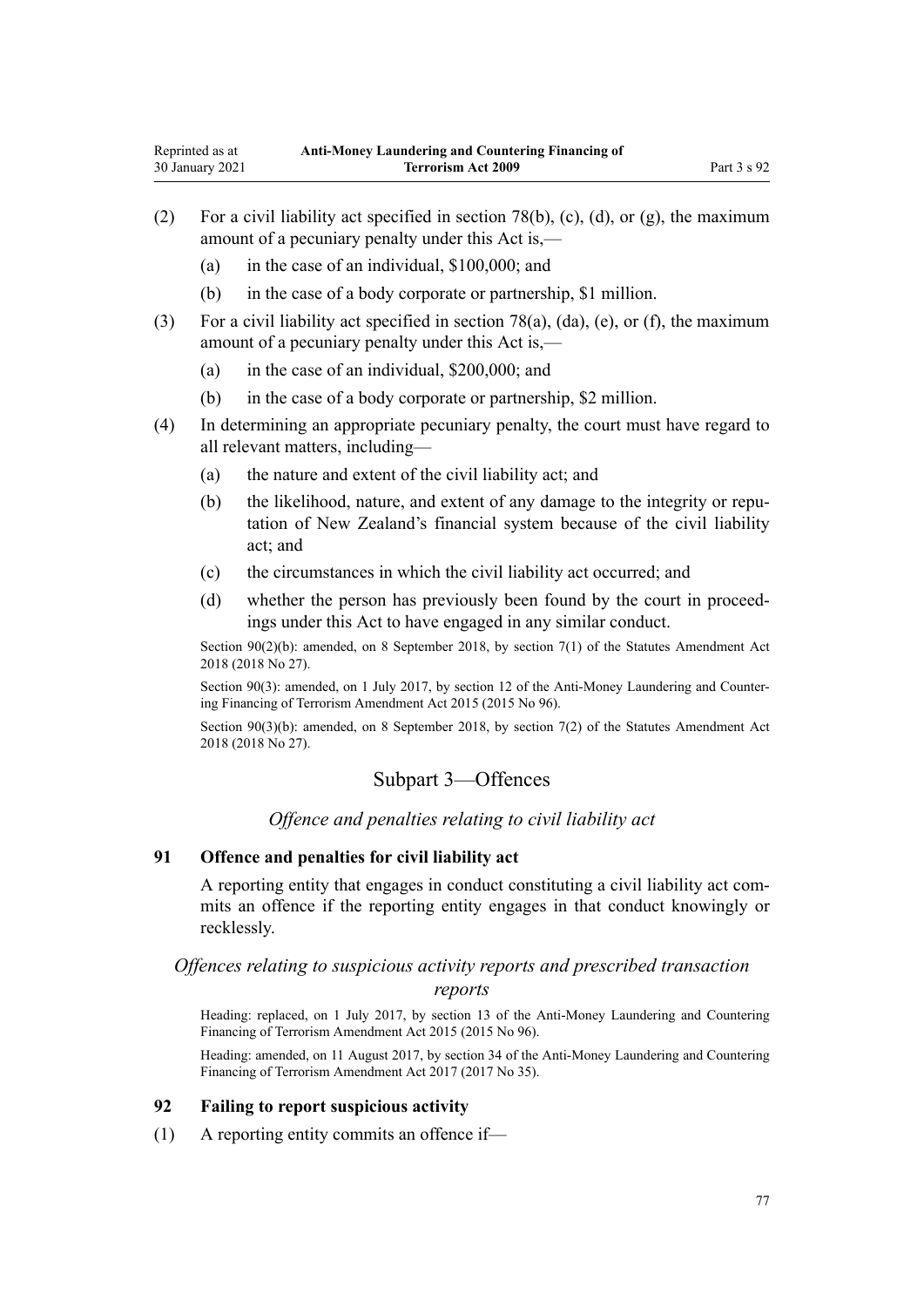|     | (a)                                                                                                                                                                                                                                | an activity is conducted or is sought to be conducted through the report-<br>ing entity; and                                                                            |                                                                                                                                                                                              |  |  |  |
|-----|------------------------------------------------------------------------------------------------------------------------------------------------------------------------------------------------------------------------------------|-------------------------------------------------------------------------------------------------------------------------------------------------------------------------|----------------------------------------------------------------------------------------------------------------------------------------------------------------------------------------------|--|--|--|
|     | (b)                                                                                                                                                                                                                                |                                                                                                                                                                         | the reporting entity has reasonable grounds to suspect that the activity or<br>the proposed activity is or may be—                                                                           |  |  |  |
|     |                                                                                                                                                                                                                                    | (i)                                                                                                                                                                     | relevant to the investigation or prosecution of any person for a<br>money laundering offence; or                                                                                             |  |  |  |
|     |                                                                                                                                                                                                                                    | (ii)                                                                                                                                                                    | relevant to the enforcement of the Misuse of Drugs Act 1975; or                                                                                                                              |  |  |  |
|     |                                                                                                                                                                                                                                    | (iii)                                                                                                                                                                   | relevant to the enforcement of the Terrorism Suppression Act<br>2002; or                                                                                                                     |  |  |  |
|     |                                                                                                                                                                                                                                    | (iv)                                                                                                                                                                    | relevant to the enforcement of the Proceeds of Crime Act 1991 or<br>the Criminal Proceeds (Recovery) Act 2009; or                                                                            |  |  |  |
|     |                                                                                                                                                                                                                                    | (v)                                                                                                                                                                     | relevant to the investigation or prosecution of an offence within<br>the meaning of section $243(1)$ of the Crimes Act 1961; and                                                             |  |  |  |
|     | (c)                                                                                                                                                                                                                                |                                                                                                                                                                         | the reporting entity fails to report the activity or the proposed activity to<br>the Commissioner as soon as practicable, but no later than 3 working<br>days, after forming that suspicion. |  |  |  |
| (2) | It is a defence to a prosecution under this section if a reporting entity believes<br>on reasonable grounds that the documents or information relating to the activ-<br>ity were privileged communications.                        |                                                                                                                                                                         |                                                                                                                                                                                              |  |  |  |
|     |                                                                                                                                                                                                                                    | Compare: 1996 No 9 s 22(1)                                                                                                                                              |                                                                                                                                                                                              |  |  |  |
|     |                                                                                                                                                                                                                                    | Section 92 heading: amended, on 11 August 2017, by section 35(1) of the Anti-Money Laundering<br>and Countering Financing of Terrorism Amendment Act 2017 (2017 No 35). |                                                                                                                                                                                              |  |  |  |
|     | Section $92(1)(a)$ : amended, on 11 August 2017, by section 35(2) of the Anti-Money Laundering and<br>Countering Financing of Terrorism Amendment Act 2017 (2017 No 35).                                                           |                                                                                                                                                                         |                                                                                                                                                                                              |  |  |  |
|     | Section $92(1)(b)$ : amended, on 11 August 2017, by section 35(3) of the Anti-Money Laundering and<br>Countering Financing of Terrorism Amendment Act 2017 (2017 No 35).                                                           |                                                                                                                                                                         |                                                                                                                                                                                              |  |  |  |
|     | Section $92(1)(b)(iv)$ : amended, on 12 December 2012, by section 6 of the Anti-Money Laundering<br>and Countering Financing of Terrorism Amendment Act 2012 (2012 No 98).                                                         |                                                                                                                                                                         |                                                                                                                                                                                              |  |  |  |
|     | Section $92(1)(b)(v)$ : amended, on 1 July 2017, by section 14 of the Anti-Money Laundering and<br>Countering Financing of Terrorism Amendment Act 2015 (2015 No 96).                                                              |                                                                                                                                                                         |                                                                                                                                                                                              |  |  |  |
|     | Section $92(1)(c)$ : amended, on 11 August 2017, by section 35(4) of the Anti-Money Laundering and<br>Countering Financing of Terrorism Amendment Act 2017 (2017 No 35).                                                           |                                                                                                                                                                         |                                                                                                                                                                                              |  |  |  |
|     | Section 92(2): inserted, on 11 August 2017, by section 35(5) of the Anti-Money Laundering and<br>Countering Financing of Terrorism Amendment Act 2017 (2017 No 35).                                                                |                                                                                                                                                                         |                                                                                                                                                                                              |  |  |  |
| 93  | Providing false or misleading information in connection with suspicious<br>activity reports or prescribed transaction reports                                                                                                      |                                                                                                                                                                         |                                                                                                                                                                                              |  |  |  |
|     | A person commits an offence who, in making a suspicious activity report or a<br>prescribed transaction report, or in supplying information in connection with a<br>suspicious activity report or a prescribed transaction report,— |                                                                                                                                                                         |                                                                                                                                                                                              |  |  |  |

(a) makes any statement that the person knows is false or misleading in a material particular; or

Part 3 s 93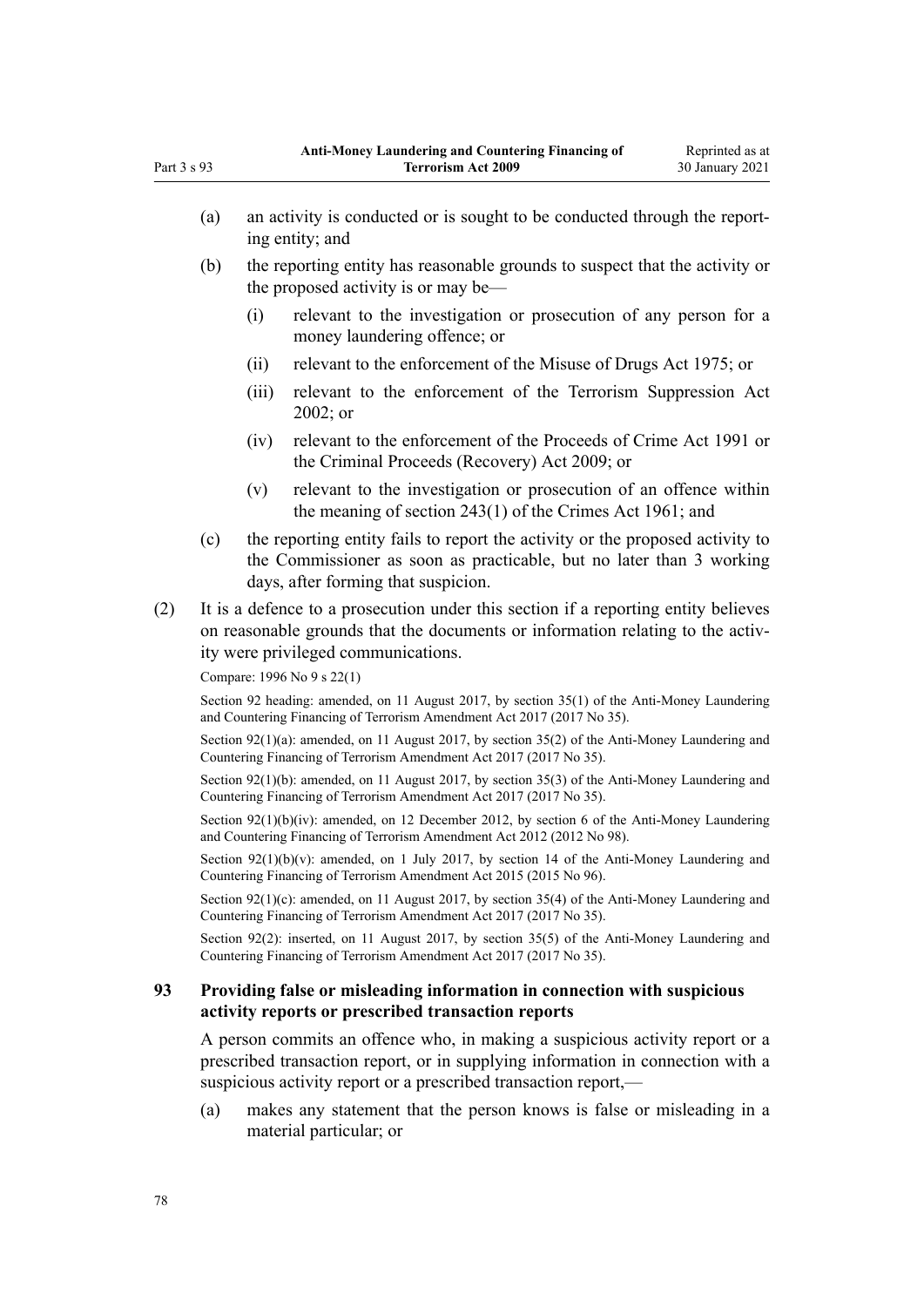(b) omits from any statement any matter or thing without which the person knows that the statement is false or misleading in a material particular.

Compare: 1996 No 9 [s 22\(3\)](http://legislation.govt.nz/pdflink.aspx?id=DLM374118)

Reprinted as at 30 January 2021

> Section 93 heading: amended, on 11 August 2017, by [section 36\(1\)](http://legislation.govt.nz/pdflink.aspx?id=DLM7161319) of the Anti-Money Laundering and Countering Financing of Terrorism Amendment Act 2017 (2017 No 35).

> Section 93 heading: amended, on 1 July 2017, by [section 15\(1\)](http://legislation.govt.nz/pdflink.aspx?id=DLM6602233) of the Anti-Money Laundering and Countering Financing of Terrorism Amendment Act 2015 (2015 No 96).

> Section 93: amended, on 11 August 2017, by [section 36\(2\)](http://legislation.govt.nz/pdflink.aspx?id=DLM7161319) of the Anti-Money Laundering and Countering Financing of Terrorism Amendment Act 2017 (2017 No 35).

> Section 93: amended, on 1 July 2017, by [section 15\(2\)](http://legislation.govt.nz/pdflink.aspx?id=DLM6602233) of the Anti-Money Laundering and Countering Financing of Terrorism Amendment Act 2015 (2015 No 96).

## **94 Unlawful disclosure of suspicious activity reports or prescribed transaction reports**

- (1) A person commits an offence who contravenes [section 46—](#page-54-0)
	- (a) for the purpose of obtaining, directly or indirectly, an advantage or a pecuniary gain for that person or any other person; or
	- (b) with intent to prejudice any investigation into—
		- (i) the commission or possible commission of a money laundering offence; or
		- (ii) the financing of terrorism or the possible financing of terrorism.
- (2) A person commits an offence who—
	- (a) is an officer or employee or a former officer or employee of a reporting entity, a person appointed as an AML/CFT compliance officer under [sec](#page-61-0)[tion 56\(3\),](#page-61-0) or an auditor for a reporting entity; and
	- (b) has become aware, or became aware, in the course of that person's duties as such an officer or employee, that any investigation into any activity or proposed activity that is the subject of a suspicious activity report or a prescribed transaction report is being, or may be, conducted by the Police; and
	- (c) knows that he or she is not legally authorised to disclose the information; and
	- (d) discloses that information to any other person—
		- (i) for the purpose of obtaining, directly or indirectly, an advantage or a pecuniary gain for that person or any other person; or
		- (ii) with intent to prejudice any investigation into—
			- (A) the commission or possible commission of a money laundering offence; or
			- (B) the financing of terrorism or the possible financing of terrorism.

Compare: 1996 No 9 [s 22\(4\), \(5\)](http://legislation.govt.nz/pdflink.aspx?id=DLM374118)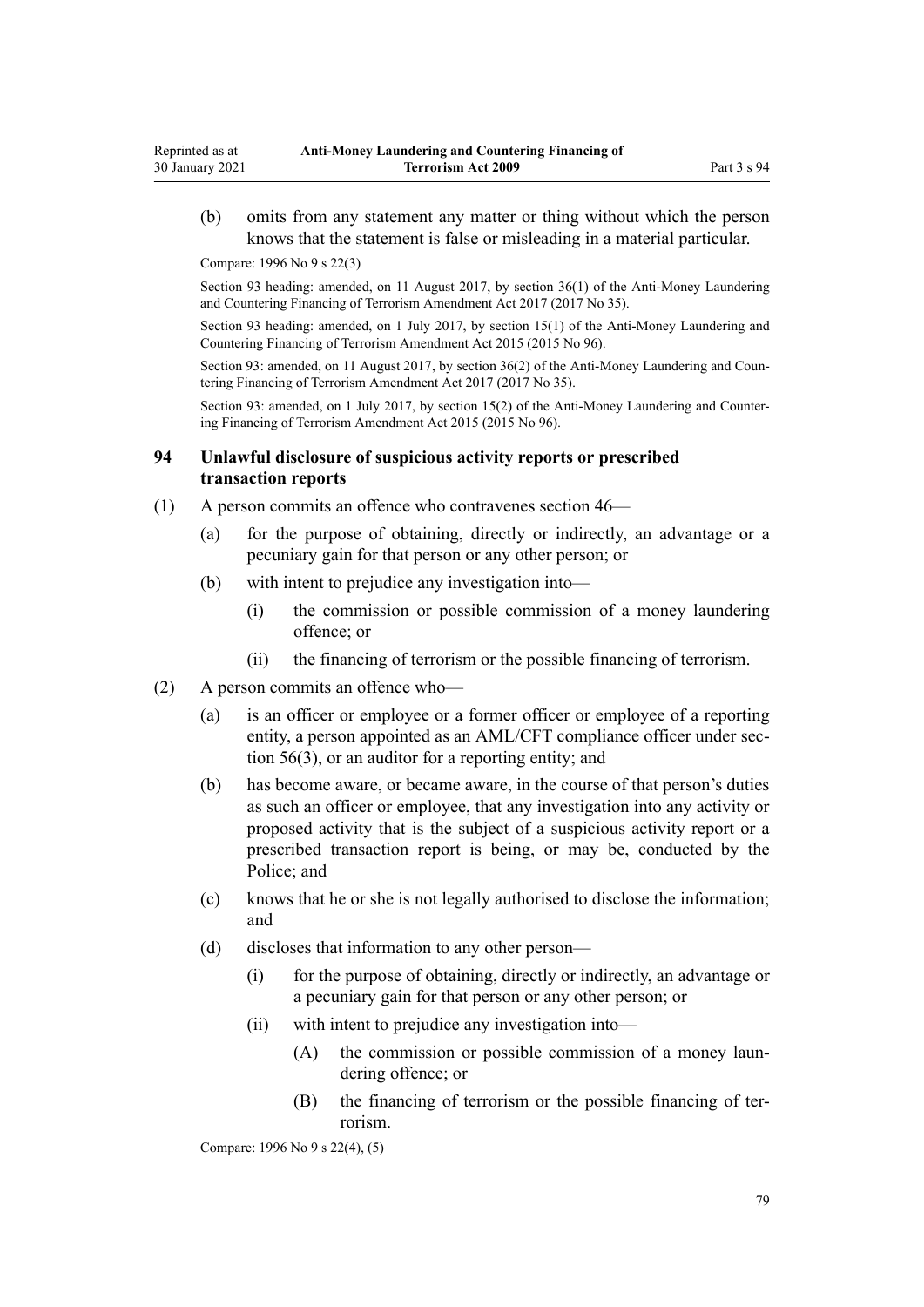Section 94 heading: amended, on 11 August 2017, by [section 37\(1\)](http://legislation.govt.nz/pdflink.aspx?id=DLM7161320) of the Anti-Money Laundering and Countering Financing of Terrorism Amendment Act 2017 (2017 No 35).

Section 94 heading: amended, on 1 July 2017, by [section 16\(1\)](http://legislation.govt.nz/pdflink.aspx?id=DLM6602234) of the Anti-Money Laundering and Countering Financing of Terrorism Amendment Act 2015 (2015 No 96).

Section 94(2)(b): amended, on 11 August 2017, by [section 37\(2\)](http://legislation.govt.nz/pdflink.aspx?id=DLM7161320) of the Anti-Money Laundering and Countering Financing of Terrorism Amendment Act 2017 (2017 No 35).

Section 94(2)(b): amended, on 1 July 2017, by [section 16\(2\)](http://legislation.govt.nz/pdflink.aspx?id=DLM6602234) of the Anti-Money Laundering and Countering Financing of Terrorism Amendment Act 2015 (2015 No 96).

## **95 Failure to keep or retain adequate records relating to suspicious activities or prescribed transactions**

A reporting entity commits an offence if the reporting entity fails to keep or retain adequate records relating to a suspicious activity or a prescribed transaction.

Section 95 heading: amended, on 11 August 2017, by [section 38\(1\)](http://legislation.govt.nz/pdflink.aspx?id=DLM7161321) of the Anti-Money Laundering and Countering Financing of Terrorism Amendment Act 2017 (2017 No 35).

Section 95 heading: amended, on 1 July 2017, by [section 17\(1\)](http://legislation.govt.nz/pdflink.aspx?id=DLM6602235) of the Anti-Money Laundering and Countering Financing of Terrorism Amendment Act 2015 (2015 No 96).

Section 95: amended, on 11 August 2017, by [section 38\(2\)](http://legislation.govt.nz/pdflink.aspx?id=DLM7161321) of the Anti-Money Laundering and Countering Financing of Terrorism Amendment Act 2017 (2017 No 35).

Section 95: amended, on 1 July 2017, by [section 17\(2\)](http://legislation.govt.nz/pdflink.aspx?id=DLM6602235) of the Anti-Money Laundering and Countering Financing of Terrorism Amendment Act 2015 (2015 No 96).

# **96 Obstruction of investigation relating to suspicious activity reports or prescribed transaction reports**

- (1) A person commits an offence if the person obstructs any investigation relating to any suspicious activity report or prescribed transaction report without lawful justification or excuse.
- (2) It is a defence to a prosecution under this section if the reporting entity believes on reasonable grounds that the documents or information were privileged communications.

Section 96 heading: amended, on 11 August 2017, by [section 39\(1\)](http://legislation.govt.nz/pdflink.aspx?id=DLM7161322) of the Anti-Money Laundering and Countering Financing of Terrorism Amendment Act 2017 (2017 No 35).

Section 96 heading: amended, on 1 July 2017, by [section 18\(1\)](http://legislation.govt.nz/pdflink.aspx?id=DLM6602236) of the Anti-Money Laundering and Countering Financing of Terrorism Amendment Act 2015 (2015 No 96).

Section 96(1): amended, on 11 August 2017, by [section 39\(2\)](http://legislation.govt.nz/pdflink.aspx?id=DLM7161322) of the Anti-Money Laundering and Countering Financing of Terrorism Amendment Act 2017 (2017 No 35).

Section 96(1): amended, on 1 July 2017, by [section 18\(2\)](http://legislation.govt.nz/pdflink.aspx?id=DLM6602236) of the Anti-Money Laundering and Countering Financing of Terrorism Amendment Act 2015 (2015 No 96).

Section 96(2): inserted, on 11 August 2017, by [section 39\(3\)](http://legislation.govt.nz/pdflink.aspx?id=DLM7161322) of the Anti-Money Laundering and Countering Financing of Terrorism Amendment Act 2017 (2017 No 35).

## **97 Contravention of section 47(1) or 48A(1)**

A person commits an offence if the person acts in contravention of [section](#page-55-0) [47\(1\)](#page-55-0) or [48A\(1\)](#page-56-0) without lawful justification or excuse.

Compare: 1996 No 9 [s 22\(8\)](http://legislation.govt.nz/pdflink.aspx?id=DLM374118)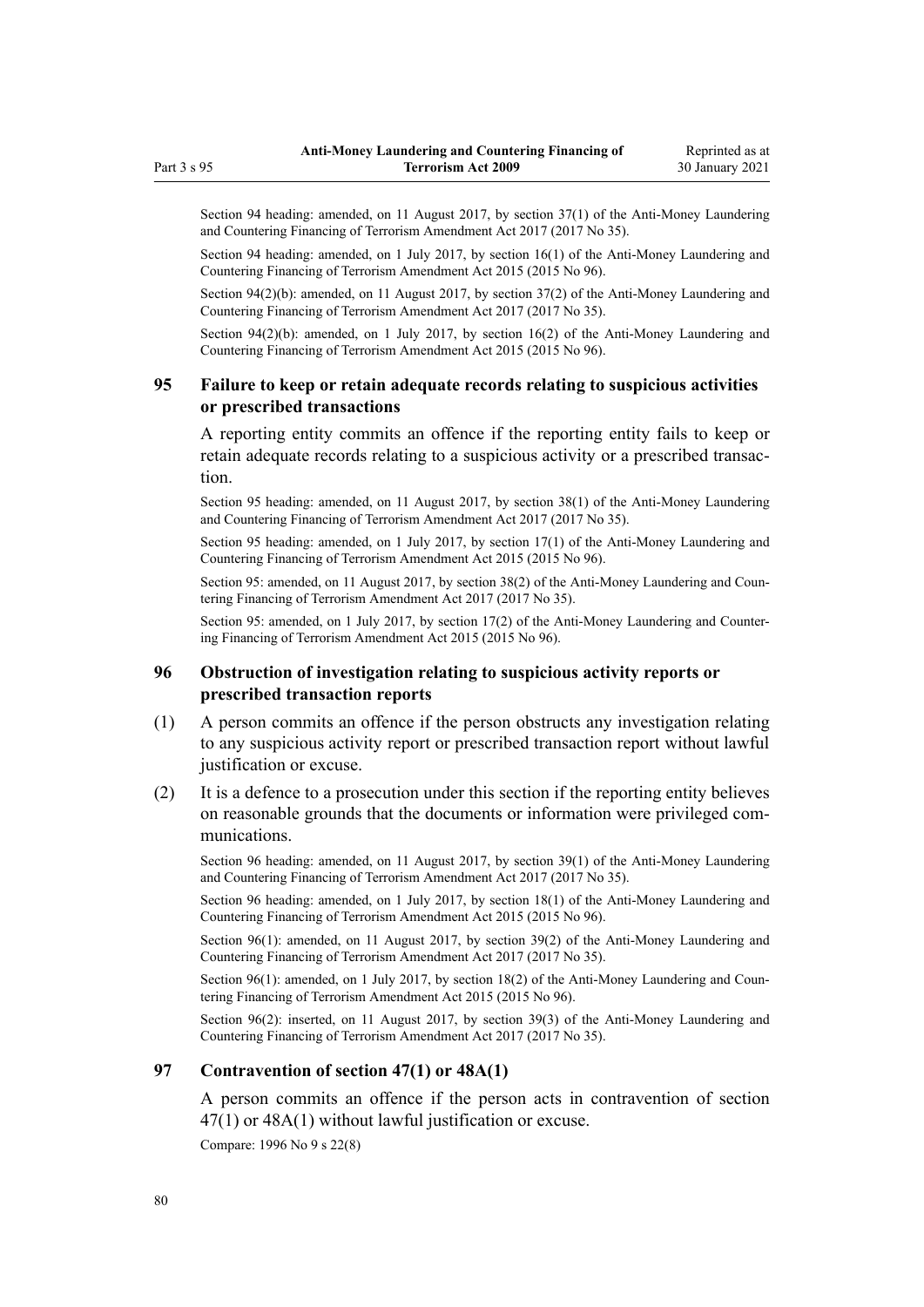Section 97 heading: amended, on 1 July 2017, by [section 19\(1\)](http://legislation.govt.nz/pdflink.aspx?id=DLM6602237) of the Anti-Money Laundering and Countering Financing of Terrorism Amendment Act 2015 (2015 No 96).

Section 97: amended, on 1 July 2017, by [section 19\(2\)](http://legislation.govt.nz/pdflink.aspx?id=DLM6602237) of the Anti-Money Laundering and Countering Financing of Terrorism Amendment Act 2015 (2015 No 96).

#### **98 Defence**

(1) It is a defence to a charge against a person in relation to a contravention of, or a failure to comply with, [Part 2](#page-30-0) if the defendant proves that—

- (a) the defendant took all reasonable steps to ensure that the defendant complied with that Part; or
- (b) in the circumstances of the particular case, the defendant could not reasonably have been expected to ensure that the defendant complied with that Part.
- (2) In determining, for the purposes of subsection (1)(a), whether or not a defendant took all reasonable steps to comply with [Part 2](#page-30-0), the court must have regard to—
	- (a) the nature of the reporting entity and the activities in which it engages; and
	- (b) the existence and adequacy of any procedures established by the reporting entity to ensure compliance with that Part.
- (3) Except as provided in subsection (4), subsection (1) does not apply unless, within 21 days after the service of the summons, or within such further time as the court may allow, the defendant has delivered to the prosecutor a written notice—
	- (a) stating that the defendant intends to rely on the defence referred to in subsection (1); and
	- (b) specifying the reasonable steps that the defendant will claim to have taken.
- (4) In any such prosecution, evidence that the defendant took a step not specified in the written notice required by subsection (3) is not, except with the leave of the court, admissible for the purpose of supporting a defence under subsection (1).

Compare: 1996 No 9 [s 23](http://legislation.govt.nz/pdflink.aspx?id=DLM374121)

## **99 Time limit for prosecution of offences relating to civil liability act and suspicious activity reports or prescribed transaction reports**

Despite anything to the contrary in [section 25](http://legislation.govt.nz/pdflink.aspx?id=DLM3360067) of the Criminal Procedure Act 2011, the limitation period in respect of an offence under any of [sections 91 to](#page-76-0) [97](#page-76-0) of this Act ends on the date that is 3 years after the date on which the offence was committed.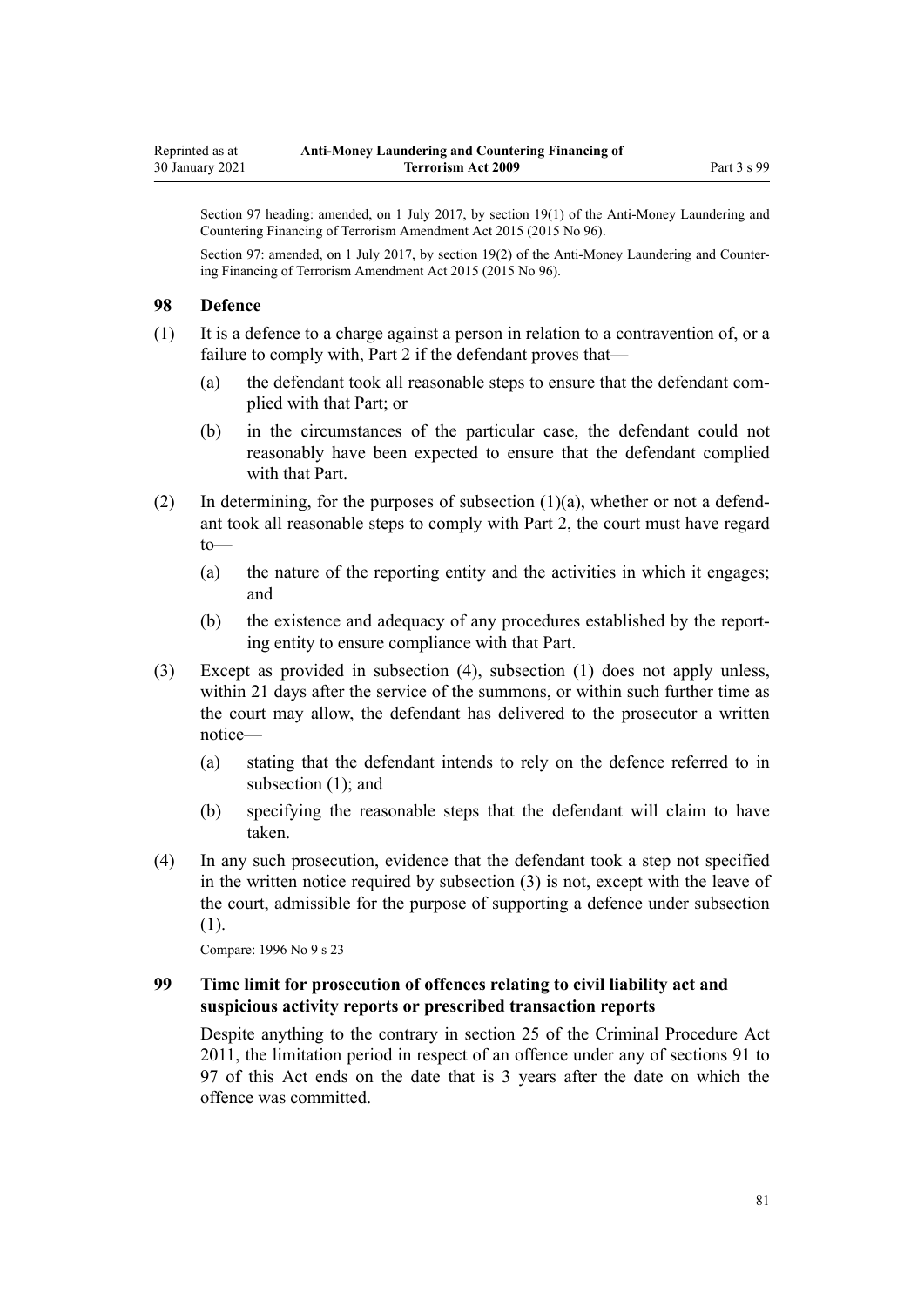<span id="page-81-0"></span>Section 99: replaced, on 1 July 2013, by [section 413](http://legislation.govt.nz/pdflink.aspx?id=DLM3360714) of the Criminal Procedure Act 2011 (2011) No 81).

Section 99 heading: amended, on 11 August 2017, by [section 40](http://legislation.govt.nz/pdflink.aspx?id=DLM7161323) of the Anti-Money Laundering and Countering Financing of Terrorism Amendment Act 2017 (2017 No 35).

Section 99 heading: amended, on 1 July 2017, by [section 20](http://legislation.govt.nz/pdflink.aspx?id=DLM6602238) of the Anti-Money Laundering and Countering Financing of Terrorism Amendment Act 2015 (2015 No 96).

#### **100 Penalties**

A reporting entity or person who commits an offence under any of [sections 91](#page-76-0) [to 97](#page-76-0) is liable, on conviction, to,—

- (a) in the case of an individual, either or both of the following:
	- (i) a term of imprisonment of not more than 2 years:
	- (ii) a fine of up to \$300,000; and
- (b) in the case of a body corporate or partnership, a fine of up to \$5 million.

Section 100(b): amended, on 8 September 2018, by [section 8](http://legislation.govt.nz/pdflink.aspx?id=LMS15920) of the Statutes Amendment Act 2018 (2018 No 27).

*Other offences relating to non-compliance with AML/CFT requirements*

## **101 Structuring transaction to avoid application of AML/CFT requirements**

- (1) A person commits an offence if the person structures a transaction (other than a transaction that involves the cross-border transportation of cash) to avoid the application of any AML/CFT requirements.
- (2) For the purposes of this section, **transaction** includes, but is not limited to, a suspicious transaction or a prescribed transaction.

Section 101(2): inserted, on 1 July 2017, by [section 21](http://legislation.govt.nz/pdflink.aspx?id=DLM6602239) of the Anti-Money Laundering and Countering Financing of Terrorism Amendment Act 2015 (2015 No 96).

#### **102 Offence to obstruct AML/CFT supervisor**

A person commits an offence if the person wilfully obstructs any AML/CFT supervisor in the exercise of any power conferred or the performance of any function imposed on that supervisor by this Act or regulations.

Section 102: amended, on 11 August 2017, by [section 41](http://legislation.govt.nz/pdflink.aspx?id=DLM7340631) of the Anti-Money Laundering and Countering Financing of Terrorism Amendment Act 2017 (2017 No 35).

## **103 Offence to provide false or misleading information to AML/CFT supervisor**

A person commits an offence if, without reasonable excuse, the person provides information to an AML/CFT supervisor knowing that information to be false or misleading in any material respect.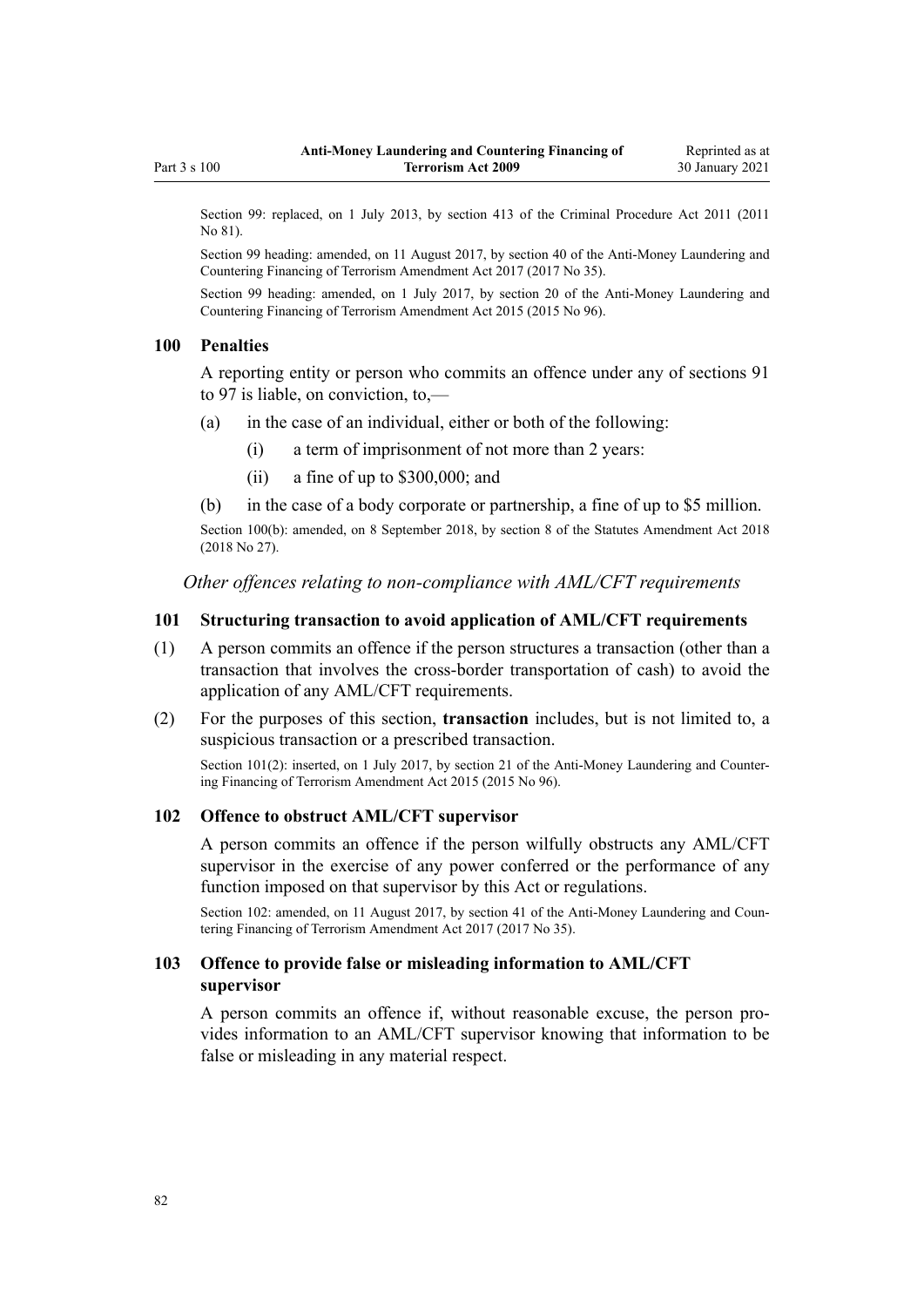# **104 Time limit for prosecution of offences relating to non-compliance with AML/CFT requirements**

Despite anything to the contrary in [section 25](http://legislation.govt.nz/pdflink.aspx?id=DLM3360067) of the Criminal Procedure Act 2011, the limitation period in respect of an offence under any of [sections 101 to](#page-81-0) [103](#page-81-0) of this Act ends on the date that is 3 years after the date on which the offence was committed.

Section 104: replaced, on 1 July 2013, by [section 413](http://legislation.govt.nz/pdflink.aspx?id=DLM3360714) of the Criminal Procedure Act 2011 (2011 No 81).

## **105 Penalties**

<span id="page-82-0"></span>Reprinted as at 30 January 2021

- (1) A person who commits an offence under [section 101](#page-81-0) is liable, on conviction,  $to,$ 
	- (a) in the case of an individual, either or both of the following:
		- (i) a term of imprisonment of not more than 2 years:
		- (ii) a fine of up to \$300,000; and
	- (b) in the case of a body corporate or partnership, a fine of up to \$5 million.
- (2) A person who commits an offence under either of [sections 102](#page-81-0) and [103](#page-81-0) is liable, on conviction, to,—
	- (a) in the case of an individual, either or both of the following:
		- (i) a term of imprisonment of not more than 3 months:
		- (ii) a fine of up to \$10,000; and
	- (b) in the case of a body corporate or partnership, a fine of up to \$50,000.

Section 105(1)(b): amended, on 8 September 2018, by [section 9\(1\)](http://legislation.govt.nz/pdflink.aspx?id=LMS15921) of the Statutes Amendment Act 2018 (2018 No 27).

Section 105(2)(b): amended, on 8 September 2018, by [section 9\(2\)](http://legislation.govt.nz/pdflink.aspx?id=LMS15921) of the Statutes Amendment Act 2018 (2018 No 27).

*Offences relating to cross-border transportation of cash*

## **106 Failure to report cash equal to or above applicable threshold value moved into or out of New Zealand**

A person commits an offence if the person fails, without reasonable excuse, to make or cause to be made a cash report, in accordance with [subpart 6](#page-68-0) of Part 2, concerning cash equal to or above the applicable threshold value that the person has moved into or out of New Zealand.

Section 106 heading: amended, on 11 August 2017, by [section 42\(1\)](http://legislation.govt.nz/pdflink.aspx?id=DLM7161324) of the Anti-Money Laundering and Countering Financing of Terrorism Amendment Act 2017 (2017 No 35).

Section 106: amended, on 11 August 2017, by [section 42\(2\)](http://legislation.govt.nz/pdflink.aspx?id=DLM7161324) of the Anti-Money Laundering and Countering Financing of Terrorism Amendment Act 2017 (2017 No 35).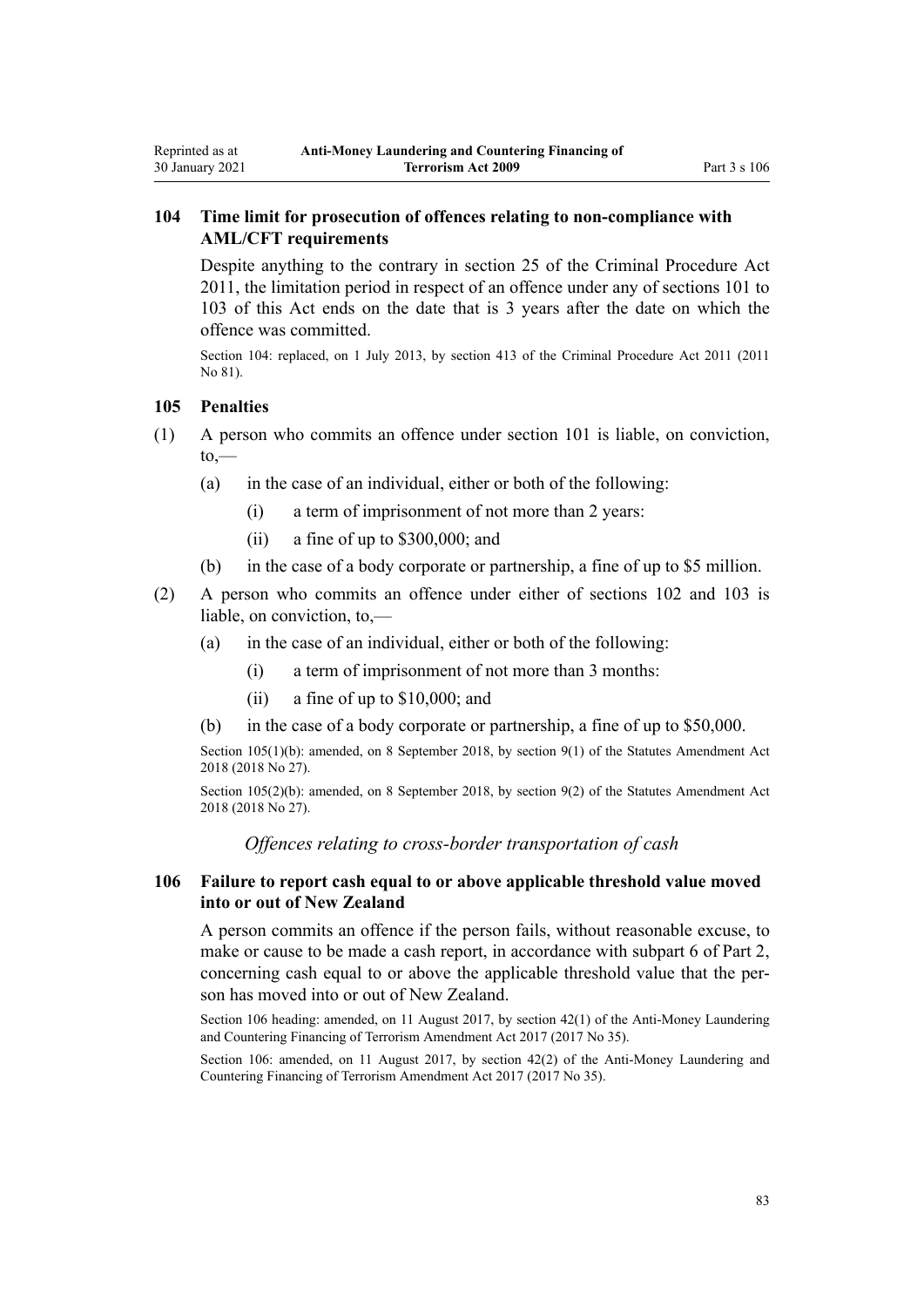# <span id="page-83-0"></span>Part 3 s 107

## **107 Failure to report cash equal to or above applicable threshold value received by person in New Zealand from overseas**

A person commits an offence if the person fails, without reasonable excuse, to make or cause to be made a cash report, in accordance with [subpart 6](#page-68-0) of Part 2, concerning cash equal to or above the applicable threshold value that the person has received in New Zealand from overseas.

Section 107 heading: amended, on 11 August 2017, by [section 43\(1\)](http://legislation.govt.nz/pdflink.aspx?id=DLM7161325) of the Anti-Money Laundering and Countering Financing of Terrorism Amendment Act 2017 (2017 No 35).

Section 107: amended, on 11 August 2017, by [section 43\(2\)](http://legislation.govt.nz/pdflink.aspx?id=DLM7161325) of the Anti-Money Laundering and Countering Financing of Terrorism Amendment Act 2017 (2017 No 35).

## **108 Structuring cross-border transportation to avoid application of AML/CFT requirements**

A person commits an offence if the person structures a cross-border transportation of cash to avoid the application of any AML/CFT requirements.

## **109 Defence**

It is a defence to an offence under [section 106](#page-82-0) or 107 in relation to a failure to make or cause to be made a cash report to a Customs officer under [section](#page-69-0) [70\(d\)](#page-69-0) if the defendant proves that—

- (a) the failure was due to some emergency or to any other circumstances outside the reasonable control of the defendant; and
- (b) the defendant made or caused to be made a report in respect of that cash as soon as practicable after the obligation to make the report arose.

Compare: 1996 No 9 [s 40\(3\)](http://legislation.govt.nz/pdflink.aspx?id=DLM374157)

## **110 Providing false or misleading information in connection with cash report**

A person commits an offence if, without reasonable excuse, the person makes or causes to be made a cash report knowing it is false or misleading in any material respect.

Compare: 1996 No 9 [s 40\(1\)\(b\)](http://legislation.govt.nz/pdflink.aspx?id=DLM374157)

### **111 Offence to obstruct or not to answer questions from Customs officer**

- (1) A person commits an offence if the person wilfully obstructs any Customs officer in the exercise of any power conferred or performance of any duty imposed on that officer by this Act or regulations.
- (2) A person commits an offence if, without reasonable excuse, the person fails to answer questions from a Customs officer.

Compare: 1996 No 9 [s 40\(2\)](http://legislation.govt.nz/pdflink.aspx?id=DLM374157)

Section 111(1): amended, on 11 August 2017, by [section 44](http://legislation.govt.nz/pdflink.aspx?id=DLM7340632) of the Anti-Money Laundering and Countering Financing of Terrorism Amendment Act 2017 (2017 No 35).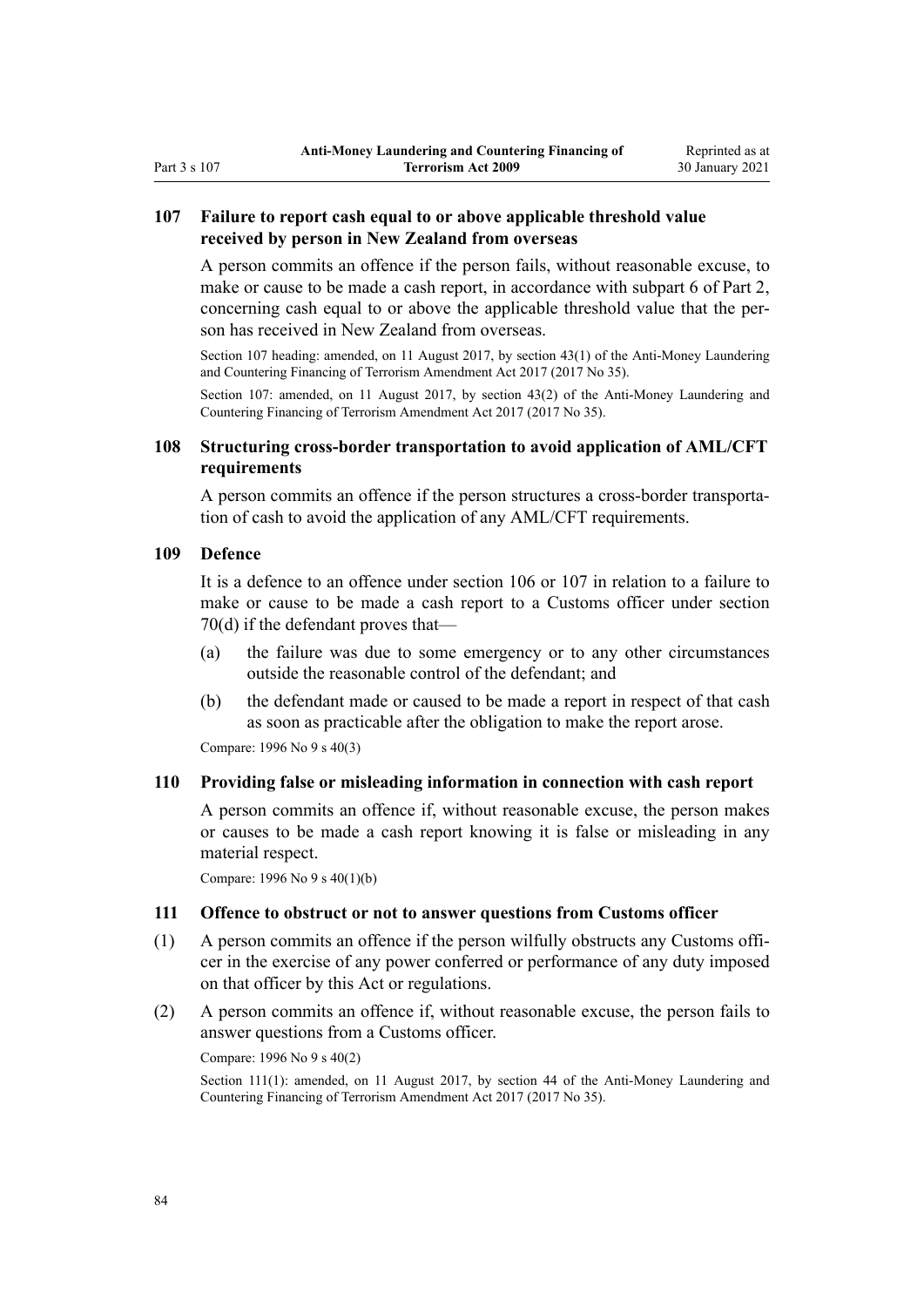## <span id="page-84-0"></span>**112 Penalties**

A person who commits an offence under any of [sections 106,](#page-82-0) [107](#page-83-0), [108](#page-83-0), [110](#page-83-0), and [111](#page-83-0) is liable, on conviction, to,—

- (a) in the case of an individual, either or both of the following:
	- (i) a term of imprisonment of not more than 3 months:
	- (ii) a fine of up to \$10,000; and
- (b) in the case of a body corporate or partnership, a fine of up to \$50,000.

Section 112: amended, on 1 July 2013, by [section 413](http://legislation.govt.nz/pdflink.aspx?id=DLM3360714) of the Criminal Procedure Act 2011 (2011 No 81).

Section 112(b): amended, on 8 September 2018, by [section 10](http://legislation.govt.nz/pdflink.aspx?id=LMS15922) of the Statutes Amendment Act 2018 (2018 No 27).

## **113 Chief executive of New Zealand Customs Service may deal with cash reporting offences**

- (1) This section applies if, in any case to which [section 106](#page-82-0) or [107](#page-83-0) applies, a person admits in writing that he or she has committed the offence and requests that the offence be dealt with summarily by the chief executive of the New Zealand Customs Service.
- (2) If this section applies, the chief executive of the New Zealand Customs Service may, at any time before a charging document has been filed in respect of the offence, accept from that person a sum, not exceeding \$500, that the chief executive of the New Zealand Customs Service thinks just in the circumstances of the case, in full satisfaction of any fine to which the person would otherwise be liable under section 112.
- (3) If the chief executive of the New Zealand Customs Service accepts any sum under this section, the offender is not liable to be prosecuted for the offence in respect of which the payment was made.

Compare: 1996 No 9 [s 41](http://legislation.govt.nz/pdflink.aspx?id=DLM374160)

Section 113(2): amended, on 1 July 2013, by [section 413](http://legislation.govt.nz/pdflink.aspx?id=DLM3360714) of the Criminal Procedure Act 2011 (2011 No 81).

### *Relationship with Customs and Excise Act 2018*

Heading: amended, on 1 October 2018, by [section 443\(3\)](http://legislation.govt.nz/pdflink.aspx?id=DLM7039957) of the Customs and Excise Act 2018 (2018 No 4).

#### **114 Relationship with Customs and Excise Act 2018**

- (1) Nothing in this Act limits or affects the [Customs and Excise Act 2018.](http://legislation.govt.nz/pdflink.aspx?id=DLM7038920)
- (2) The movement of cash in breach of any requirement of this Act or any regulations is, for the purposes of the [Customs and Excise Act 2018,](http://legislation.govt.nz/pdflink.aspx?id=DLM7038920) the importation or exportation of a prohibited good.
- (3) It is the duty of every Customs officer to prevent the movement of cash that is in breach of any requirement of this Act or any regulations.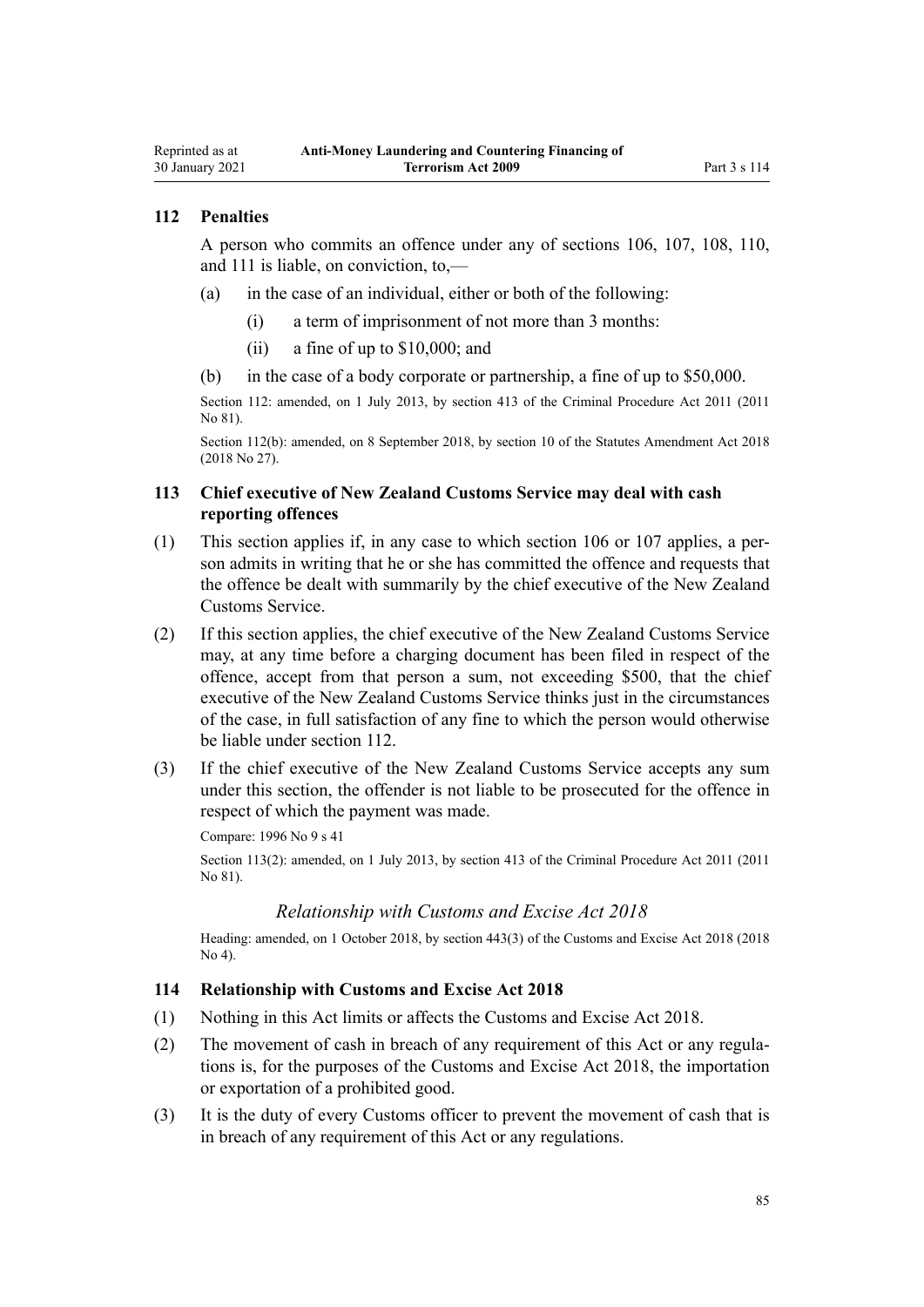| (4) | For the purpose of carrying out the duty in subsection (3), a Customs officer<br>may exercise his or her powers under the following sections of the Customs |                                                                                                                |  |  |  |
|-----|-------------------------------------------------------------------------------------------------------------------------------------------------------------|----------------------------------------------------------------------------------------------------------------|--|--|--|
|     | and Excise Act 2018 in relation to uncustomed or prohibited goods:                                                                                          |                                                                                                                |  |  |  |
|     | (a)                                                                                                                                                         | section 205 (questioning persons about goods and debt):                                                        |  |  |  |
|     | (b)                                                                                                                                                         | section 206 (detention of persons questioned about goods or debt and<br>suspected to be involved in offences): |  |  |  |
|     | (c)                                                                                                                                                         | sections 210, 211, and 214 (which relate to search and seizure):                                               |  |  |  |
|     | (d)                                                                                                                                                         | sections 225 and 226 (which relate to search warrants and use of aids by<br>Customs officers):                 |  |  |  |
|     | (e)                                                                                                                                                         | sections 227 and 237 (which relate to examination of goods):                                                   |  |  |  |
|     | (f)                                                                                                                                                         | section 228 (which relates to search of data in electronic devices):                                           |  |  |  |
|     | (g)                                                                                                                                                         | section 252 (further powers in relation to documents):                                                         |  |  |  |
|     | (h)                                                                                                                                                         | section 257 (copying of documents obtained during inspection):                                                 |  |  |  |
|     | (i)                                                                                                                                                         | section 258 (retention of documents and goods obtained during inspec-<br>tion):                                |  |  |  |
|     | (j)                                                                                                                                                         | sections 244 to 249 (which relate to seizure and detention of goods sus-<br>pected to be tainted property).    |  |  |  |
|     | Section 114 heading: amended, on 1 October 2018, by section 443(3) of the Customs and Excise Act<br>2018 (2018 No 4).                                       |                                                                                                                |  |  |  |
|     | Section 114(1): amended, on 1 October 2018, by section 443(3) of the Customs and Excise Act 2018<br>$(2018$ No 4).                                          |                                                                                                                |  |  |  |
|     | Section 114(2): amended, on 1 October 2018, by section 443(3) of the Customs and Excise Act 2018<br>$(2018$ No 4).                                          |                                                                                                                |  |  |  |
|     | Section 114(4): replaced, on 1 October 2018, by section 443(3) of the Customs and Excise Act 2018<br>$(2018$ No 4).                                         |                                                                                                                |  |  |  |
|     |                                                                                                                                                             | Stored value instrument searches by Customs officer                                                            |  |  |  |
|     | Heading: replaced, on 1 October 2018, by section 443(3) of the Customs and Excise Act 2018 (2018<br>No 4).                                                  |                                                                                                                |  |  |  |
| 115 |                                                                                                                                                             | Duty to assist Customs officer to access stored value instruments                                              |  |  |  |
| (1) |                                                                                                                                                             | A Customs officer evergising a search power or an evamination power under                                      |  |  |  |

- (1) A Customs officer exercising a search power or an examination power under [section 114\(4\)](#page-84-0) may require a specified person to provide access information and other information or assistance that is reasonable and necessary to allow the Customs officer to access data held in a stored value instrument.
- (2) In this case, [section 130](http://legislation.govt.nz/pdflink.aspx?id=DLM4355803) of the Search and Surveillance Act 2012 (which requires persons with knowledge of a computer system or other data storage devices or an Internet site to assist access) applies in respect of the stored value instrument with necessary modifications.
- (3) In this section, **stored value instrument**—

Part 3 s 115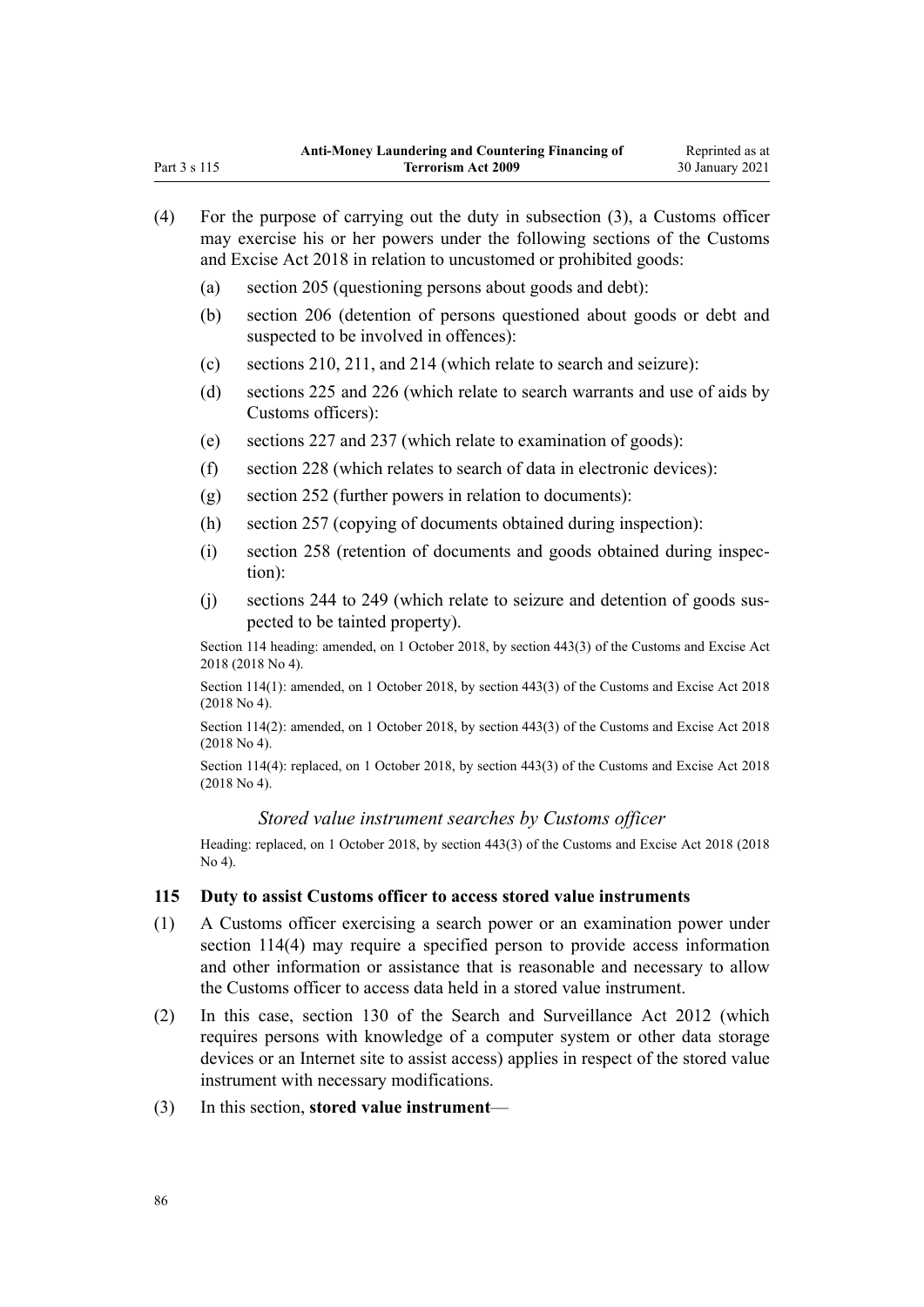- (a) means a portable device (for example, a debit card) that contains monetary value that is not physical currency but that can be reloaded or redeemed for cash; and
- (b) includes an instrument that is prescribed as a bearer-negotiable instrument under [section 153\(b\)](#page-105-0).

Section 115: replaced, on 1 October 2018, by [section 443\(3\)](http://legislation.govt.nz/pdflink.aspx?id=DLM7039957) of the Customs and Excise Act 2018 (2018 No 4).

# Subpart 4—Search and seizure

#### **116 Definitions**

In this subpart, unless the context otherwise requires,—

#### **document**—

- (a) means any record of information; and
- (b) includes—
	- (i) anything on which there is writing or any image; and
	- (ii) anything on which there are marks, figures, symbols, or perforations that have a meaning for persons qualified to interpret them; and
	- (iii) anything from which sounds, images, or writing can be reproduced, with or without the aid of anything else

**dwellinghouse** means a building, or an apartment, a flat, or a unit within a building, that is used as a private residence

**enforcement officer** means the relevant AML/CFT supervisor or the Commissioner (as the case may require) and includes a person appointed under [section](#page-98-0) [141](#page-98-0) by an AML/CFT supervisor

**evidential material** means any thing that there are reasonable grounds for believing is or may be evidence, or may provide or contain evidence, of—

- (a) an offence under this Part; or
- (b) an attempt to commit an offence under this Part; or
- (c) a civil liability act

**occupier**, in relation to any place, includes—

- (a) a person who is present at the place and is in apparent control of it; and
- (b) any person acting on behalf of the occupier

**place**—

- (a) means anywhere on, under, or over any land or water; and
- (b) includes all or any part of a building, structure, or conveyance

**seize** includes to secure against interference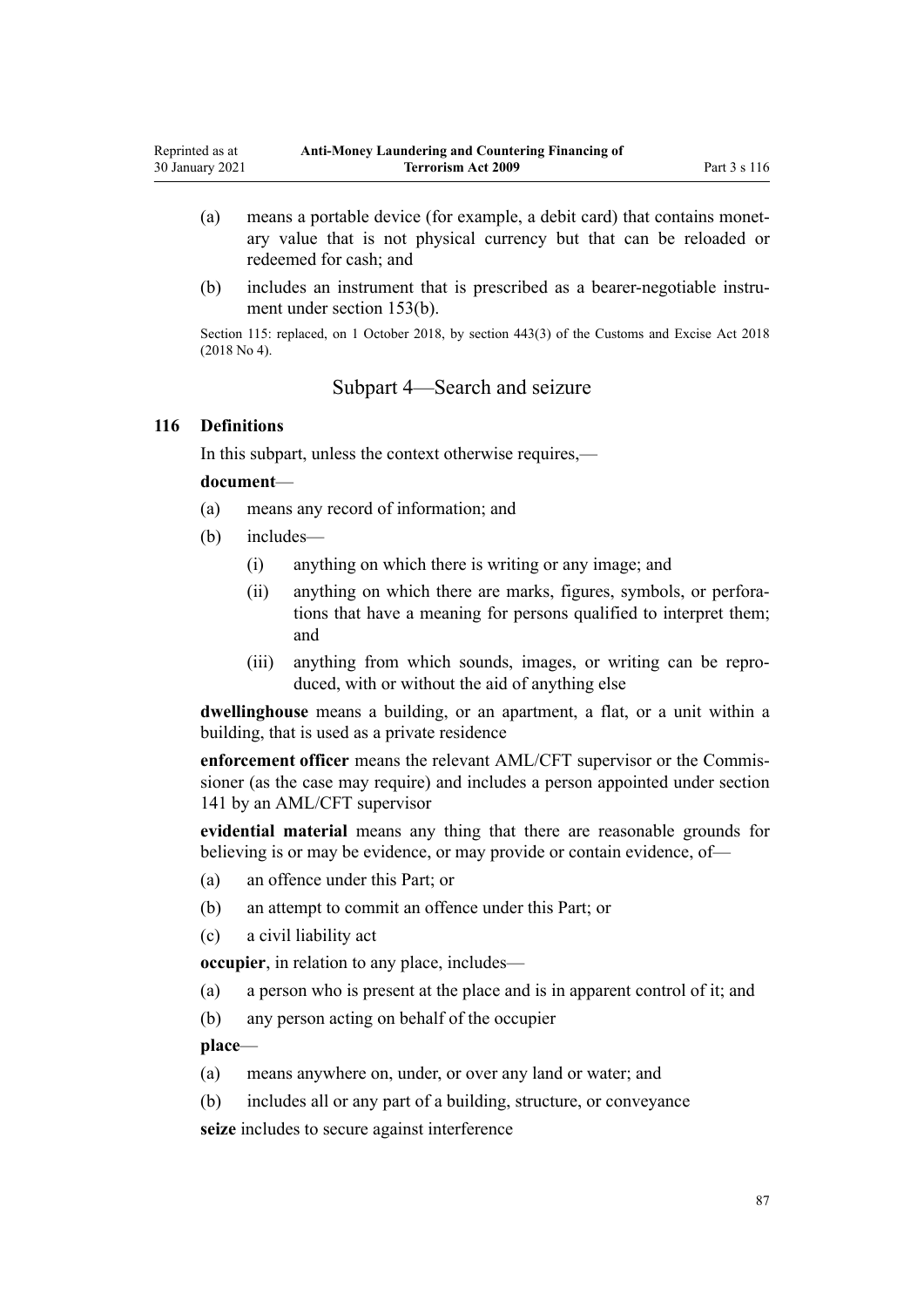**thing** includes—

- (a) any substance, article, document, container, or equipment; and
- (b) anything in electronic or magnetic form.

#### *Search warrants*

## **117 Search warrant**

- (1) An enforcement officer may apply for a search warrant in respect of a place.
- (2) The application must be made by an enforcement officer in the manner provided in [subpart 3](http://legislation.govt.nz/pdflink.aspx?id=DLM2136781) of Part 4 of the Search and Surveillance Act 2012.
- (3) An issuing officer (within the meaning of [section 3](http://legislation.govt.nz/pdflink.aspx?id=DLM2136542) of the Search and Surveillance Act 2012) may issue a search warrant in respect of a place if satisfied that there are reasonable grounds for believing that there is evidential material at that place.
- (4) The provisions of [subparts 1](http://legislation.govt.nz/pdflink.aspx?id=DLM2136771), [3,](http://legislation.govt.nz/pdflink.aspx?id=DLM2136781) [4](http://legislation.govt.nz/pdflink.aspx?id=DLM2136801), and [9](http://legislation.govt.nz/pdflink.aspx?id=DLM2136888) of Part 4 of the Search and Surveillance Act 2012 apply.
- (5) *[Repealed]*
- (6) *[Repealed]*

Section 117(2): replaced, on 30 June 2013, by [section 201\(3\)](http://legislation.govt.nz/pdflink.aspx?id=DLM4355905) of the Search and Surveillance Act 2012 (2012 No 24).

Section 117(3): amended, on 30 June 2013, by [section 201\(4\)](http://legislation.govt.nz/pdflink.aspx?id=DLM4355905) of the Search and Surveillance Act 2012 (2012 No 24).

Section 117(4): replaced, on 30 June 2013, by [section 201\(5\)](http://legislation.govt.nz/pdflink.aspx?id=DLM4355905) of the Search and Surveillance Act 2012 (2012 No 24).

Section 117(4): amended, on 11 August 2017, by [section 45](http://legislation.govt.nz/pdflink.aspx?id=DLM7161326) of the Anti-Money Laundering and Countering Financing of Terrorism Amendment Act 2017 (2017 No 35).

Section 117(5): repealed, on 30 June 2013, by [section 201\(5\)](http://legislation.govt.nz/pdflink.aspx?id=DLM4355905) of the Search and Surveillance Act 2012 (2012 No 24).

Section 117(6): repealed, on 30 June 2013, by [section 201\(5\)](http://legislation.govt.nz/pdflink.aspx?id=DLM4355905) of the Search and Surveillance Act 2012 (2012 No 24).

### **118 Powers under search warrant**

- (1) A search warrant issued under section 117 authorises the enforcement officer or constable who is executing it, and any person called on by that officer or constable to assist, to do any of the following:
	- (a) *[Repealed]*
	- (b) *[Repealed]*
	- (c) search for any evidential material at the place:
	- (d) inspect and copy any document; and for that purpose also do any of the following:
		- (i) require any person at the place to produce a particular document: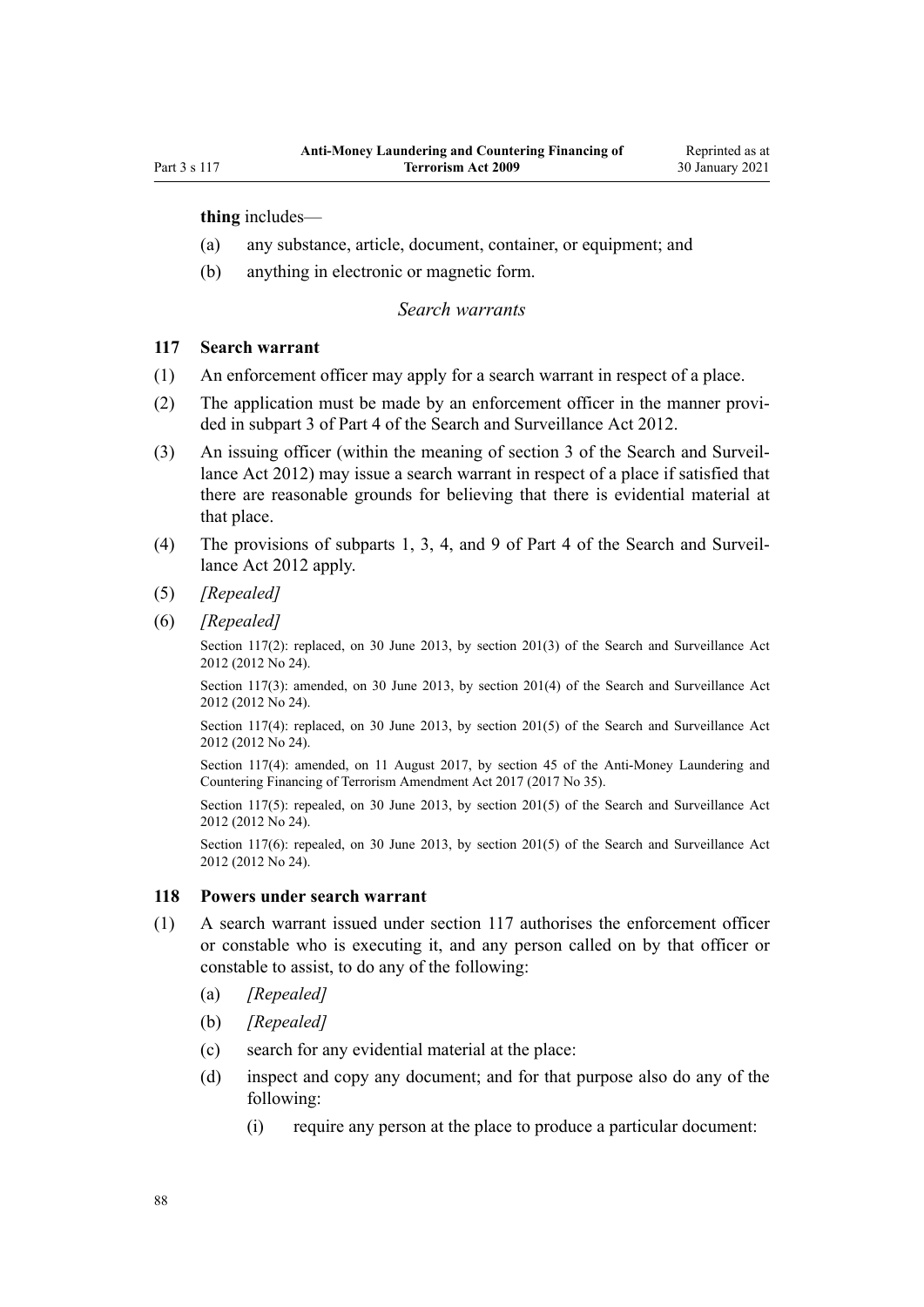- (ii) require any person at the place who has control or knowledge of a document to reproduce, or assist in reproducing, the document in usable form:
- (iii) operate any equipment at the place:
- (iv) remove a document temporarily to another place in order to copy it:
- (e) *[Repealed]*
- (f) require the occupier of the place to answer any questions put by the enforcement officer or constable.
- (2) An enforcement officer or constable may require the occupier of the place to do the following:
	- (a) hold any thing at the place in an unaltered state for a specified period of up to 5 working days:
	- (b) provide a copy of particular documents within a specified period (which must be a period that is reasonable in the circumstances).
- (3) The provisions of [Part 4](http://legislation.govt.nz/pdflink.aspx?id=DLM2136770) of the Search and Surveillance Act 2012 (except [sub](http://legislation.govt.nz/pdflink.aspx?id=DLM2136781)[part 3](http://legislation.govt.nz/pdflink.aspx?id=DLM2136781) and [sections 118,](http://legislation.govt.nz/pdflink.aspx?id=DLM2136813) [119](http://legislation.govt.nz/pdflink.aspx?id=DLM2136815), and [130\)](http://legislation.govt.nz/pdflink.aspx?id=DLM4355803) apply.

Section 118(1)(a): repealed, on 30 June 2013, by [section 201\(6\)](http://legislation.govt.nz/pdflink.aspx?id=DLM4355905) of the Search and Surveillance Act 2012 (2012 No 24).

Section 118(1)(b): repealed, on 30 June 2013, by [section 201\(6\)](http://legislation.govt.nz/pdflink.aspx?id=DLM4355905) of the Search and Surveillance Act 2012 (2012 No 24).

Section 118(1)(c): amended, on 30 June 2013, by [section 201\(7\)](http://legislation.govt.nz/pdflink.aspx?id=DLM4355905) of the Search and Surveillance Act 2012 (2012 No 24).

Section 118(1)(e): repealed, on 30 June 2013, by [section 201\(6\)](http://legislation.govt.nz/pdflink.aspx?id=DLM4355905) of the Search and Surveillance Act 2012 (2012 No 24).

Section 118(3): replaced, on 30 June 2013, by [section 201\(8\)](http://legislation.govt.nz/pdflink.aspx?id=DLM4355905) of the Search and Surveillance Act 2012 (2012 No 24).

*Conduct of entry, search, and seizure*

#### **119 Assistance with searches**

#### *[Repealed]*

Section 119: repealed, on 30 June 2013, by [section 201\(9\)](http://legislation.govt.nz/pdflink.aspx?id=DLM4355905) of the Search and Surveillance Act 2012 (2012 No 24).

#### **120 Enforcement officers to show identity card on request**

#### *[Repealed]*

Section 120: repealed, on 30 June 2013, by [section 201\(9\)](http://legislation.govt.nz/pdflink.aspx?id=DLM4355905) of the Search and Surveillance Act 2012 (2012 No 24).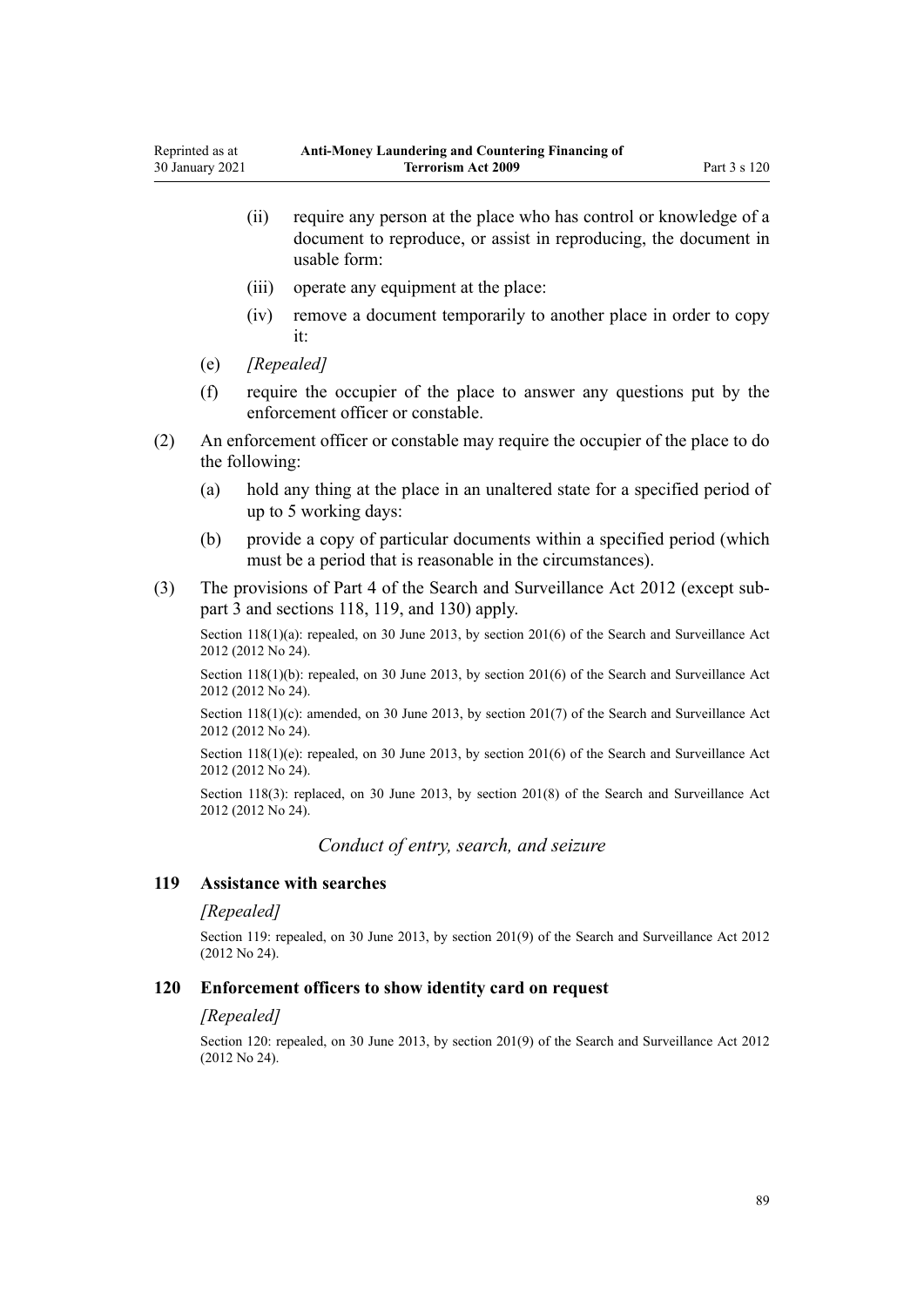## **121 Announcement before entry**

#### *[Repealed]*

Section 121: repealed, on 30 June 2013, by [section 201\(9\)](http://legislation.govt.nz/pdflink.aspx?id=DLM4355905) of the Search and Surveillance Act 2012 (2012 No 24).

#### **122 Details of warrant to be given to occupier**

#### *[Repealed]*

Section 122: repealed, on 30 June 2013, by [section 201\(9\)](http://legislation.govt.nz/pdflink.aspx?id=DLM4355905) of the Search and Surveillance Act 2012 (2012 No 24).

## **123 Occupier entitled to be present during search**

- (1) The occupier of a place that is subject to a search under this subpart, and who is present at any time during the search, is entitled to observe the search as it is being carried out.
- (2) The right to observe the search ceases if the person observing impedes the search.
- (3) This section does not prevent 2 or more parts of the place being searched at the same time.

#### **124 Use of electronic equipment**

- (1) If an enforcement officer, a constable, or a person assisting a search operates electronic equipment found at a place during a search, the officer, constable, or person must take all reasonable care not to damage the equipment or corrupt information stored on it.
- (2) If, as a result of a failure to take the care required by subsection (1), the owner of the equipment or information, or the occupier of the place that was searched, suffers damage, the owner or occupier may seek damages from the relevant AML/CFT supervisor or the Police (as the case may require) in respect of that damage.

## **125 Copies of documents seized to be provided**

#### *[Repealed]*

Section 125: repealed, on 30 June 2013, by [section 201\(9\)](http://legislation.govt.nz/pdflink.aspx?id=DLM4355905) of the Search and Surveillance Act 2012 (2012 No 24).

## **126 Receipts for things seized**

#### *[Repealed]*

Section 126: repealed, on 30 June 2013, by [section 201\(9\)](http://legislation.govt.nz/pdflink.aspx?id=DLM4355905) of the Search and Surveillance Act 2012 (2012 No 24).

## **127 Application of sections 198A and 198B of Summary Proceedings Act 1957**

### *[Repealed]*

Section 127: repealed, on 30 June 2013, by [section 201\(9\)](http://legislation.govt.nz/pdflink.aspx?id=DLM4355905) of the Search and Surveillance Act 2012 (2012 No 24).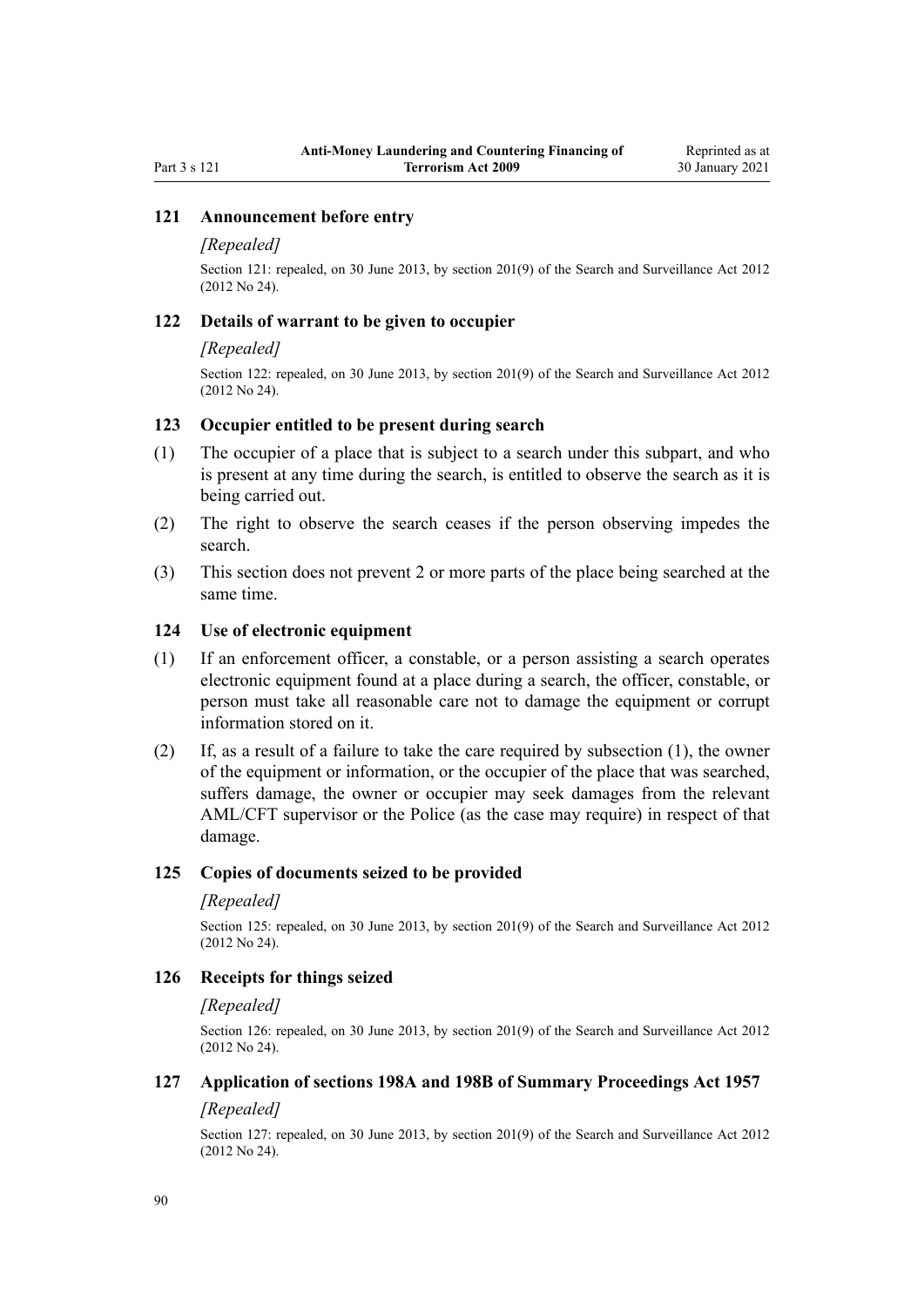*Return and retention of things seized*

*[Repealed]*

Heading: repealed, on 30 June 2013, pursuant to [section 201\(9\)](http://legislation.govt.nz/pdflink.aspx?id=DLM4355905) of the Search and Surveillance Act 2012 (2012 No 24).

#### **128 Return and retention of things seized**

#### *[Repealed]*

Section 128: repealed, on 30 June 2013, by [section 201\(9\)](http://legislation.govt.nz/pdflink.aspx?id=DLM4355905) of the Search and Surveillance Act 2012 (2012 No 24).

### **129 Order to retain things seized**

#### *[Repealed]*

Section 129: repealed, on 30 June 2013, by [section 201\(9\)](http://legislation.govt.nz/pdflink.aspx?id=DLM4355905) of the Search and Surveillance Act 2012 (2012 No 24).

## **Part 4**

## **Institutional arrangements and miscellaneous provisions**

Subpart 1—Institutional arrangements

### *AML/CFT supervisors*

## **130 AML/CFT supervisors**

- (1) The AML/CFT supervisors are as follows:
	- (a) for registered banks, life insurers, and non-bank deposit takers, the Reserve Bank of New Zealand (**Reserve Bank**) is the relevant AML/CFT supervisor:
	- (b) for persons referred to in subsection  $(1A)$  (other than banks, life insurers, and non-bank deposit takers), the Financial Markets Authority is the relevant AML/CFT supervisor:
	- (c) for designated non-financial businesses or professions and high-value dealers, the Department of Internal Affairs, or another AML/CFT supervisor prescribed for the purpose, is the relevant AML/CFT supervisor:
	- (d) for TAB NZ, casinos, non-deposit-taking lenders, money changers, and other reporting entities that are not covered by paragraphs (a) to (c), the Department of Internal Affairs is the relevant AML/CFT supervisor.
- $(1)$  For the purposes of subsection  $(1)$ (b), the persons are any of the following:
	- (a) persons registered, or required to be registered, under the [Financial Ser](http://legislation.govt.nz/pdflink.aspx?id=DLM1109400)[vice Providers \(Registration and Dispute Resolution\) Act 2008](http://legislation.govt.nz/pdflink.aspx?id=DLM1109400) by virtue of providing any of the services referred to in—
		- (i) section  $5(1)(a)$ ,  $(ab)$ ,  $(d)$ , or (i) to (id) of that Act; or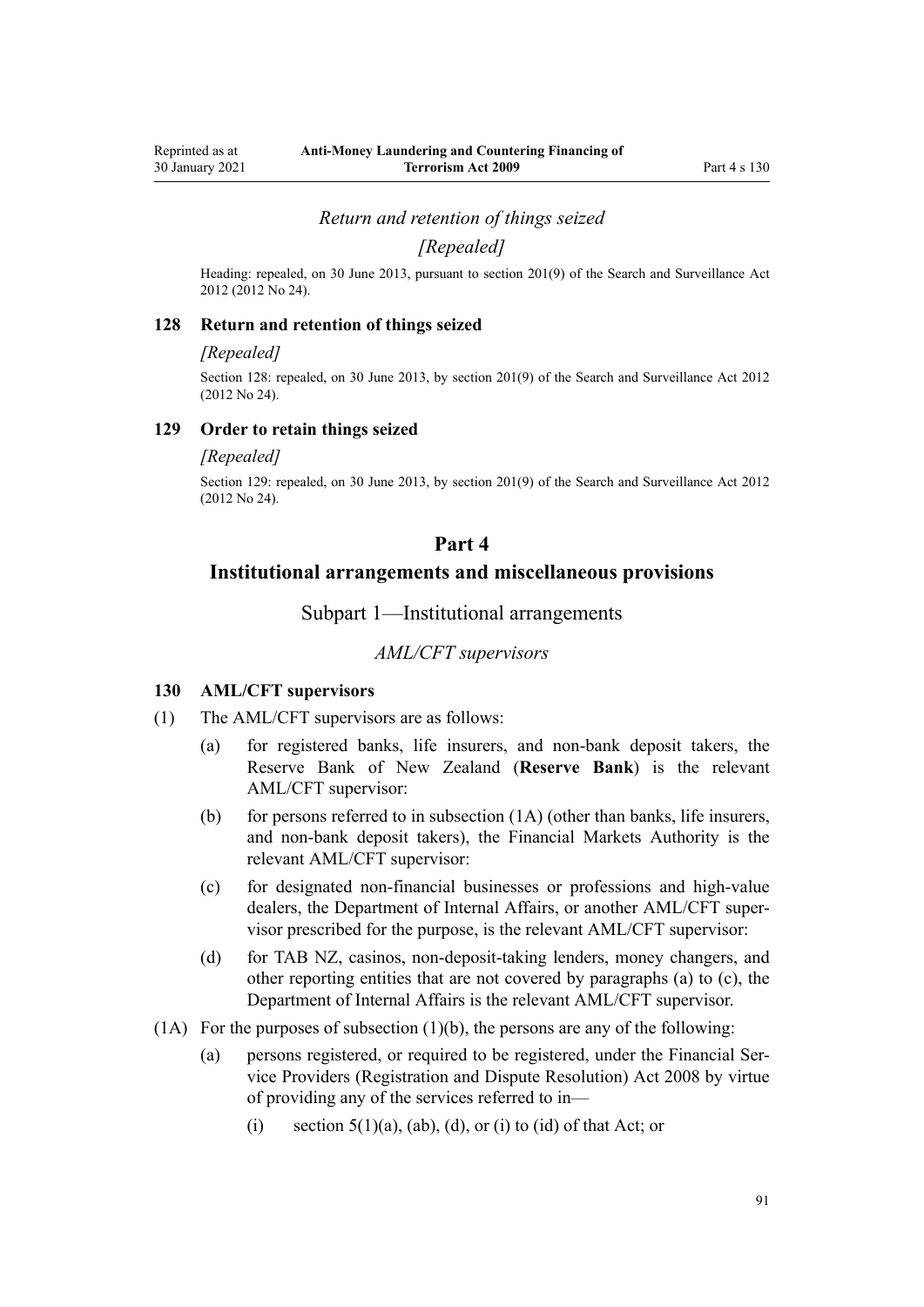- <span id="page-91-0"></span>(ii) section  $5(1)(k)$  of that Act (but only to the extent that it relates to the service of trading in financial products on behalf of other persons):
- (b) statutory supervisors within the meaning of [section 5](http://legislation.govt.nz/pdflink.aspx?id=DLM220373) of the Retirement Villages Act 2003.
- (2) If the products or services provided by a particular reporting entity are covered by more than 1 AML/CFT supervisor,—
	- (a) the AML/CFT supervisors concerned may agree on the relevant AML/CFT supervisor that will be the reporting entity's AML/CFT supervisor for the purposes of this Act; and
	- (b) the relevant AML/CFT supervisor will notify the reporting entity accordingly.
- (3) If a reporting entity is a member of a designated business group and the products and services provided by members of that designated business group are covered by more than 1 AML/CFT supervisor,—
	- (a) the AML/CFT supervisors concerned may agree on 1 AML/CFT supervisor that will be the AML/CFT supervisor for all the reporting entities that are members of the designated business group for the purposes of this Act; and
	- (b) that AML/CFT supervisor will notify the reporting entities accordingly.
- (4) If the AML/CFT supervisors cannot agree on which AML/CFT supervisor is to be a reporting entity's supervisor under subsection (2) or (3), then the AML/CFT co-ordination committee must appoint the AML/CFT supervisor for that entity.
- (5) A reporting entity may have only 1 AML/CFT supervisor.

Section 130(1)(a): amended, on 5 December 2013, by [section 9](http://legislation.govt.nz/pdflink.aspx?id=DLM5621513) of the Anti-Money Laundering and Countering Financing of Terrorism Amendment Act 2013 (2013 No 106).

Section 130(1)(b): replaced, on 1 December 2014, by [section 150](http://legislation.govt.nz/pdflink.aspx?id=DLM5561603) of the Financial Markets (Repeals and Amendments) Act 2013 (2013 No 70).

Section 130(1)(c): replaced, on 11 August 2017, by [section 46](http://legislation.govt.nz/pdflink.aspx?id=DLM7161327) of the Anti-Money Laundering and Countering Financing of Terrorism Amendment Act 2017 (2017 No 35).

Section 130(1)(d): inserted, on 11 August 2017, by [section 46](http://legislation.govt.nz/pdflink.aspx?id=DLM7161327) of the Anti-Money Laundering and Countering Financing of Terrorism Amendment Act 2017 (2017 No 35).

Section 130(1)(d): amended, on 1 August 2020, by [section 129](http://legislation.govt.nz/pdflink.aspx?id=LMS292230) of the Racing Industry Act 2020 (2020 No 28).

Section 130(1A): inserted, on 1 December 2014, by [section 150](http://legislation.govt.nz/pdflink.aspx?id=DLM5561603) of the Financial Markets (Repeals and Amendments) Act 2013 (2013 No 70).

## **131 Functions**

The functions of an AML/CFT supervisor are to—

(a) monitor and assess the level of risk of money laundering and the financing of terrorism across all of the reporting entities that it supervises: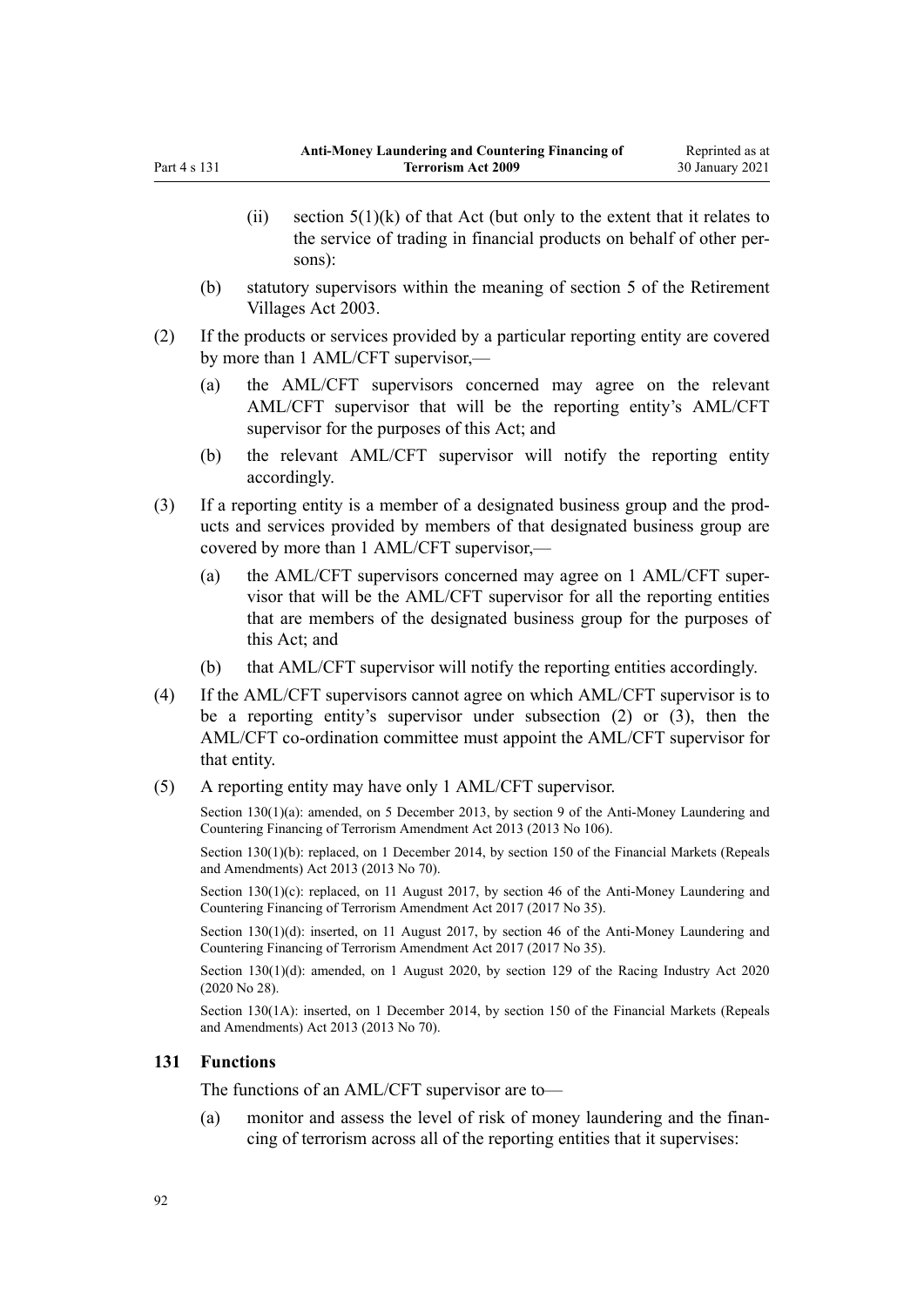- <span id="page-92-0"></span>(b) monitor the reporting entities that it supervises for compliance with this Act and regulations, and for this purpose to develop and implement a supervisory programme:
- (c) provide guidance to the reporting entities it supervises in order to assist those entities to comply with this Act and regulations:
- (d) investigate the reporting entities it supervises and enforce compliance with this Act and regulations:
- (e) co-operate through the AML/CFT co-ordination committee (or any other mechanism that may be appropriate) with domestic and international counterparts to ensure the consistent, effective, and efficient implementation of this Act.

## **132 Powers**

- (1) An AML/CFT supervisor has all the powers necessary to carry out its functions under this Act or regulations.
- (2) Without limiting the power conferred by subsection (1), an AML/CFT supervisor may,—
	- (a) on notice, require production of, or access to, all records, documents, or information relevant to its supervision and monitoring of reporting entities for compliance with this Act; and
	- (b) conduct on-site inspections in accordance with [section 133;](#page-93-0) and
	- (c) provide guidance to the reporting entities it supervises by—
		- (i) producing guidelines; and
		- (ii) preparing codes of practice in accordance with [section 63;](#page-66-0) and
		- (iii) providing feedback on reporting entities' compliance with obligations under this Act and regulations; and
		- (iv) undertaking any other activities necessary for assisting reporting entities to understand their obligations under this Act and regulations, including how best to achieve compliance with those obligations; and
	- (d) co-operate and share information in accordance with [sections 46](#page-54-0), [48,](#page-56-0) and [137 to 140](#page-95-0) by communicating or making arrangements to communicate information obtained by the AML/CFT supervisor in the performance of its functions and the exercise of its powers under this Act; and
	- (e) in accordance with this Act and any other enactment, initiate and act on requests from any overseas counterparts; and
	- (f) approve the formation of, and addition of members to, designated business groups.
- (3) An AML/CFT supervisor may only use the powers conferred on it under this Act and regulations for the purposes of this Act.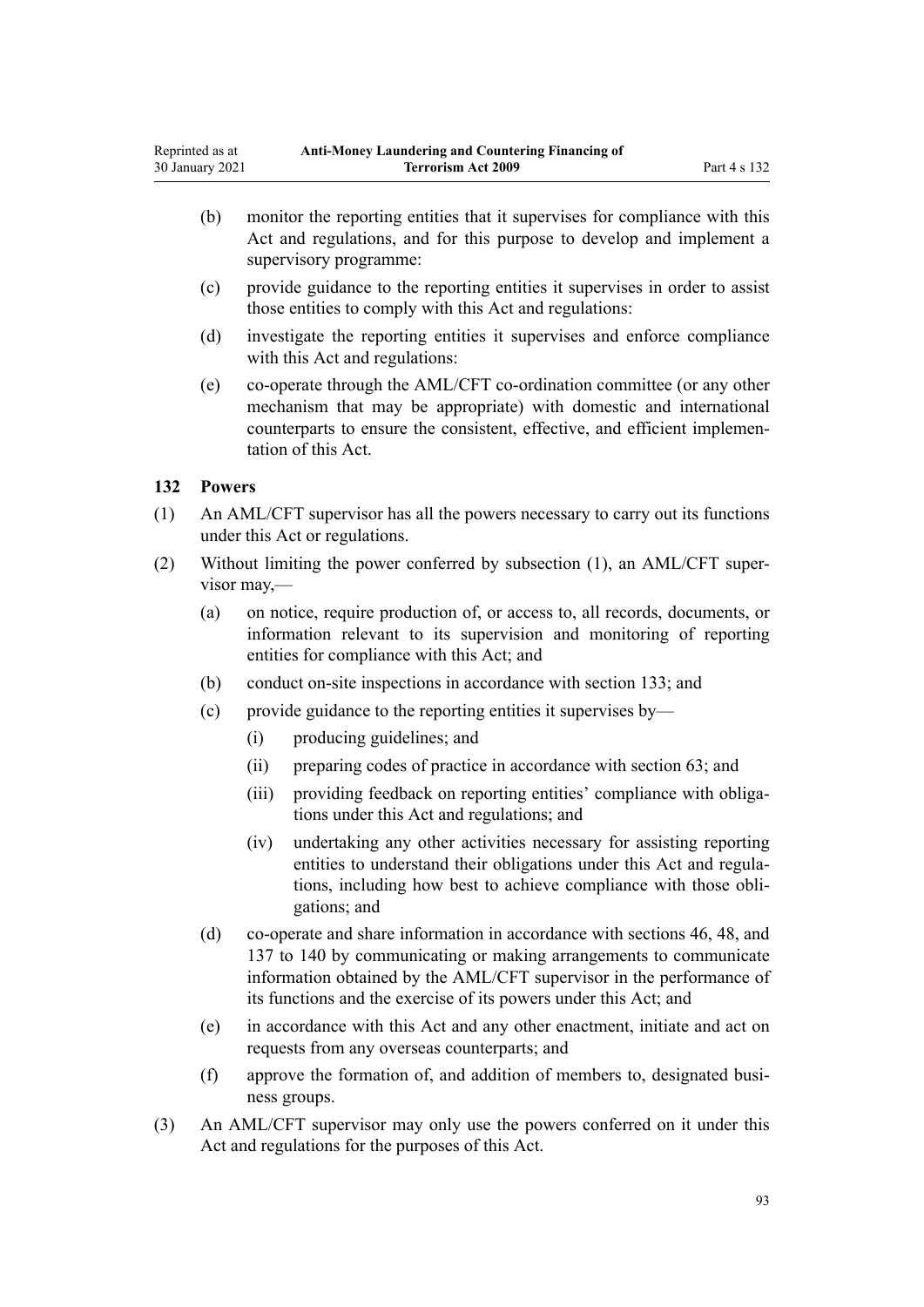<span id="page-93-0"></span>(4) Nothing in this section requires any person to disclose any privileged communication.

Section 132(1): amended, on 11 August 2017, by [section 47\(1\)](http://legislation.govt.nz/pdflink.aspx?id=DLM7340633) of the Anti-Money Laundering and Countering Financing of Terrorism Amendment Act 2017 (2017 No 35).

Section 132(4): inserted, on 11 August 2017, by [section 47\(2\)](http://legislation.govt.nz/pdflink.aspx?id=DLM7340633) of the Anti-Money Laundering and Countering Financing of Terrorism Amendment Act 2017 (2017 No 35).

### **133 Matters relating to conduct of on-site inspections**

- (1) An AML/CFT supervisor may, at any reasonable time, enter and remain at any place (other than a dwellinghouse or a marae) for the purpose of conducting an on-site inspection of a reporting entity.
- (2) During an inspection, an AML/CFT supervisor may require any employee, officer, or agent of the reporting entity to answer questions relating to its records and documents and to provide any other information that the AML/CFT supervisor may reasonably require for the purpose of the inspection.
- (3) A person is not required to answer a question asked by an AML/CFT supervisor under this section if the answer would or could incriminate the person.
- (4) Before an AML/CFT supervisor requires a person to answer a question, the person must be informed of the right specified in subsection (3).
- (5) Nothing in this section requires any person to disclose any privileged communication (as defined in [section 42\)](#page-51-0).

Section 133(5): amended, on 11 August 2017, by [section 48](http://legislation.govt.nz/pdflink.aspx?id=DLM7340634) of the Anti-Money Laundering and Countering Financing of Terrorism Amendment Act 2017 (2017 No 35).

## **134 Delegation of supervisory function and powers**

- (1) An AML/CFT supervisor may delegate the following function and powers to a person who, by reason of his or her training or experience, is suitably qualified to perform that function and exercise those powers:
	- (a) its function under [section 131\(d\)](#page-91-0) of investigating the reporting entities it supervises:
	- (b) its powers under section  $132(2)(a)$  and (b), for the purpose only of performing the function of investigation under [section 131\(d\)](#page-91-0).
- (2) A delegation under subsection (1)—
	- (a) must be made by the chief executive of the AML/CFT supervisor in writing; and
	- (b) may be made subject to any restrictions and conditions that the AML/CFT supervisor thinks fit; and
	- (c) may be revoked at any time by written notice to the delegate.
- (3) A person to whom a function or power of the AML/CFT supervisor is delegated under this section—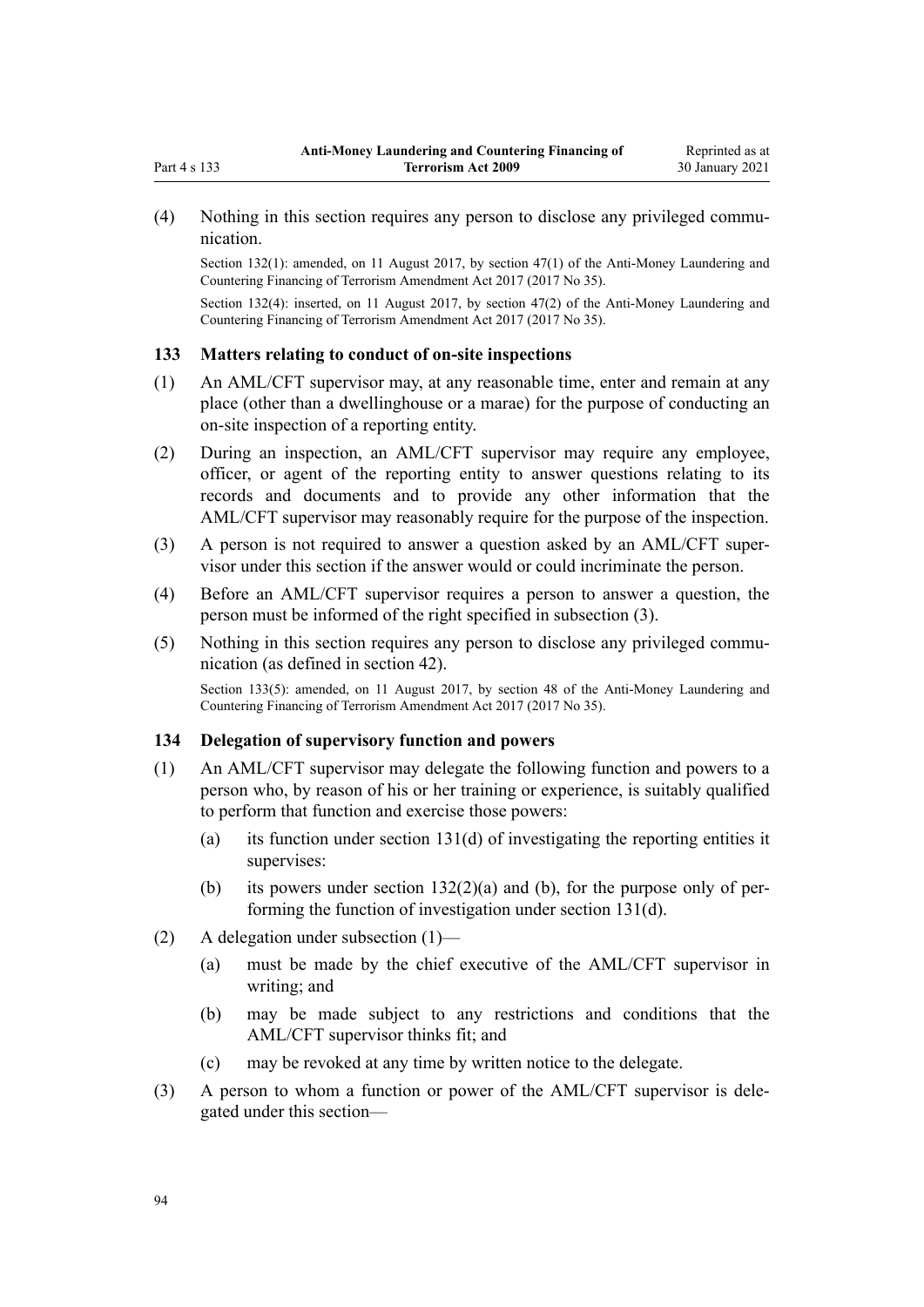- (a) may, unless the delegation provides otherwise, perform the function or exercise the power in the same manner, and with the same effect, as if the delegate were the AML/CFT supervisor; and
- (b) must disclose to the AML/CFT supervisor and manage appropriately any conflict of interest that might arise in relation to the performance of the function or exercise of the power; and
- (c) must not disclose any information obtained under subsection (1) other than to the AML/CFT supervisor.

Section 134(1)(b): amended, on 5 December 2013, by [section 10](http://legislation.govt.nz/pdflink.aspx?id=DLM5621514) of the Anti-Money Laundering and Countering Financing of Terrorism Amendment Act 2013 (2013 No 106).

## **135 Authority to act as delegate**

- (1) The chief executive of the AML/CFT supervisor must issue a written authorisation to every person to whom a delegation is made under [section 134](#page-93-0) stating—
	- (a) the name of the authorised person; and
	- (b) the function that he or she is authorised to perform; and
	- (c) the powers that he or she may exercise.
- (2) The delegate, when acting in the capacity of a delegate of the AML/CFT supervisor,—
	- (a) must carry on him or her—
		- (i) the written authorisation provided under subsection (1); and
		- (ii) evidence of his or her identity; and
	- (b) must produce the written authorisation and evidence referred to in paragraph (a), if requested to do so by a reporting entity that is subject to the delegated function or powers being performed or exercised by the delegate.
- (3) The delegate must return the written authorisation to the AML/CFT supervisor as soon as his or her delegation is revoked.

## **136 Effect of delegation**

- (1) No delegation under [section 134—](#page-93-0)
	- (a) affects or prevents the performance of any function or the exercise of any power by the AML/CFT supervisor; or
	- (b) affects the responsibility of the AML/CFT supervisor for the performance of its functions and the exercise of its powers.
- (2) Every person to whom a function or power is delegated under [section 134](#page-93-0) has the same immunities in relation to the performance of that function or the exercise of that power as the AML/CFT supervisor that made the delegation.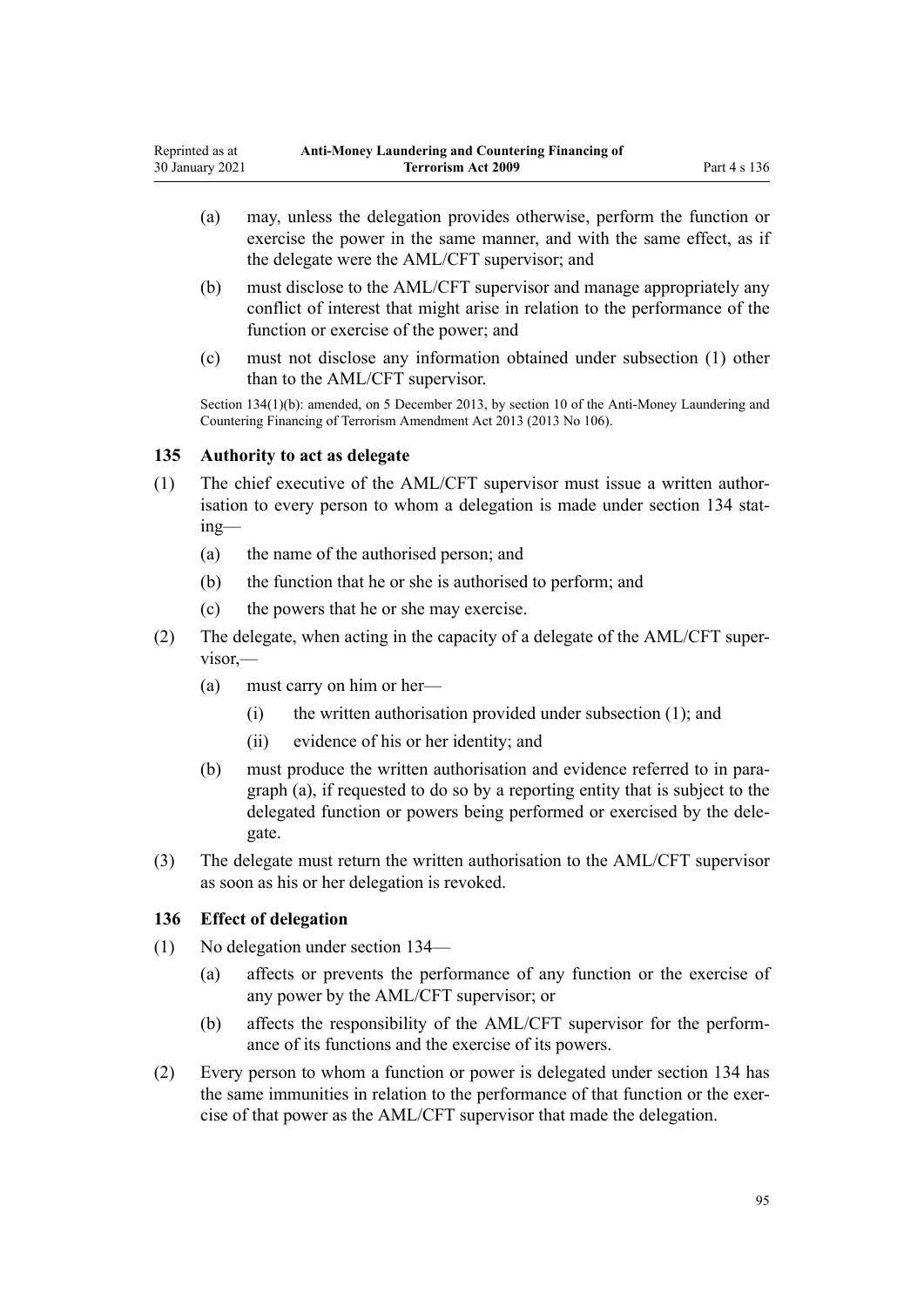### *Use and disclosure of information*

## <span id="page-95-0"></span>**137 Power to use information obtained as AML/CFT supervisor in other capacity and vice versa**

- (1) This section applies to information other than personal information.
- (2) The Reserve Bank may use any information obtained or held by it in the exercise of its powers or the performance of its functions and duties under the [Reserve Bank of New Zealand Act 1989,](http://legislation.govt.nz/pdflink.aspx?id=DLM199363) the [Insurance \(Prudential Supervi](http://legislation.govt.nz/pdflink.aspx?id=DLM2478100)[sion\) Act 2010,](http://legislation.govt.nz/pdflink.aspx?id=DLM2478100) and the [Non-bank Deposit Takers Act 2013](http://legislation.govt.nz/pdflink.aspx?id=DLM3918902) for the purpose of exercising its powers or performing its functions and duties under this Act as an AML/CFT supervisor.
- (3) The Reserve Bank may use any information obtained or held by it in the exercise of its powers or the performance of its functions and duties under this Act as an AML/CFT supervisor for the purpose of exercising its powers or performing its functions and duties under the [Reserve Bank of New Zealand Act](http://legislation.govt.nz/pdflink.aspx?id=DLM199363) [1989](http://legislation.govt.nz/pdflink.aspx?id=DLM199363), the [Insurance \(Prudential Supervision\) Act 2010,](http://legislation.govt.nz/pdflink.aspx?id=DLM2478100) and the [Non-bank](http://legislation.govt.nz/pdflink.aspx?id=DLM3918902) [Deposit Takers Act 2013.](http://legislation.govt.nz/pdflink.aspx?id=DLM3918902)
- (4) The Financial Markets Authority may use any information obtained or held by it in the exercise of its powers or the performance of its functions and duties under the [Financial Markets Authority Act 2011,](http://legislation.govt.nz/pdflink.aspx?id=DLM3231004) the [Financial Markets Con](http://legislation.govt.nz/pdflink.aspx?id=DLM4090503)[duct Act 2013,](http://legislation.govt.nz/pdflink.aspx?id=DLM4090503) and the [Financial Advisers Act 2008](http://legislation.govt.nz/pdflink.aspx?id=DLM1584200) for the purpose of exercising its powers or performing its functions and duties under this Act as an AML/CFT supervisor.
- (5) The Financial Markets Authority may use any information obtained or held by it in the exercise of its powers or the performance of its functions and duties under this Act as an AML/CFT supervisor for the purpose of exercising its powers or performing its functions and duties under the [Financial Markets](http://legislation.govt.nz/pdflink.aspx?id=DLM3231004) [Authority Act 2011,](http://legislation.govt.nz/pdflink.aspx?id=DLM3231004) the [Financial Markets Conduct Act 2013,](http://legislation.govt.nz/pdflink.aspx?id=DLM4090503) and the [Finan](http://legislation.govt.nz/pdflink.aspx?id=DLM1584200)[cial Advisers Act 2008.](http://legislation.govt.nz/pdflink.aspx?id=DLM1584200)
- (6) The Department of Internal Affairs may use any information obtained or held by it in the exercise of its powers or the performance of its functions and duties under the [Gambling Act 2003,](http://legislation.govt.nz/pdflink.aspx?id=DLM207496) the [Racing Industry Act 2020](http://legislation.govt.nz/pdflink.aspx?id=LMS291909), and the [Charities](http://legislation.govt.nz/pdflink.aspx?id=DLM344367) [Act 2005](http://legislation.govt.nz/pdflink.aspx?id=DLM344367) for the purpose of exercising its powers or performing its functions and duties under this Act as an AML/CFT supervisor.
- (7) The Department of Internal Affairs may use any information obtained or held by it in the exercise of its powers or the performance of its functions and duties under this Act as an AML/CFT supervisor for the purpose of exercising its powers or performing its functions and duties under the [Gambling Act 2003](http://legislation.govt.nz/pdflink.aspx?id=DLM207496), the [Racing Industry Act 2020](http://legislation.govt.nz/pdflink.aspx?id=LMS291909), and the [Charities Act 2005](http://legislation.govt.nz/pdflink.aspx?id=DLM344367).

Section 137(2): amended, on 11 August 2017, by [section 49\(1\)](http://legislation.govt.nz/pdflink.aspx?id=DLM7161328) of the Anti-Money Laundering and Countering Financing of Terrorism Amendment Act 2017 (2017 No 35).

Section 137(3): amended, on 11 August 2017, by [section 49\(2\)](http://legislation.govt.nz/pdflink.aspx?id=DLM7161328) of the Anti-Money Laundering and Countering Financing of Terrorism Amendment Act 2017 (2017 No 35).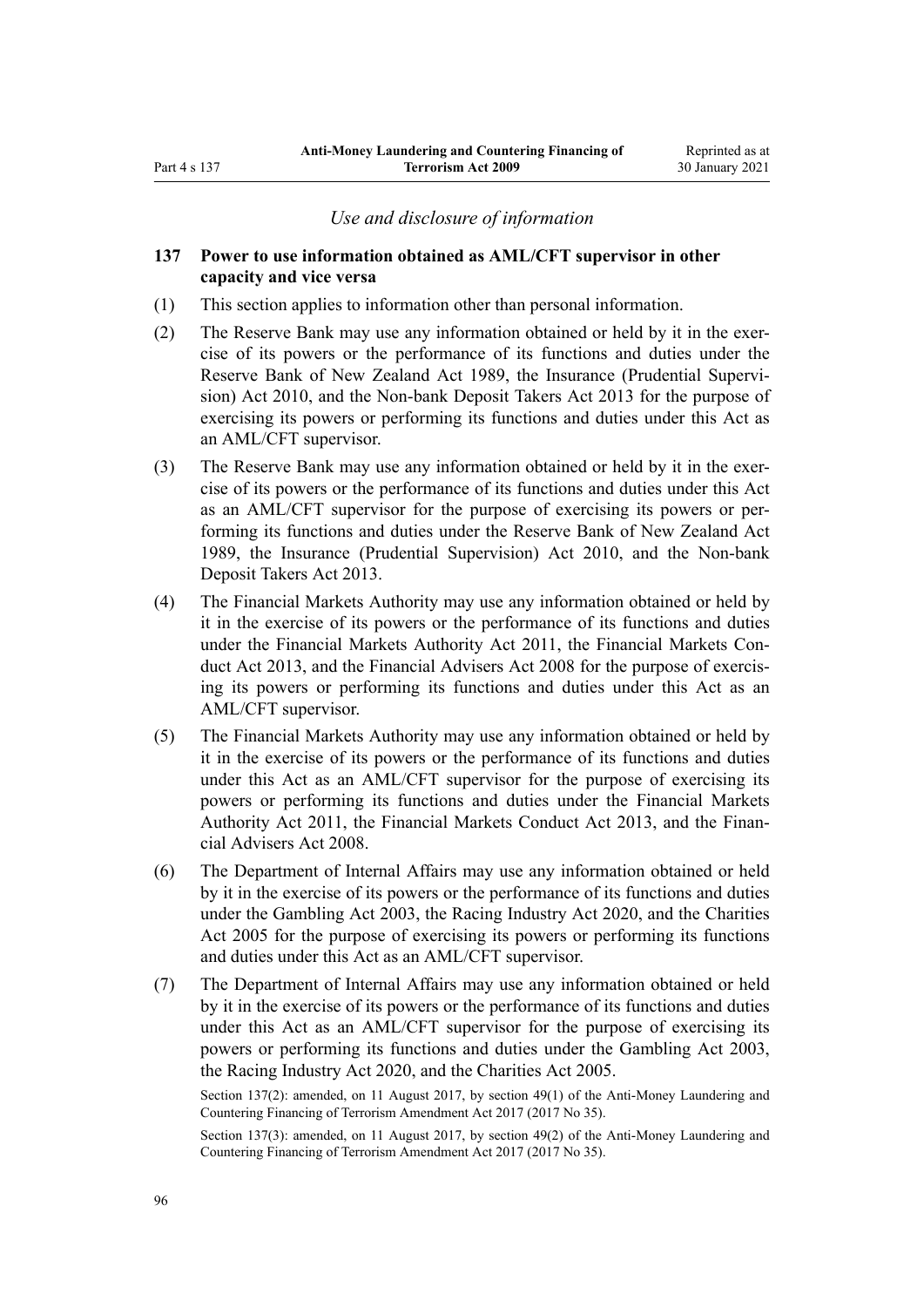<span id="page-96-0"></span>Section 137(4): substituted, on 1 May 2011, by [section 82](http://legislation.govt.nz/pdflink.aspx?id=DLM3231793) of the Financial Markets Authority Act 2011 (2011 No 5).

Section 137(4): amended, on 1 December 2014, by [section 150](http://legislation.govt.nz/pdflink.aspx?id=DLM5561603) of the Financial Markets (Repeals and Amendments) Act 2013 (2013 No 70).

Section 137(5): substituted, on 1 May 2011, by [section 82](http://legislation.govt.nz/pdflink.aspx?id=DLM3231793) of the Financial Markets Authority Act 2011 (2011 No 5).

Section 137(5): amended, on 1 December 2014, by [section 150](http://legislation.govt.nz/pdflink.aspx?id=DLM5561603) of the Financial Markets (Repeals and Amendments) Act 2013 (2013 No 70).

Section 137(6): amended, on 1 August 2020, by [section 129](http://legislation.govt.nz/pdflink.aspx?id=LMS292230) of the Racing Industry Act 2020 (2020 No 28).

Section 137(6): amended, on 11 August 2017, by [section 49\(3\)](http://legislation.govt.nz/pdflink.aspx?id=DLM7161328) of the Anti-Money Laundering and Countering Financing of Terrorism Amendment Act 2017 (2017 No 35).

Section 137(7): amended, on 1 August 2020, by [section 129](http://legislation.govt.nz/pdflink.aspx?id=LMS292230) of the Racing Industry Act 2020 (2020 No 28).

Section 137(7): amended, on 11 August 2017, by [section 49\(4\)](http://legislation.govt.nz/pdflink.aspx?id=DLM7161328) of the Anti-Money Laundering and Countering Financing of Terrorism Amendment Act 2017 (2017 No 35).

#### **138 Restriction on power to use information under section 137**

An AML/CFT supervisor may only use information obtained under [section 137](#page-95-0) if the person providing the information was advised of the purpose or purposes for which the information was obtained at the time he or she provided that information.

### **139 Power to disclose information**

- (1) The Commissioner, the New Zealand Customs Service, or an AML/CFT supervisor may disclose any information (that is not personal information) supplied or obtained by it in the exercise of its powers or the performance of its functions and duties under this Act to any government agency or any regulator for law enforcement purposes if it is satisfied that the agency or regulator has a proper interest in receiving such information.
- (2) If not authorised under any other provision of this Act, disclosure of any information between a government agency, a regulator, the Commissioner, the New Zealand Customs Service, an AML/CFT supervisor, or reporting entities, or to or from any of those parties, may be made for law enforcement purposes in accordance with regulations made under [section 139A.](#page-97-0)
- (3) Nothing in this section limits the [Privacy Act 2020](http://legislation.govt.nz/pdflink.aspx?id=LMS23193) (which permits certain disclosures in addition to those authorised under this section).

Section 139 heading: amended, on 11 August 2017, by [section 50\(1\)](http://legislation.govt.nz/pdflink.aspx?id=DLM7161329) of the Anti-Money Laundering and Countering Financing of Terrorism Amendment Act 2017 (2017 No 35).

Section 139(1): amended, on 11 August 2017, by [section 50\(2\)\(a\)](http://legislation.govt.nz/pdflink.aspx?id=DLM7161329) of the Anti-Money Laundering and Countering Financing of Terrorism Amendment Act 2017 (2017 No 35).

Section 139(1): amended, on 11 August 2017, by [section 50\(2\)\(b\)](http://legislation.govt.nz/pdflink.aspx?id=DLM7161329) of the Anti-Money Laundering and Countering Financing of Terrorism Amendment Act 2017 (2017 No 35).

Section 139(2): inserted, on 11 August 2017, by [section 50\(3\)](http://legislation.govt.nz/pdflink.aspx?id=DLM7161329) of the Anti-Money Laundering and Countering Financing of Terrorism Amendment Act 2017 (2017 No 35).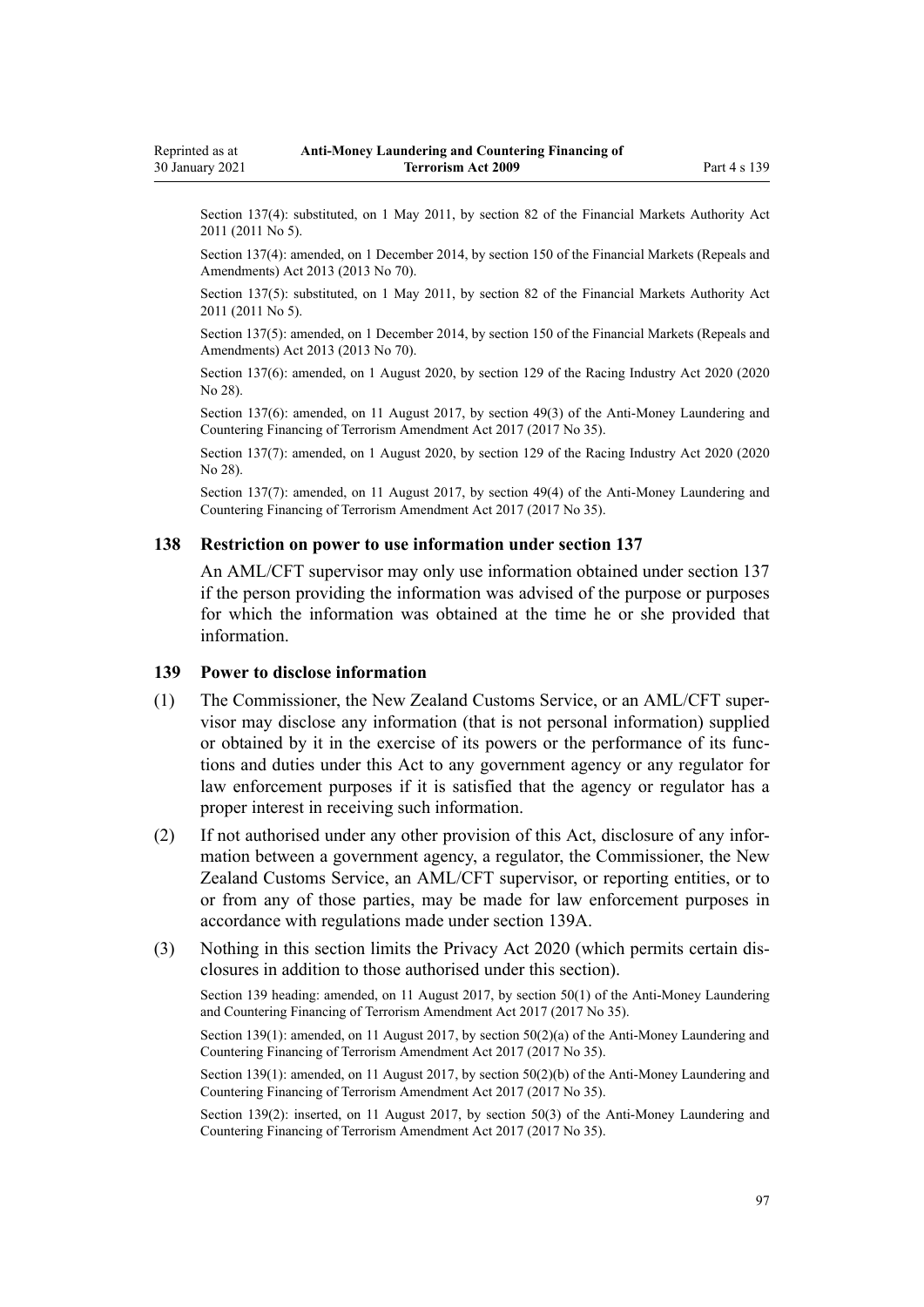Section 139(3): inserted, on 11 August 2017, by [section 50\(3\)](http://legislation.govt.nz/pdflink.aspx?id=DLM7161329) of the Anti-Money Laundering and Countering Financing of Terrorism Amendment Act 2017 (2017 No 35).

Section 139(3): amended, on 1 December 2020, by [section 217](http://legislation.govt.nz/pdflink.aspx?id=LMS23706) of the Privacy Act 2020 (2020) No 31).

## **139A Regulations relating to information sharing**

<span id="page-97-0"></span>Part 4 s 139A

- (1) The Governor-General may, by Order in Council made on the recommendation of the Minister, make regulations for the purpose of [section 139\(2\)—](#page-96-0)
	- (a) specifying the type of information that may or may not be disclosed:
	- (b) prescribing the conditions under which the information may be disclosed and the conditions applying to the use of that information (for example, conditions relating to storage, copying, access, and the return of information).
- (2) Before recommending the making of regulations under this section, the Minister must consult—
	- (a) the agencies and regulators that may be affected by the proposed regulations; and
	- (b) the Privacy Commissioner; and
	- (c) any other person or body that the Minister considers may be affected by the proposed regulations.

Section 139A: inserted, on 11 August 2017, by [section 51](http://legislation.govt.nz/pdflink.aspx?id=DLM7340635) of the Anti-Money Laundering and Countering Financing of Terrorism Amendment Act 2017 (2017 No 35).

# **140 Power to use and disclose information supplied or obtained under other enactments for AML/CFT purposes**

- (1) A government agency or an AML/CFT supervisor may disclose to any other AML/CFT supervisor or government agency any information supplied or obtained under an enactment listed in subsection (2) if the disclosing entity has reasonable grounds to believe that the disclosure of that information is necessary or desirable for the purpose of ensuring compliance with this Act and regulations.
- (2) The enactments referred to in subsection (1) are—
	- (a) the [Charities Act 2005](http://legislation.govt.nz/pdflink.aspx?id=DLM344367):
	- (b) the [Companies Act 1993](http://legislation.govt.nz/pdflink.aspx?id=DLM319569):
	- (c) the [Customs and Excise Act 2018:](http://legislation.govt.nz/pdflink.aspx?id=DLM7038920)
	- (d) the [Customs and Excise Act 1996:](http://legislation.govt.nz/pdflink.aspx?id=DLM377336)
	- (e) the [Financial Advisers Act 2008](http://legislation.govt.nz/pdflink.aspx?id=DLM1584200):
	- (f) the [Financial Markets Authority Act 2011](http://legislation.govt.nz/pdflink.aspx?id=DLM3231004):
	- (g) the [Financial Markets Conduct Act 2013:](http://legislation.govt.nz/pdflink.aspx?id=DLM4090503)
	- (h) [Parts 1 to 7](http://legislation.govt.nz/pdflink.aspx?id=DLM6920828) of the Intelligence and Security Act 2017: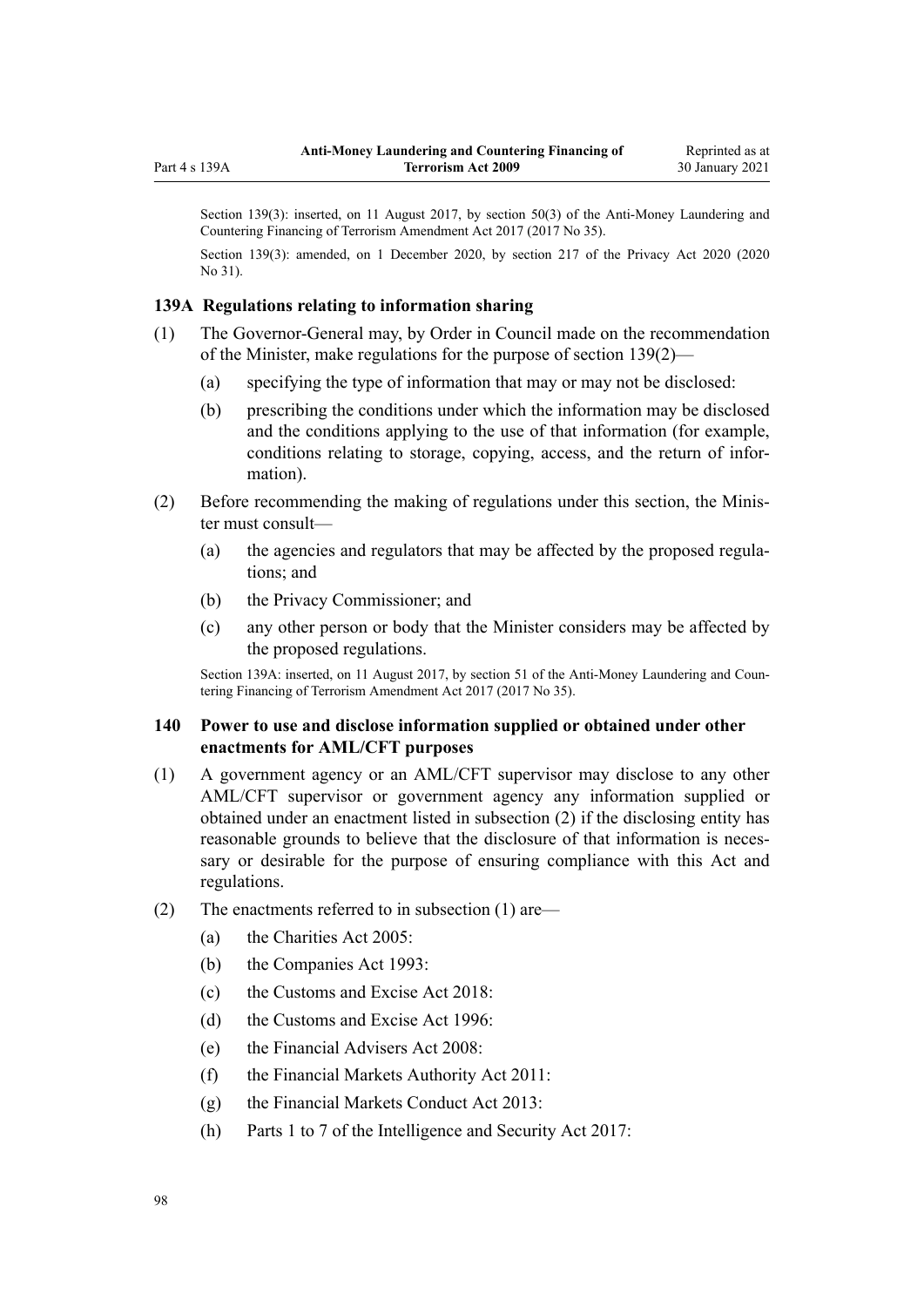- <span id="page-98-0"></span>(ha) the [Financial Service Providers \(Registration and Dispute Resolution\)](http://legislation.govt.nz/pdflink.aspx?id=DLM1109400) [Act 2008:](http://legislation.govt.nz/pdflink.aspx?id=DLM1109400) (i) the [Financial Transactions Reporting Act 1996](http://legislation.govt.nz/pdflink.aspx?id=DLM373803): (j) the [Gambling Act 2003](http://legislation.govt.nz/pdflink.aspx?id=DLM207496): (k) the [Goods and Services Tax Act 1985:](http://legislation.govt.nz/pdflink.aspx?id=DLM81034) (l) the [Income Tax Act 2007:](http://legislation.govt.nz/pdflink.aspx?id=DLM1512300) (m) the [Insurance \(Prudential Supervision\) Act 2010:](http://legislation.govt.nz/pdflink.aspx?id=DLM2478100) (n) the [Lawyers and Conveyancers Act 2006:](http://legislation.govt.nz/pdflink.aspx?id=DLM364938) (o) the [New Zealand Institute of Chartered Accountants Act 1996:](http://legislation.govt.nz/pdflink.aspx?id=DLM391363) (p) the [Non-bank Deposit Takers Act 2013](http://legislation.govt.nz/pdflink.aspx?id=DLM3918902): (pa) the [Overseas Investment Act 2005:](http://legislation.govt.nz/pdflink.aspx?id=DLM356880) (q) the [Proceeds of Crime Act 1991](http://legislation.govt.nz/pdflink.aspx?id=DLM250668): (r) the [Racing Industry Act 2020](http://legislation.govt.nz/pdflink.aspx?id=LMS291909): (s) the [Real Estate Agents Act 2008:](http://legislation.govt.nz/pdflink.aspx?id=DLM1151900) (t) the [Reserve Bank of New Zealand Act 1989:](http://legislation.govt.nz/pdflink.aspx?id=DLM199363) (u) the [Secondhand Dealers and Pawnbrokers Act 2004](http://legislation.govt.nz/pdflink.aspx?id=DLM305111): (v) the [Tax Administration Act 1994](http://legislation.govt.nz/pdflink.aspx?id=DLM348342): (w) the [Terrorism Suppression Act 2002:](http://legislation.govt.nz/pdflink.aspx?id=DLM151490) (x) any other Act prescribed by regulations. Section 140(1): amended, on 11 August 2017, by [section 52\(1\)](http://legislation.govt.nz/pdflink.aspx?id=DLM7161332) of the Anti-Money Laundering and Countering Financing of Terrorism Amendment Act 2017 (2017 No 35). Section 140(2): replaced, on 11 August 2017, by [section 52\(2\)](http://legislation.govt.nz/pdflink.aspx?id=DLM7161332) of the Anti-Money Laundering and Countering Financing of Terrorism Amendment Act 2017 (2017 No 35). Section 140(2)(c): replaced, on 1 October 2018, by [section 443\(3\)](http://legislation.govt.nz/pdflink.aspx?id=DLM7039957) of the Customs and Excise Act 2018 (2018 No 4). Section 140(2)(h): replaced, on 28 September 2017, by [section 335](http://legislation.govt.nz/pdflink.aspx?id=DLM6921475) of the Intelligence and Security Act 2017 (2017 No 10). Section 140(2)(ha): inserted, on 24 October 2019, by [section 5](http://legislation.govt.nz/pdflink.aspx?id=LMS58873) of the Statutes Amendment Act 2019 (2019 No 56). Section 140(2)(pa): inserted, on 16 June 2020, by [section 58](http://legislation.govt.nz/pdflink.aspx?id=LMS342576) of the Overseas Investment (Urgent Measures) Amendment Act 2020 (2020 No 21). Section  $140(2)(r)$ : amended, on 1 August 2020, by [section 129](http://legislation.govt.nz/pdflink.aspx?id=LMS292230) of the Racing Industry Act 2020 (2020 No 28). **141 Enforcement officers** (1) For the purposes of this Act, an AML/CFT supervisor may appoint any employee as an enforcement officer, on a permanent or temporary basis, to exercise the powers conferred on the AML/CFT supervisor by this Act.
- (2) An AML/CFT supervisor must issue its enforcement officers with an identity card.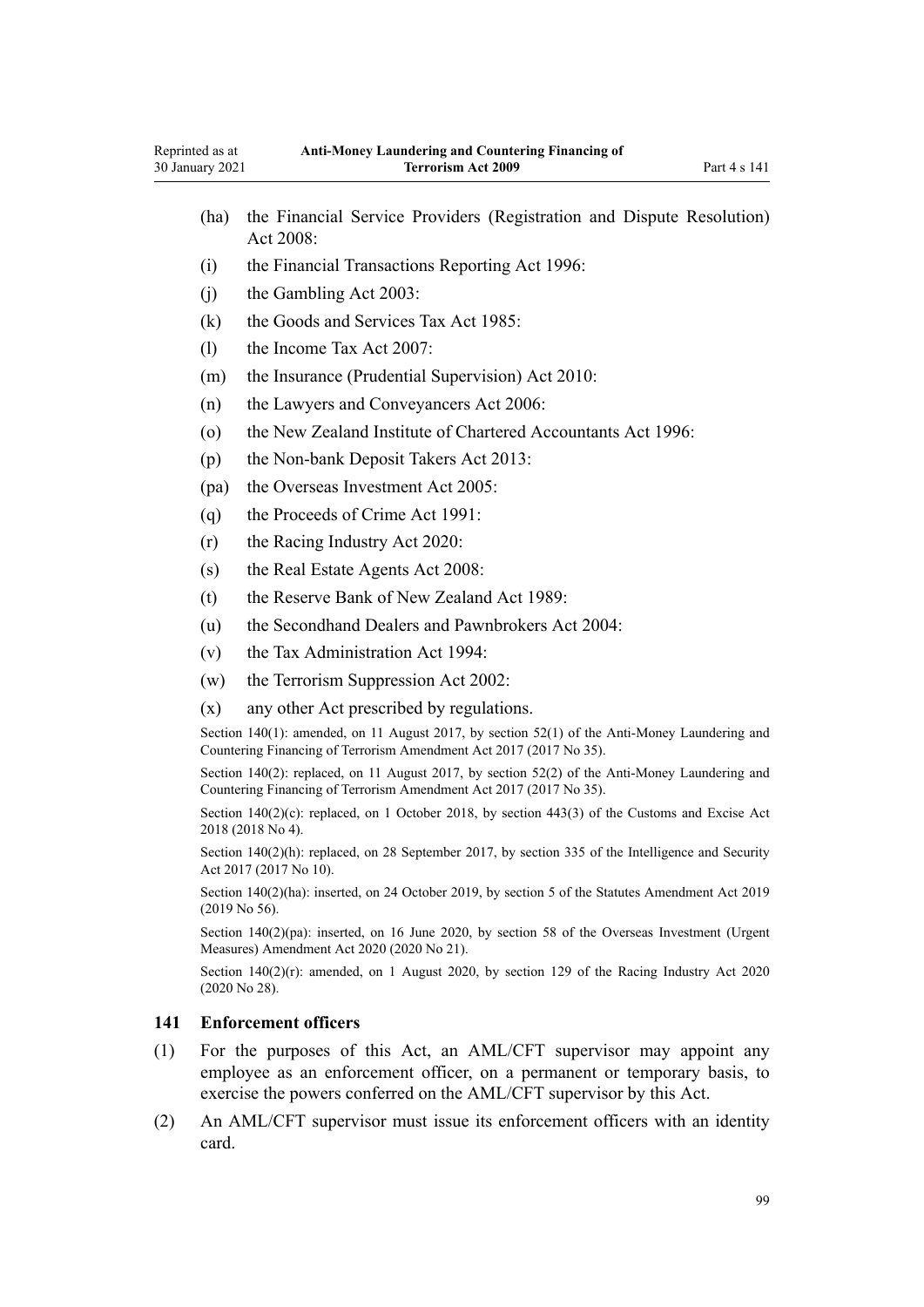- (3) An enforcement officer must—
	- (a) carry his or her identity card at all times when acting as an enforcement officer under this Act or regulations; and
	- (b) return his or her identity card to the relevant AML/CFT supervisor immediately upon ceasing to be an enforcement officer.

*Financial intelligence functions of Commissioner*

## **142 Financial intelligence functions of Commissioner**

The financial intelligence functions of the Commissioner are to—

- (a) receive suspicious activity reports:
- (b) produce guidance material, including—
	- (i) typologies of money laundering and financing of terrorism transactions:
	- (ii) information for reporting entities on their obligations to report suspicious activities and prescribed transactions, and how to meet those obligations:
- (c) provide feedback to reporting entities on the quality and timeliness of their suspicious activity reporting:
- (d) enforce requirements to provide suspicious activity reports:
- (e) analyse suspicious activity reports to assess whether any should be referred to investigative branches of the New Zealand Police and to other law enforcement agencies for criminal investigation:
- (f) access, directly or indirectly, on a timely basis the financial, administrative, and law enforcement information that the Commissioner requires to properly undertake his or her financial intelligence functions, including the analysis of suspicious activity reports and prescribed transaction reports:
- (g) refer to investigative branches of the New Zealand Police and to other law enforcement agencies any suspicious activity reports and prescribed transaction reports that, in the view of the Commissioner, indicate grounds for criminal investigation:
- (h) refer suspicious activity reports and prescribed transaction reports and feedback provided to reporting entities on any suspicious activity reports and prescribed transaction reports to AML/CFT supervisors:
- (i) receive, analyse, and (if appropriate) refer to law enforcement agencies any cash reports:
- (j) receive, analyse, and (if appropriate) refer to law enforcement agencies any suspicious property reports: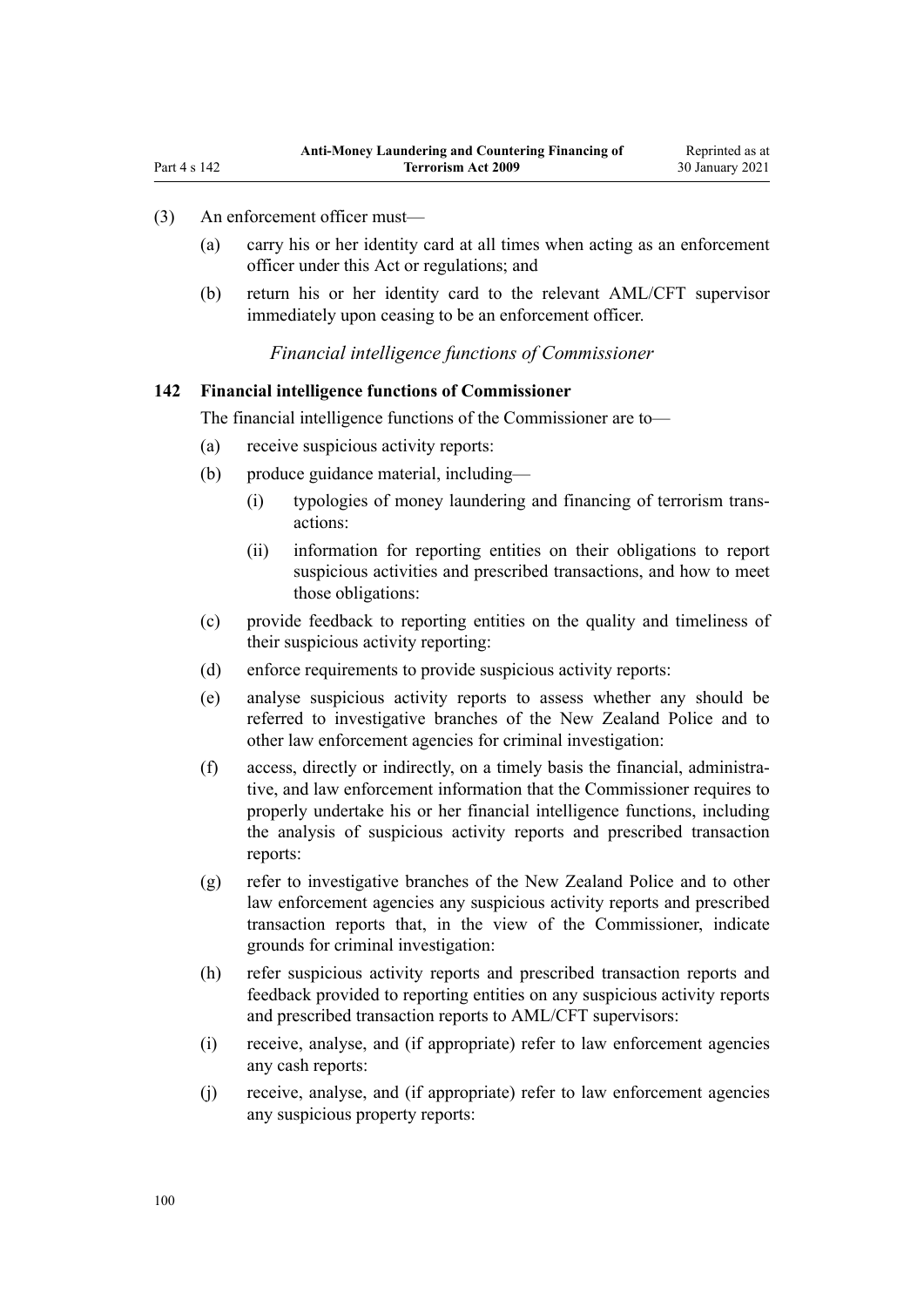- <span id="page-100-0"></span>(ja) receive, analyse, and (if appropriate) refer to investigative branches of the New Zealand Police and to other law enforcement agencies, any prescribed transaction reports:
- (k) produce risk assessments relating to money laundering offences and the financing of terrorism to be used by the Ministry, the Ministry of Justice, AML/CFT supervisors, and the New Zealand Customs Service:
- (ka) receive and analyse financial intelligence relating to law enforcement purposes from international authorities authorised to perform functions broadly equivalent to the Commissioner's financial intelligence functions:
- (l) co-operate with the Ministry, the Ministry of Justice, AML/CFT supervisors, the New Zealand Customs Service, regulators, and any other relevant agencies to help ensure the effective implementation of the requirements under this Act and regulations.

Section 142(a): amended, on 11 August 2017, by [section 53\(1\)](http://legislation.govt.nz/pdflink.aspx?id=DLM7161335) of the Anti-Money Laundering and Countering Financing of Terrorism Amendment Act 2017 (2017 No 35).

Section  $142(b)(ii)$ : replaced, on 11 August 2017, by [section 53\(2\)](http://legislation.govt.nz/pdflink.aspx?id=DLM7161335) of the Anti-Money Laundering and Countering Financing of Terrorism Amendment Act 2017 (2017 No 35).

Section 142(c): amended, on 11 August 2017, by [section 53\(3\)](http://legislation.govt.nz/pdflink.aspx?id=DLM7161335) of the Anti-Money Laundering and Countering Financing of Terrorism Amendment Act 2017 (2017 No 35).

Section 142(d): amended, on 11 August 2017, by [section 53\(4\)](http://legislation.govt.nz/pdflink.aspx?id=DLM7161335) of the Anti-Money Laundering and Countering Financing of Terrorism Amendment Act 2017 (2017 No 35).

Section 142(e): amended, on 11 August 2017, by [section 53\(5\)](http://legislation.govt.nz/pdflink.aspx?id=DLM7161335) of the Anti-Money Laundering and Countering Financing of Terrorism Amendment Act 2017 (2017 No 35).

Section 142(f): amended, on 11 August 2017, by [section 53\(6\)](http://legislation.govt.nz/pdflink.aspx?id=DLM7161335) of the Anti-Money Laundering and Countering Financing of Terrorism Amendment Act 2017 (2017 No 35).

Section 142(f): amended, on 1 July 2017, by [section 22\(2\)](http://legislation.govt.nz/pdflink.aspx?id=DLM6602241) of the Anti-Money Laundering and Countering Financing of Terrorism Amendment Act 2015 (2015 No 96).

Section 142(g): amended, on 11 August 2017, by [section 53\(7\)](http://legislation.govt.nz/pdflink.aspx?id=DLM7161335) of the Anti-Money Laundering and Countering Financing of Terrorism Amendment Act 2017 (2017 No 35).

Section 142(g): amended, on 1 July 2017, by [section 22\(3\)](http://legislation.govt.nz/pdflink.aspx?id=DLM6602241) of the Anti-Money Laundering and Countering Financing of Terrorism Amendment Act 2015 (2015 No 96).

Section 142(h): amended, on 11 August 2017, by [section 53\(8\)](http://legislation.govt.nz/pdflink.aspx?id=DLM7161335) of the Anti-Money Laundering and Countering Financing of Terrorism Amendment Act 2017 (2017 No 35).

Section 142(h): amended, on 1 July 2017, by [section 22\(4\)](http://legislation.govt.nz/pdflink.aspx?id=DLM6602241) of the Anti-Money Laundering and Countering Financing of Terrorism Amendment Act 2015 (2015 No 96).

Section  $142(ia)$ : inserted, on 1 July 2017, by section  $22(1)$  of the Anti-Money Laundering and Countering Financing of Terrorism Amendment Act 2015 (2015 No 96).

Section 142(ka): inserted, on 11 August 2017, by [section 53\(9\)](http://legislation.govt.nz/pdflink.aspx?id=DLM7161335) of the Anti-Money Laundering and Countering Financing of Terrorism Amendment Act 2017 (2017 No 35).

Section 142(1): amended, on 11 August 2017, by [section 53\(10\)](http://legislation.govt.nz/pdflink.aspx?id=DLM7161335) of the Anti-Money Laundering and Countering Financing of Terrorism Amendment Act 2017 (2017 No 35).

#### **143 Powers relating to financial intelligence functions of Commissioner**

(1) The Commissioner may—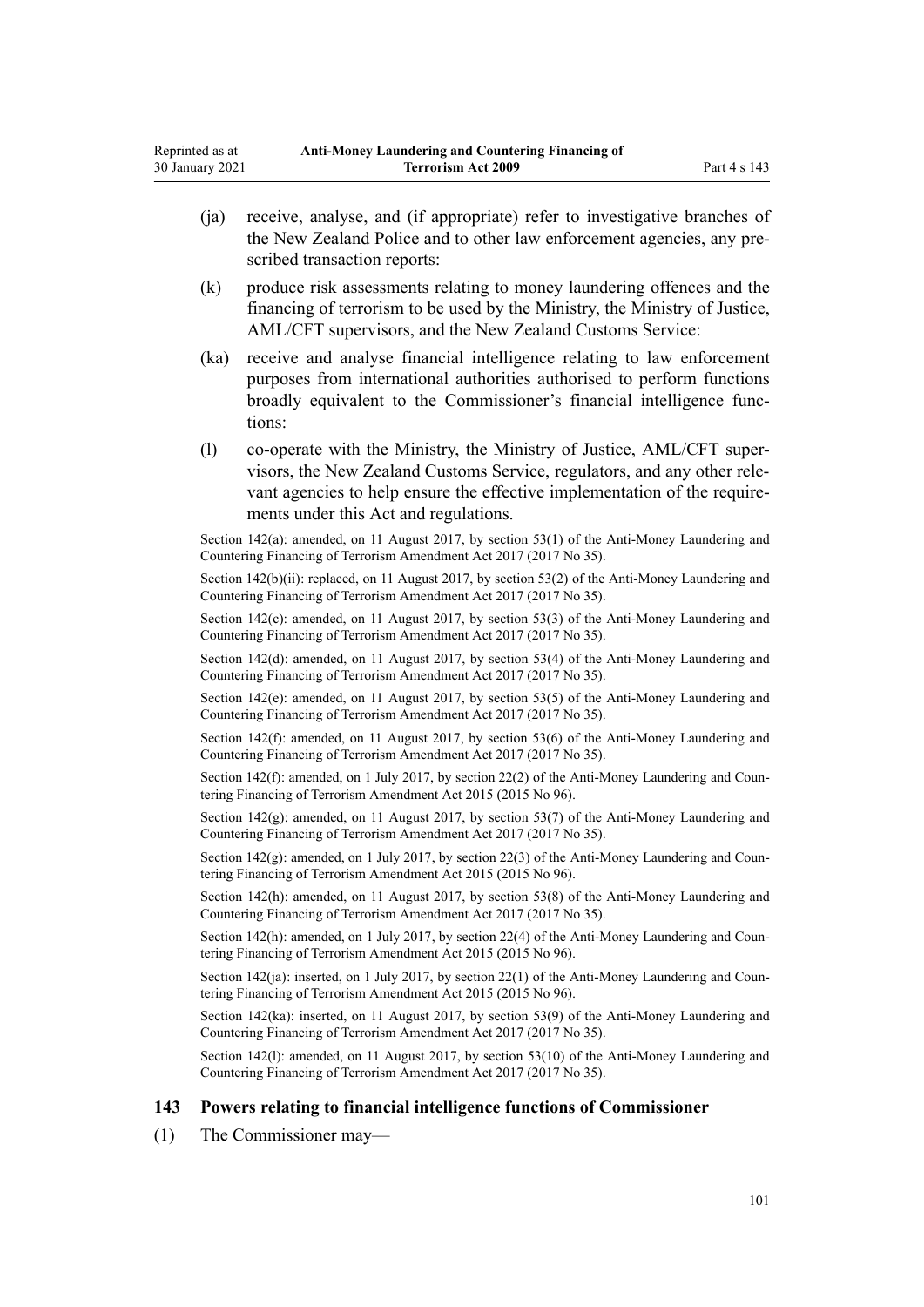- <span id="page-101-0"></span>(a) order production of or access to all records, documents, or information from any reporting entity that is relevant to analysing information received by the Commissioner under this Act, with or without a court order; and
- (b) share suspicious activity reports, prescribed transaction reports, cash reports, suspicious property reports, and other financial information and intelligence with regulators and domestic and international authorities for the purposes of this Act and regulations.
- (2) Nothing in this section requires any person to disclose any privileged communication.

Section 143(1)(a): amended, on 11 August 2017, by [section 54\(1\)](http://legislation.govt.nz/pdflink.aspx?id=DLM7161336) of the Anti-Money Laundering and Countering Financing of Terrorism Amendment Act 2017 (2017 No 35).

Section 143(1)(b): amended, on 11 August 2017, by [section 54\(2\)](http://legislation.govt.nz/pdflink.aspx?id=DLM7161336) of the Anti-Money Laundering and Countering Financing of Terrorism Amendment Act 2017 (2017 No 35).

Section 143(1)(b): amended, on 11 August 2017, by [section 54\(3\)](http://legislation.govt.nz/pdflink.aspx?id=DLM7161336) of the Anti-Money Laundering and Countering Financing of Terrorism Amendment Act 2017 (2017 No 35).

Section 143(1)(b): amended, on 1 July 2017, by [section 23\(2\)](http://legislation.govt.nz/pdflink.aspx?id=DLM6602242) of the Anti-Money Laundering and Countering Financing of Terrorism Amendment Act 2015 (2015 No 96).

Section 143(2): inserted, on 11 August 2017, by [section 54\(4\)](http://legislation.govt.nz/pdflink.aspx?id=DLM7161336) of the Anti-Money Laundering and Countering Financing of Terrorism Amendment Act 2017 (2017 No 35).

## **144 Delegation of powers of Commissioner**

- (1) The Commissioner may from time to time in writing, either generally or particularly, delegate to a constable of a level of position not less than inspector or an equally senior or more senior Police employee the Commissioner's powers under section  $143(1)(a)$ .
- (2) Where any constable exercises any power conferred under subsection (1), that constable must, within 5 days after the day on which the constable exercises the power, give the Commissioner a written report on the exercise of that power and the circumstances in which it was exercised.
- (3) A constable who purports to perform a power under a delegation—
	- (a) is, in the absence of proof to the contrary, presumed to do so in accordance with the terms of that delegation; and
	- (b) must produce evidence of his or her authority to do so, if reasonably requested to do so.
- (4) Every delegation under this section is revocable at will and does not prevent the exercise of any power by the Commissioner.

Section 144(1): amended, on 11 August 2017, by [section 55](http://legislation.govt.nz/pdflink.aspx?id=DLM7161338) of the Anti-Money Laundering and Countering Financing of Terrorism Amendment Act 2017 (2017 No 35).

#### **145 Guidelines relating to reporting of suspicious activities**

(1) Subject to [section 146,](#page-103-0) the Commissioner must issue, in respect of each kind of reporting entity to which this Act applies, guidelines—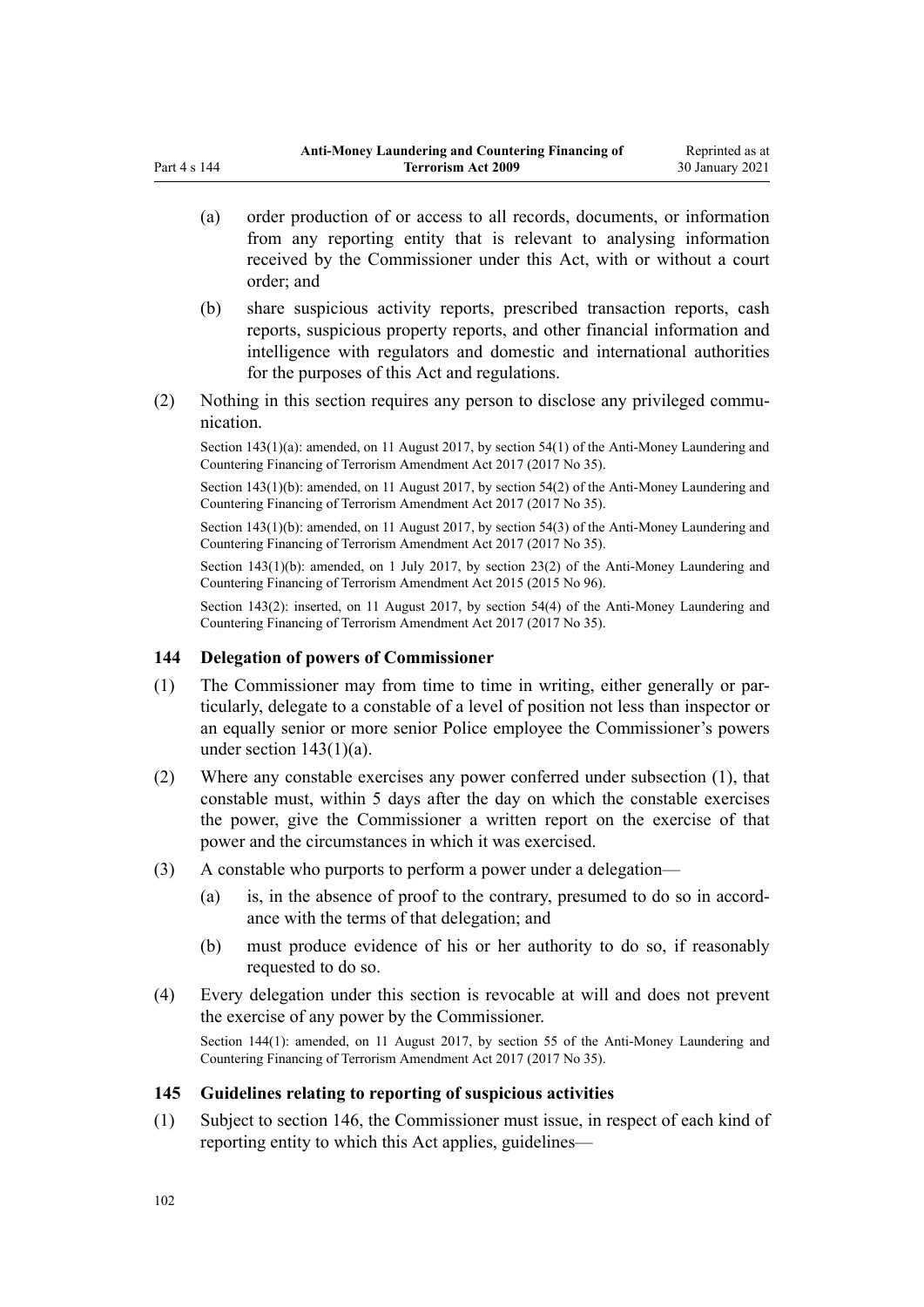| (a) | setting out any features of a transaction or other activity that may give |
|-----|---------------------------------------------------------------------------|
|     | rise to a suspicion that the transaction or other activity is or may be—  |

- (i) relevant to the investigation or prosecution of any person for a money laundering offence; or
- (ii) relevant to the enforcement of the [Misuse of Drugs Act 1975;](http://legislation.govt.nz/pdflink.aspx?id=DLM436100) or
- (iii) relevant to the enforcement of the [Terrorism Suppression Act](http://legislation.govt.nz/pdflink.aspx?id=DLM151490) [2002](http://legislation.govt.nz/pdflink.aspx?id=DLM151490); or
- (iv) relevant to the enforcement of the [Proceeds of Crime Act 1991](http://legislation.govt.nz/pdflink.aspx?id=DLM250668) or the [Criminal Proceeds \(Recovery\) Act 2009](http://legislation.govt.nz/pdflink.aspx?id=BILL-SCDRAFT-7242); or
- (v) relevant to the investigation or prosecution of an offence within the meaning of [section 243\(1\)](http://legislation.govt.nz/pdflink.aspx?id=DLM330289) of the Crimes Act 1961; and
- (b) setting out any circumstances in which a suspicious activity report relating to such an activity may be made orally in accordance with [section](#page-51-0) [41\(2\)](#page-51-0), and the procedures for making such an oral report.
- (2) Suspicious transaction or other activity guidelines must be issued in such manner as the Commissioner from time to time determines.
- (3) The Commissioner may issue an amendment or revocation of any suspicious transaction or other activity guidelines.
- (4) Without limiting subsection (1), suspicious transaction or other activity guidelines issued under this section may relate to 1 or more kinds of reporting entities, and such guidelines may make different provision for different kinds of reporting entities and different kinds of transactions or other activities.

Compare: 1996 No 9 [s 24](http://legislation.govt.nz/pdflink.aspx?id=DLM374123)

Section 145 heading: amended, on 11 August 2017, by [section 56\(1\)](http://legislation.govt.nz/pdflink.aspx?id=DLM7161339) of the Anti-Money Laundering and Countering Financing of Terrorism Amendment Act 2017 (2017 No 35).

Section 145(1)(a): amended, on 11 August 2017, by [section 56\(2\)\(a\)](http://legislation.govt.nz/pdflink.aspx?id=DLM7161339) of the Anti-Money Laundering and Countering Financing of Terrorism Amendment Act 2017 (2017 No 35).

Section 145(1)(a): amended, on 11 August 2017, by [section 56\(2\)\(b\)](http://legislation.govt.nz/pdflink.aspx?id=DLM7161339) of the Anti-Money Laundering and Countering Financing of Terrorism Amendment Act 2017 (2017 No 35).

Section  $145(1)(a)(v)$ : amended, on 1 July 2017, by [section 24](http://legislation.govt.nz/pdflink.aspx?id=DLM6602243) of the Anti-Money Laundering and Countering Financing of Terrorism Amendment Act 2015 (2015 No 96).

Section 145(1)(b): amended, on 11 August 2017, by [section 56\(3\)](http://legislation.govt.nz/pdflink.aspx?id=DLM7161339) of the Anti-Money Laundering and Countering Financing of Terrorism Amendment Act 2017 (2017 No 35).

Section 145(2): amended, on 11 August 2017, by [section 56\(4\)](http://legislation.govt.nz/pdflink.aspx?id=DLM7161339) of the Anti-Money Laundering and Countering Financing of Terrorism Amendment Act 2017 (2017 No 35).

Section 145(3): amended, on 11 August 2017, by [section 56\(5\)](http://legislation.govt.nz/pdflink.aspx?id=DLM7161339) of the Anti-Money Laundering and Countering Financing of Terrorism Amendment Act 2017 (2017 No 35).

Section 145(4): amended, on 11 August 2017, by [section 56\(6\)\(a\)](http://legislation.govt.nz/pdflink.aspx?id=DLM7161339) of the Anti-Money Laundering and Countering Financing of Terrorism Amendment Act 2017 (2017 No 35).

Section 145(4): amended, on 11 August 2017, by [section 56\(6\)\(b\)](http://legislation.govt.nz/pdflink.aspx?id=DLM7161339) of the Anti-Money Laundering and Countering Financing of Terrorism Amendment Act 2017 (2017 No 35).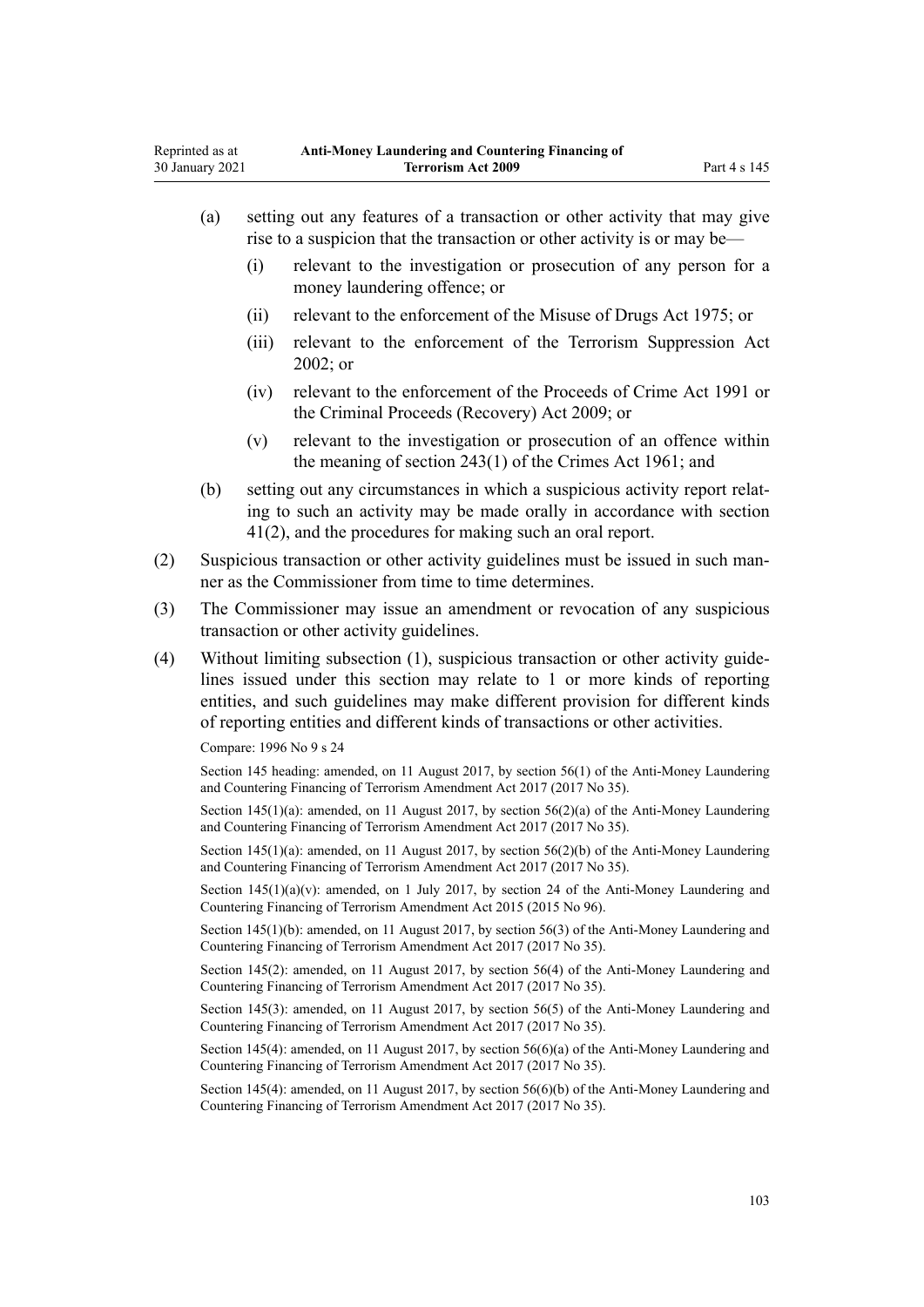### <span id="page-103-0"></span>**146 Consultation on proposed guidelines**

- (1) The Commissioner must, before issuing any suspicious transaction or other activity guidelines,—
	- (a) consult with, and invite representations from, the Privacy Commissioner under the [Privacy Act 2020](http://legislation.govt.nz/pdflink.aspx?id=LMS23193), and must have regard to any such representations; and
	- (b) give public notice of the Commissioner's intention to issue the guidelines, which notice must contain a statement—
		- (i) indicating the Commissioner's intention to issue the guidelines; and
		- (ii) inviting reporting entities that are likely to be affected by the proposed guidelines, and industry organisations that are representative of those reporting entities, to express to the Commissioner, within any reasonable period that is specified in the notice, their interest in being consulted in the course of the development of the guidelines; and
	- (c) consult with, and invite representations from, those reporting entities and industry organisations who express such an interest, and must have regard to any such representations.
- (2) Nothing in subsection (1) prevents the Commissioner from adopting any additional means of publicising the proposal to issue any suspicious transaction or other activity guidelines or of consulting with interested parties in relation to such a proposal.
- (3) This section applies to any amendment or revocation of any suspicious transaction or other activity guidelines.

Compare: 1996 No 9 [s 25](http://legislation.govt.nz/pdflink.aspx?id=DLM374124)

Section 146(1): amended, on 11 August 2017, by [section 57\(1\)](http://legislation.govt.nz/pdflink.aspx?id=DLM7161340) of the Anti-Money Laundering and Countering Financing of Terrorism Amendment Act 2017 (2017 No 35).

Section 146(1)(a): amended, on 1 December 2020, by [section 217](http://legislation.govt.nz/pdflink.aspx?id=LMS23706) of the Privacy Act 2020 (2020) No 31).

Section 146(2): amended, on 11 August 2017, by [section 57\(2\)](http://legislation.govt.nz/pdflink.aspx?id=DLM7161340) of the Anti-Money Laundering and Countering Financing of Terrorism Amendment Act 2017 (2017 No 35).

Section 146(3): amended, on 11 August 2017, by [section 57\(3\)](http://legislation.govt.nz/pdflink.aspx?id=DLM7161340) of the Anti-Money Laundering and Countering Financing of Terrorism Amendment Act 2017 (2017 No 35).

## **147 Availability of guidelines**

On a request by any reporting entity in respect of which any suspicious transaction or other activity guidelines are for the time being in force, or by any industry organisation that represents the reporting entity, the Commissioner must, without charge,—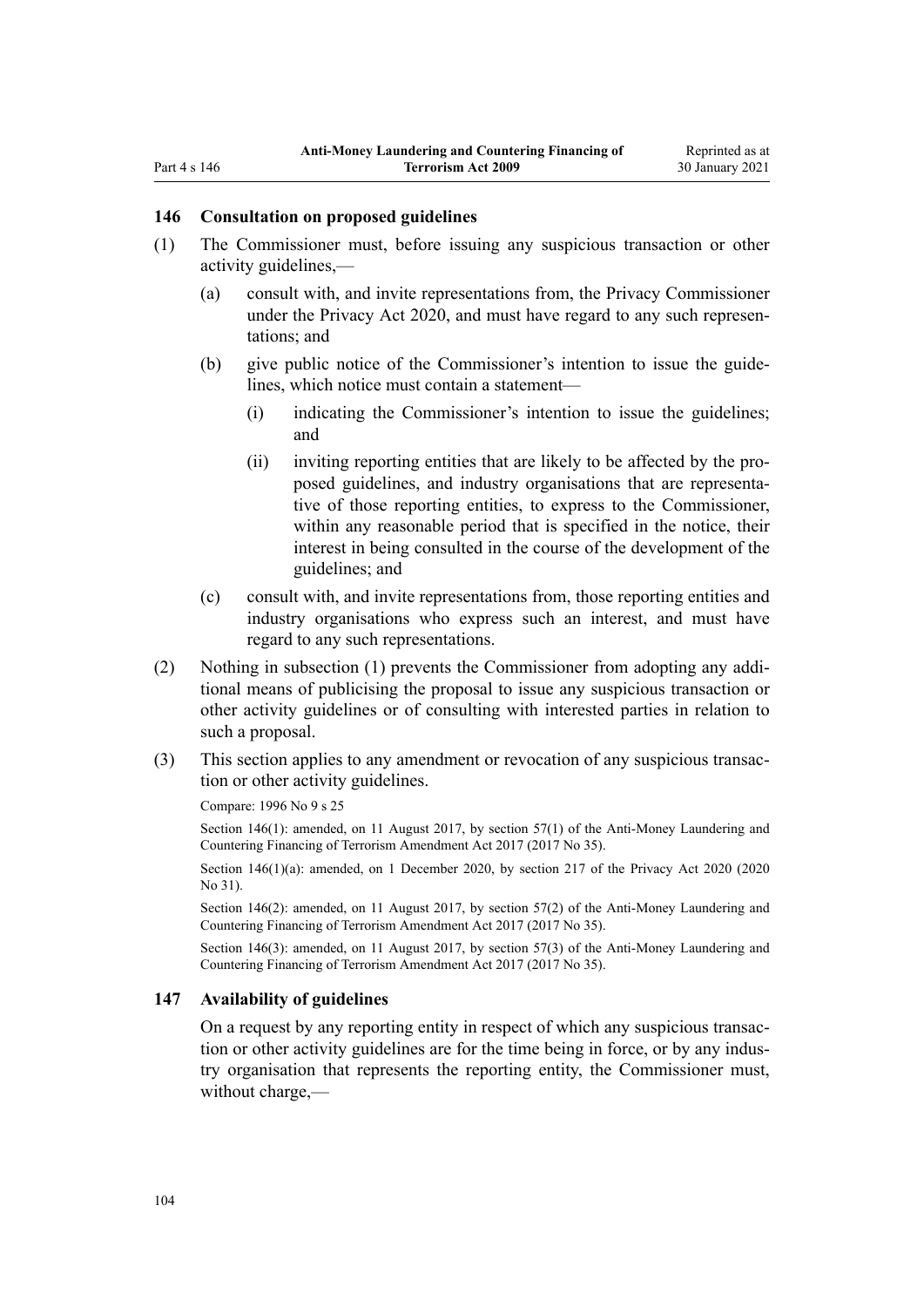- (a) make those guidelines, and all amendments to those guidelines, available for inspection by that reporting entity or, as the case requires, that industry organisation at Police National Headquarters; and
- (b) provide copies of those guidelines, and all amendments to those guidelines, to that reporting entity or, as the case requires, that industry organisation.

Compare: 1996 No 9 [s 26](http://legislation.govt.nz/pdflink.aspx?id=DLM374125)

Section 147: amended, on 11 August 2017, by [section 58](http://legislation.govt.nz/pdflink.aspx?id=DLM7161341) of the Anti-Money Laundering and Countering Financing of Terrorism Amendment Act 2017 (2017 No 35).

## **148 Review of guidelines**

- (1) The Commissioner must review from time to time any suspicious transaction or other activity guidelines for the time being in force.
- (2) [Sections 145](#page-101-0) and [146](#page-103-0) apply, with all necessary modifications, in relation to any such review as if the review were a proposal to issue suspicious transaction or other activity guidelines.

Compare: 1996 No 9 [s 27](http://legislation.govt.nz/pdflink.aspx?id=DLM374126)

Section 148(1): amended, on 11 August 2017, by [section 59\(1\)](http://legislation.govt.nz/pdflink.aspx?id=DLM7161342) of the Anti-Money Laundering and Countering Financing of Terrorism Amendment Act 2017 (2017 No 35).

Section 148(2): amended, on 11 August 2017, by [section 59\(2\)](http://legislation.govt.nz/pdflink.aspx?id=DLM7161342) of the Anti-Money Laundering and Countering Financing of Terrorism Amendment Act 2017 (2017 No 35).

## *Co-ordination*

## **149 Role of Ministry**

The Ministry, in consultation with other agencies with AML/CFT roles and functions, is responsible for advising on the overall effectiveness and efficiency of the AML/CFT regulatory system, including—

- (a) advising the Minister on outcomes and objectives for AML/CFT regulation and how best to achieve these (including links to other Government initiatives relevant to the purposes of this Act); and
- (b) monitoring, evaluating, and advising the Minister on the performance of the AML/CFT regulatory system in achieving the Government's outcomes and objectives for it; and
- (c) advising the Minister on any changes necessary to the AML/CFT regulatory system to improve its effectiveness; and
- (d) administering the relevant AML/CFT legislation.

## **150 AML/CFT co-ordination committee**

- (1) The chief executive must establish an AML/CFT co-ordination committee consisting of—
	- (a) a representative from the Ministry; and
	- (b) a representative from the New Zealand Customs Service; and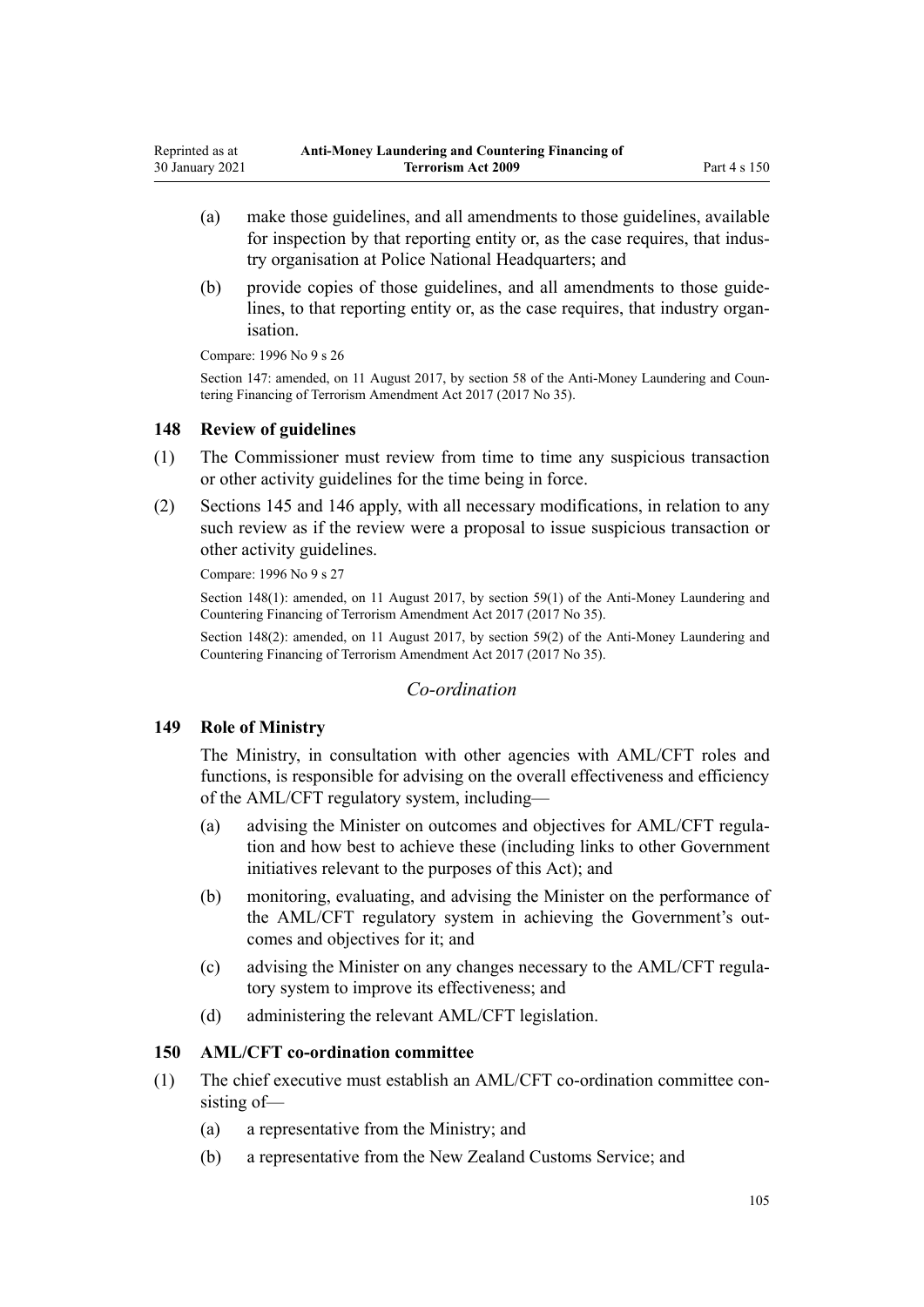- <span id="page-105-0"></span>(c) every AML/CFT supervisor; and
- (d) a representative of the Commissioner; and
- (e) such other persons as are invited from time to time by the chief executive in accordance with subsection (2).
- (2) Any person invited under subsection  $(1)(e)$  must be employed in a government agency.
- (3) The chair of the AML/CFT co-ordination committee is the chief executive.

## **151 Role of AML/CFT co-ordination committee**

The role of the AML/CFT co-ordination committee is to ensure that the necessary connections between the AML/CFT supervisors, the Commissioner, and other agencies are made in order to ensure the consistent, effective, and efficient operation of the AML/CFT regulatory system.

### **152 Functions**

The functions of the AML/CFT co-ordination committee are to—

- (a) facilitate necessary information flows between the AML/CFT supervisors, the Commissioner, and other agencies involved in the operation of the AML/CFT regulatory system:
- (b) facilitate the production and dissemination of information on the risks of money-laundering offences and the financing of terrorism in order to give advice and make decisions on AML/CFT requirements and the riskbased implementation of those requirements:
- (c) facilitate co-operation amongst AML/CFT supervisors and consultation with other agencies in the development of AML/CFT policies and legislation:
- (d) facilitate consistent and co-ordinated approaches to the development and dissemination of AML/CFT guidance materials and training initiatives by AML/CFT supervisors and the Commissioner:
- (e) facilitate good practice and consistent approaches to AML/CFT supervision between the AML/CFT supervisors and the Commissioner:
- (f) provide a forum for examining any operational or policy issues that have implications for the effectiveness or efficiency of the AML/CFT regulatory system.

## Subpart 2—Miscellaneous provisions

# *Regulations*

### **153 Regulations**

The Governor-General may, by Order in Council, make regulations for all or any of the following purposes: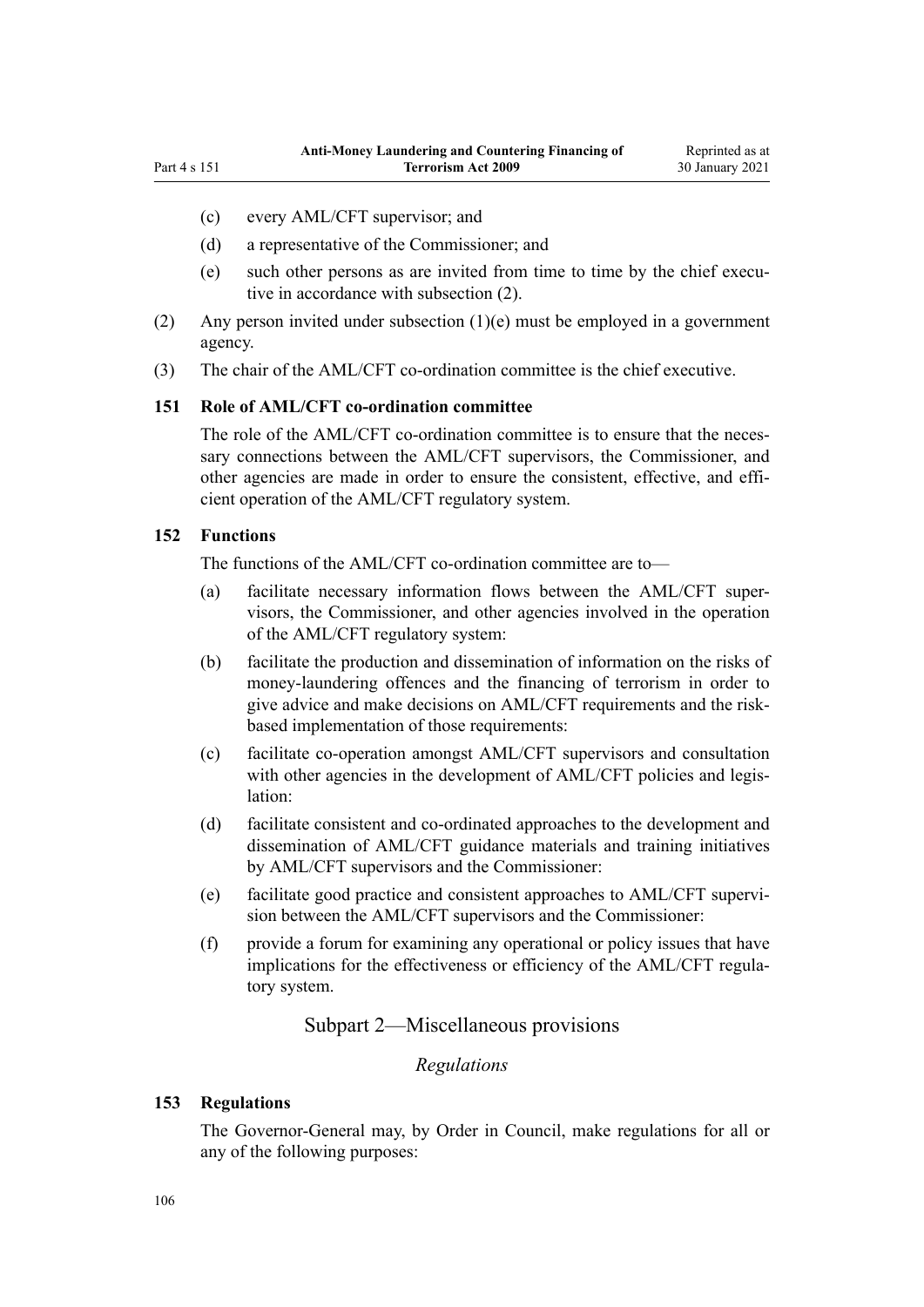| (a) | prescribing requirements (generic and sector-specific) for standard, sim-<br>plified, enhanced, and ongoing customer due diligence and any other<br>AML/CFT requirements, including, but not limited to, the following:                                  |                                                                                                                                                                                                                    |  |  |
|-----|----------------------------------------------------------------------------------------------------------------------------------------------------------------------------------------------------------------------------------------------------------|--------------------------------------------------------------------------------------------------------------------------------------------------------------------------------------------------------------------|--|--|
|     | (i)                                                                                                                                                                                                                                                      | information to be provided or obtained for the purposes of identi-<br>fication and verification:                                                                                                                   |  |  |
|     | (ii)                                                                                                                                                                                                                                                     | the circumstances in which a particular type of customer due dili-<br>gence must be conducted:                                                                                                                     |  |  |
|     | (iii)                                                                                                                                                                                                                                                    | specifying entities or classes of entities, or products, services, or<br>transactions for which a reporting entity may conduct simplified<br>customer due diligence:                                               |  |  |
|     | (iv)                                                                                                                                                                                                                                                     | the conditions in which third parties may be relied on to conduct<br>customer due diligence:                                                                                                                       |  |  |
|     | (v)                                                                                                                                                                                                                                                      | the conditions on which a member of a designated business group<br>may adopt an AML/CFT programme of another member of the<br>group and share and use the policies, controls, and procedures of<br>that programme: |  |  |
|     | (vi)                                                                                                                                                                                                                                                     | the circumstances in which corporations are deemed to be affili-<br>ated:                                                                                                                                          |  |  |
|     | (vii)                                                                                                                                                                                                                                                    | the factors that a reporting entity must have regard to when<br>assessing risk:                                                                                                                                    |  |  |
| (b) | prescribing instruments to be bearer-negotiable instruments for the pur-<br>poses of this Act:                                                                                                                                                           |                                                                                                                                                                                                                    |  |  |
| (c) | prescribing the forms of, and the information to be included in, applica-<br>tions, warrants, reports, and other documents required under this Act:                                                                                                      |                                                                                                                                                                                                                    |  |  |
| (d) | prescribing amounts or thresholds that are required to be prescribed for<br>the purposes of this Act or regulations (and 1 or more amounts or thresh-<br>olds may be prescribed for the purposes of different provisions of this<br>Act or regulations): |                                                                                                                                                                                                                    |  |  |
| (e) | prescribing the information to be included in records and the manner in<br>which records are to be kept by reporting entities, or any specified class<br>or classes of reporting entities:                                                               |                                                                                                                                                                                                                    |  |  |
| (f) |                                                                                                                                                                                                                                                          | prescribing other identifying information that allows a transaction to be<br>traced back to the originator for the purposes of section $27(1)$ :                                                                   |  |  |
| (g) | prescribing the manner in which any notice, report, or other document<br>required by this Act is to be given or served:                                                                                                                                  |                                                                                                                                                                                                                    |  |  |
| (h) |                                                                                                                                                                                                                                                          | prescribing for the form of a formal warning and the manner in which it<br>must be issued:                                                                                                                         |  |  |
|     |                                                                                                                                                                                                                                                          |                                                                                                                                                                                                                    |  |  |

(i) specifying Acts for which disclosure of personal information may be made by an AML/CFT supervisor for the purposes of the detection, investigation, and prosecution of offences under the specified Act: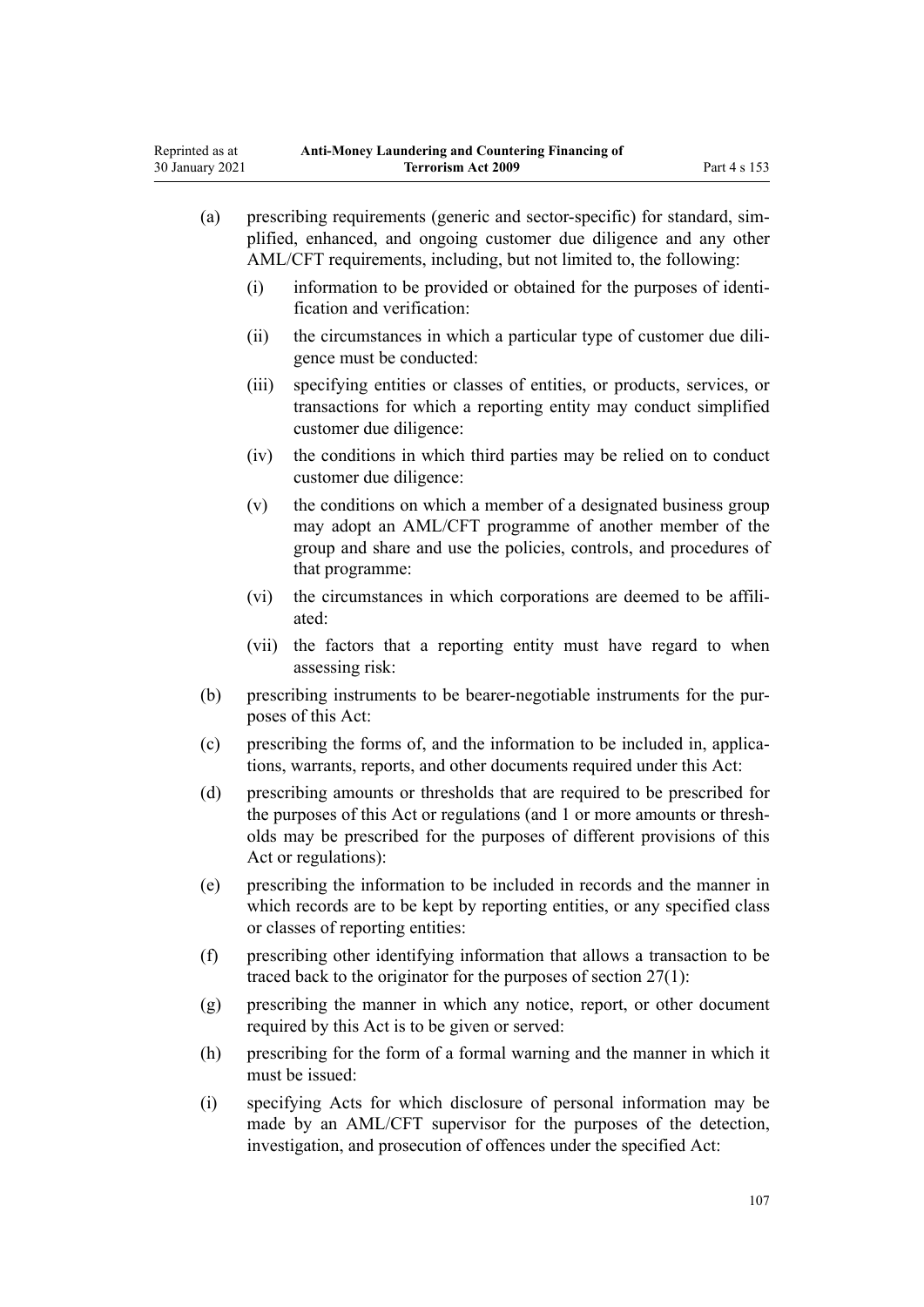(j) providing for any other matters contemplated by this Act or necessary for its administration or necessary for giving it full effect.

Compare: 1996 No 9 [s 56](http://legislation.govt.nz/pdflink.aspx?id=DLM374191)

Section 153(d): replaced, on 11 August 2017, by [section 60](http://legislation.govt.nz/pdflink.aspx?id=DLM7161343) of the Anti-Money Laundering and Countering Financing of Terrorism Amendment Act 2017 (2017 No 35).

## **154 Regulations relating to application of Act**

- (1) The Governor-General may, by Order in Council on the recommendation of the Minister, make regulations for the following purposes:
	- (a) exempting or providing for the exemption of any transaction, product, or service or class of transactions, products, or services from all or any of the provisions of this Act:
	- (ab) exempting or providing for the exemption of any financial activity or class of financial activities described in the definition of financial institution in [section 5](#page-9-0) from all or any of the provisions of this Act:
	- (ac) declaring an entity or a class of entities to be an approved entity or approved class of entities for the purposes of [section 33\(3A\):](#page-45-0)
	- (b) excluding certain relationships or banking services from the application of [section 29](#page-42-0) (which relates to correspondent banking relationships):
	- (c) exempting a reporting entity from its obligation to obtain some or all of the information set out in section  $27(1)$  in relation to a specified transfer or transaction:
	- (ca) exempting a reporting entity or a class of reporting entity from the obligation to report under [section 48A](#page-56-0) in relation to international wire transfers:
	- (d) exempting certain movements of cash from the application of [subpart 6](#page-68-0) of Part 2:
	- (e) prescribing threshold values for the purposes of [sections 68](#page-68-0) and [69](#page-69-0) and the person or class of persons, transaction or class of transactions, financial activity or class of financial activities to which that threshold value applies:
	- (f) declaring an account or arrangement to be, or not to be, a facility and the circumstances and conditions in which an account or arrangement is to be, or not to be, a facility for the purposes of this Act:
	- (g) declaring a person or class of persons to be, or not to be, a reporting entity and the circumstances and conditions in which a person or class of persons is to be, or not to be, a reporting entity for the purposes of this Act:
	- (ga) declaring an activity or a class of activities to be, or not to be, an occasional activity and the circumstances and conditions in which an activity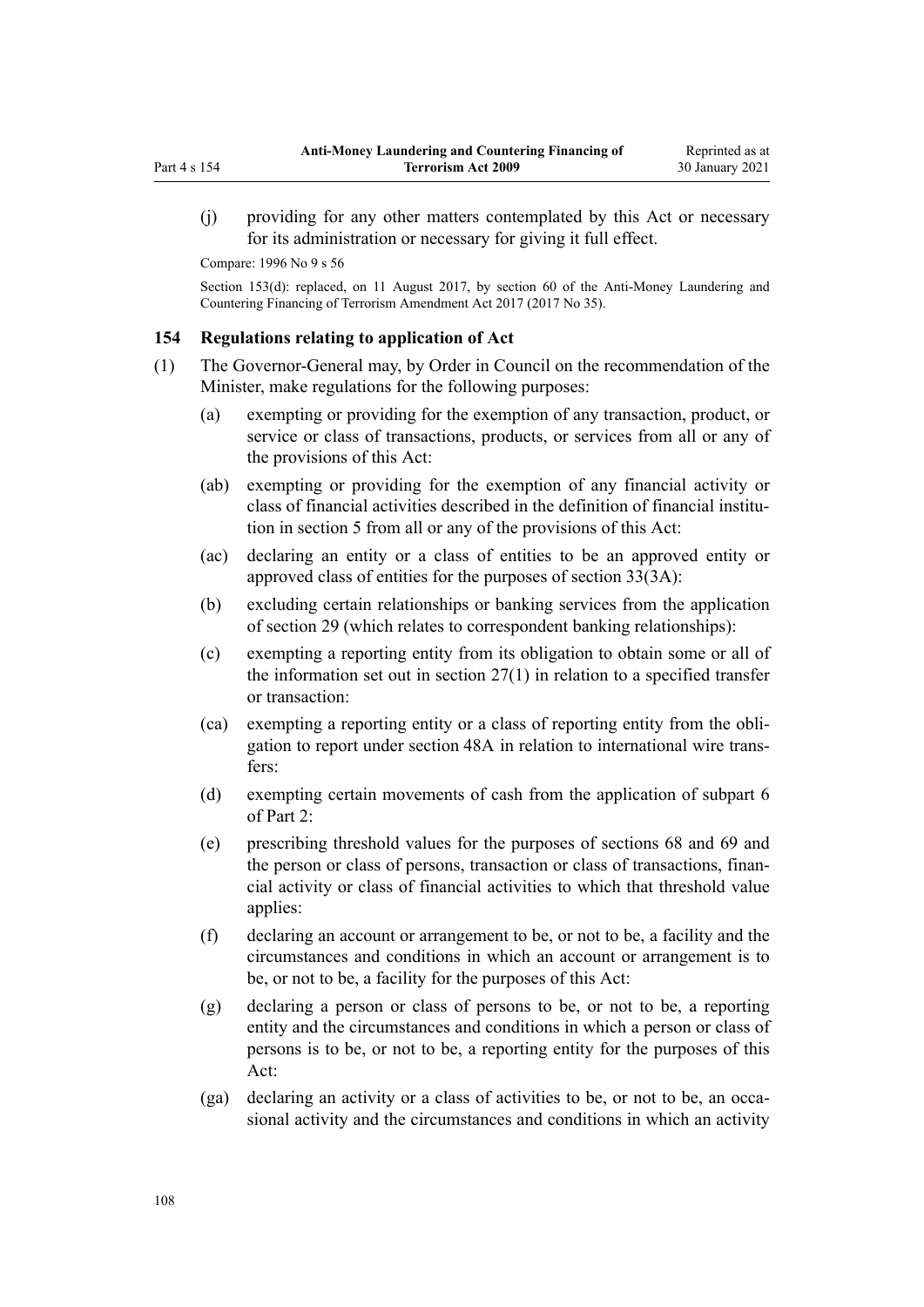or a class of activities is to be, or not to be, an occasional activity for the purposes of the Act:

- (h) declaring a transaction or class of transactions to be, or not to be, an occasional transaction and the circumstances and conditions in which a transaction or class of transactions is to be, or not to be, an occasional transaction for the purposes of this Act:
- (ha) declaring an activity or a class of activities to be, or not to be, an occasional activity for the purposes of this Act:
- (i) declaring a transfer or transaction or a class of transfers or transactions not to be a wire transfer and the circumstances and conditions in which a transfer or transaction or class of transfers or transactions is not a wire transfer for the purposes of this Act:
- (j) declaring a person or class of persons to be, or not to be, a customer and the circumstances and conditions in which a person or class of persons is to be, or not to be, a customer for the purposes of this Act:
- (k) declaring an entity or class of entities (whether domestic or overseas) to be eligible for inclusion in a designated business group:
- (l) declaring a person or class of persons to be, or not to be, a financial institution for the purposes of this Act.
- (2) The Minister must, before making any recommendation, have regard to—
	- (a) the purposes of this Act; and
	- (b) the risk of money laundering and the financing of terrorism; and
	- (c) the impact on the prevention, detection, investigation, and prosecution of offences; and
	- (d) the level of regulatory burden on a reporting entity; and
	- (e) whether the making of the regulation would create an unfair advantage for a reporting entity or would disadvantage other reporting entities; and
	- (f) the overall impact that making the regulation would have on the integrity of, and compliance with, the AML/CFT regulatory regime.
- (3) The Minister must also, before making any recommendation,—
	- (a) do everything reasonably possible on the Minister's part to advise all persons who in the Minister's opinion will be affected by any regulations made in accordance with the recommendation, or representatives of those persons, of the proposed terms of the recommendation and of the reasons for it; and
	- (b) give such persons or their representatives a reasonable opportunity to consider the recommendation and to make submissions on it to the Minister, and the Minister must consider those submissions; and
	- (c) *[Repealed]*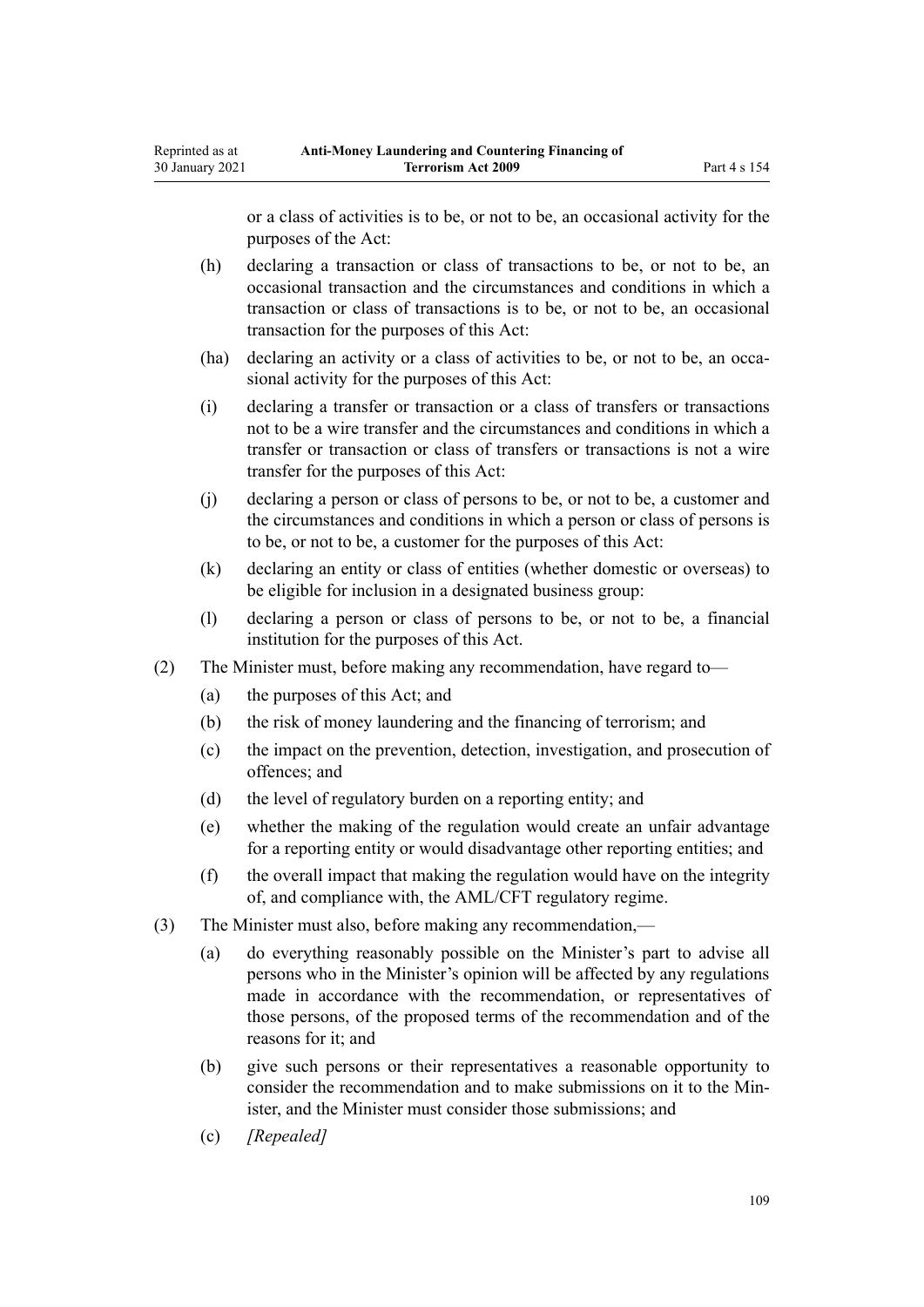- (d) make copies of the recommendation available for inspection by any person who so requests before any regulations are made in accordance with the recommendation.
- (4) Failure to comply with subsection (3) does not affect the validity of any regulations made under this section.
- (5) *[Repealed]*

Part 4 s 155

Section 154(1)(ab): inserted, on 11 August 2017, by [section 61\(1\)](http://legislation.govt.nz/pdflink.aspx?id=DLM7161344) of the Anti-Money Laundering and Countering Financing of Terrorism Amendment Act 2017 (2017 No 35).

Section 154(1)(ac): inserted, on 11 August 2017, by [section 61\(1\)](http://legislation.govt.nz/pdflink.aspx?id=DLM7161344) of the Anti-Money Laundering and Countering Financing of Terrorism Amendment Act 2017 (2017 No 35).

Section 154(1)(ca): inserted, on 1 July 2017, by [section 25](http://legislation.govt.nz/pdflink.aspx?id=DLM6602244) of the Anti-Money Laundering and Countering Financing of Terrorism Amendment Act 2015 (2015 No 96).

Section 154(1)(ga): inserted, on 11 August 2017, by [section 68](http://legislation.govt.nz/pdflink.aspx?id=DLM7340644) of the Anti-Money Laundering and Countering Financing of Terrorism Amendment Act 2017 (2017 No 35).

Section 154(1)(ha): inserted, on 11 August 2017, by [section 61\(2\)](http://legislation.govt.nz/pdflink.aspx?id=DLM7161344) of the Anti-Money Laundering and Countering Financing of Terrorism Amendment Act 2017 (2017 No 35).

Section 154(1)(k): amended, on 12 December 2012, by [section 8](http://legislation.govt.nz/pdflink.aspx?id=DLM4989306) of the Anti-Money Laundering and Countering Financing of Terrorism Amendment Act 2012 (2012 No 98).

Section 154(2)(a): amended, on 11 August 2017, by [section 61\(3\)](http://legislation.govt.nz/pdflink.aspx?id=DLM7161344) of the Anti-Money Laundering and Countering Financing of Terrorism Amendment Act 2017 (2017 No 35).

Section 154(3)(c): repealed, on 11 August 2017, by [section 61\(4\)](http://legislation.govt.nz/pdflink.aspx?id=DLM7161344) of the Anti-Money Laundering and Countering Financing of Terrorism Amendment Act 2017 (2017 No 35).

Section 154(5): repealed, on 11 August 2017, by [section 61\(4\)](http://legislation.govt.nz/pdflink.aspx?id=DLM7161344) of the Anti-Money Laundering and Countering Financing of Terrorism Amendment Act 2017 (2017 No 35).

### **155 Regulations relating to countermeasures**

- (1) The Governor-General may, by Order in Council made on the recommendation of the Minister, make regulations for, or in relation to, prohibiting or regulating the entering into of transactions or business relationships between a reporting entity and any other person.
- (2) Regulations made for the purposes of subsection (1)—
	- (a) may be of general application; or
	- (b) may be limited by reference to any or all of the following:
		- (i) a specified transaction:
		- (ii) a specified party:
		- (iii) a specified overseas country.
- (3) The Governor-General may, by Order in Council, declare a country outside New Zealand to be a prescribed overseas country for the purposes of this section.
- (4) Any regulations made under subsection (1) expire on the day that is 5 years after the date on which regulations come into force.

Compare: Anti-Money Laundering and Counter-Terrorism Financing Act 2006 s 102 (Aust)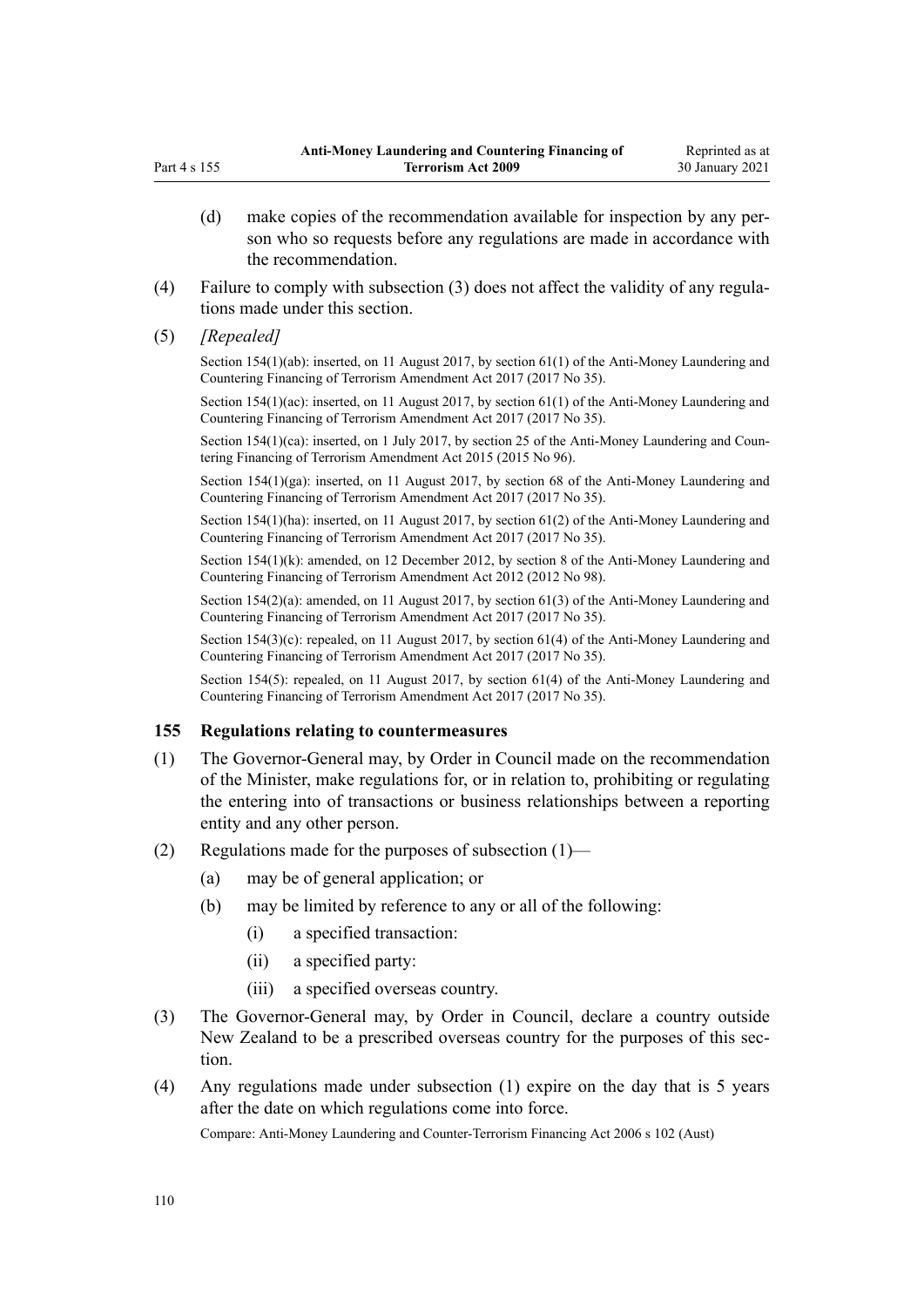# **156 Consultation not required for consolidation of certain regulations and minor amendments**

The Minister is not required to comply with [section 154\(3\)](#page-107-0) in respect of the making of any regulations to the extent that regulations—

- (a) revoke any regulations made under section 154 and, at the same time, consolidate the revoked regulations, so that they have the same effect as those revoked regulations; or
- (b) make minor amendments to regulations.

Compare: 1996 No 9 [s 56A](http://legislation.govt.nz/pdflink.aspx?id=DLM374192)

<span id="page-110-0"></span>Reprinted as at 30 January 2021

### *Review provision*

Heading: inserted, on 11 August 2017, by [section 62](http://legislation.govt.nz/pdflink.aspx?id=DLM7161345) of the Anti-Money Laundering and Countering Financing of Terrorism Amendment Act 2017 (2017 No 35).

### **156A Review of operation of Act**

- (1) The Minister of Justice must, not later than 1 July 2021, refer to the Ministry of Justice for consideration the following matters:
	- (a) the operation of the provisions of this Act since the commencement of this section; and
	- (b) whether any amendments to this Act are necessary or desirable.
- (2) The Ministry must report on those matters to the Minister of Justice within 1 year of the date on which the reference occurs.
- (3) The Minister of Justice must present a copy of the report provided under this section to the House of Representatives as soon as practicable after receiving it.

Section 156A: inserted, on 11 August 2017, by [section 62](http://legislation.govt.nz/pdflink.aspx?id=DLM7161345) of the Anti-Money Laundering and Countering Financing of Terrorism Amendment Act 2017 (2017 No 35).

## *Ministerial exemptions*

# **157 Minister may grant exemptions**

- (1) The Minister may exempt either or both of the following from the requirements of all or any of the provisions of this Act:
	- (a) a reporting entity or class of reporting entities:
	- (b) a transaction or class of transactions.
- (1A) The Minister may grant an exemption—
	- (a) to an individual reporting entity on application by that entity in a manner and form approved by the chief executive (if any):
	- (b) to a class of reporting entities on the Minister's own motion or on application by 1 or more reporting entities made in a manner or form approved by the chief executive (if any).
- (2) The Minister may grant the exemption—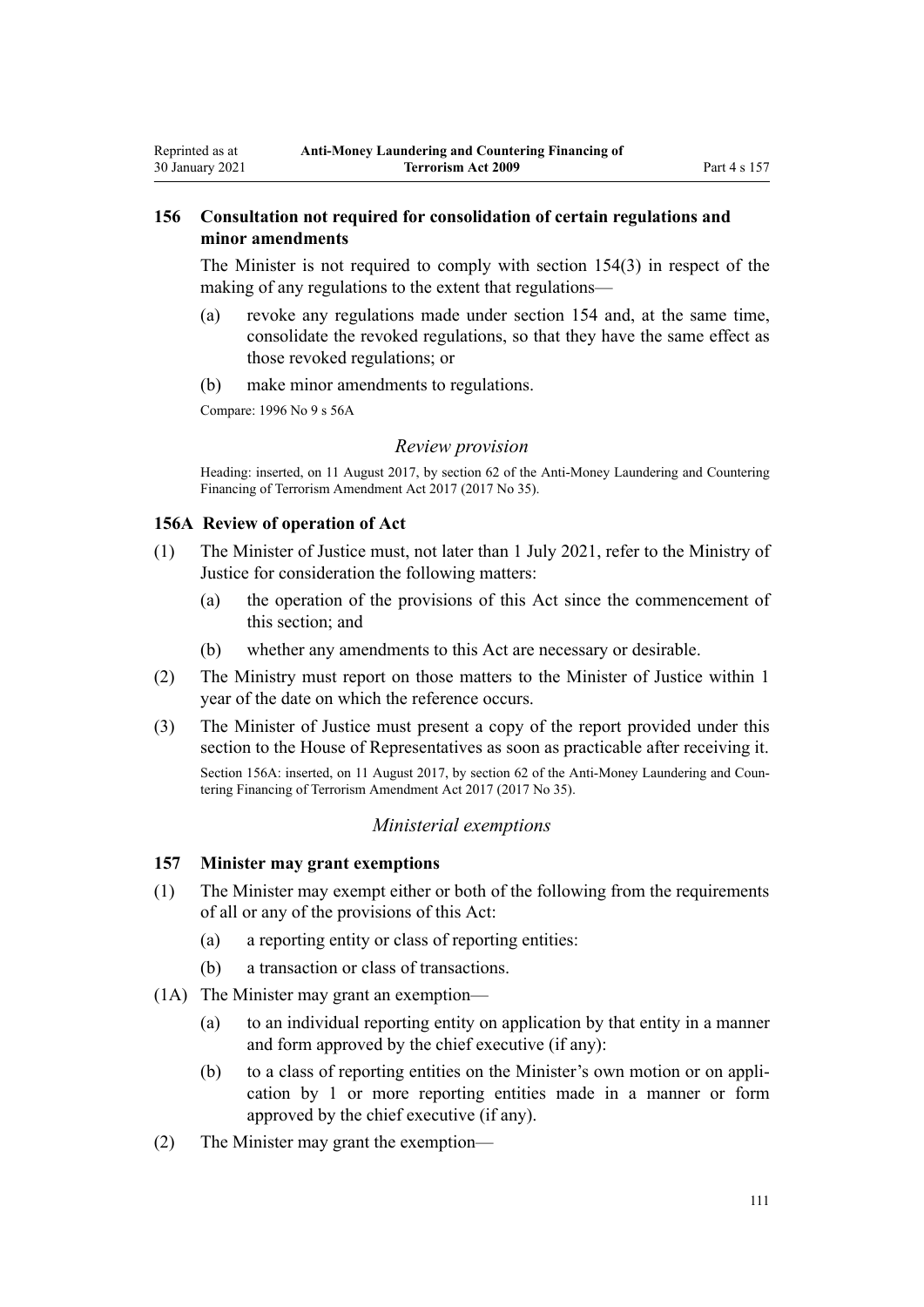- (a) unconditionally; or
- (b) subject to any conditions the Minister thinks fit.
- (3) Before deciding to grant an exemption and whether to attach any conditions to the exemption, the Minister must have regard to the following:
	- (a) *[Repealed]*
	- (b) the intent and purpose of this Act and any regulations:
	- (c) the risk of money laundering and the financing of terrorism associated with the reporting entity, including, where appropriate, the products and services offered by the reporting entity and the circumstances in which the products and services are provided:
	- (d) the impacts on prevention, detection, investigation, and prosecution of offences:
	- (e) the level of regulatory burden to which the reporting entity would be subjected in the absence of an exemption:
	- (f) whether the exemption would create an unfair advantage for the reporting entity or disadvantage third party reporting entities:
	- (g) the overall impact that the exemption would have on the integrity of, and compliance with, the AML/CFT regulatory regime.
- (4) An exemption under this section is a disallowable instrument but not a legislative instrument for the purposes of the [Legislation Act 2012](http://legislation.govt.nz/pdflink.aspx?id=DLM2997643) and must be presented to the House of Representatives under [section 41](http://legislation.govt.nz/pdflink.aspx?id=DLM2998573) of that Act.
- (5) A class exemption under this section is a legislative instrument and must be published under [section 6](http://legislation.govt.nz/pdflink.aspx?id=DLM2997696) of the Legislation Act 2012 and, for this purpose, **class exemption**—
	- (a) means an exemption of general application that applies to a class of reporting entities or transactions; but
	- (b) does not include an exemption granted in relation to a particular reporting entity or transaction.
- (6) An exemption under this section that is not a class exemption under subsection (5) must, as soon as practicable after being granted, be—
	- (a) published on an Internet site maintained by or on behalf of the chief executive; and
	- (b) notified in the *Gazette*; and
	- (c) made available in printed form for purchase on request by members of the public.
- (7) A notification in the *Gazette* for the purpose of subsection (6)(b) does not have to incorporate the exemption.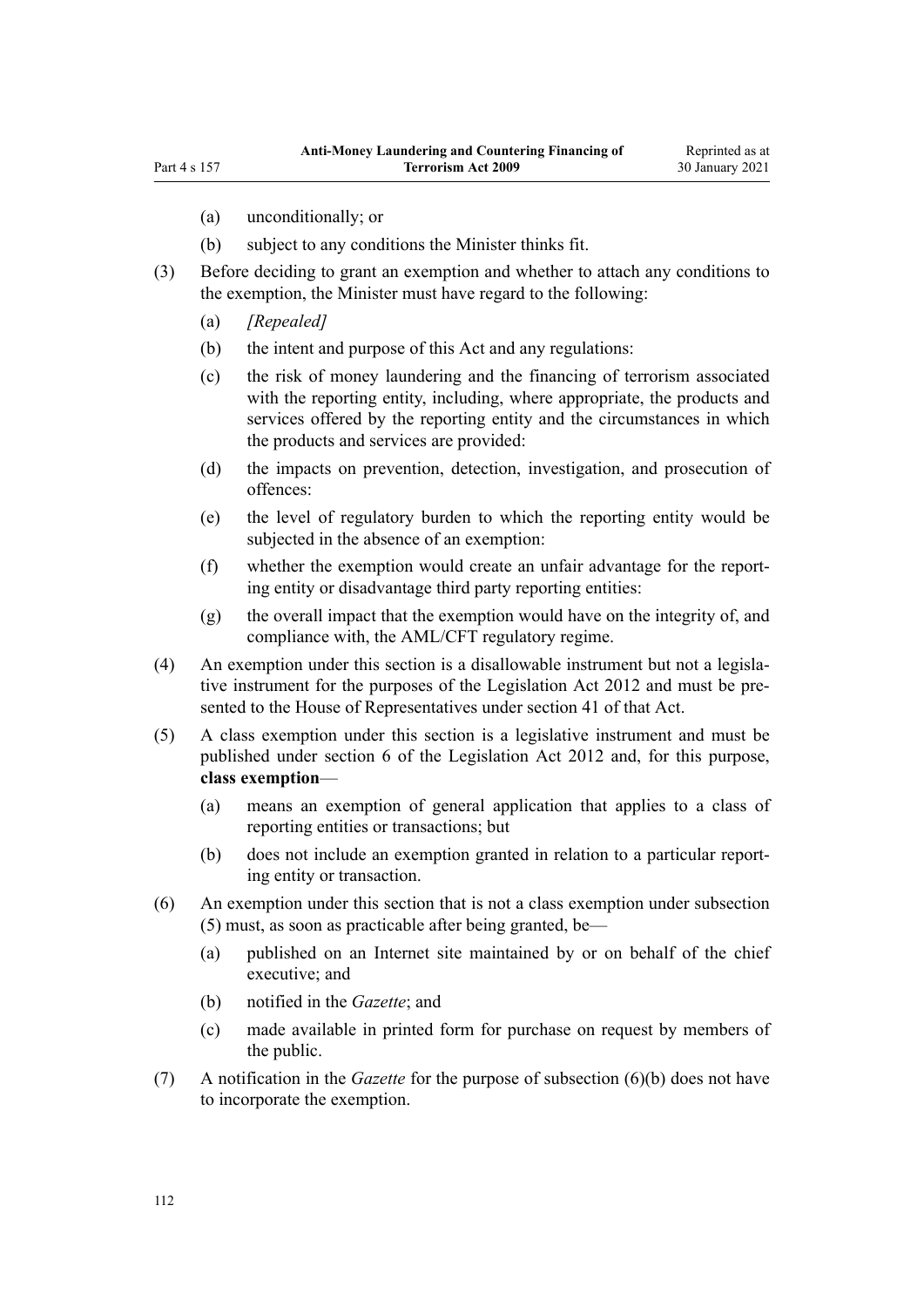Section 157(1): amended, on 11 August 2017, by [section 63\(1\)](http://legislation.govt.nz/pdflink.aspx?id=DLM7340637) of the Anti-Money Laundering and Countering Financing of Terrorism Amendment Act 2017 (2017 No 35).

Section 157(1)(a): amended, on 11 August 2017, by [section 63\(2\)](http://legislation.govt.nz/pdflink.aspx?id=DLM7340637) of the Anti-Money Laundering and Countering Financing of Terrorism Amendment Act 2017 (2017 No 35).

Section 157(1A): inserted, on 11 August 2017, by [section 63\(3\)](http://legislation.govt.nz/pdflink.aspx?id=DLM7340637) of the Anti-Money Laundering and Countering Financing of Terrorism Amendment Act 2017 (2017 No 35).

Section 157(3)(a): repealed, on 11 August 2017, by [section 63\(4\)](http://legislation.govt.nz/pdflink.aspx?id=DLM7340637) of the Anti-Money Laundering and Countering Financing of Terrorism Amendment Act 2017 (2017 No 35).

Section 157(4): replaced, on 5 August 2013, by [section 77\(3\)](http://legislation.govt.nz/pdflink.aspx?id=DLM2998633) of the Legislation Act 2012 (2012 No 119).

Section 157(4): amended, on 11 August 2017, by [section 63\(5\)](http://legislation.govt.nz/pdflink.aspx?id=DLM7340637) of the Anti-Money Laundering and Countering Financing of Terrorism Amendment Act 2017 (2017 No 35).

Section 157(5): inserted, on 5 August 2013, by [section 77\(3\)](http://legislation.govt.nz/pdflink.aspx?id=DLM2998633) of the Legislation Act 2012 (2012) No 119).

Section 157(5): amended, on 11 August 2017, by [section 63\(6\)](http://legislation.govt.nz/pdflink.aspx?id=DLM7340637) of the Anti-Money Laundering and Countering Financing of Terrorism Amendment Act 2017 (2017 No 35).

Section 157(6): inserted, on 5 August 2013, by [section 77\(3\)](http://legislation.govt.nz/pdflink.aspx?id=DLM2998633) of the Legislation Act 2012 (2012) No 119).

Section 157(7): inserted, on 5 August 2013, by [section 77\(3\)](http://legislation.govt.nz/pdflink.aspx?id=DLM2998633) of the Legislation Act 2012 (2012) No 119).

### **158 Minister must consult before granting exemption**

Before granting an exemption under [section 157](#page-110-0), the Minister must consult with—

- (a) the Ministers responsible for the AML/CFT supervisors; and
- (b) any other persons the Minister considers appropriate having regard to those matters listed in section 157(3).

### **159 Requirements relating to exemptions**

- (1) The exemption must include an explanation of the reason for granting the exemption.
- (2) The exemption—
	- (a) must be granted for a period specified by the Minister but that period must not be more than 5 years; and
	- (b) may, at any time, be varied or revoked by the Minister.

Section 159(3): repealed, on 5 August 2013, by [section 77\(3\)](http://legislation.govt.nz/pdflink.aspx?id=DLM2998633) of the Legislation Act 2012 (2012 No 119).

<sup>(3)</sup> *[Repealed]*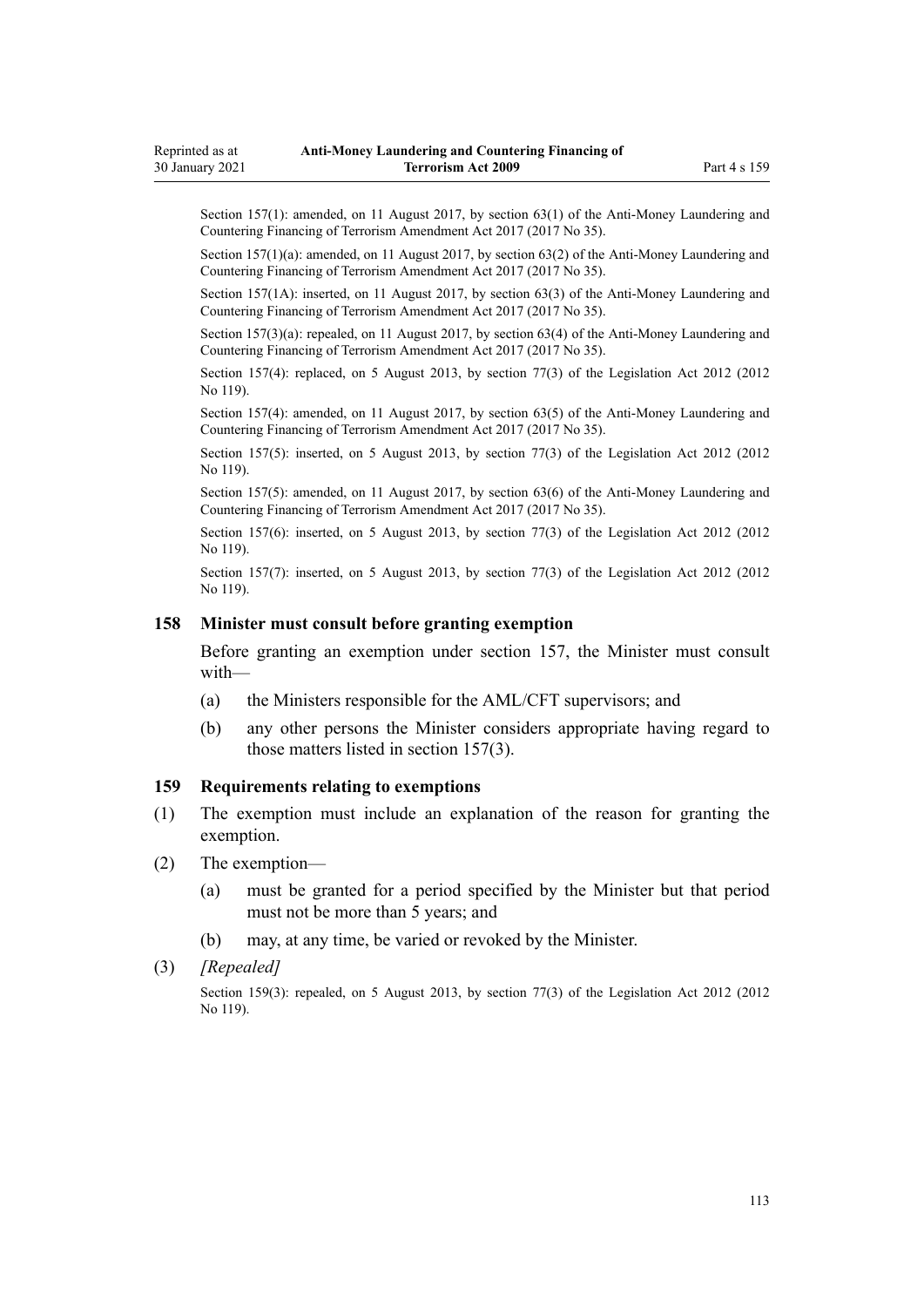### *Resolution of disputes about privilege*

<span id="page-113-0"></span>Heading: inserted, on 11 August 2017, by [section 64](http://legislation.govt.nz/pdflink.aspx?id=DLM7340638) of the Anti-Money Laundering and Countering Financing of Terrorism Amendment Act 2017 (2017 No 35).

### **159A Procedure for testing assertions that document privileged**

- (1) If any person refuses to disclose any information or document on the grounds that it is a privileged communication and that [section 132\(4\),](#page-92-0) [133\(5\),](#page-93-0) or [143\(3\)](#page-100-0) applies, the Commissioner, an AML/CFT supervisor, or that person may apply to a District Court Judge for an order determining whether or not the claim of privilege is valid.
- (2) For the purposes of determining that application, the District Court Judge may require the information or document to be produced to the District Court Judge.

Section 159A: inserted, on 11 August 2017, by [section 64](http://legislation.govt.nz/pdflink.aspx?id=DLM7340638) of the Anti-Money Laundering and Countering Financing of Terrorism Amendment Act 2017 (2017 No 35).

# *Transitional and savings provisions*

## *[Repealed]*

Heading: repealed, on 11 August 2017, by [section 65](http://legislation.govt.nz/pdflink.aspx?id=DLM7340641) of the Anti-Money Laundering and Countering Financing of Terrorism Amendment Act 2017 (2017 No 35).

### **160 Transitional and savings provisions**

# *[Repealed]*

Section 160: repealed, on 11 August 2017, by [section 65](http://legislation.govt.nz/pdflink.aspx?id=DLM7340641) of the Anti-Money Laundering and Countering Financing of Terrorism Amendment Act 2017 (2017 No 35).

### *Consequential amendments, repeals, and revocation*

#### **161 Amendments to other enactments**

- (1) The enactment specified in [Part 1](#page-118-0) of Schedule 2 is amended in the manner indicated in that part of that schedule (being consequential amendments relating to the bringing into force of provisions relating to cross-border transportation of cash).
- (2) The enactments specified in [Part 2](#page-118-0) of Schedule 2 are amended in the manner indicated in that schedule (being consequential amendments to other enactments).
- (3) The regulations specified in [Part 3](#page-120-0) of Schedule 2 are revoked.

# **162 Amendment to Financial Transactions Reporting Act 1996 consequential on bringing into force of Part 2**

#### *[Repealed]*

Section 162: repealed, on 11 August 2017, by [section 66](http://legislation.govt.nz/pdflink.aspx?id=DLM7161354) of the Anti-Money Laundering and Countering Financing of Terrorism Amendment Act 2017 (2017 No 35).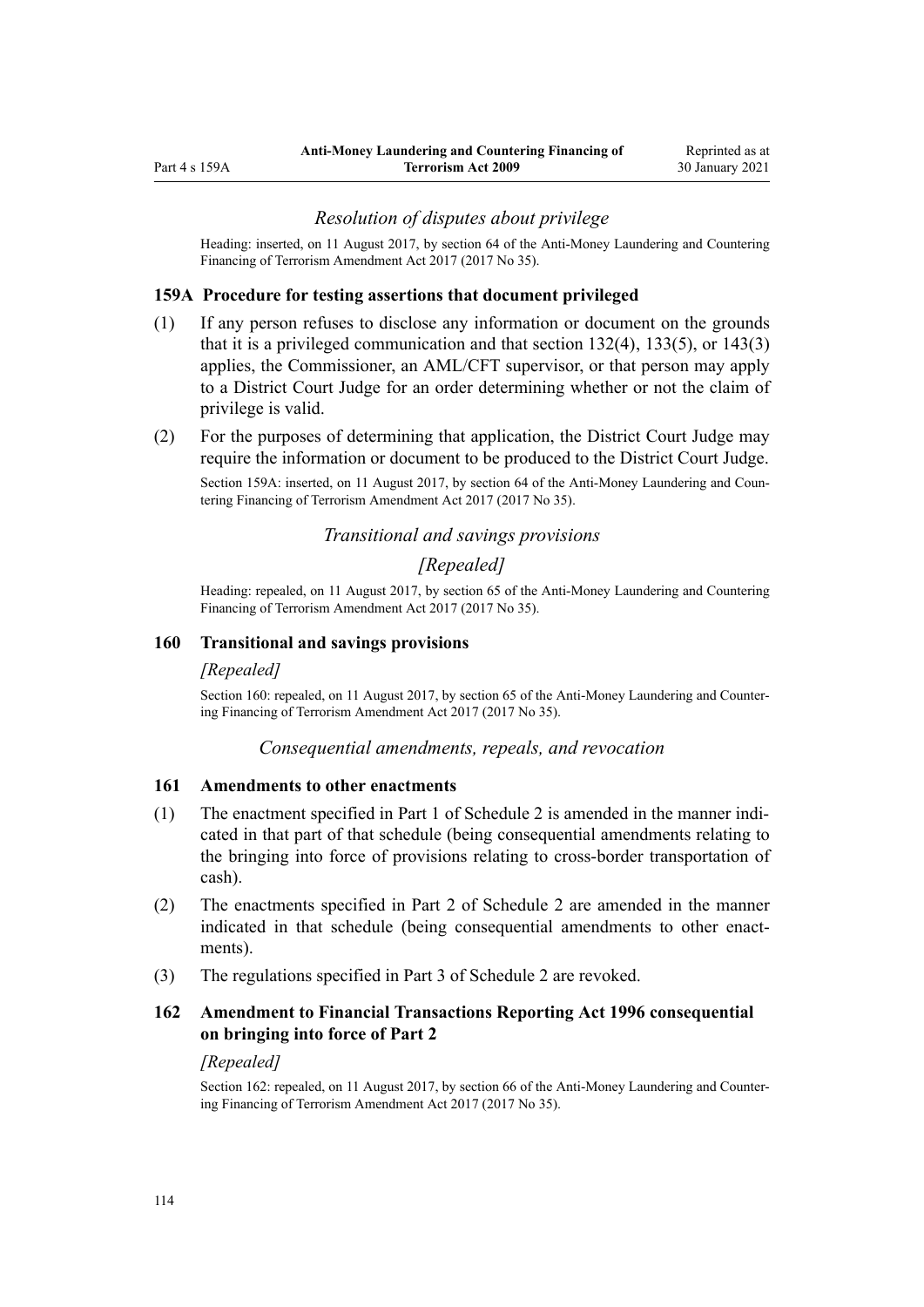# **163 Amendment to Financial Transactions Reporting Act 1996 relating to cross-border transportation of cash**

# *[Repealed]*

Section 163: repealed, on 11 August 2017, by [section 66](http://legislation.govt.nz/pdflink.aspx?id=DLM7161354) of the Anti-Money Laundering and Countering Financing of Terrorism Amendment Act 2017 (2017 No 35).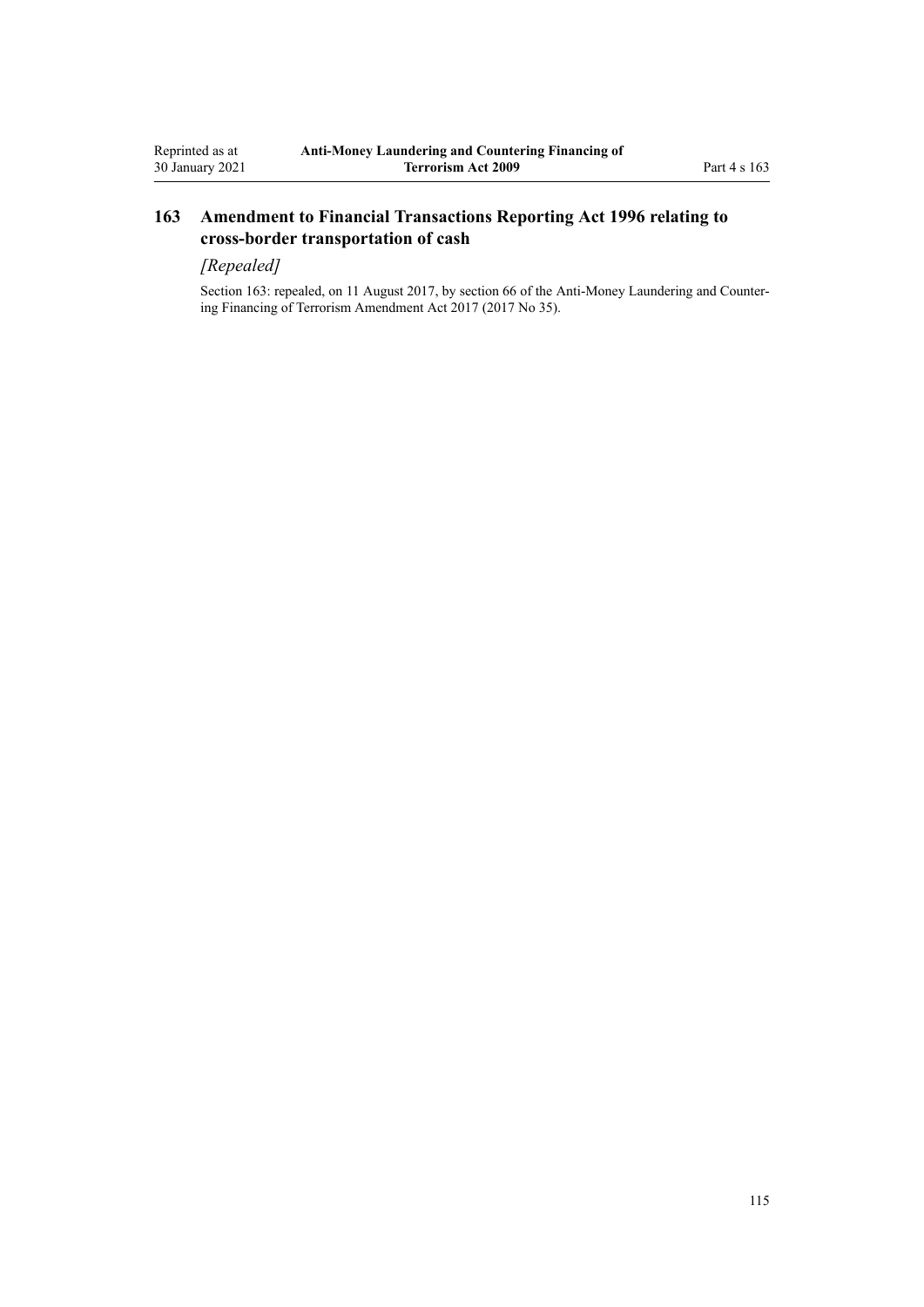# **Schedule 1**

**Transitional savings, and related provisions**

[s 7A](#page-30-0)

Schedule 1 heading: amended, on 11 August 2017, by [section 67\(1\)](http://legislation.govt.nz/pdflink.aspx?id=DLM7340642) of the Anti-Money Laundering and Countering Financing of Terrorism Amendment Act 2017 (2017 No 35).

Schedule 1 heading: amended, on 11 August 2017, by [section 67\(2\)](http://legislation.govt.nz/pdflink.aspx?id=DLM7340642) of the Anti-Money Laundering and Countering Financing of Terrorism Amendment Act 2017 (2017 No 35).

# **Part 1**

# **Transitional, savings, and related provisions relating to Financial Transactions Reporting Act 1996**

Schedule 1 Part 1 heading: inserted, on 11 August 2017, by [section 67\(3\)](http://legislation.govt.nz/pdflink.aspx?id=DLM7340642) of the Anti-Money Laundering and Countering Financing of Terrorism Amendment Act 2017 (2017 No 35).

### **1 Offences and breaches of Financial Transactions Reporting Act 1996**

- (1) This clause applies to an offence under, or a breach of, the [Financial Transac](http://legislation.govt.nz/pdflink.aspx?id=DLM373803)[tions Reporting Act 1996](http://legislation.govt.nz/pdflink.aspx?id=DLM373803) that was committed before the commencement of this Act.
- (2) If this clause applies, then for the purpose of doing the things specified in subclause (3), the [Financial Transactions Reporting Act 1996](http://legislation.govt.nz/pdflink.aspx?id=DLM373803) continues to have effect as if this Act had not been enacted.
- (3) The things referred to in subclause (2) are as follows:
	- (a) investigating the offence or breach:
	- (b) commencing, continuing, or completing proceedings for the offence or breach:
	- (c) imposing a penalty for the offence or breach (which, for the avoidance of doubt, must be the same as the penalty that applied to the offence or the breach before this Act was enacted).

### **2 Barred proceedings**

Nothing in this Act enables any proceedings to be brought that were barred before the commencement of this Act.

### **3 Pending proceedings**

Any proceedings that have been commenced under the [Financial Transactions](http://legislation.govt.nz/pdflink.aspx?id=DLM373803) [Reporting Act 1996](http://legislation.govt.nz/pdflink.aspx?id=DLM373803) before the commencement of this Act may be continued and completed after that commencement as if this Act had not been enacted, and the Financial Transactions Reporting Act 1996 applies accordingly.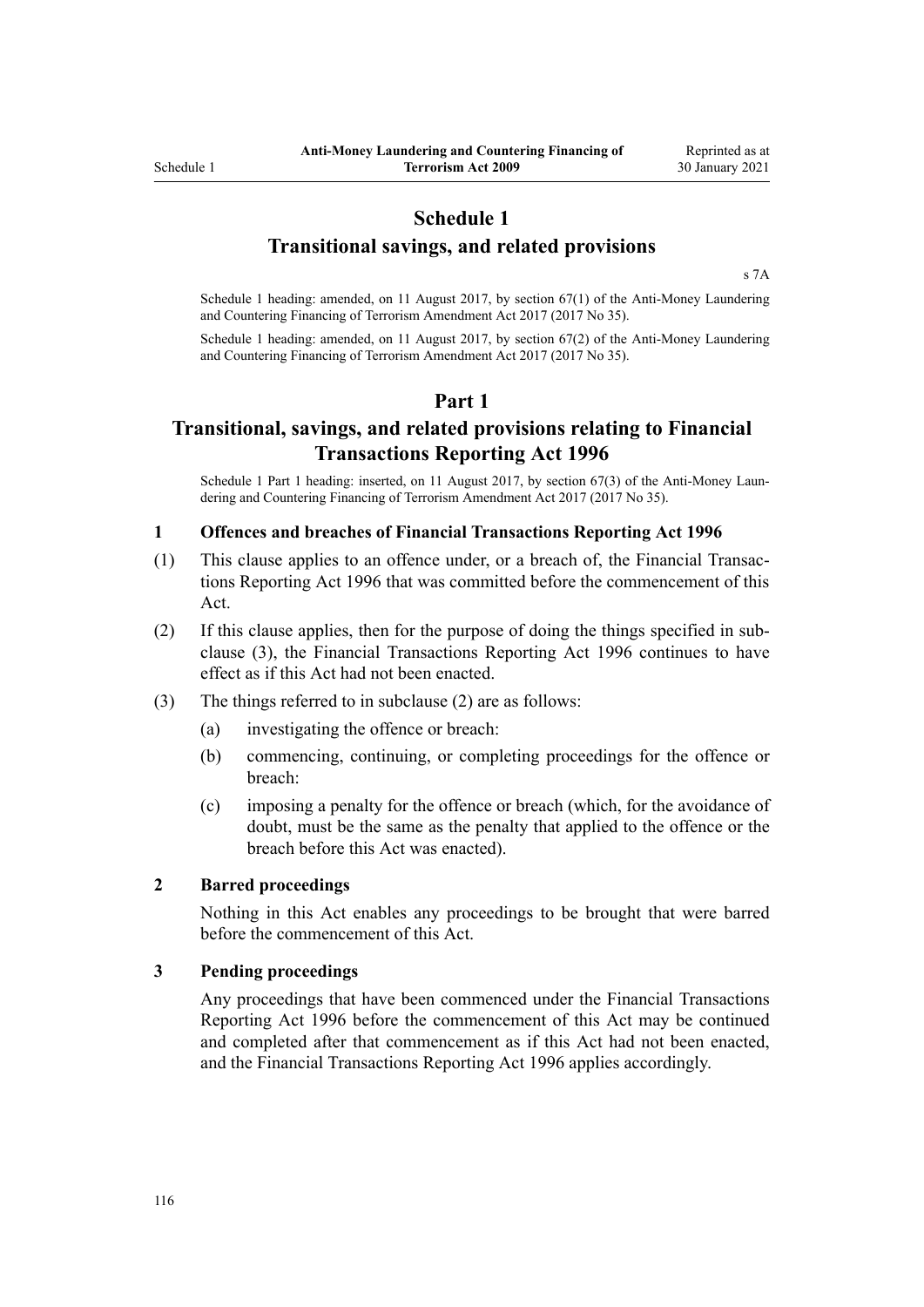# **Part 2**

# **Transitional provisions relating to Anti-Money Laundering and Countering Financing of Terrorism Amendment Act 2017**

Schedule 1 Part 2: inserted, on 11 August 2017, by [section 67\(4\)](http://legislation.govt.nz/pdflink.aspx?id=DLM7340642) of the Anti-Money Laundering and Countering Financing of Terrorism Amendment Act 2017 (2017 No 35).

# **4 Application for exemption**

Any application for an exemption under [section 157](#page-110-0) that has been lodged but not determined by the Minister, immediately before the commencement of this clause, must be determined by the Minister under section 157 (as amended by [section 63](http://legislation.govt.nz/pdflink.aspx?id=DLM7340637) of the Anti-Money Laundering and Countering Financing of Terrorism Amendment Act 2017 (the 2017 Act)).

*Suspicious transaction reports continue until 1 July 2018 or earlier date appointed by Order in Council*

### **5 Reporting entity must continue to report suspicious transactions**

Despite [section 25](http://legislation.govt.nz/pdflink.aspx?id=DLM7161289) of the 2017 Act, in the period between the commencement of this clause and 1 July 2018 or an earlier date appointed by the Governor-General by Order in Council,—

- (a) a reporting entity must comply with [sections 40,](#page-50-0) [41,](#page-51-0) and [43 to 48](#page-52-0) (as they read before the commencement of [section 25](http://legislation.govt.nz/pdflink.aspx?id=DLM7161289) of the 2017 Act) (which relate to suspicious transaction reports); and
- (b) a reporting entity and any other person may rely on [section 42](#page-51-0) of the principal Act (as inserted by [section 25](http://legislation.govt.nz/pdflink.aspx?id=DLM7161289) of the 2017 Act); and
- (c) a reporting entity must not comply with [sections 39A,](#page-50-0) [41,](#page-51-0) and [43 to 48](#page-52-0) (as inserted by [section 25](http://legislation.govt.nz/pdflink.aspx?id=DLM7161289) of the 2017 Act); and
- (d) for the purposes of giving effect to paragraphs (a) and (c), [section 42](#page-51-0) (as inserted by [section 25](http://legislation.govt.nz/pdflink.aspx?id=DLM7161289) of the 2017 Act) and [sections 139,](#page-96-0) [140](#page-97-0), [142,](#page-99-0) [143](#page-100-0), [144](#page-101-0), [145,](#page-101-0) [146,](#page-103-0) [147,](#page-103-0) [148,](#page-104-0) [153,](#page-105-0) and [154](#page-107-0) (as amended or inserted by [sec](http://legislation.govt.nz/pdflink.aspx?id=DLM7161329)[tions 50 to 61](http://legislation.govt.nz/pdflink.aspx?id=DLM7161329) of the 2017 Act) apply with any necessary modifications; and
- (e) subject to paragraphs (b) and (d), for the purposes of, and to the extent necessary for, giving effect to paragraphs (a) and (c), this Act (as it read before the enactment of the 2017 Act) continues in force.

### **6 Treatment of existing suspicious transaction reports**

If, on the commencement of [section 25](http://legislation.govt.nz/pdflink.aspx?id=DLM7161289), the Commissioner of Police holds 1 or more suspicious transaction reports given to the Commissioner before the commencement of [section 50](http://legislation.govt.nz/pdflink.aspx?id=DLM7161329), the provisions of this Act (as amended by the 2017 Act) apply to those reports as if they were suspicious activity reports.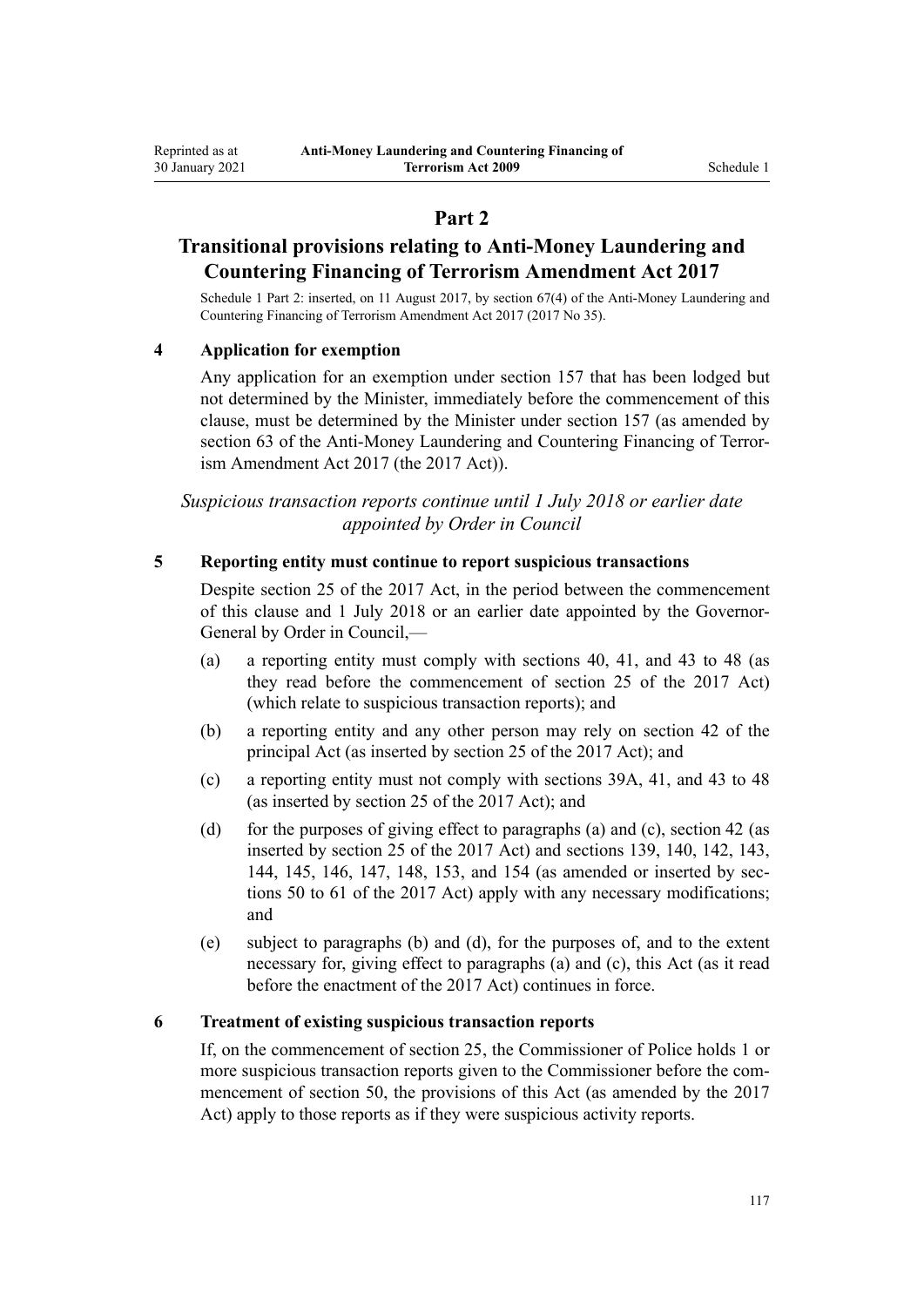# **7 Exemption powers apply immediately to new reporting entities**

Any reporting entity or class of reporting entity to which, under [section 6\(3\)](#page-28-0), this Act does not yet apply but will apply at a future date may, on or after the commencement of this clause, apply for an exemption under [section 157,](#page-110-0) and the powers and duties conferred by sections 157 to 159 in relation to applications for exemptions apply immediately.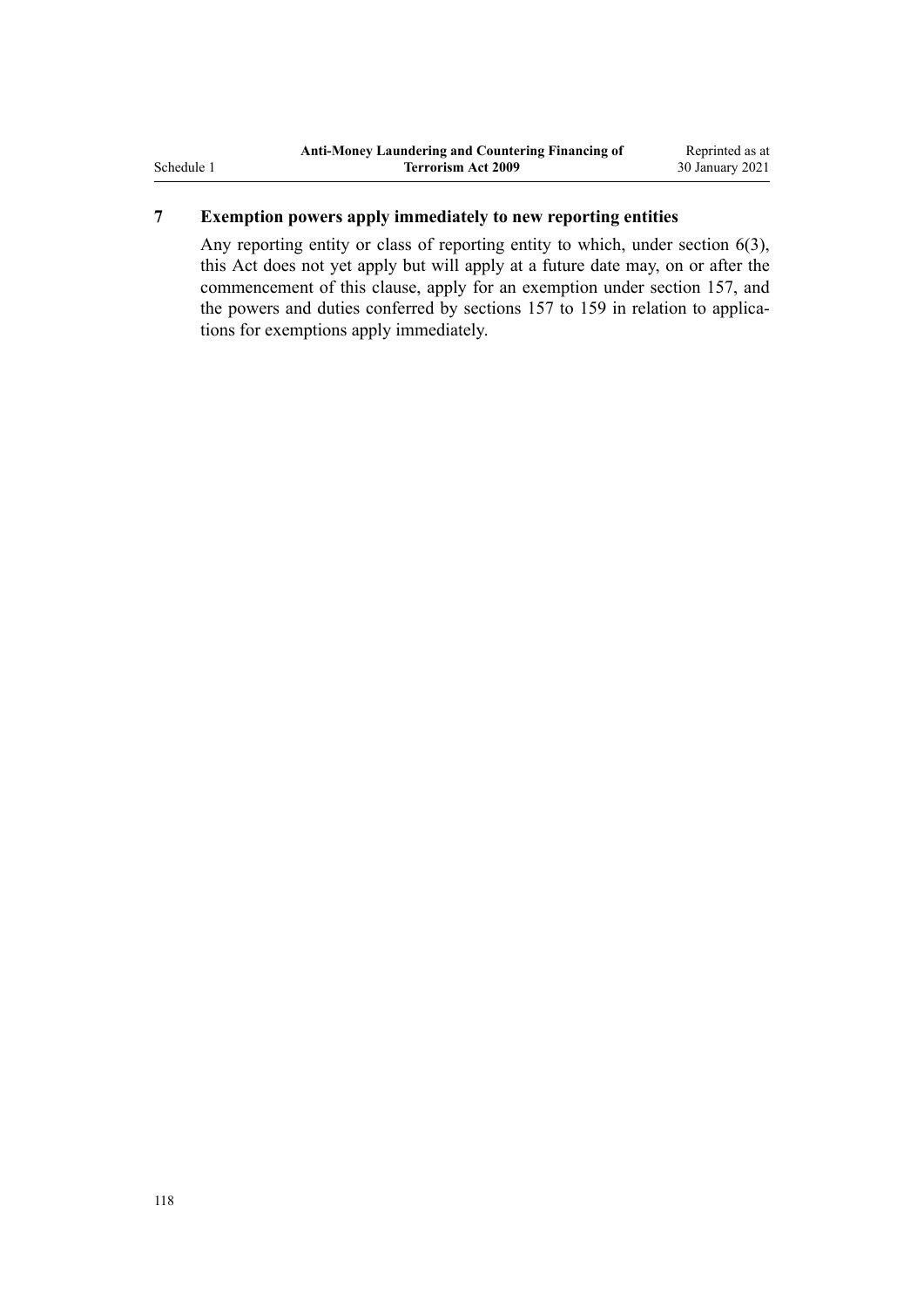# **Schedule 2**

# **Consequential amendments**

[s 161](#page-113-0)

# **Part 1**

# <span id="page-118-0"></span>**Amendments to Financial Transactions Reporting Act 1996 relating to cross-border transportation of cash**

## **Section 2(1)**

Definitions of **cash report** and **Customs officer**: repeal. Definition of **cash**: omit "except in Part 5 of this Act,".

# **Part 2**

# **Amendments to other enactments**

### **Crimes Act 1961 (1961 No 43)**

[Section 244:](http://legislation.govt.nz/pdflink.aspx?id=DLM330403) insert after paragraph (b):

(ba) the enforcement or intended enforcement of the Anti-Money Laundering and Countering Financing of Terrorism Act 2009; or

### **Criminal Proceeds (Recovery) Act 2009 (2009 No 8)**

Definition of **financial institution** in [section 5\(1\)](http://legislation.govt.nz/pdflink.aspx?id=DLM1451012): repeal and substitute:

**financial institution** means either a person within the meaning of financial institution as defined in section 3 of the Financial Transactions Reporting Act 1996 or as defined in section 5 of the Anti-Money Laundering and Countering Financing of Terrorism Act 2009

### **Customs and Excise Act 1996 (1996 No 27)**

[Section 166A\(b\)\(ii\):](http://legislation.govt.nz/pdflink.aspx?id=DLM379246) repeal and substitute:

(ii) subpart 6 of Part 2 and sections 114 and 115 of the Anti-Money Laundering and Countering Financing of Terrorism Act 2009; and

[Section 166C\(4\):](http://legislation.govt.nz/pdflink.aspx?id=DLM379250) insert after paragraph (b):

(ba) Anti-Money Laundering and Countering Financing of Terrorism Act 2009:

# **Financial Transactions Reporting Act 1996 (1996 No 9)**

[Long Title:](http://legislation.govt.nz/pdflink.aspx?id=DLM373806) insert "**the Terrorism Suppression Act 2002 and**" after "**enforcement of**".

Paragraph (b) of the Long Title: repeal.

[Section 15\(1\)\(b\):](http://legislation.govt.nz/pdflink.aspx?id=DLM373899) insert after subparagraph (i):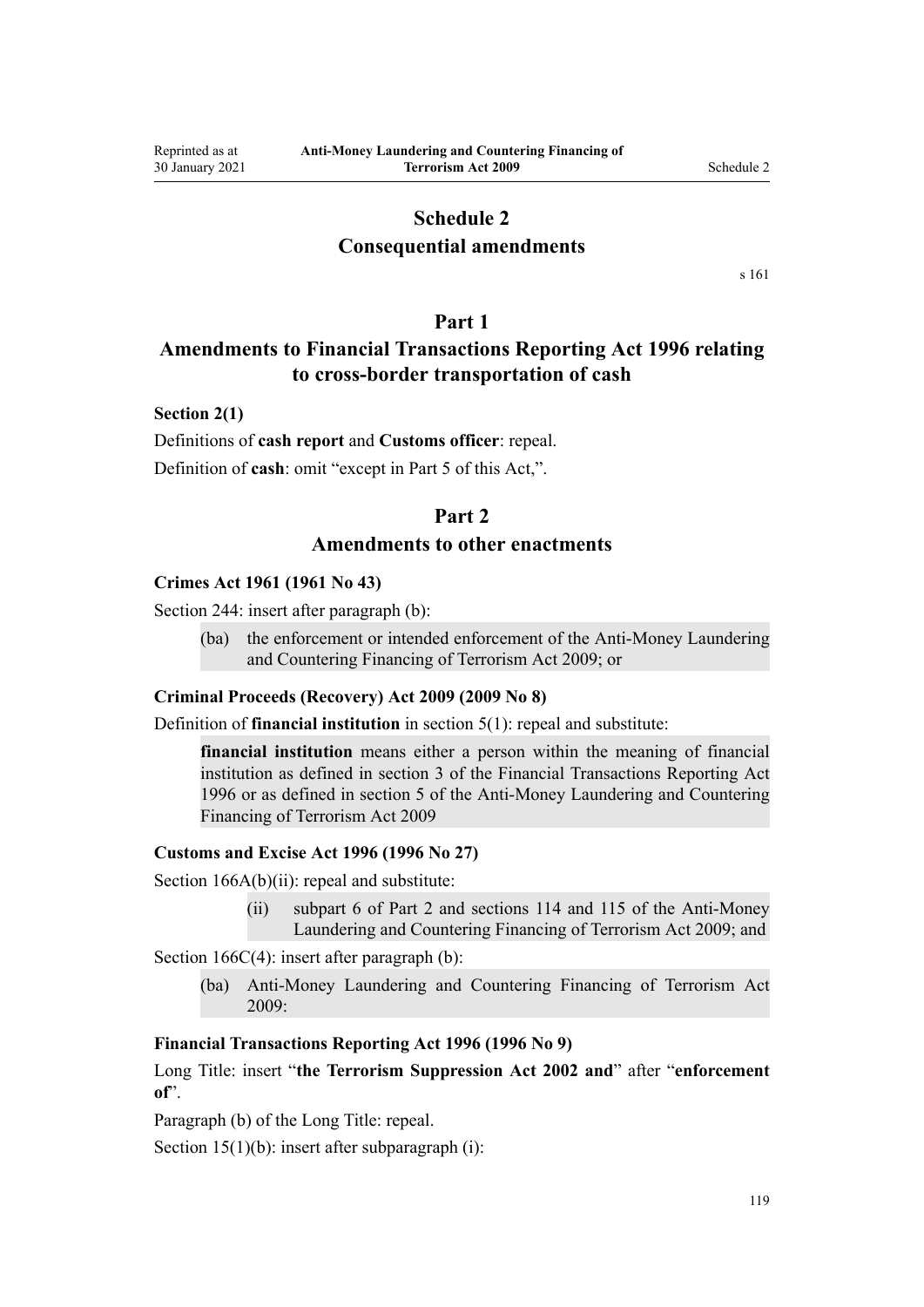### **Financial Transactions Reporting Act 1996 (1996 No 9)***—continued*

(ia) that the transaction or proposed transaction is or may be relevant to the enforcement of the Terrorism Suppression Act 2002; or

[Section 16](http://legislation.govt.nz/pdflink.aspx?id=DLM374103): insert after paragraph (a):

(ab) that the transaction or proposed transaction is or may be relevant to the enforcement of the Terrorism Suppression Act 2002; or

[Section 21\(2\)](http://legislation.govt.nz/pdflink.aspx?id=DLM374114): insert after paragraph (a):

(ab) the enforcement of the Terrorism Suppression Act 2002:

[Section 22\(1\)\(b\):](http://legislation.govt.nz/pdflink.aspx?id=DLM374118) insert after subparagraph (i):

(ia) that the transaction or proposed transaction is or may be relevant to the enforcement of the Terrorism Suppression Act 2002; or

[Section 24\(1\)\(a\)](http://legislation.govt.nz/pdflink.aspx?id=DLM374123): insert after subparagraph (i):

(ia) that the transaction or proposed transaction is or may be relevant to the enforcement of the Terrorism Suppression Act 2002; or

Section 28: insert after paragraph (d):

(da) the enforcement of the Terrorism Suppression Act 2002:

[Section 56\(1\)\(b\):](http://legislation.govt.nz/pdflink.aspx?id=DLM374191) omit "Parts 2 and 5 of this Act" and substitute "Part 2".

## **Misuse of Drugs Act 1975 (1975 No 116)**

[Section 12B\(6\)](http://legislation.govt.nz/pdflink.aspx?id=DLM436285): insert after paragraph (b):

(ba) the enforcement or intended enforcement of the Anti-Money Laundering and Countering Financing of Terrorism Act 2009; or

## **Mutual Assistance in Criminal Matters Act 1992 (1992 No 86)**

Definition of **financial institution** in [section 2\(1\)](http://legislation.govt.nz/pdflink.aspx?id=DLM273063): repeal and substitute:

**financial institution** means either a person within the meaning of financial institution as defined in section 3 of the Financial Transactions Reporting Act 1996 or as defined in section 5 of the Anti-Money Laundering and Countering Financing of Terrorism Act 2009

# **Reserve Bank of New Zealand Act 1989 (1989 No 157)**

[Section 41\(1\)](http://legislation.govt.nz/pdflink.aspx?id=DLM200032): add "and the Anti-Money Laundering and Countering Financing of Terrorism Act 2009".

[Section 41\(2\):](http://legislation.govt.nz/pdflink.aspx?id=DLM200032) insert ", or the Anti-Money Laundering and Countering Financing of Terrorism Act 2009," after "by this Act".

[Section 51\(5\):](http://legislation.govt.nz/pdflink.aspx?id=DLM200048) insert "or under the Anti-Money Laundering and Countering Financing of Terrorism Act 2009," after "by this Act".

[Section 51](http://legislation.govt.nz/pdflink.aspx?id=DLM200048): add: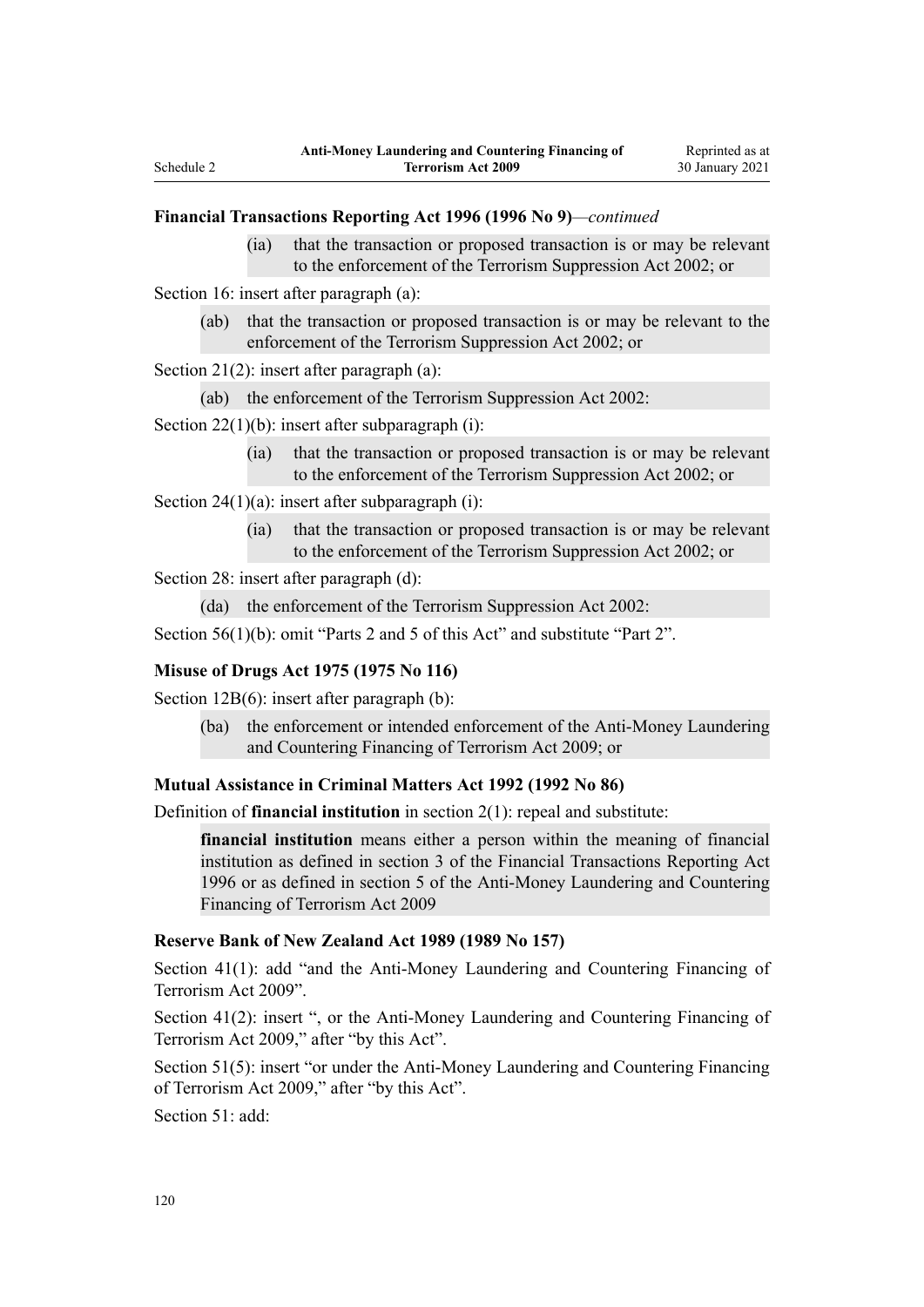## <span id="page-120-0"></span>**Reserve Bank of New Zealand Act 1989 (1989 No 157)***—continued*

(9) To avoid doubt, the Governor's functions and powers include his or her functions and powers under the Anti-Money Laundering and Countering Financing of Terrorism Act 2009.

# **Terrorism Suppression Act 2002 (2002 No 34)**

[Section 44\(1\)\(b\):](http://legislation.govt.nz/pdflink.aspx?id=DLM152784) insert "or by a reporting entity" after "by a financial institution".

[Section 44\(1\)\(b\):](http://legislation.govt.nz/pdflink.aspx?id=DLM152784) insert "or the reporting entity" after "the financial institution".

Section  $44(1)(d)(ii)$ : insert "or reporting entity, as the case may be," after "that Commissioner and the financial institution".

[Section 44\(2\)](http://legislation.govt.nz/pdflink.aspx?id=DLM152784): insert "or the reporting entity" after "the financial institution".

[Section 44\(4\):](http://legislation.govt.nz/pdflink.aspx?id=DLM152784) insert "or reporting entity" after "financial institution" in each place where it appears.

[Section 44\(5\)](http://legislation.govt.nz/pdflink.aspx?id=DLM152784): repeal and substitute:

- (5) In this section, section 47, and Schedule 5,—
	- (a) in the case of a financial institution to which the Financial Transactions Reporting Act 1996 applies, **facility**, **financial institution**, **suspicious transaction report**, and **transaction** have the meanings given to them in section 2(1) of that Act; and
	- (b) in the case of a reporting entity to which the Anti-Money Laundering and Countering Financing of Terrorism Act 2009 applies, **facility**, **reporting entity**, **suspicious transaction report**, and **transaction** have the meanings given to them in section 5 of that Act.

[Section 47\(1\)\(b\)\(i\):](http://legislation.govt.nz/pdflink.aspx?id=DLM152787) insert "or reporting entity" after "financial institution".

Section  $47A(1)(a)$ : insert after subparagraph (i):

(ia) subpart 6 of Part 2 and sections 114 and 115 of the Anti-Money Laundering and Countering Financing of Terrorism Act 2009; or

[Section 47C\(5\)](http://legislation.govt.nz/pdflink.aspx?id=DLM153305): insert after paragraph (a):

(ab) Anti-Money Laundering and Countering Financing of Terrorism Act 2009:

[Schedule 5:](http://legislation.govt.nz/pdflink.aspx?id=DLM154177) insert "or reporting entity" after "financial institution" in each place where it appears.

# **Part 3**

# **Regulations revoked**

# **Financial Transactions Reporting (Interpretation) Regulations 1997 (SR 1997/48)**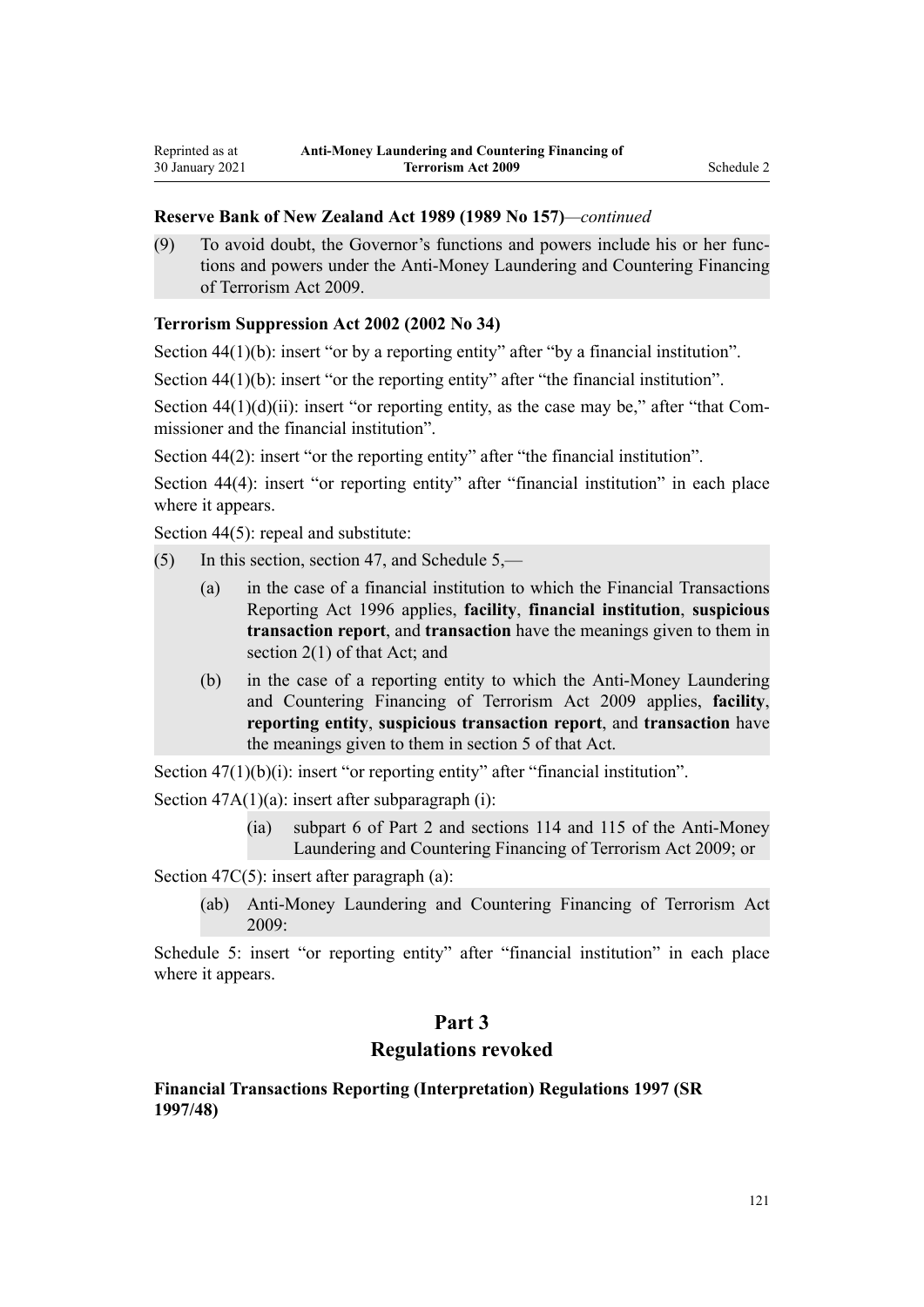### **Reprints notes**

### *1 General*

This is a reprint of the Anti-Money Laundering and Countering Financing of Terrorism Act 2009 that incorporates all the amendments to that Act as at the date of the last amendment to it.

### *2 Legal status*

Reprints are presumed to correctly state, as at the date of the reprint, the law enacted by the principal enactment and by any amendments to that enactment. [Section 18](http://legislation.govt.nz/pdflink.aspx?id=DLM2998516) of the Legislation Act 2012 provides that this reprint, published in electronic form, has the status of an official version under [section 17](http://legislation.govt.nz/pdflink.aspx?id=DLM2998515) of that Act. A printed version of the reprint produced directly from this official electronic version also has official status.

# *3 Editorial and format changes*

Editorial and format changes to reprints are made using the powers under [sec](http://legislation.govt.nz/pdflink.aspx?id=DLM2998532)[tions 24 to 26](http://legislation.govt.nz/pdflink.aspx?id=DLM2998532) of the Legislation Act 2012. See also [http://www.pco.parlia](http://www.pco.parliament.govt.nz/editorial-conventions/)[ment.govt.nz/editorial-conventions/](http://www.pco.parliament.govt.nz/editorial-conventions/).

### *4 Amendments incorporated in this reprint*

Public Service Act 2020 (2020 No 40): [section 135](http://legislation.govt.nz/pdflink.aspx?id=LMS176959) Privacy Act 2020 (2020 No 31): [section 217](http://legislation.govt.nz/pdflink.aspx?id=LMS23706) Racing Industry Act 2020 (2020 No 28): [section 129](http://legislation.govt.nz/pdflink.aspx?id=LMS292230) Overseas Investment (Urgent Measures) Amendment Act 2020 (2020 No 21): [section 58](http://legislation.govt.nz/pdflink.aspx?id=LMS342576) Statutes Amendment Act 2019 (2019 No 56): [Part 1](http://legislation.govt.nz/pdflink.aspx?id=LMS58874) Trusts Act 2019 (2019 No 38): [section 161](http://legislation.govt.nz/pdflink.aspx?id=DLM7383110) Statutes Amendment Act 2018 (2018 No 27): [Part 2](http://legislation.govt.nz/pdflink.aspx?id=LMS11629) Customs and Excise Act 2018 (2018 No 4): [section 443\(3\)](http://legislation.govt.nz/pdflink.aspx?id=DLM7039957) [Anti-Money Laundering and Countering Financing of Terrorism Amendment Act 2017](http://legislation.govt.nz/pdflink.aspx?id=DLM7161200) (2017 No 35) Intelligence and Security Act 2017 (2017 No 10): [section 335](http://legislation.govt.nz/pdflink.aspx?id=DLM6921475) [Anti-Money Laundering and Countering Financing of Terrorism Amendment Act 2015](http://legislation.govt.nz/pdflink.aspx?id=DLM6602202) (2015 No 96) [Anti-Money Laundering and Countering Financing of Terrorism Amendment Act 2013](http://legislation.govt.nz/pdflink.aspx?id=DLM5621500) (2013 No 106) Financial Markets (Repeals and Amendments) Act 2013 (2013 No 70): [section 150](http://legislation.govt.nz/pdflink.aspx?id=DLM5561603) Legislation Act 2012 (2012 No 119): [section 77\(3\)](http://legislation.govt.nz/pdflink.aspx?id=DLM2998633) [Anti-Money Laundering and Countering Financing of Terrorism Amendment Act 2012](http://legislation.govt.nz/pdflink.aspx?id=DLM4109800) (2012 No 98) Search and Surveillance Act 2012 (2012 No 24): [section 201](http://legislation.govt.nz/pdflink.aspx?id=DLM4355905) Criminal Procedure Act 2011 (2011 No 81): [section 413](http://legislation.govt.nz/pdflink.aspx?id=DLM3360714) [Anti-Money Laundering and Countering Financing of Terrorism Act Commencement Order 2011](http://legislation.govt.nz/pdflink.aspx?id=DLM3831000) (SR 2011/221) Financial Markets Authority Act 2011 (2011 No 5): [section 82](http://legislation.govt.nz/pdflink.aspx?id=DLM3231793) Insurance (Prudential Supervision) Act 2010 (2010 No 111): [section 241\(2\)](http://legislation.govt.nz/pdflink.aspx?id=DLM2478612)